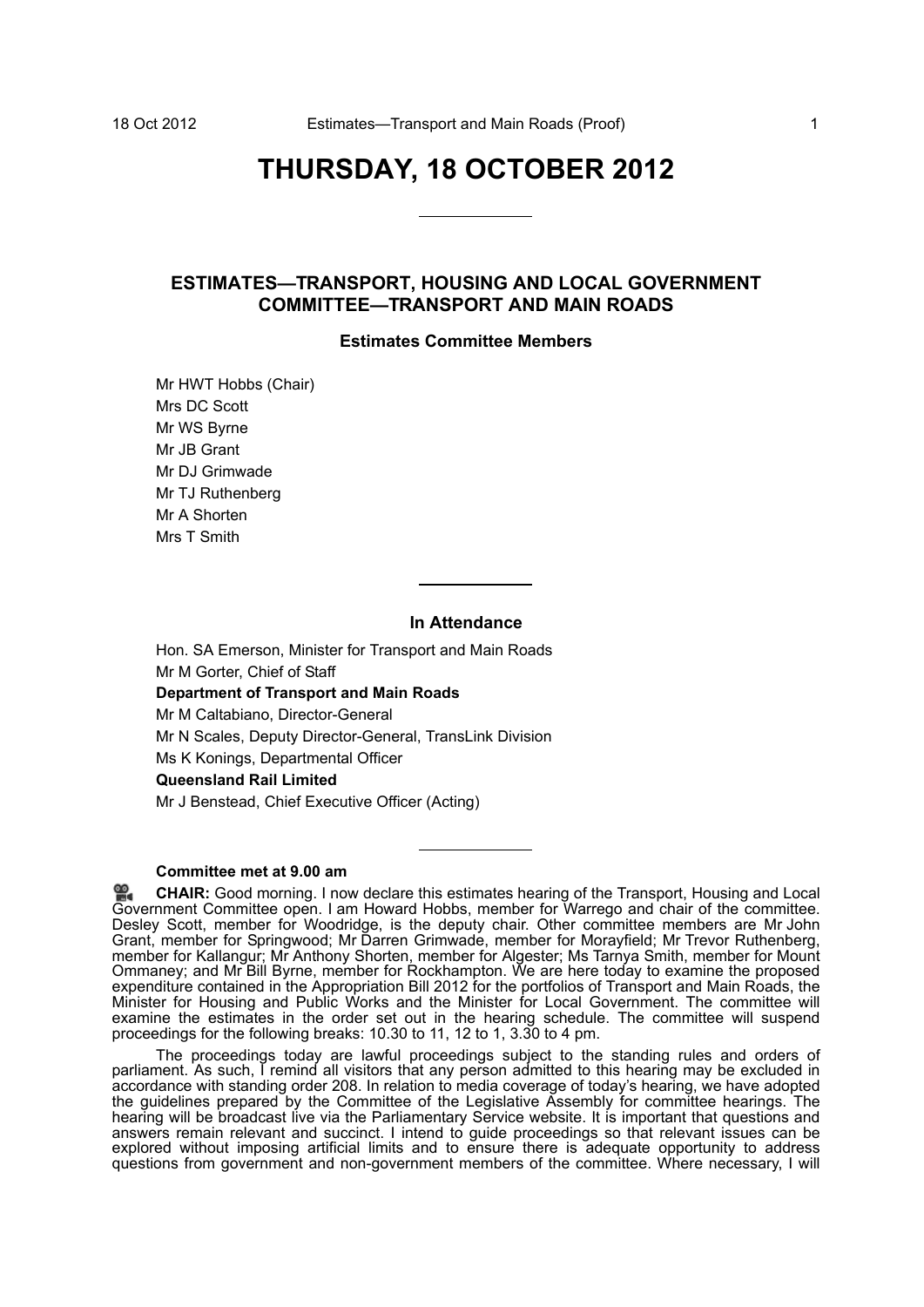remind ministers, directors-general, CEOs and their advisers that their answers to a question should be finalised so that other issues can be examined.

As laid out in schedule 8 at the back of the standing orders, we expect all departmental officers appearing today to provide full and honest answers to our questions. Anyone who is unwilling to provide an answer should be prepared to state their reason. I also remind those present that departmental officers are not here today to give expert opinions on the merits or otherwise of policy of the government. That is the role of the minister. For the benefit of Hansard I ask departmental officers if you are called to give an answer to please state your name before speaking.

The committee has resolved that the following non-committee members be given leave to attend and ask questions during the hearing today: Michael Crandon, member for Coomera; Annastacia Palaszczuk, Leader of the Opposition; Tim Mulherin, Deputy Leader of the Opposition; Jo-Ann Miller, member for Bundamba; and Jackie Trad, the member for South Brisbane. Finally, before we begin, I ask everyone to please switch off their mobile phones or switch them to silent.

The first item for consideration is the estimates for the Minister for Transport and Main Roads. Welcome, Minister and your advisers. We will examine the estimates of your portfolio until midday. I now declare the proposed expenditure for the Minister for Transport open for examination. The question before the committee is—

That the proposed expenditure be agreed to.

Minister, would you care to give a brief outline?

**Mr EMERSON:** Good morning, committee members. Thank you for the opportunity to outline to the committee some of the important initiatives in the 2012-13 budget in the portfolio of Transport and Main Roads. Firstly, I would like to set the context in which this budget has been put together. It is important that I do this because we have made some tough decisions and some of those decisions are not popular. These are decisions that change the way we do business, but these are decisions which had to be made. We have been forced to make these decisions because of the reckless and irresponsible actions of the former Labor government. Under the previous Labor government, the state of Queensland racked up record amounts of debt. Furthermore, in the Department of Transport and Main Roads we discovered a black hole of promised projects with no funding to deliver them. They had already maxed out the credit card and could not afford to borrow any more money. So in typical Labor fashion they conned Queenslanders and promised the projects anyway.

Since the election, we have worked tirelessly to refocus the department. A key driver is to deliver better infrastructure and better planning. Just this morning I announced that the T2 lanes on the Pacific Motorway would be removed and replaced with two general purpose lanes. This will increase general traffic capacity by 50 per cent between exit 11 and exit 16. This work will cost \$5 million. Let me just restate that: \$5 million for a 50 per cent increase in capacity. That compares with an estimated cost of \$100 million to build the extra lanes if the T2 lanes were retained. I also announced that the T2 lanes on the Gold Coast Highway through Southport and Labrador will also be removed. This is a big win for motorists, who have been forced to deal with Labor's failed car-pooling experiment.

A new QTRIP has also been released. This QTRIP is a return to responsible government without Labor's unfunded projects. It is now a balanced and deliverable plan. It is an honest plan. Every Queenslander can know with confidence that each project in QTRIP is now backed by funding in the budget. There will be no more of Labor's magic pudding economics that had us heading towards a projected \$100 billion in debt.

The Bruce Highway is a key project in this year's budget. We will deliver a \$415 million boost as part of our plan for better infrastructure and planning. As I have said in parliament, the Bruce Highway is a lifeline for Queensland. Its safe operation is essential to support the four-pillar economy centred on agriculture, tourism, resources and construction. I have also mentioned in parliament that the Bruce Highway has been cut by floodwaters 530 times over the last two years and, according to the RACQ, if nothing is done we are likely to see 300 to 400 lives lost on this stretch of road over the next decade. The Labor member for Mulgrave says that spending money on the Bruce Highway is misspending. During the election campaign the LNP committed to an additional \$1 billion over 10 years for the Bruce Highway. This is conditional on the federal government contributing additional funding above their base spending. This budget delivers the first \$200 million of that commitment.

There is also a strong focus in this budget on lowering the cost of living for families. People will get real hip pocket relief through the free travel after nine journeys initiative, which is receiving \$39 million in funding over four years. Around 80,000 public transport users are benefitting. More than 200,000 free journeys have been taken by passengers under this initiative. This budget has also funded our election commitments to halve Labor's planned 15 per cent fare hikes in 2013 and 2014. This means that public transport fares will always be cheaper under the LNP than they would be under a Labor government. If you have a family car, there is good news as well. Registration for the family car will be frozen for three years. This will save a family with a six-cylinder vehicle \$67 over three years.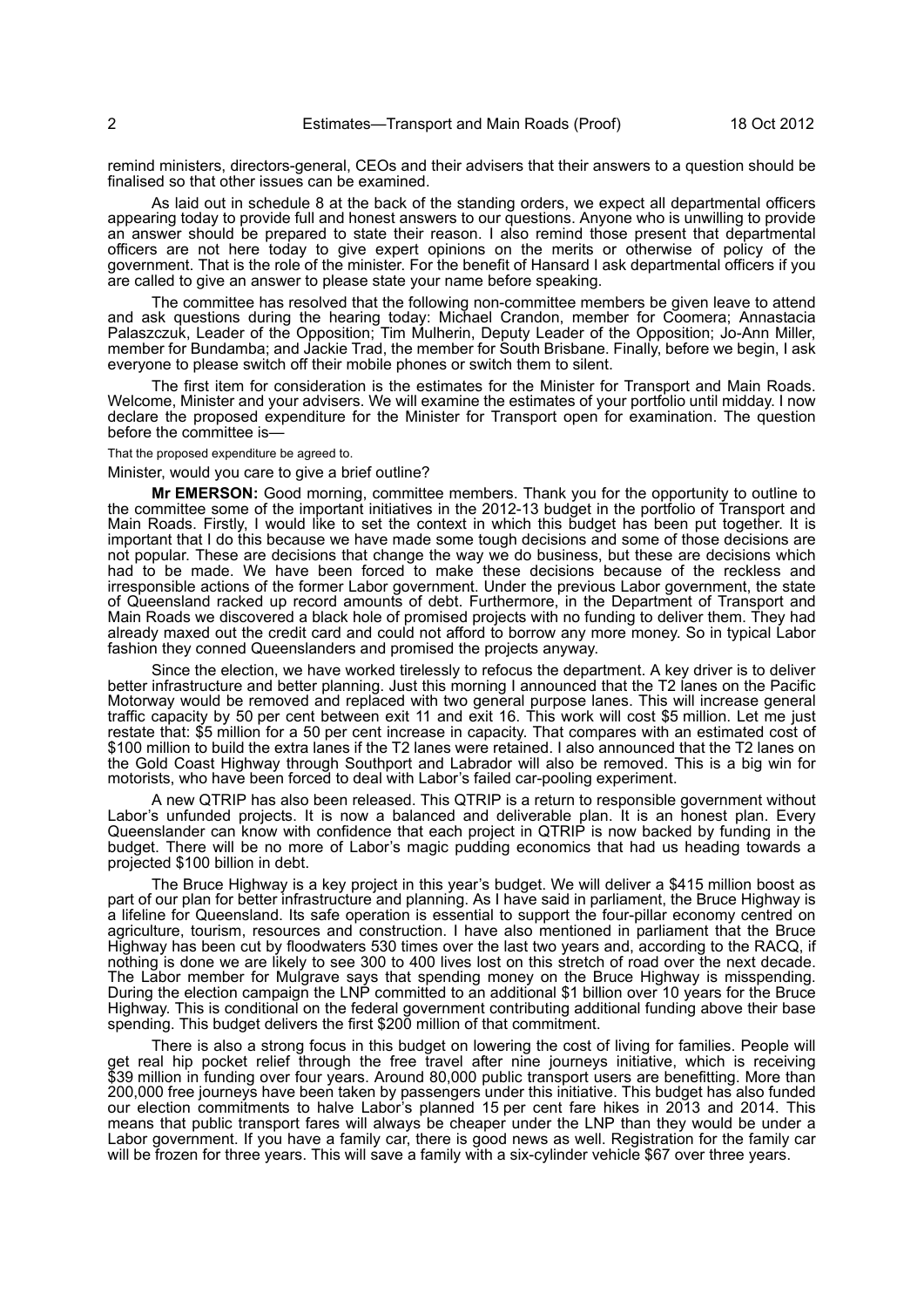For too long front-line services were left to decay under Labor. Public transport is one example. We saw record low reliability on our rail network. We saw record low affordability. We also saw declining patronage, with Labor missing their 2011-12 patronage target by eight million trips. On the back of a record \$1.6 billion in funding for public transport, we are dealing with rail reliability issues. Two significant maintenance failures earlier this year saw thousands of commuters stranded on platforms. Our rail reliability audit has set a path forward. While 14 years of Labor neglect cannot be undone overnight, I am confident rail passengers will see the improvements that we are implementing.

Bus services in Brisbane's northern suburbs have also received a boost. An amount of \$10 million has been invested in new services to make use of the new Northern Busway. This includes two routes being upgraded to high frequency services. This budget also restores accountability and transparency in government. This year's budget will be the last one to include TransLink as a separate statutory authority. We all know how the Labor Party operates: why have one Labor bureaucracy when you can have two? That is not how the Newman government works. Once legislation is passed, we will see one organisation looking after the passenger transport needs of the whole state. No longer will TransLink look after public transport services in South-East Queensland while the Department of Transport takes care of the rest of Queensland. Removing the duplication is good news for both public transport operators as well as passengers.

The Newman government is getting Queensland back on track. This budget outlines the important role that the Department of Transport and Main Roads will play to deliver real outcomes for Queenslanders.

**CHAIR:** Thank you. I call the Leader of the Opposition.

**Ms PALASZCZUK:** Welcome, Minister. My first question is to the director-general. Director-General, I refer to SDS page 1. In May of this year you discussed proposed changes to be made to the Department of Transport, TransLink and Queensland Rail. The opposition wrote to the Premier to ask for a briefing. It has now been five months and we have been denied a briefing. Will you commit today to give the opposition a briefing in relation to your changes to the department? Yes or no?

**Mr EMERSON:** I think that is a policy issue we are talking about there, is it not?

**Ms PALASZCZUK:** Mr Caltabiano, the director-general, actually talked about those changes in the media. Yes or no? I can ask you, Minister.

**Mr EMERSON:** We are always happy to give a briefing on what we are doing, but I can tell you we have a very lengthy briefing right in front of you. It is called the budget. Read what the budget says and that will give you a pretty good understanding of where we are going as a-

**Ms PALASZCZUK:** We have written to you. Will you provide us with a briefing? Yes or no?

**Mr EMERSON:** Can I say you have the state budget there. The state budget is very clear in terms of what we are doing. If you bother to read the state budget—have a look at the Transport and Main Roads portfolio—that will give you a very clear indication of where we are going and what we are doing.

**Ms PALASZCZUK:** I take that as a no. Director-General, what is the role of a DLO and what interaction do they have with the department and related agencies? I refer to SDS page 3, workplace challenges and SDS page 26, restore accountability in government.

**Mr Caltabiano:** Thank you for the question. The transport and main roads department has a departmental liaison officer employment and engagement policy, which was developed in August 2010. That policy outlines quite clearly what the role of a DLO is. That is a published policy on the departmental intranet site and is available to all members of the parliament. In brief, the DLO is the primary point of contact between the minister's office and TMR and is located within the Government Services Branch, Corporate Governance Division.

**Ms PALASZCZUK:** Are the DLOs based physically in your office or the minister's office?

**Mr Caltabiano:** I again refer to the policy. The DLOs, under the policy, are located in the department.

**Ms PALASZCZUK:** In your office?

**Mr Caltabiano:** They are located in the department.

**Ms PALASZCZUK:** On your level, Director-General?

**Mr Caltabiano:** Through you, Mr Chairman, the DLOs are responsible and located, as I just said—I will read that paragraph again. The departmental liaison officer is the primary point of contact between the minister's office and TMR and is located within the Government Services Branch, Corporate Governance Division.

**Ms PALASZCZUK:** What levels are the current DLOs paid at?

**Mr Caltabiano:** It is worthy stating that in March this year the department had two DLOs at an AO8 level and four DLOs at an AO6 level. To date, we have appointed one DLO at an AO8 level and two DLOs at AO6 level.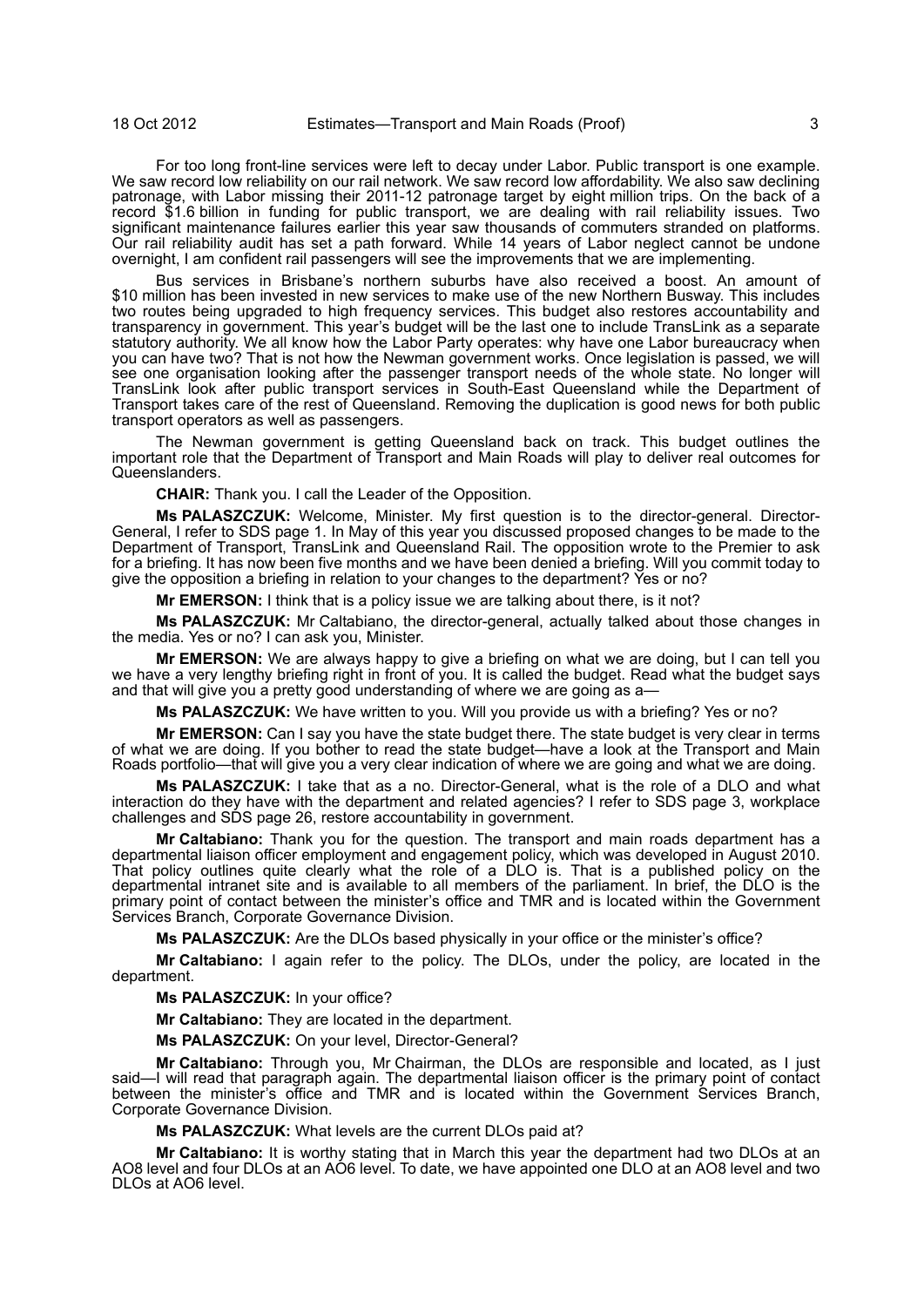4 Estimates—Transport and Main Roads (Proof) 18 Oct 2012

**Ms PALASZCZUK:** Director-General, were any of these DLOs known to you personally or professionally prior to their appointments?

**Mr Caltabiano:** One was, yes.

**Ms PALASZCZUK:** What happened to the DLOs formerly employed by the transport minister's office and the main roads minister's office under the former government? What happened to those DLOs?

**Mr Caltabiano:** All DLOs are temporary employees of the department. In March-April this year we decided to go through an open process of readvertising those positions as there had been a change in government. There were two remaining DLOs in the department, who were the AO8 senior departmental liaison officers. The past experience of one of them was working for David Jones; the other's past experience was as a professional photographer and radio announcer. We opened the pool internally and externally to seek nominations for people to fill those positions. The two existing DLOs, to answer the question explicitly, were unsuccessful in that application process.

**Ms PALASZCZUK:** In your previous answer you said that one of the DLOs was known to you either personally or professionally. How were they known to you—personally or professionally?

**Mr Caltabiano:** Personally.

**Ms PALASZCZUK:** Personally. And did you work with any of them in the past at all?

**Mr Caltabiano:** I had no previous professional working knowledge or experience of them in the past.

**Ms PALASZCZUK:** Director-General, how many AO8 positions in your department in Brisbane have been allocated car parks?

**Mr Caltabiano:** Car parking is allocated on the basis of position in the executive structure and also on the basis of the nature of the work employees undertake in the department. We have a very solid policy position that relates to car parking and those who have eligibility to car parking, but we are also very cognisant of the fact that we need to look after our employees and care for them in a workplace environment, particularly those employees who start very early and finish very late, when it is inappropriate for them to be using other forms of transport.

**Ms PALASZCZUK:** Are any of the other DLOs allocated a car park?

**Mr Caltabiano:** I believe there is at least one DLO allocated a car park.

**Ms PALASZCZUK:** And would that DLO that has been allocated the car park be the same DLO that is known to you personally?

**Mr Caltabiano:** I believe that the car park has been allocated to the position of senior DLO in the Department of Transport and Main Roads.

**Ms PALASZCZUK:** And if you could just clarify, Director-General: is that the same DLO, the AO8 position, that is known to you personally?

**Mr Caltabiano:** Yes, it is.

**Ms PALASZCZUK:** Director-General, how many temporary positions have you advertised for and filled since the election?

**Mr Caltabiano:** Temporary positions throughout the department are used to fill temporary vacancies that occur to allow us to maintain our front-line services. We have, in the process of bringing the department back under control in a fiscal sense, to refocus the department in a professional sense in our mission to deliver infrastructure for the people of Queensland and regulate those who use it. In that process we have very clearly focused our minds and our attention on the staff required to fill those roles. We have deliberately gone through a process of removing temporary staff from the department to preserve as many full-time positions as we can. We still do engage temporary staff in the department to fulfil those roles to maintain front-line services.

**Ms PALASZCZUK:** I go back to the car park again, as you have confirmed that the AO8 DLO has been given a car park. I am still trying to get to the bottom of how many other AO8s in your department have been given a car park in the CBD. I am happy for it to be taken on notice, if the director-general could get that information for us before the end of the hearing.

**CHAIR:** I think the director-general actually answered that question a while ago.

**Ms PALASZCZUK:** No, he did not actually. I want the number. At last year's estimates hearing the now minister asked a lot of questions about car parks—in fact, I think around 15 to 20. It is a very worthwhile topic to pursue. I would very much like to know the total number of car parks that AO8s are allocated in the CBD in your department, Director-General.

**Mr Caltabiano:** Mr Chairman, I am sure we can find that answer before the close of this session. **Ms PALASZCZUK:** Thank you, Director-General.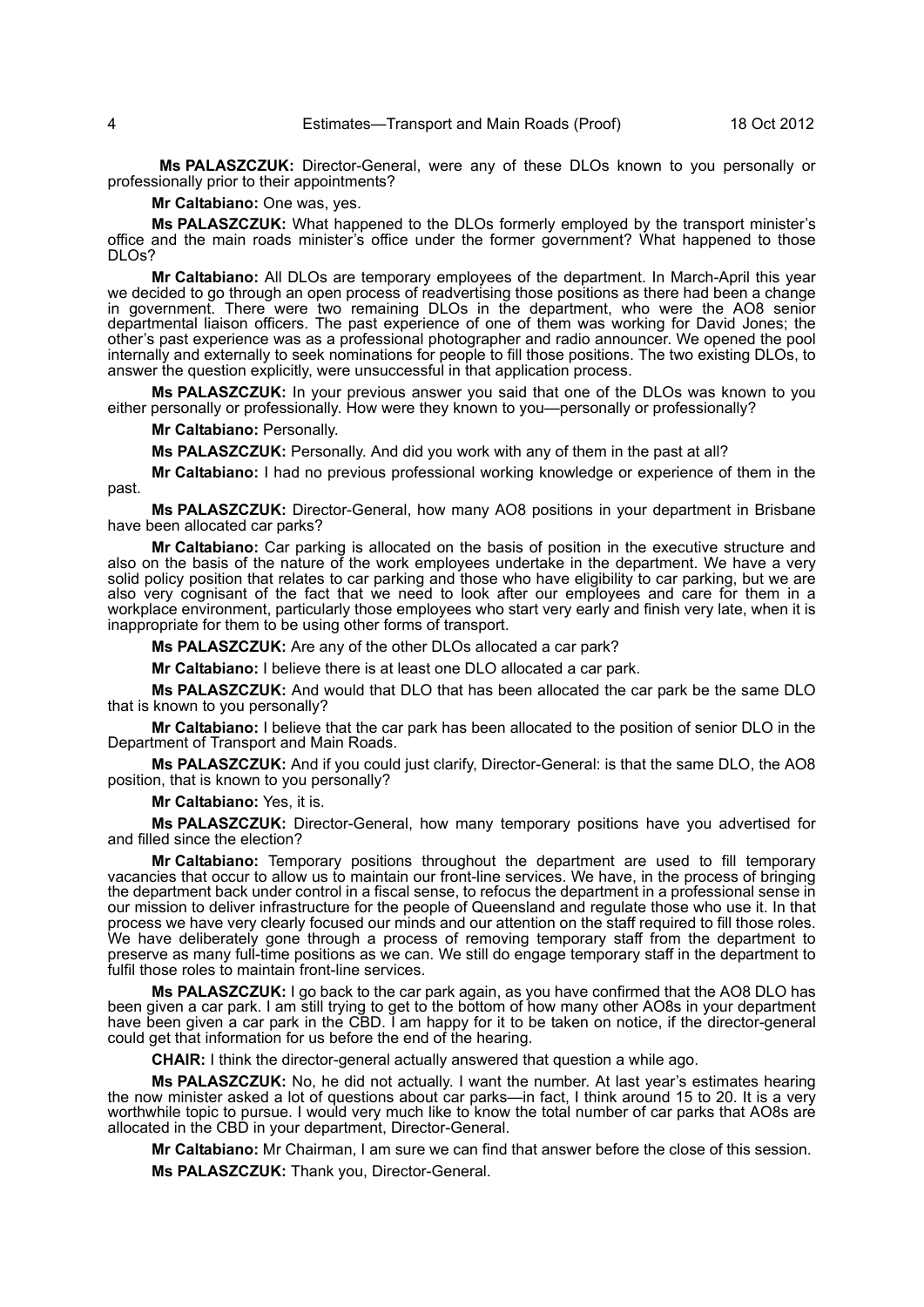**Ms TRAD:** My first question is to Neil Scales. Mr Scales, I refer you to page 48 of the SDS, which states a patronage figure of 178.3 million trips for 2011-12. In December 2011 TransLink introduced a revised methodology for measuring historic train patronage which led to a more accurate patronage data calculation overall. I seek leave to table that correction.

**CHAIR:** Leave is granted.

**Ms TRAD:** Can you please confirm that the revised methodology was used in calculating the 2011-12 patronage figures?

**Mr Scales:** That would have been done before I actually joined TransLink. I would have to check that, but my belief is that it probably was. I can go away and check it and get you an answer before the end of this session. I only arrived in Queensland on 8 March and I took up my position on 12 March, so that was prior to me actually joining TransLink. But I will check it out and get back to you.

**Ms TRAD:** If you could clarify that, Mr Scales, that would be appreciated. But you do understand what I am talking about in relation to the different methodology used?

**Mr Scales:** Yes.

**Ms TRAD:** Thank you very much. We will come back to that. Minister, welcome to your first estimates as a minister. It has been 3½ months since the end of quarter 4, 2011-12. On Monday you quoted patronage figures in your media release from quarter 1 of this year. Why has the Q4 tracker, the first snapshot of public transport usage in your time as minister, not yet been released?

**Mr EMERSON:** I am a bit surprised by this question, I have to say, because I know that the member for South Brisbane is the shadow minister for transport. I know that the Leader of the Opposition, the former minister for transport, has now left the room, but she has admitted in interviews that she is doing a lot more work now than she was doing when she was a minister. I would have thought that the shadow minister for transport would be interested in her portfolio and would bother to read reports that come out. If she had bothered to read the TransLink annual report she would have seen that published. The report was not only published; it was also tabled in parliament. It not only contains the figures for the year but also details the figure for the fourth quarter.

What it did show, of course, was that, in the final year of the previous government, 178 million trips were taken in 2011-12. That was eight million fewer than the former transport minister, now Leader of the Opposition, said would occur. It also showed that it was the fourth year in a row in which the number of trips being taken on our public transport system fell—year after year after year after year under Labor's failed policies. Under the failed policies of the now Leader of the Opposition as transport minister, public transport declined.

Going back to the question, the data that the shadow minister refers to has been published and was tabled in parliament. I would urge her to look at page 65 of the TransLink annual report. If she does, she will see quarter 4. I did interviews in the media about that TransLink annual report, and I would urge her to go to that.

In the most recent quarter—I am glad that the member for South Brisbane has referred to it—after year after year after year after year of decline in public transport usage under the previous Labor government, we saw finally an encouraging start: an increase of more than one per cent, of more than 600,000, in that first quarter of July, August and September. There is a lot more work to be done but, given we saw such an appalling record by Labor on public transport—year after year of decline—it is an encouraging start to see the number of trips being taken on public transport finally starting to increase, despite the abysmal record of Labor policies that drove people away from public transport year after year.

**CHAIR:** It is time to move on to the next block of questions. Minister, I understand that under the previous government the department installed 24 electric outlets in the car park at 313 Adelaide Street for the use of electric vehicles. Could you please advise the cost of this work and the number of electric or plug-in hybrid vehicles currently in the TMR fleet?

**Mr EMERSON:** I did note the earlier comments from the Leader of the Opposition, before she left, that it was very pertinent to talk about car park spaces in Transport and Main Roads, so I am pleased to hear that question from you, Mr Chairman. One of the extraordinary things I discovered when I became Minister for Transport and Main Roads was that the previous government had installed 24 electric sockets for electric cars at a cost of \$43,000 but, unfortunately, they purchased no electric cars and had no plans for electric cars. This is the kind of mad policy and waste of taxpayers' money that we see under Labor over and over again: you put in the sockets for electric cars, at a cost of \$43,000, but you do not bother actually getting electric cars to use those sockets. This is the kind of disgraceful behaviour—waste of taxpayers' money—we see from Labor over and over again.

As the Leader of the Opposition mentioned, at the last estimates hearing we were in reverse roles: she was the transport minister and I was the shadow minister. I pointed out then that while she was minister the previous Labor government lost 16 car park spaces. They could not find them. They were paying for them and they had lost them. Now we find that they installed electric plugs for electric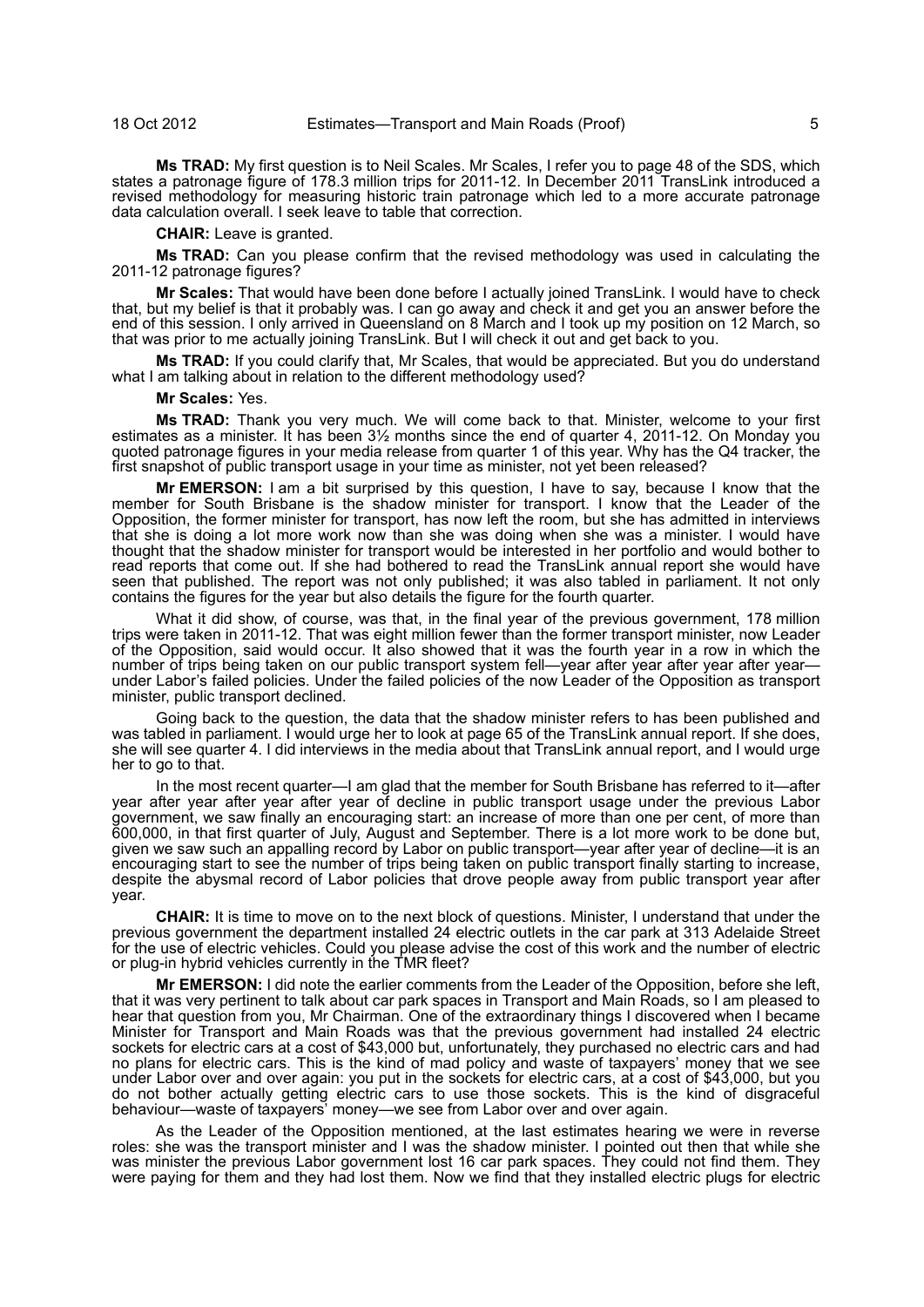cars at a cost of \$43,000 but they did not bother getting electric cars to use those. It is the kind of waste you see from Labor across my department and across government. One of the challenges we faced on coming to government was to stop that kind of wasteful behaviour—behaviour we have seen from Labor over and over again, over many years.

**CHAIR:** I note that the TravelSmart program will not be proceeding. Minister, could you please advise the program's previous expenditure and if there had been any increases in public transport use while this program was operating?

**Mr EMERSON:** Thank you for raising a very important issue. The TravelSmart plan was put in place four years ago by the previous government. It was really a campaign of self-promotion. But over the four years it existed, every year public transport usage fell—year after year after year after year. Part of that self-promoting TravelSmart plan was the purchase by the previous government of 190,000 backpacks at a cost of more than \$750,000. Three-quarters of a million dollars was spent on backpacks as part of its TravelSmart campaign—a failed campaign designed to encourage people on to public transport. But all we saw from Labor was the numbers falling year after year after year. When I came into office I found 58,000 of the backpacks they had purchased hidden away, just sitting in warehouses.

What we have tried to do, very conscious of the waste we have seen from the previous government, is to distribute those—give away those backpacks to local charities, to local government, to the community groups. I can say that, as of this week, we have now disposed of all but 1,120 of those backpacks. Those last 1,120 backpacks are being distributed to the Heart Foundation; to Youth Outreach Service, which is part of the Salvation Army; to the Brisbane Homelessness Service Centre; to Volunteering Gold Coast; to Green Cross.

This is the kind of appalling situation we see: 58,000 of these backpacks. I think we have one here. Can the director-general pass that one over to me? This was their plan to get more people back on to public transport. For four years they put this out: \$750,000 of taxpayers' money and every year public transport fell. When we came into office, 58,000 of these backpacks were hidden away in a warehouse, rotting away, going nowhere. We have distributed these to charities, to local governments and to community groups to do something with them. But it shows the kind of waste and the failure of Labor on public transport. What an appalling record of Labor on public transport.

**CHAIR:** Thank you, minister. I call the member for Morayfield.

**Mr GRIMWADE:** Can the minister advise if he has reviewed the final costs of the new Queensland driver's licence program?

**Mr EMERSON:** I thank the member for Morayfield. The history of the new Queensland driver's licence is an extraordinary history. For those who have been in parliament for more than one term—and I think the chairman and the member for Woodridge would recall this—there was a damning Auditor-General's report into the new Queensland driver's licence. The Auditor-General found that when Labor did this policy it had no business case for the new Queensland driver's licence. They claimed at the time that it would not cost the state any additional money—no additional money. But because the Auditor-General found that, in fact, the business case was never done, they could never back that up. Queenslanders are paying more and more for their driver's licences.

Unfortunately, because of that, the decisions have been made on the new Queensland driver's licences. It is something that we have inherited and, to be very frank with you, we are stuck with. We are stuck with Labor's appalling decisions. Over 1.3 million of those licences using the new technology have now been delivered out of the existing 3.2 million existing customers. The reality is that, at project completion, the costs incurred on this project to implement the new licences were \$108.15 million capital and \$31 million operating—a total of \$139.44 million; almost \$140 million. These cumulative totals span a number of financial years. To reduce the total cost of the ownership of the licence solution, TMR is currently investigating scaling back the embedded smart card technology. But it is not going to be easy, because of what the previous government did, because of their bungling on the new Queensland driver's licence—something that the Auditor-General damned in his report on the government's performance on it.

The total debt funding for this project is \$88 million over three loans. The first two loans we pay off by June 2019. The third loan has its final redemption payment on 15 June 2037—25 years from nowbefore Labor's failed bungling implementation of the new driver's licence system is finally paid off. It will be a quarter of a century before we pay off the final loan from Labor's failed implementation of a new Queensland driver's licence.

**Mr GRANT:** Minister, could you please provide details of the voluntary separation program undertaken under the former minister in the 2011-12 financial year?

**Mr EMERSON:** I thank the member for Springwood and I am pleased to answer that question. Under the previous government, there were 818 voluntary redundancies paid out to Transport and Main Roads, including while the current Leader of the Opposition was the then transport minister. There were 818 voluntary redundancies paid out at a cost of \$90 million. It cost taxpayers \$90 million for those voluntary redundancies. But at the end of that process of 818 voluntary redundancies, there were 100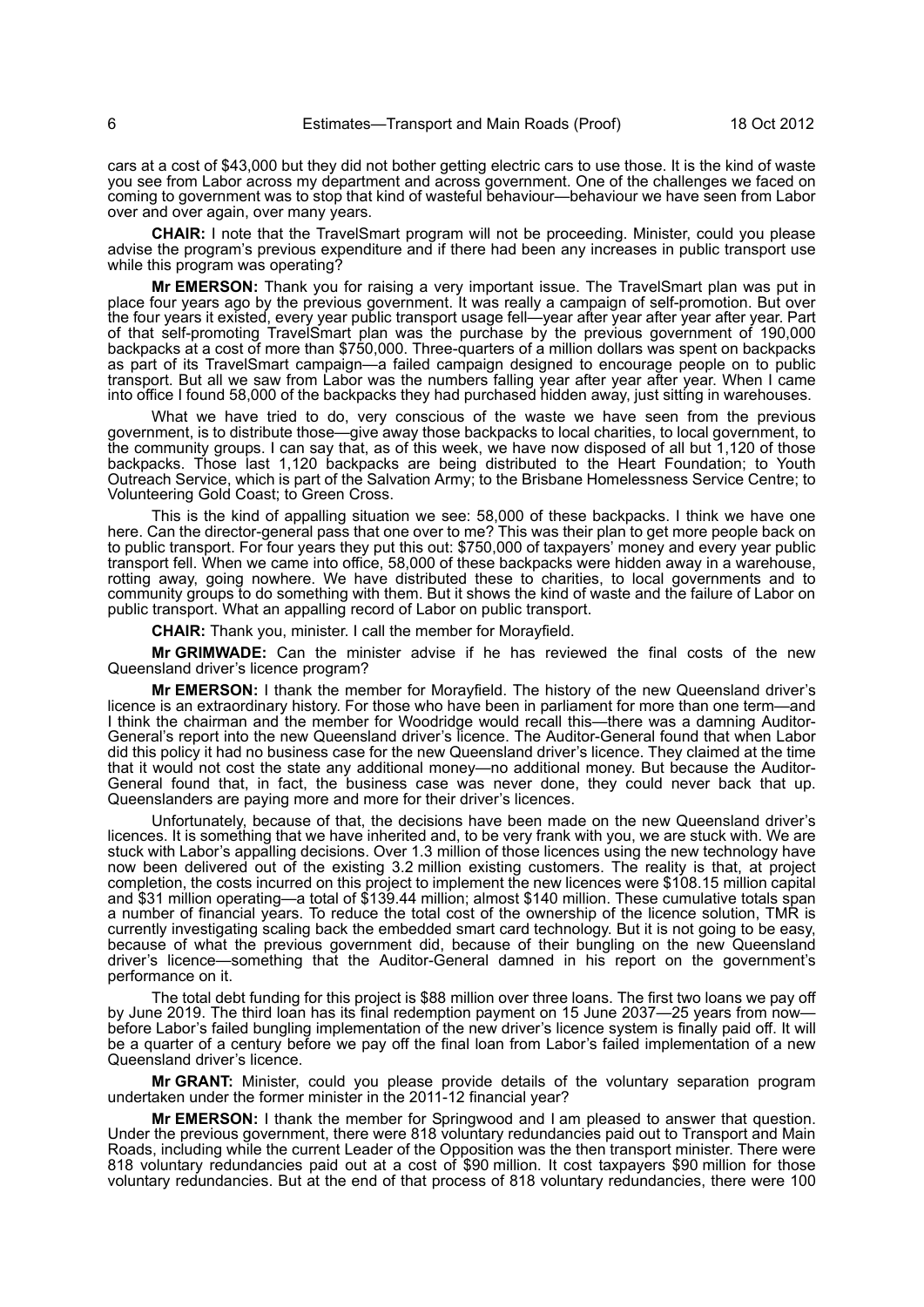more people in the department than when we started. So for 818 voluntary redundancies paid out at a cost to taxpayers of \$90 million there were 100 more people in the department than when we started. That was how much the previous government took their eye off the ball, how much the previous transport minister—now Leader of the Opposition—took her eye off the ball.

To have a situation where you pay out \$90 million for voluntary redundancies and at the end of that process there are 100 more people in the department than when we started indicates the appalling situation that we inherited from Labor—the appalling situation across the entire range of government but also in Transport and Main Roads. We have had to look at how we can deliver the best way we can with the fiscal mismanagement and waste and failures of Labor during its time in office while the Leader of the Opposition was transport minister and to see that situation of more people being in the department after 818 voluntary redundancies were paid out, of \$90 million of taxpayers' funds.

**CHAIR:** I will move to the member for Brisbane south.

**Ms TRAD:** South Brisbane. Mr Scales, have you got that advice yet in relation to the methodology? Great.

**Mr Scales:** The methodology was corrected to take into account duplications from a multiplier effect on periodical tickets, the duplication of reseller patronage data and special event data counts. It was reset on the basis that we probably were overcounting at that point in time.

**Ms TRAD:** So just to be clear, the figures that are represented for 2011-12 have been calculated using the new methodology.

**Mr Scales:** Yes.

**Ms TRAD:** That is right?

**Mr Scales:** Correct.

**Ms TRAD:** Okay. So you have taken out all the assumptions through periodic ticketing.

**Mr Scales:** Yes, and I think this was in our TransLink patronage correction, which would have been part of our annual report in December 2011. There is a very comprehensive correction sheet there, which I can pass to the-

**Ms TRAD:** No, I have tabled that, Mr Scales.

**Mr Scales:** Thank you.

**Ms TRAD:** I draw your attention to the SDS where patronage figures for the corrected trips are not the same as they were in the published correction fact sheet that was distributed late last year. Why is that, Mr Scales?

**Mr Scales:** I have no idea, sorry.

**Ms TRAD:** Okay. So in this correction sheet, which you refer to—

**Mr Scales:** Yes.

**Ms TRAD:** Yes? Patronage figures, particularly for train trips—that is what we are talking about was reduced from the assumptive model.

**Mr Scales:** Yes.

**Ms TRAD:** From 55.1 million to 51 million. That is correct?

**Mr Scales:** Correct. That is the adjusted figure.

**Ms TRAD:** That is correct. So, in fact, the 2011-12 figures that are represented in the SDS have four million more trips.

**Mr Scales:** I would have to check that.

**Ms TRAD:** Could you check that, please, and get back early?

**Mr Scales:** Yes, of course.

**Ms TRAD:** Minister—

**Mr EMERSON:** Excuse me—

**Ms TRAD:** No, hold on. I am happy with that response.

**Mr EMERSON:** I just want to respond to one question that I think the Leader of the Opposition was asking to the director-general.

**Ms TRAD:** He can answer it at the end of my block, thank you very much.

**CHAIR:** Hang on. Director-general?

**Mr Caltabiano:** The member previously asked for the number of car parks in the CBD that were assigned to AO8 officers in the department and the answer to that question is 18.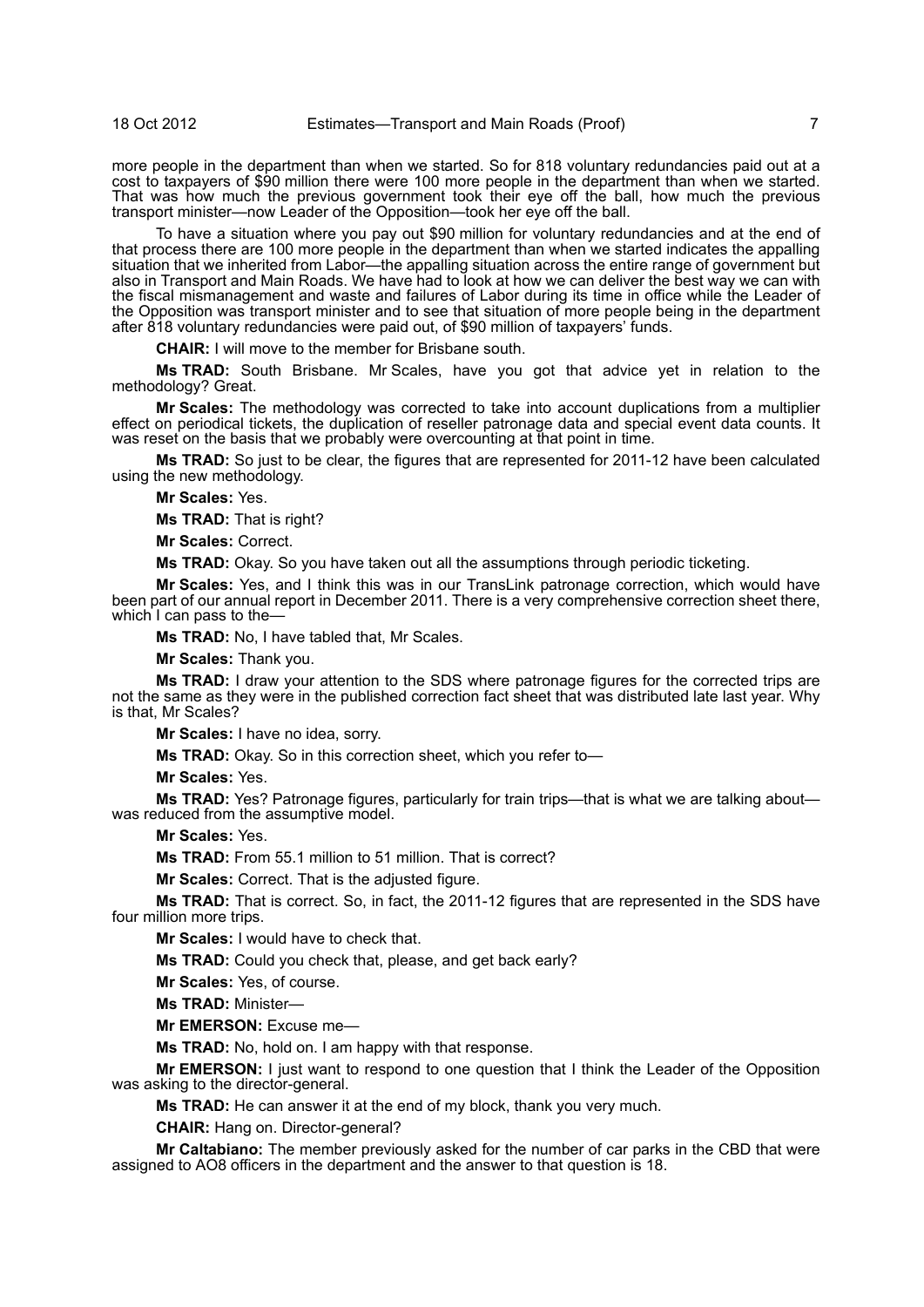# 8 Estimates—Transport and Main Roads (Proof) 18 Oct 2012

#### **CHAIR:** Thank you, director-general. Member for South Brisbane.

**Ms TRAD:** Thank you very much, Mr Chair. Thank you for your response to my previous answer regarding quarter 4. The figures that are in the annual report for TransLink are not comprehensive figures. I put it to you, minister, that in the actual quarterly report that is published by TransLink there are a whole range of measures that are represented that the public can refer to, including customer satisfaction et cetera. This report has not been put on the website. It has not been made publicly available. Every other quarter for the last year has and the first quarter for this year has. Why are you hiding the fourth quarter? I seek leave to table a snapshot of the TransLink website which does not have the report. Minister. What are you hiding?

#### **CHAIR:** Leave granted.

#### **Ms TRAD:** You are not going to answer?

**Mr EMERSON:** The question the member for South Brisbane asked is why have we not published the quarter 4 results. That question was very clear. In fact, she claimed in her question that we had not published it. I made it very clear that, if she did her job properly, bothered to read the TransLink annual report—you would think that as the shadow minister for transport she would bother to read the TransLink annual report; I can only assume from the comments that she has made that she did not to read the TransLink annual report, or maybe she only looks at the glossy front page and the first couple of pages and does not get to page 65. But I would have thought that any hardworking transport shadow would have looked through the TransLink annual report. It is a pretty significant document. It is a pretty significant part, I would have assumed, of the member's shadow portfolio. But obviously—

**Ms TRAD:** Okay, we are not going to get a straight answer from you, minister. It is clear that you are—

**CHAIR:** Order! The minister is answering the question.

**Ms TRAD:** He is not. With all due respect, he is not. He is filibustering.

**Mr EMERSON:** I answered the question she asked. Her question was, why had not we published it. As I pointed out—and I point out again to the member for South Brisbane—if she bothered to read the TransLink annual report, which we published and which was tabled in parliament, she would have been aware that the Q 4 figure was contained in that document. If she had bothered to read the document—

**Ms TRAD:** Minister, we are talking about one page compared to 20. Minister, you have not published quarter 4 figures. What are you hiding?

**CHAIR:** Order. Let the minister finish and then you can have another go.

**Mr EMERSON:** As I said, Mr Chair, again, the member for South Brisbane is wrong. We have published those figures. Not only were they published; they were tabled in parliament. I suspect that those people who are interested in public transport, who are interested in improving public transport, who are interested in getting an increase in patronage, would have looked at those figures with interest. Can I say that when it was published and when it was tabled in parliament I did several interviews with the media, who were interested in transport, about those figures—about the figures contained in the TransLink annual report. Clearly, the member for South Brisbane was not interested in public transport, was not interested in seeing the figures. But to be honest, I am not surprised given Labor's record of declines in public transport every year for the last four years, given that in the budget estimates hearing last year, when Labor was in power, their budget claimed that there would be 186 million trips being taken in 2011-12 and there were 178 million as a reality—eight million fewer than what Labor forecast would happen. I can only assume that either the member for South Brisbane was too lazy or too embarrassed to read the TransLink annual report, which detailed Labor's failure on public transport.

**Ms TRAD:** Minister, I get back to my point about quarter 4. TransLink publishes a 20-page report at the end of every quarter detailing all of the factors contributing to public transport and consumer satisfaction. I seek leave to table that.

#### **CHAIR:** Leave granted.

**Ms TRAD:** What you are referring to in the annual report is one page. So, Minister, you can only be hiding something. Let us get back to your rationale or your discussion around patronage which you so eloquently ended your previous answer on. I refer you to page 48 of the SDS. On page 48 of the SDS rail patronage sits at 55.1 million trips. We know from the corrected figure, which Mr Scales has confirmed, that this is not accurate. A correction was put out late last year and that figure should be 51 million. Minister, why do the figures not add up?

**Mr EMERSON:** Can I thank the member for South Brisbane. I will get on to the second part of her question, but let me refer to the first part of her question again. She was wrong. She has been caught out claiming that the Q4 figure was not published. It was published. It was tabled in parliament. She should do her work and not be a lazy shadow transport minister.

**Ms TRAD:** It is absorbed in the annual report in a truncated form. You have not published all of the data and all of the information and that is a fact, Minister. When will it go up on the website?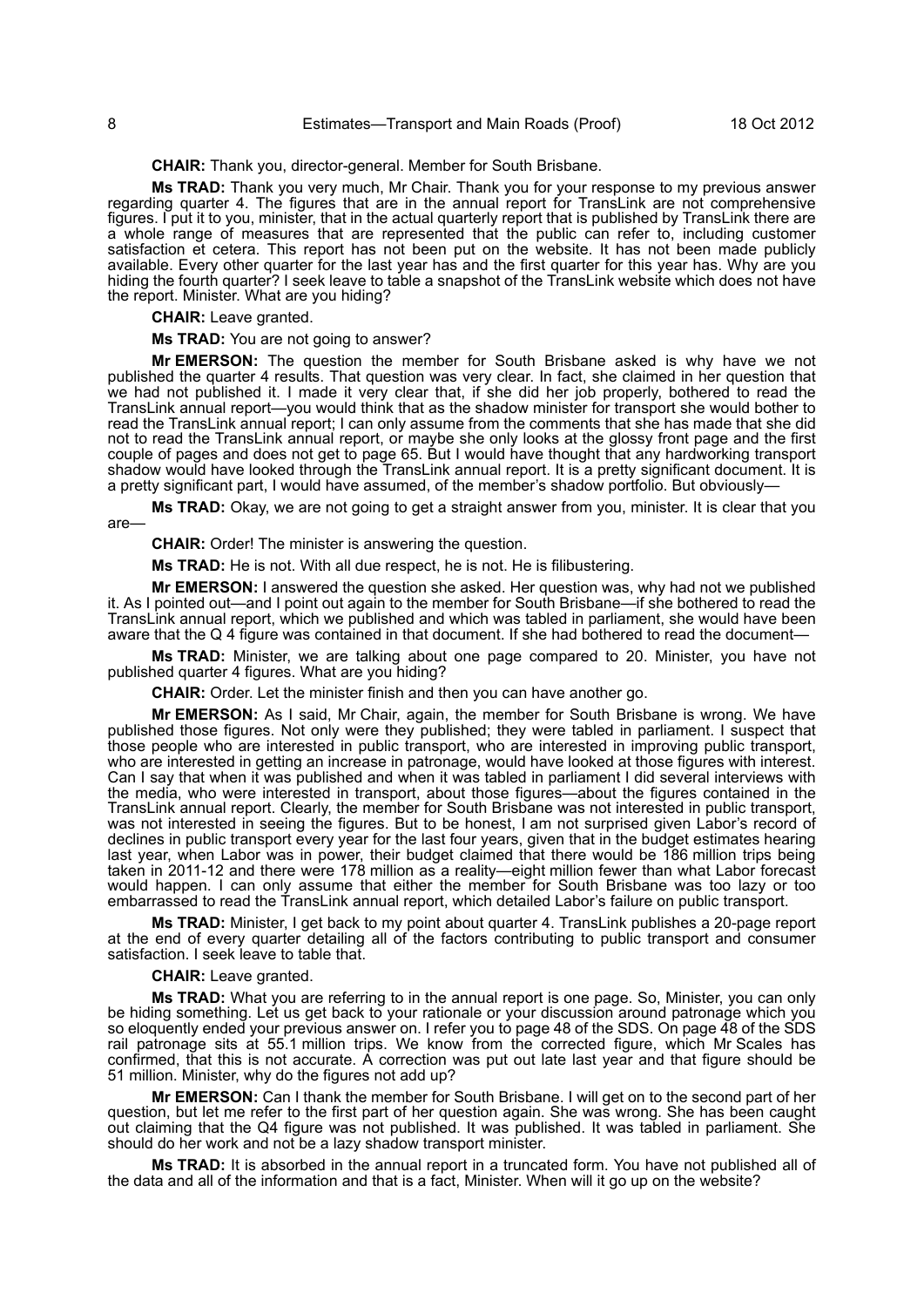**Mr EMERSON:** I guess that most people would now be asking the question: did the shadow minister for transport actually bother to read the TransLink annual report?

**Ms TRAD:** Minister, why have you fudged the figures?

**CHAIR:** Order! Let the minister finish.

**Mr EMERSON:** Because it seems to me, and I think it would be very clear, that the shadow transport minister has not and did not bother to read the TransLink annual report, a significant document in the Transport and Main Roads portfolio.

**Ms TRAD:** Minister, get on to fudging the figures at page 48 of your SDS.

**CHAIR:** Order. The minister is answering the question.

**Mr EMERSON:** Again let me make the point that if she bothered to read the TransLink annual report she would have seen the Q4 figures. Obviously she was not aware that they had been published because she could not be bothered to read the TransLink annual report.

**Ms TRAD:** Obviously you are not going to publish Q4.

**Mr EMERSON:** In terms of the second part of the question from the member for South Brisbane, and I know the member for South Brisbane has not been in parliament very long and was not here in parliament last time, she was involved in running that despicable campaign by Labor from Peel Street, but if she had bothered to be in parliament and focused on public transport in the previous parliament, she would have known that the then transport minister, now Leader of the Opposition, ordered TransLink to change the methodology that had been used every year, year after year, year after year, to give accurate reliable figures on public transport usage. A panic-stricken Labor Party, seeing the numbers continuing to fall on public transport usage, ordered a change to the methodology to try to hide—

**Ms TRAD:** I think it was you who ordered the change to the figures, Minister. You know well that the transfer to the smart cards actually means better reporting.

**Mr EMERSON:** Mr Chair, can I finish my answer, please?

**CHAIR:** Order! Let the minister finish.

**Mr EMERSON:** I know that the member for South Brisbane does not like to hear the truth, but I will explain it to her again because she was not here. Year after year a certain methodology was used to give accurate, reliable figures in terms of public transport usage. In the dying days—

**Ms TRAD:** Which methodology is used for 2012-13?

**CHAIR:** Order! The minister is coming to that. The minister is explaining it.

**Ms TRAD:** No, he is not. He is filibustering, with all due respect, Chair. So, what methodology— **CHAIR:** Order! Minister?

**Mr EMERSON:** Thank you, Mr Chair. Year after year the methodology was used by the previous government through TransLink to accurately, reliably indicate usage on public transport.

**Ms TRAD:** Which one is used for the target estimates?

**Mr EMERSON:** The reality is that what happened was that in the dying days of the previous government, embarrassed by the fact that public transport usage was falling year after year after year, they ordered a change to the methodology to make their figures look better. Instead of being able to compare it to what had happened the previous year, they changed the methodology to make the appalling record of the Leader of the Opposition look better when she was transport minister. In fact, at the time this was reported. If the shadow minister for transport had been interested in public transport she would recall that this was reported at the time that they had fiddled and conned the numbers to try to make it look better. That is the reality of what Labor tried to do. When we came in I asked the department to make sure that figures that I was being presented with were based on the original methodology, that I was not interested in the fiddle done by Labor on public transport usage.

**Ms TRAD:** We know who is fiddling.

**Mr EMERSON:** I was interested in making sure that we had accurate figures so that we could see the accuracy of figures over an extended period of time. I know and I can understand why the Leader of the Opposition, the former transport minister, and the shadow minister for transport are ashamed of Labor's record on public transport. It has been an appalling record. Their only policy was to drive people away from public transport.

**CHAIR:** Thank you, Minister. I call the member for Mount Ommaney.

**Mrs SMITH:** Thank you, Mr Chair. We recently saw two different park and rides open in Brisbane, one in Jindalee—my electorate—and the other one in Carindale. Could the minister please provide details on the varying costs of these facilities?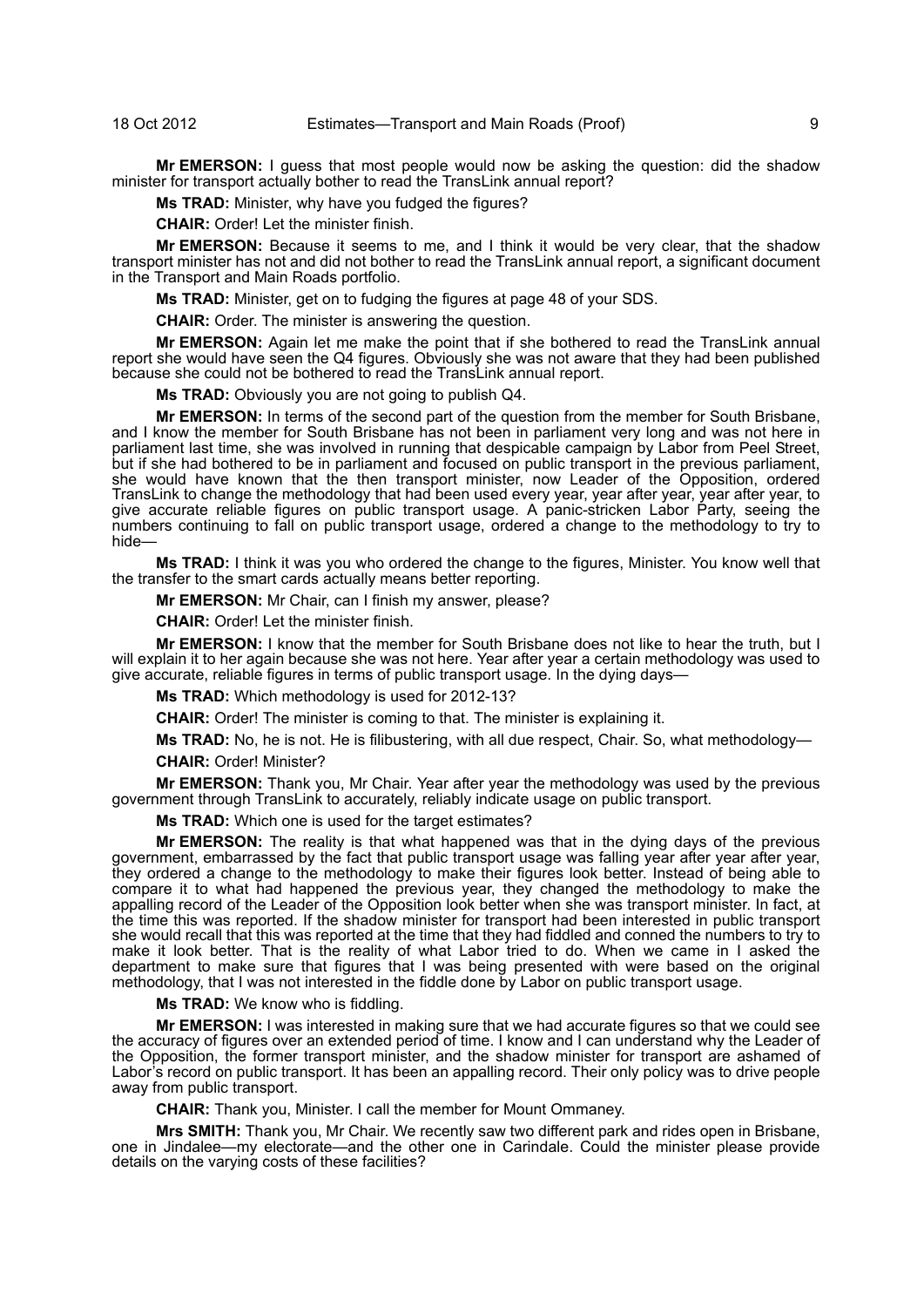**Mr EMERSON:** Thank you, member for Mount Ommaney. I am very happy to talk about park and ride. It is interesting because park and ride was one of those issues that was raised with me repeatedly when I was the shadow minister for transport. We looked at the issue of what Labor's policy was on park and rides. As you would be aware, the previous Labor government had an ideologically driven policy of banning any new or additional park and ride spaces within 10 kilometres of the city. When I first came in in 2009 as a backbencher, I remember seeing this situation, particularly with the \$28 million that was spent on upgrading the Indooroopilly train station in my electorate where, in fact, park and ride spaces there were just a couple—were actually taken away as part of that process because it was within 10 kilometres of the city. In fact, instead of park and ride, what we got throughout the streets around Indooroopilly station was what I call park and hide. People were parking their vehicles throughout suburban streets, parking up residential streets so that local residents could not find a space at all because of this failed policy, this ban on park and ride within 10 kilometres of the city.

One of the things we announced during the election campaign, and which we brought in, was dumping that ban on park and ride within 10 kilometres of the city. I concede that it is a challenge to retrofit stations with park and ride. It is a very costly process. Of course, it has been made much more costly by the fact that the previous government's ban meant that when new facilities were put in within 10 kilometres of the city the previous government did not put park and ride spaces in as part of that ideological ban. However, it is interesting to see that one park and ride that we have put in is the one at Carindale. As you would know, member for Mount Ommaney, because we spoke about this quite often during the election campaign, there has also been a park and right started and completed in your electorate at Jindalee. It is extraordinary to see the difference between the cost for us to put a park and ride in at Carindale and the cost to put a park and ride in in your electorate of Jindalee. I know you have been out to that park and ride and you have looked around, and I am sure there are people using it who are pleased to be able to use that park and ride. I have no doubt it could have been better, but you are working with what you have got and you are a strong supporter of your local community.

The cost for the park and ride at Carindale was \$680,000. This provided 256 marked and 65 unmarked car park spaces. So, more than 300 car park spaces at the Carindale park and ride that the LNP government put in for a cost of \$680,000. The contrast is that the Jindalee park and ride that the Labor Party planned and constructed caters for 63 car park spaces compared with the more than 300 at the Carindale park and ride. While the more than 300 car park spaces at the Carindale park and ride cost \$680,000, the Jindalee park and ride, with just 63, cost \$3.25 million. So, \$3.25 million for Labor's park and ride for 63 spaces, \$680,000 for the LNP's park and ride with more than 300 car park spaces.

It is extraordinary and just another example of the waste we see from Labor over and over again. As they try to do infrastructure they have no interest in ensuring they are getting the best value for taxpayers' dollars. I know that those using the member's park and ride will welcome it. You have been out there. But I think any sensible Queenslander will look at those contrasting figures: more than \$3 million for 63 car park spaces under Labor and just \$680,000 for more than 300 car park spaces at a park and ride under the LNP. The contrast is stark and it just underlines the failure of Labor to deliver projects and infrastructure in a cost effective way to make sure that we are using taxpayers' dollars efficiently and effectively to get the best results for Queenslanders and local communities.

**CHAIR:** Thank you, Minister. I call the member for Algester.

**Mr SHORTEN**: Minister, it has been revealed that under the former government, Queensland Rail employees charged their credit cards for items such as coats, a scarf and Trent Nathan travel goods. Can the minister please advise what action the government has taken to reduce consumable expenses in Queensland Rail?

**Mr EMERSON:** Thank you, member for Algester. Queensland Rail has been of concern to me. I know there are many people in Queensland Rail doing a very good job and working hard. What concerns me is the leadership we saw from the Leader of the Opposition when she was transport minister and had control of Queensland Rail. It was a situation where we saw a massive blow-out in corporate expenses, in finance and in marketing areas over two years. I appreciate the Leader of the Opposition was only transport minister for one of those years. In parliament when we raised this she well and truly put the blame on her predecessor Rachel Nolan, the former member for Ipswich. I think the Leader of the Opposition should have the courage to accept that part of this would have been under her term as transport minister.

I have given very clear instructions to Queensland Rail that those kinds of massive expenses, an increase of between 60 and 120 per cent in those areas of corporate, marketing and finance over just two years, is unacceptable and they need to focus on making sure there are savings in those areas. We also saw, as you have just indicated, situations where items were purchased using Queensland Rail credit cards which I think were unacceptable.

Mr Emerson continuing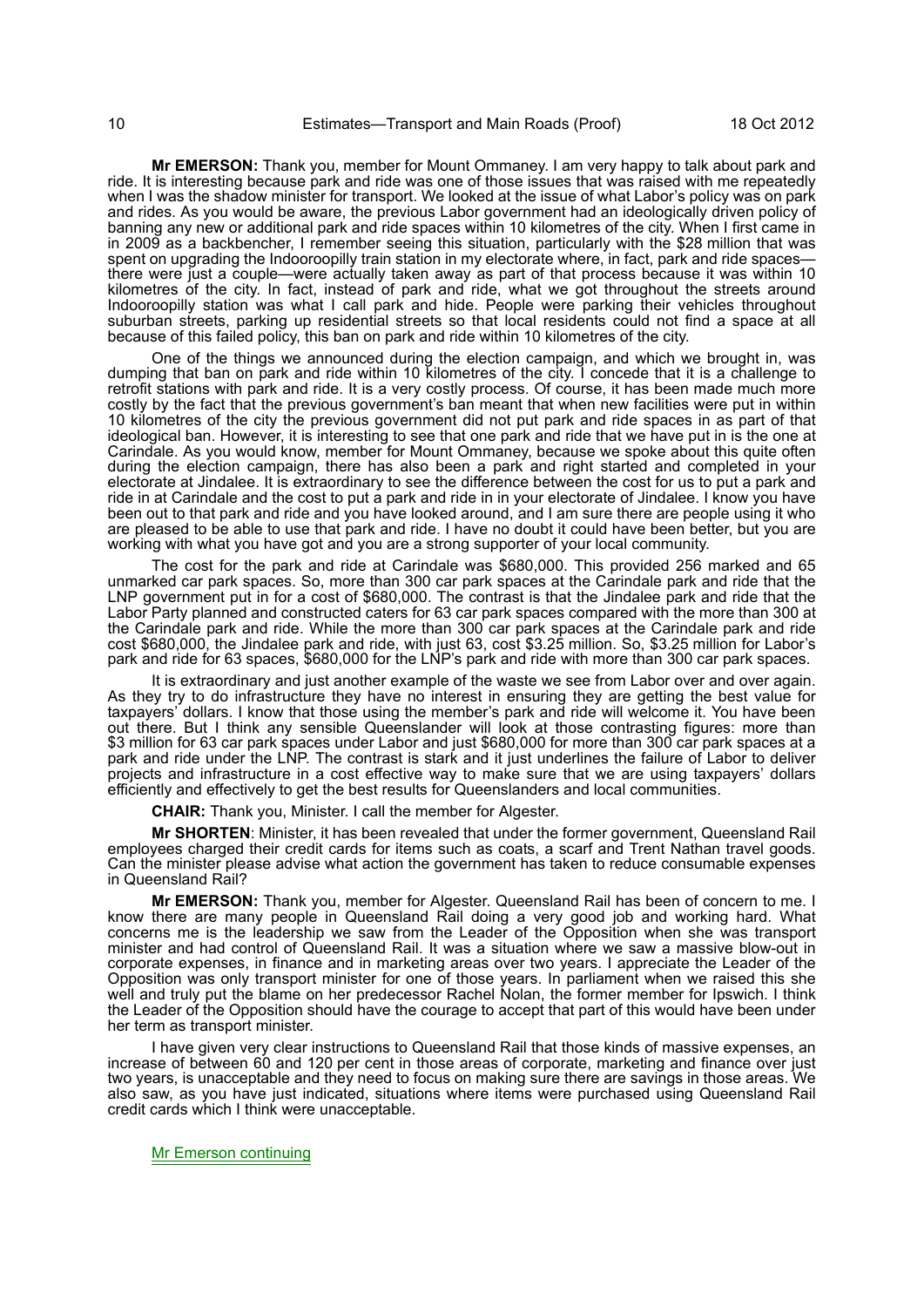There are sensible things that need to be done, but I think most people in the community would think that Queensland Rail credit cards being used to purchase coats, a scarf and Trent Nathan travel goods is not acceptable, it is not sensible and it is not appropriate. Therefore, we have given very clear instructions to Queensland Rail that, during the 2012-13 financial year, it will reduce consumable costs by more than \$42 million. We have asked them, directed them, told them and urged them to make sure they understand very clearly that purchasing Trent Nathan travel goods, coats and scarves is not acceptable to the Queensland public. We have asked them and told them to reduce their consumable costs by more than \$40 million in the current financial year.

**Mr RUTHENBERG:** Minister, will you please advise on Queensland Rail's head office staff increases that occurred under the previous government and outline the actions being taken to reform the organisation on front-line services?

**Mr EMERSON:** I appreciate that question. I know the member is interested particularly in public transport. During the election campaign we campaigned at train stations in your electorate to make sure we got a better result for public transport in the south-east corner. We are working together to try to get a better result.

As I indicated in my previous answer, one of the things that concerned me when I came into this job as transport minister was to see the extraordinary growth in certain areas of Queensland Rail expenditure, particularly in the areas of communications and marketing, strategy, and corporate and head office. There were remarkable increases. I have mentioned a few figures, but I would like to give you some specific numbers because your question relates to that specifically.

In the communication, stakeholder and marketing section, over the two years from July 2010 to June 2012, we saw an extraordinary increase of 68 per cent—over just two years. In strategy, in corporate services, for Queensland Rail there was a 66 per cent increase in just two years. In the finance section of Queensland Rail, there was an increase of 122 per cent over just two years in those areas. Those are extraordinary increases. One of the things I said to Queensland Rail was that those kinds of massive increases are unacceptable. I have directed them to find savings in those areas, those corporate and head office areas.

I am pleased to say that since I have come into the office of the Minister for Transport, Queensland Rail has introduced several measures to drive down those costs and the numbers in those areas. They have reduced staff across non-front-line services through a recruitment freeze, natural attrition and decreasing executive and general manager positions. In fact, they have decreased executive and general manager numbers from 77 to 27, that is, 77 to 27. I make the point that, while Queensland Rail in fact is a smaller organisation than Transport and Main Roads, when I came in they had about three times as many general manager levels and CEO levels than did Transport and Main Roads. They had three times as many, even though they were a smaller organisation. I am pleased to say that Queensland Rail has been working hard to try to reduce those numbers. To go from 77 to 27 executive and general manager positions I think indicates what we have done.

**Ms TRAD:** Minister, I refer you to page 78 of Budget Paper No. 4 regarding the so-called reform of the taxi subsidy scheme. I also refer to your answer to non-government question on notice No. 11. Minister, regarding one of your government's approaches to governing, which is restoring accountability in government, you said in your media release at the time that you back flipped on the taxi subsidy scheme cap that you had a 2011 report that outlined a 98 per cent increase in the scheme's membership. Will you table that report for the benefit of the estimates committee?

**Mr EMERSON:** I would have to get advice on that to be honest, because the report was done under the previous minister. I am not sure. It was a March report. I can tell you that it was finalised in March 2011. It was a taxi subsidy scheme evaluation report. If I recall correctly, the Leader of the Opposition became transport minister in February 2011. That report was finalised in March 2011, so the month after she became the transport minister. I would encourage the member for South Brisbane to ask her leader. She should have the report as she was the transport minister.

**Ms TRAD:** Minister, that is hardly being accountable and transparent. You are referring to this report when you are messing around with people's lives. As the minister responsible and as the person making this decision, it is incumbent upon you to furnish this committee and the people of Queensland, particularly those using the taxi subsidy scheme, with the report to which you are referring, which is the basis for you to abolish the cap. Will you provide it, Minister?

**Mr EMERSON:** It is an extraordinary situation we see here, where we have now a member of the opposition demanding that I release a report done by the previous government, done by her leader in March, when we have gone through this struggle to get the Leader of the Opposition to produce the health payroll report. She has refused over and over again to produce that report. Here we have the member for South Brisbane demanding we release a report done while her leader was the minister for transport, which I assume—assume—that the Leader of the Opposition when transport minister did—

**Ms TRAD:** I take that as a no, you will not release the report, the same way you will not release quarter 4. I put it to you that it had nothing to do with an internal report; it had everything to do with this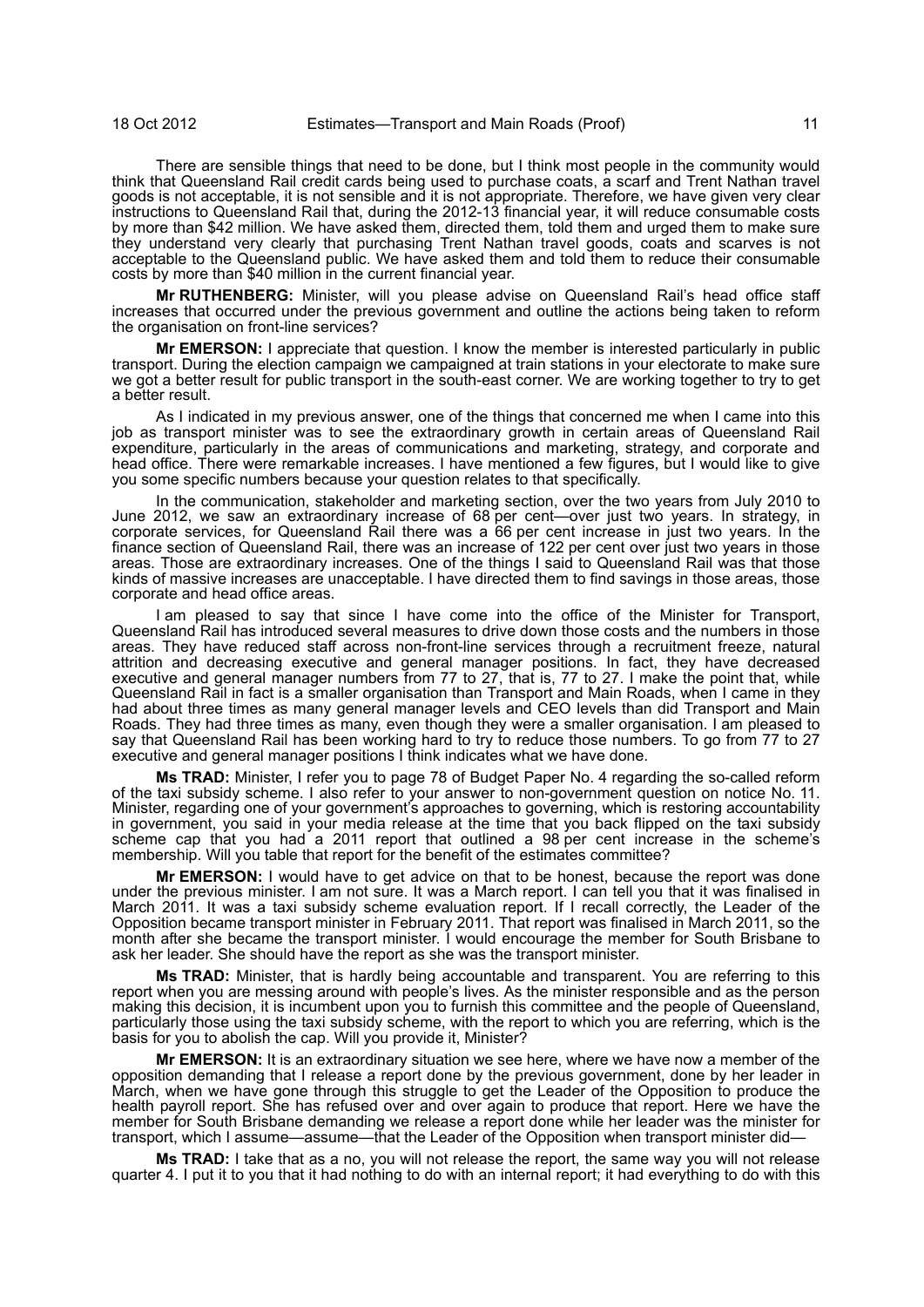petition from 5,000 Queenslanders who want the scheme to be maintained. Minister, isn't this the real reason you backflipped on the cap, not a secret report that you will not reveal to the people of Queensland? I seek leave to table the petition.

**CHAIR:** Is leave granted? Leave is granted.

**Mr EMERSON:** As I said, the report is hardly secret since—

**Ms TRAD:** Then reveal it. Make it public, Minister. It is easy.

**Mr EMERSON:** As I said, the report is hardly secret. It was a report commissioned, produced and, hopefully, read by the now Leader of the Opposition when she was the transport minister. It was produced while the Leader of the Opposition was the transport minister. It concerns me that the Leader of the Opposition has refused to provide the report to the member for South Brisbane, or maybe she did not read the report. Today we heard clear evidence that the now shadow minister for transport does not bother to read reports. She does not bother to read the TransLink annual report. One hopes that while the Leader of the Opposition was transport minister, she bothered to read reports. I know she said in an interview in the *Brisbane Times* that she is working a lot harder now than she did when she was transport minister.

**Ms TRAD:** Chair, I go to the issue of relevance. It is a very simple question: will he make the report public or not, Mr Chair?

**CHAIR:** The minister is answering the question.

**Ms TRAD:** So the answer is no and I will go on to my next question.

**Mr EMERSON:** Can I finish answering the question please, Mr Chair?

**CHAIR:** Order! Let the minister wind up.

**Ms TRAD:** Please.

**Mr EMERSON:** As I said, I would have thought that the member for South Brisbane would have turned to her colleague and asked for the report and confirmed that the report exists. The reality is that the report was commissioned by the previous government and it was finalised in March 2011. The report indicated there had been a 98 per cent increase in membership in the travel subsidy scheme. After discussions with the Premier and with my colleague the Minister for Community Safety, I decided we needed to have a review of that scheme. As part of that review process, we discovered the report done by the previous government, done by the previous transport minister and now the Leader of the Opposition, was wrong. In fact, rather than just hiding from that, I went out there publicly. I went on ABC Radio, on Steve Austin's program, and said, 'I went on your program previously and mentioned this figure of 98 per cent. That figure is wrong.' I corrected the record. Rather than hiding from it, I went out and corrected the—

**Ms TRAD:** Minister, you are the one who is hiding the report now. You are hiding the report. Make public the correction. Make public the report that you issued.

**Mr EMERSON:** As I just said, I have corrected the report.

**Ms TRAD:** You have corrected it, but release the report, Minister.

**Mr EMERSON:** Thank you, member for South Brisbane, that is right: I have corrected the record. Why doesn't the member for South Brisbane just ask her colleague, the Leader of the Opposition for the report.

**Ms TRAD:** You are the minister and you are making the decision. Release the information on which you are making this decision. It is easy, minister.

**CHAIR:** Order! Does the member want to ask another question?

**Ms TRAD:** Yes, I do. I will refer this question to the director-general. Mr Caltabiano, in relation to maritime safety, and I refer to SDS page 18, can you confirm that the reason for scrapping the measuring of compliance actions taken for maritime breaches is because there is an intention to scrap the whole division?

**Mr Caltabiano:** There is no intention to scrap Maritime Safety Queensland.

**Ms TRAD:** So it will remain a division within the department?

**Mr Caltabiano:** No, there is no division called Maritime Safety Queensland in the Department of Transport. The Department of Transport has a division called the Customer Services, Safety and Regulation Division and Maritime Safety Queensland fits as a branch within that division.

**Ms TRAD:** So the branch will be maintained?

**Mr Caltabiano:** Maritime Safety Queensland will be a permanent fixture of the Department of Transport and Main Roads. They fulfil an incredibly important role in the delivery of maritime services across the state.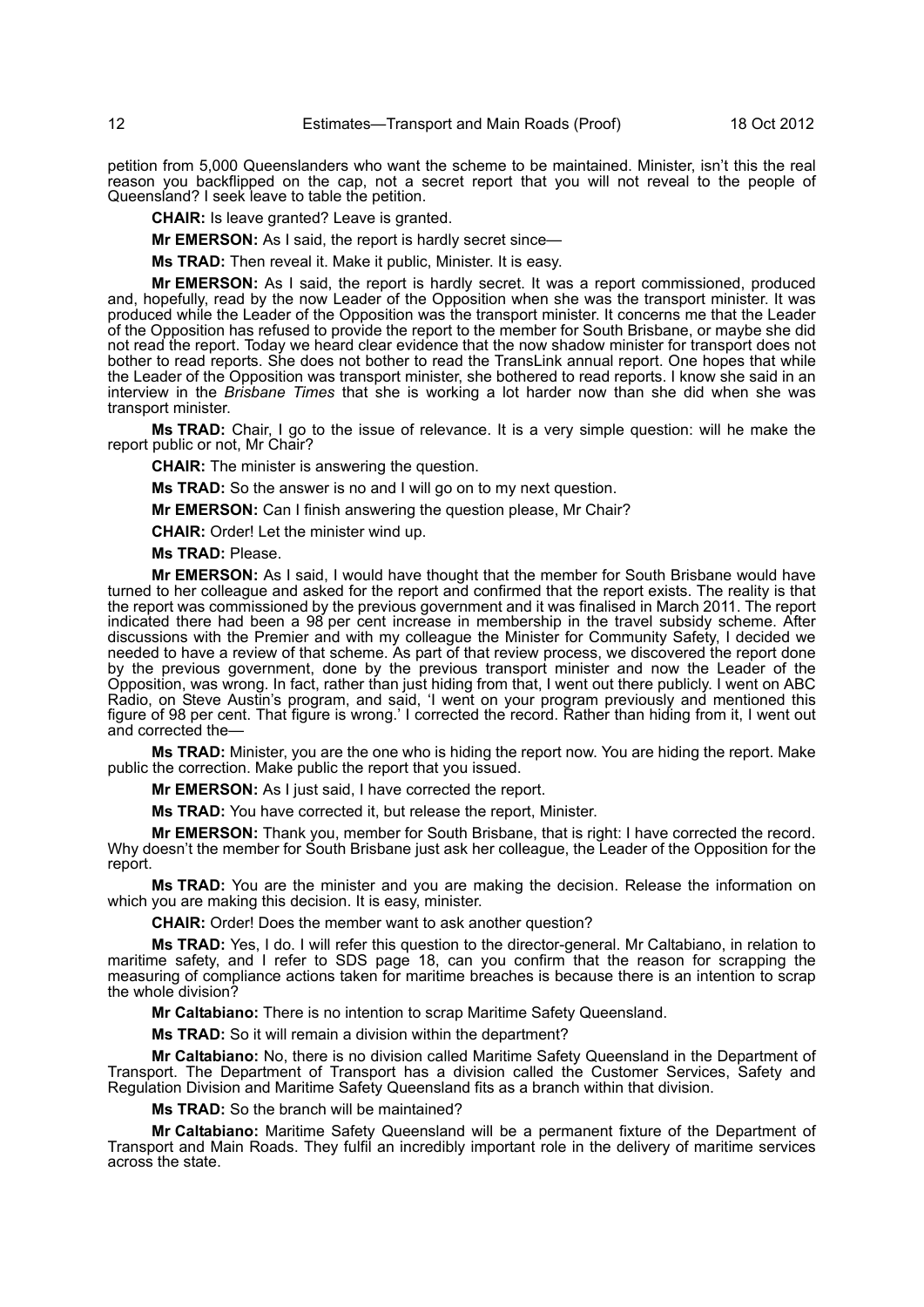**Ms TRAD:** Minister, in relation to the Gladstone Harbour and particularly in relation to the dredging of the second channel, can you confirm your intention to keep the Gladstone Port Authority under public ownership or will it be privatised under the stewardship of LNP mate Chairman Mark Brodie?

**Mr EMERSON:** We have made it very clear that we have no plans to privatise or sell off assets. If we do get plans to sell off assets, we will take it to an election. We will seek a mandate from Queenslanders and do exactly what Labor did not do. We will not hide behind cabinet confidentiality in terms of reports—

**Ms TRAD:** Unless they are government buildings.

**Mr EMERSON:**—because everyone knows that they discussed it in cabinet before the election, but they have ever been willing to reveal those documents. Everyone knows that they discussed it before the 2009 election and months after the election they announced massive asset sales. They misled; they conned voters. Voters recognised that they had been misled by Labor. Labor would not tell them the truth. Labor never tells the truth. Deceit is part of its DNA. The fact is that Labor had plans to sell off assets before the 2009 election, but kept them secret and refused to let them be known before the election. After the election, it revealed the plans. The LNP said before the election in 2012 and the LNP has said since the election in 2012 that we have no plans for asset sales, but if we did we would take it to an election and seek a mandate from the people of Queensland.

**Ms TRAD:** Unless they are government buildings.

**Mrs SMITH:** Minister, firstly, I commend the government on delivering infrastructure to drive economic growth and deliver services for the great state of Queensland. Minister, I have a two-part question. I refer to page 102 of the capital statement regarding \$4.915 billion for investment to infrastructure. Firstly, can you inform the committee of the amount of road funding that is provided to South-East Queensland in the 2012-13 budget? Secondly, locally and in and around the western corridor, how much money is invested in our roads and traffic network in this budget?

**Mr EMERSON:** Thank you member for Mount Ommaney. In terms of our roads spending we worked very hard to make sure we have a strong commitment to Queensland's roads even given the very challenging and very difficult financial situation we inherited from the previous government. The reality is that in terms of our spending contained in our budget for this year there will be \$4.4 billion of spending on roads. That is up from what the previous government allocated for this year.

We should look at what the previous government was going to do and what we will be doing in the three overlapping years. We see that QTRIP will deliver more than \$1 billion of projects, and that is more than what was going to be delivered under the previous government. That shows a significant commitment, particularly in terms of roads.

One of the issues, and I know it does not run through the member's area but it is of concern to all members of parliament, at least on the LNP side, is the Bruce Highway. I was very fortunate the other week to have the opportunity to travel up the Bruce Highway in Warren Woods's B-double from Brisbane to Rockhampton to get a perspective of the issues that truck drivers are facing and also to look at the Bruce Highway.

I understand that I am the first transport minister to take that trip in a truck for many, many years. To the best of my knowledge, I understand that the Leader of the Opposition never took that journey up the Bruce with the industry. Her predecessor never did it. The advice I received was that the minister before that did not do it either. In fact, the last minister to take that trip up the Bruce Highway in a truck was the Paul Lucas when he was transport and main roads minister. The strange thing about that journey was that he did it during the night. He did not brother doing it during the day when people could actually see him on the road and he could talk to locals and talk to the media about the issues on the Bruce Highway. Apparently it started late afternoon and he got up to Rocky sometime in the evening. Under the cover of darkness he did the journey. I do not know why he would have done it at night and why he was hiding.

The LNP has very much put the Bruce Highway front and centre. We have our election promise as well that there will be a billion dollars in additional funding over the next decade as long as the federal government puts money forward.

Specifically with regard to the member's question regarding funding in the south-east corner, I might pass to the director-general to give you that exact figure.

**Mr Caltabiano:** Funding for South-East Queensland in 2012-13, excluding the TNRP, which is the national disaster program, is \$2.492 billion.

**Mrs SMITH:** Minister, the government is committed to school and student road safety. I refer to page 103 of the capital statement and the program highlights capital grants section regarding the installation of school zone safety signs. Can you detail the \$1.5 million investment as part of the \$7.5 million capital grant commitment over four years for the installation of school zone safety signs to improve the visibility of the speed limit signs in school zones?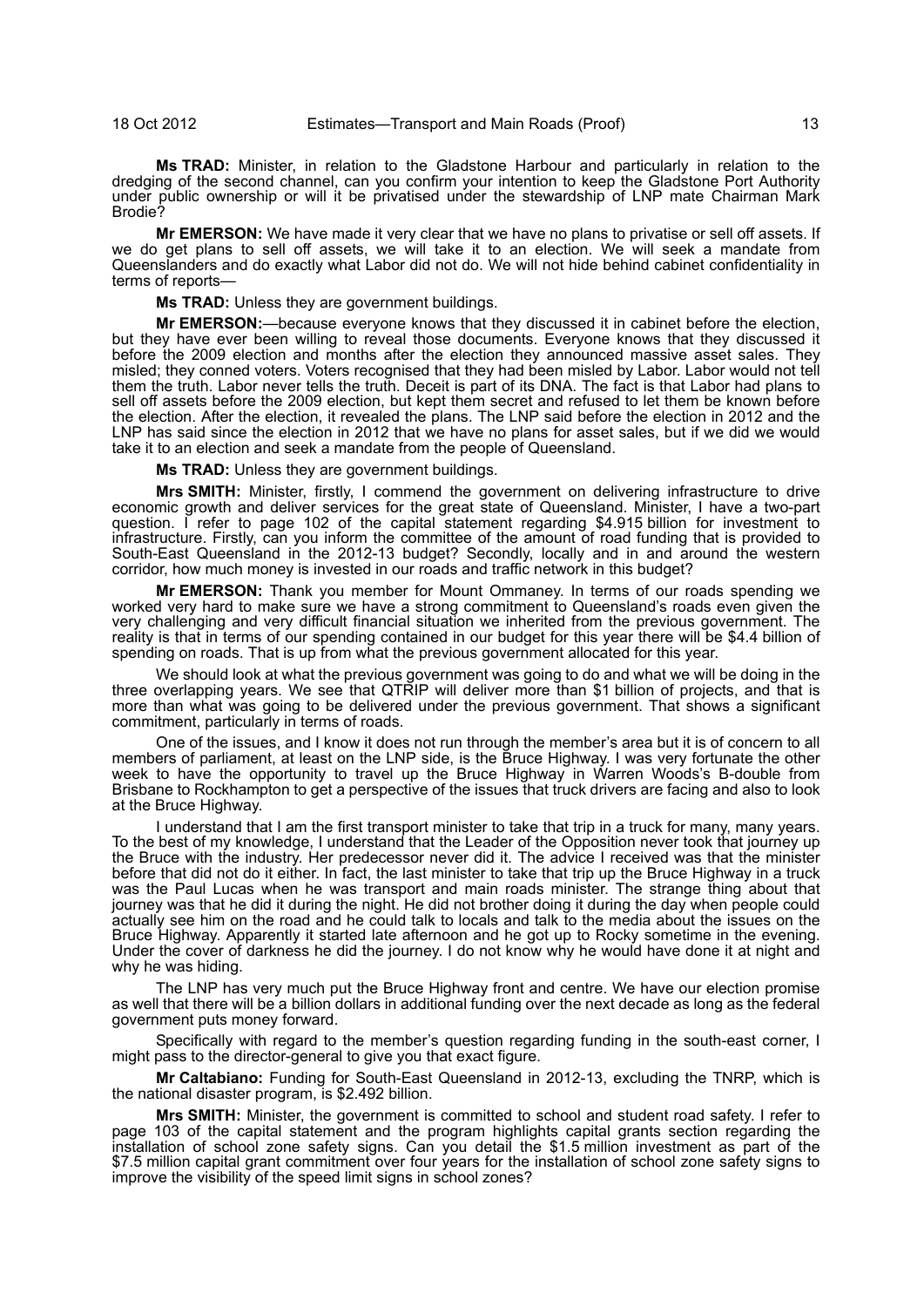**Mr EMERSON:** Thank you member for Mount Ommaney. I know that this is a policy that you were very enthusiastic about when you were campaigning for the seat of Mount Ommaney. I know that this is a policy that was warmly welcomed across Queensland by all those parents with school children who travel to and from school every day.

Our policy was very clear. Over four years we will be introducing 300 flashing school lights at school zones across Queensland. I was very pleased to announce the first 15 last month. They are the first 15 of 75 to be rolled out in this financial year. The first 15 will be in place by the beginning of the next school term. But there will be 300 installed across Queensland as part of our election promise.

What is extraordinary for me is to hear the nay-saying from the Labor Party about that policy and the decision to start rolling out school flashing lights. Labor had 14 years to do it and only belatedly, towards the death knell of their government and after we announced our policy, came out with a policy that basically said that they would bring out some lights. They had 14 years to do it. Apart from some trial sites, did they put any out? No, they put none out.

I saw some comments from Labor members about how the lights that they were going to put out will not be put in. Again, they got it wrong. They could not be bothered to read the budget. They could not be bothered to read the second paragraph of a press release. The ones that Labor promised will be installed, but we are going to do ours as well. We are going to do more and more. We are going to do what Labor failed to do for 14 years. We are going to implement our policy but we will do what they promised to do but never delivered.

The Newman government will deliver on this policy and I know that it is warmly welcomed by all LNP members. I would have thought and I would have hoped—and I think most sensible Queenslanders out there would have hoped—that the ALP members would have welcomed and supported this policy.

**Ms TRAD:** Mr Scales, can I ask if you have an explanation for why the figures do not match?

**Mr Scales:** The SDS at page 48 has the 2011-12 target and estimate figures at 55.1 million for rail patronage. The actual was 52.8. Then it shows a forward target for 2012-13 of 52.5 million passenger journeys. That is using the new methodology. The TransLink website does have a copy of our annual report. At page 105 of that annual report that is where the figures are. Going back to the train patronage correction that was tabled earlier, it actually ends the year before the SDS so that is why there is a difference.

**Ms TRAD:** But Mr Scales, with all due respect, the 55.1 is using the old methodology. We have established that the old methodology had a number of assumptions in its calculation which meant that there was an inflated patronage figure at the end of the day. The figure of 52.5 which is the target estimate is actually using the new methodology which is far more accurate, is that right, Mr Scales?

**Mr Scales:** It is uses go card—

**Ms TRAD:** Actual data.

**Mr Scales:** Yes.

**Ms TRAD:** As paper ticketing finalises—as all of the periodic ticketing, paper ticketing et cetera expires—and we move to the smart card option we will actually have accurate data.

**Mr Scales:** That is true.

**Ms TRAD:** But we have used the inaccurate methodology—

**CHAIR:** Please let Mr Scales finish his answer.

**Mr Scales:** The correction was made the year before. What we have in the SDS performance statement is the actual target. It is not the actuals. The actuals were 52.8. The target was 55.1 using the new methodology. So we did not actually meet those targets. In 2011-12 the actual was 52.8. That is actually reported in the TransLink annual report. The reason we did not produce lots of copies was that it was too expensive so we put it on our website.

**Ms TRAD:** Using the accurate data collection—what did we say it was; it was 51.5, was it?

**Mr Scales:** Yes.

**Ms TRAD:** In the correction.

**Mr Scales:** It was 51, but that was for 2010-11 which is the previous year. That is in the document.

**Ms TRAD:** What was the accurate figure for 2011-12?

**Mr Scales:** For 2011-12 the accurate figure was 52.8 as reported in—

**Ms TRAD:** So 51 to 52 tells me that there is an increase in patronage not a decrease.

**Mr Scales:** 52.8 is the actual.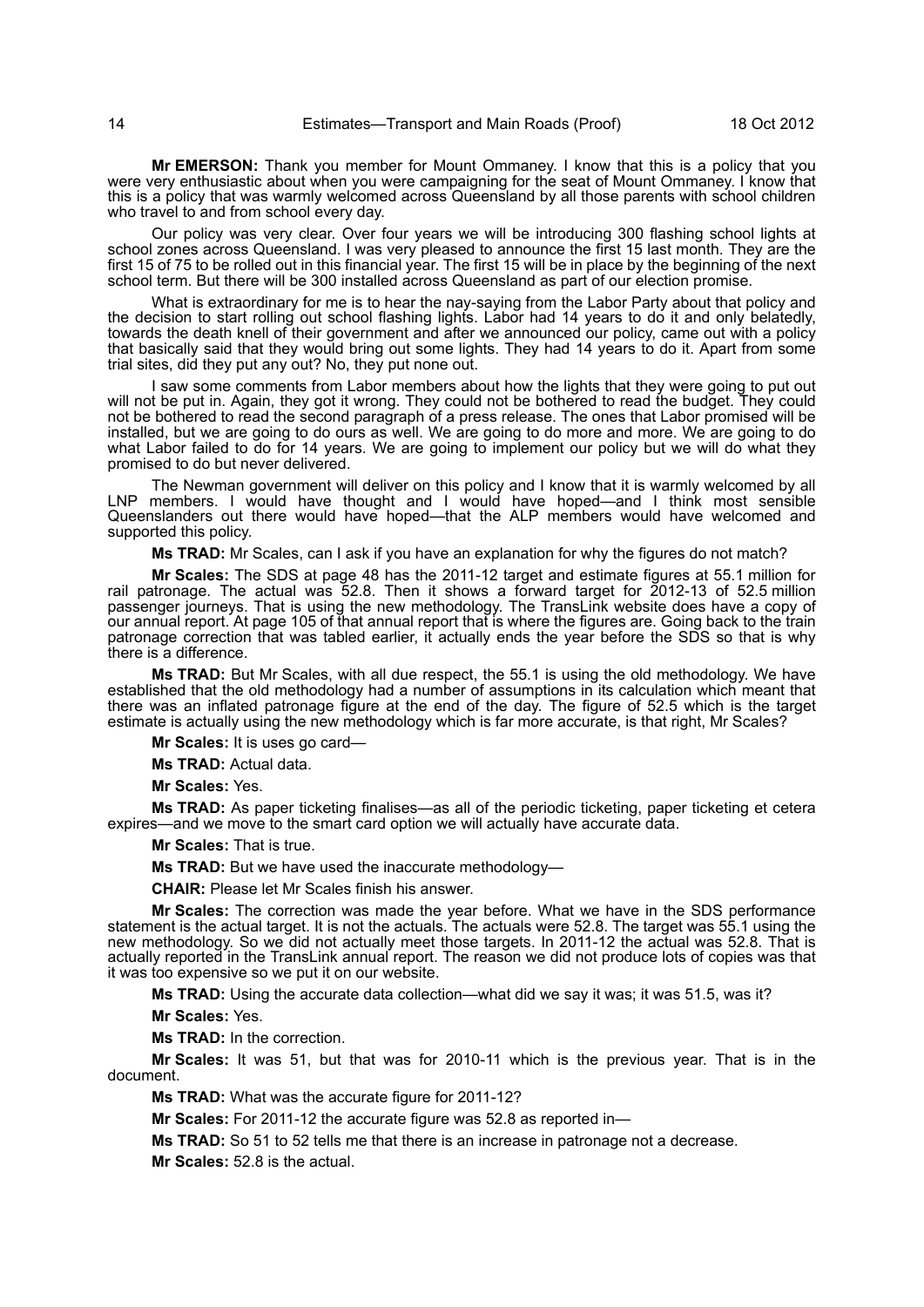**Ms TRAD:** So the year before it was 51 and last year it was 52. That is actually an increase in patronage, is it not?

**Mr Scales:** It is if those figures are right.

**Ms TRAD:** So what we have is accurate train patronage figures depicting an increase in patronage using accurate data collection methods?

**Mr Scales:** I can see where you are going with it. But we did not actually meet the target by about four million. It actually went down.

**Ms TRAD:** I understand. But the target was based on the old methodology?

**Mr Scales:** I think that target was based on what we expected the new methodology to reveal.

**Ms TRAD:** Right, but then there was a subsequent correction.

**CHAIR:** Let Mr Scales finish his answer.

**Mr Scales:** We corrected it to take all the paper ticketing out. We used much more accurate data. But the correction document that you tabled was for the previous financial year.

**Ms TRAD:** So rather than this being an elaborate con, which has been suggested by others, it has actually been the way that most smart cards have been going in terms of data collection. I seek leave to table the BTS information sheet published by the New South Wales government, which I understand is a conservative government. They too have moved to make corrections to patronage figures based on a more accurate data collection methodology.

**CHAIR:** Is leave granted for the tabling? There being no objection, it is so ordered.

**Ms TRAD:** So given that we now have a more accurate ability to assess and measure patronage on public transport using the smart card?

**Mr Scales:** Yes.

**Ms TRAD:** And there has been an increase?

**Mr Scales:** No, the patronage is going down year on year.

**Ms TRAD:** We just had a chat before about—

**CHAIR:** Let Mr Scales finish his answer. You are talking over the top of him. Let Mr Scales finish his answer and then you can ask the next question.

**Mr Scales:** At the moment we have 90 per cent of all transactions on the trains being by smart cards. You are right, we have really accurate data. Despite everything we are doing, we are still losing overall patronage on the rail network.

**Ms TRAD:** But that is against a target. I am talking about the actuals.

**Mr Scales:** The actuals are going down.

**Ms TRAD:** We just had a conversation about 51 million going up to 52 million which is an increase. So the correction had 51 million and the actual had 52.

**Mr Scales:** That was for the previous financial year.

**Ms TRAD:** Yes, and the actual for the subsequent year was 52.8, as it is in the SDS?

**Mr Scales:** From a target of 55—

**Ms TRAD:** That is a target, Mr Scales. So the actual trend is up?

**Mr Scales:** I would beg to differ. I think the trend is down. The reason that we did not print lots of annual reports is that it is too expensive so we put it on our website.

**Ms TRAD:** I understand and that is where I did get it. It does actually have for 2010-11 51 million trips and for 2011-12 almost 53 million trips. The target estimate for the next year is 52.5. So we are actually aiming lower than the estimated actual for the previous year in terms of rail patronage?

**Mr Scales:** I have page 105 of our annual report in front of me. The target for 2011-12 was 55.1 and the actual was 52.8.

**CHAIR:** I call the minister.

**Mr EMERSON:** I am just following up some of the issues that the member for South Brisbane raised before we get to the break. I now accept that obviously the member for South Brisbane has been unable to get the report from the Leader of the Opposition into the taxi subsidy scheme. Had she asked for it she could have got it. She did not. I am quite happy to table parts of that report. For the benefit of the member for South Brisbane, I will give her the executive summary. It will not be overly taxing for her to read that. I refer to the fourth paragraph where it says—and the report was done on 8 March 2011; about a month after the Leader of the Opposition became transport minister— TSS—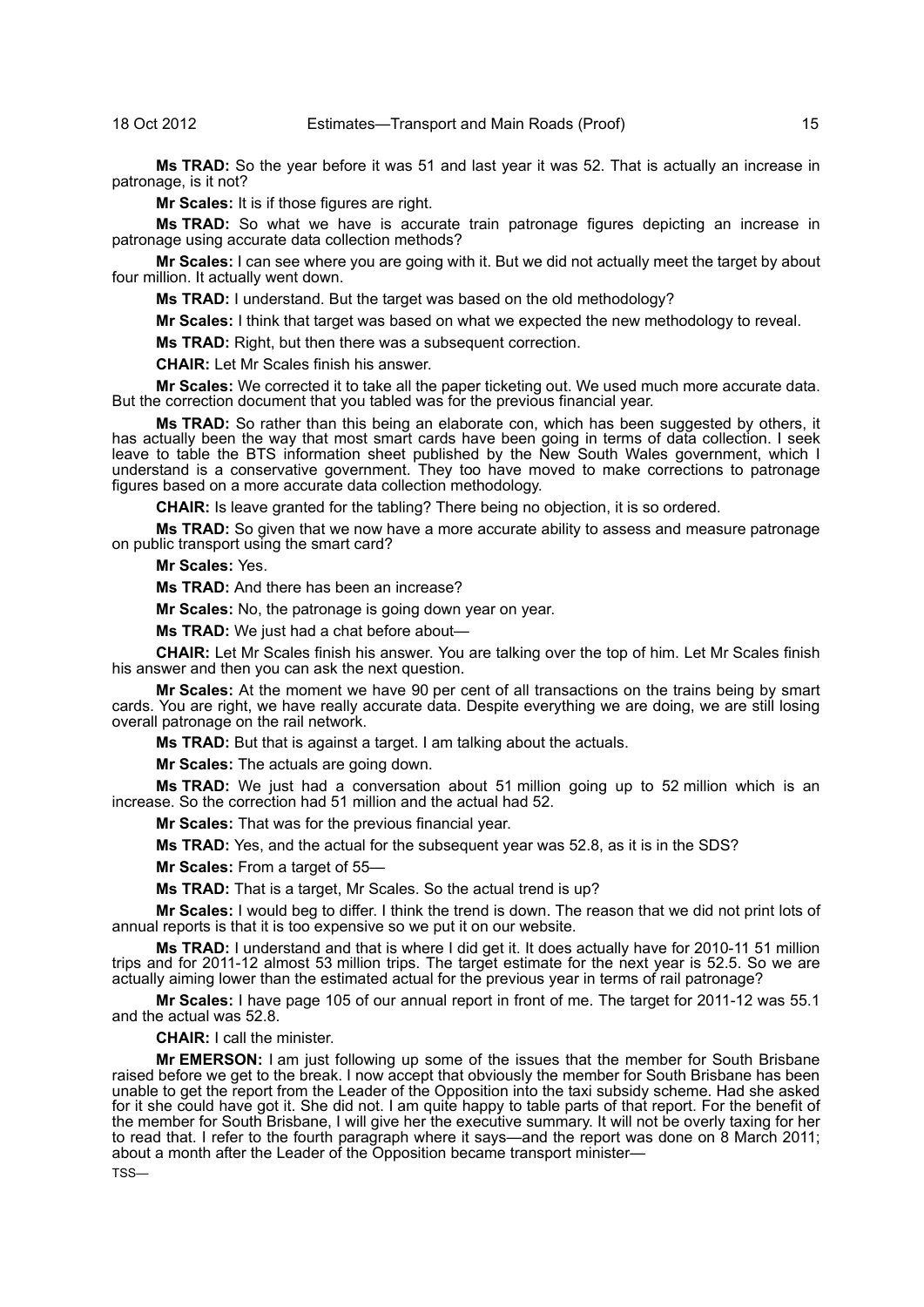the taxi subsidy scheme—

membership has grown significantly, with a 98% increase in membership from 2006/07 to 2009/10.

For the sake of committee, I ask for this to be tabled.

**CHAIR:** Is leave granted for the tabling of the document? There being no objection, it is so ordered. The committee will now take a break.

#### **Proceedings suspended from 10.30 am to 11.00 am**

≌. **[CHAIR:](http://www.parliament.qld.gov.au/docs/find.aspx?id=0Mba20121018_105958)** Thank you, ladies and gentlemen. The estimates hearing for the Transport, Local [Gov](http://www.parliament.qld.gov.au/docs/find.aspx?id=0Mba20121018_105958)ernment and Infrastructure Committee is now resumed. I welcome back to the hearing the minister and his advisers. I call the member for Coomera.

**Mr CRANDON:** My questions are directed to Mr Jim Benstead, Acting Chief Executive Officer of Queensland Rail. They relate to some matters that have been brought to my attention in recent times and I would just like to flesh out some aspects of them. The question is really in three parts. The first aspect is: how many complaints of bullying have been made to QR each financial year for the last three financial years? The second aspect is: how many of those complaints have been settled by way of a monetary payment to the complainant? The third aspect is: what is the total quantum of such payments each financial year for the past three years?

**Mr Benstead:** I have the details of those three individual questions but I do not have the detail in front of me in relation to the answers. I will get that back to you before the end of this hearing.

**Mr CRANDON:** I seek leave to table the questions so that we have clarity on the actual terminology.

**CHAIR:** Yes. We will table that. Is leave granted? Leave is granted. I call the member for Morayfield.

**Mr GRIMWADE:** My question is to the minister. Can the minister please advise the committee how many people have benefited from freezing registration in Queensland?

**Mr EMERSON:** Thank you, member for Morayfield. As you would be aware, one of our key election promises as part of a raft of election promises to improve the cost of living for Queenslanders was to freeze family car registration for the first term of an LNP government. You have to put this into the context of where we came from under the previous government, because in the period from 2008 to 2012 we saw under Labor a 30 per cent increase in car registration fees—a 30 per cent increase. That was on top of that very clearly broken election promise not to scrap the fuel subsidy.

I can remember in the lead-up to the 2009 election the then Treasurer, Andrew Fraser, flatly denied that if Labor won the election in 2009 it would scrap the fuel subsidy. In fact the then Premier, Anna Bligh, claimed that she would not kick Queenslanders when they were down and get rid of that fuel subsidy. But of course as we saw in so many other areas when Labor won the election in 2009 in the weeks after that they scrapped the fuel subsidy, broke that election promise, along with, as we have already discussed, the remarkable increase in the cost of Queensland driver's licences, along with the increase in rego. That is why the RACQ concluded that Queensland was the most expensive place to own and run a motor vehicle in Australia.

So our election promise was very clear—that we would freeze the registration fee on family cars, and we have implemented that. So you will see 2.5 million family vehicles that are getting a benefit from that freeze in contrast to the situation they faced under Labor, member for Morayfield, where they saw a 30 per cent increase over the last four years before we came to office—a 30 per cent increase. This government keeps its election promises. We made a clear election promise to freeze the registration on family vehicles, and we have met that promise and implemented that promise.

**CHAIR:** I understand that your director-general has a statement to make.

**Mr Caltabiano:** Thank you, Mr Chairman. Earlier in answer to a question I said that the previous government had in the DLO positions two AO8s and four AO6s. In fact it was two AO8, two AO6 and two AO3 positions—same total but different categorisation at the bottom end.

**CHAIR:** Thank you, Director-General. I call the member for Algester.

**Mr SHORTEN**: Minister, can you provide an update on the plans to improve safety at the Beaudesert Road onramp to the Logan Motorway and provide an approximate time line for this most important safety upgrade?

**Mr EMERSON:** Thank you, member for Algester. I do appreciate that question because we are working across our network to try to improve safety. We focus on trying to improve safety across the board. In fact it is interesting because, while I know the Bruce Highway does not run through your area, I know you are very conscious of how important that road is for Queensland. That is why we made that massive commitment to the Bruce Highway of the extra \$1 billion in additional funds over the next decade as long as the federal government also provides additional funding for the Bruce Highway,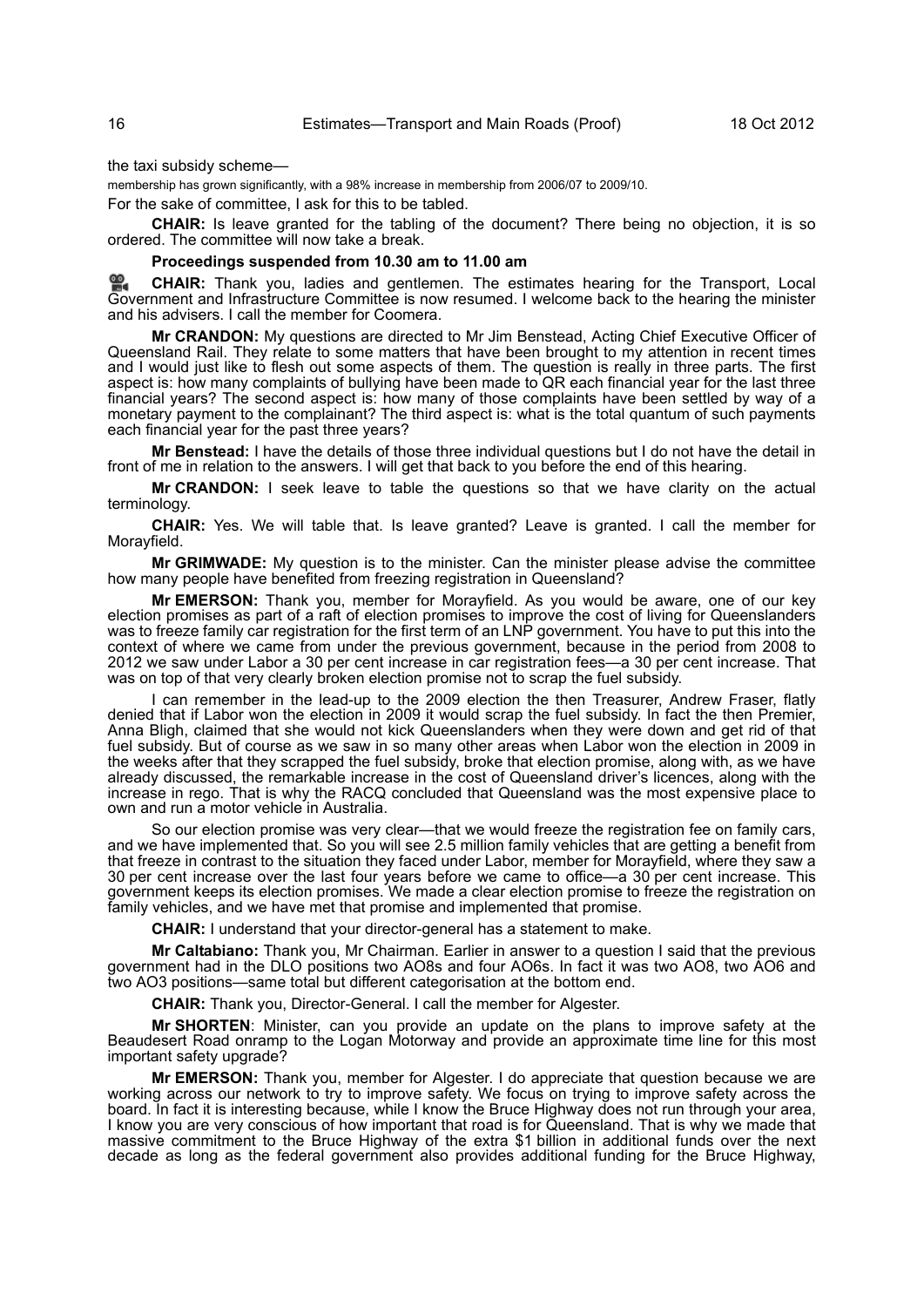because the reality is that the RACQ says there will be 300 to 400 additional deaths if that highway is not fixed.

It is actually one of the most dangerous highways in Australia. So it is extraordinary when you think that the Labor Party and the shadow minister for main roads, who I note is not here today, has said in the *Cairns Post* on 20 April I recall that the state spending money on the Bruce Highway was 'misspending' of money on the Bruce Highway. I would think that was extraordinary. I would think that the member for Rockhampton would think that was extraordinary too—that the state should not be spending any money on the Bruce Highway because it is a national road.

I do not agree with that policy. I know that you do not and I know that every member of the LNP in parliament does not agree with that policy of not spending state money on the Bruce Highway. It is a national road and we have made our commitment to additional spending on the Bruce Highway as long as the federal government puts additional money into the Bruce Highway on top of what would be expected to be their base spending on that national road. It is no good for them to come out and say that this is part of their additional spending. They need to make sure they spend their base funding first and then put additional money in and then we will put our additional money in too.

In terms of your request for information on that specific road, we will get that information to you. We have not got it here at the moment but I am very happy to provide that for you.

**CHAIR:** Minister, I have a multiple question here. I refer to page 102 of Budget Paper No. 3 and the \$1.978 billion in capital recovery and reconstruction works on the road network in relation to the Warrego Highway. Can the department advise the total amount of funding spent so far to rehabilitate the highway and what funds are still to be expended? Also, while on that subject, in relation to the business case for the Toowoomba second range crossing, is the corridor of sufficient width to enable a second rail link crossing in the future?

**Mr EMERSON:** Thank you, Mr Chair. I might actually pass that question over to the directorgeneral.

**Mr Caltabiano:** As you would be aware, the Warrego Highway, as an important link not only for the community but for the transport infrastructure servicing the south-west of the state, is having some major programs of upgrade in this QTRIP program. There is a \$56 million five-year program to upgrade the Warrego Highway between Roma and Mitchell to allow those type 2 roadtrains access to a breakdown pad six kilometres west of Roma. That is due for completion in 2014. The Warrego Highway west project is another \$5.042 million to complete the second stage of the Mitchell township rehabilitation—that is the bypass behind the Mitchell township following the Maranoa bridge reconstruction project, which is in the pipeline. So they are the projects on the Warrego Highway.

In relation to the Toowoomba second range crossing, you would be aware that there has been extensive work done by the department on that second range crossing to bring it from a business case of \$2.1 billion for delivery, which it was in March this year, back down to what we believe is a business case of between \$1.3 billion and \$1.6 billion for delivery. That project is currently with Projects Queensland for financial assessment on possible methods of funding to deliver the second range crossing. In relation explicitly to whether the corridor is wide enough to have a train line in it, no, it has not been designed to have a second range crossing rail link in it. It is a separate corridor alignment for the rail. The reason there is a separate corridor alignment is that the grade issues associated with rail and road are different. Therefore, we need a separate corridor for rail.

**CHAIR:** Thank you, Director-General. Minister, I refer to page 10 of the SDS in relation to transport safety and compliance activity. I have recently received information from a constituent that the use of a clip-on fabric road train sign resulted in a \$600 on-the-spot fine for the user and that only metal road train signs comply with regulations. Minister, why would it be inappropriate to use fabric signage if it is attached securely and follows the Australian New Zealand colour code standards and size?

**Mr EMERSON:** Thank you, Mr Chair. I do appreciate that question. I know you are a very strong advocate for the trucking industry in your area and across Queensland. It is a vital industry for this state. As I mentioned earlier, I was very privileged to jump in the B-double with Warren Woods from the QTA just the other week up and travel from Brisbane to Rockhampton—a very enjoyable trip. We were hauling beer from Banyo up to Rocky—kegs in the front of the A-trailer and cartons in the back. I renewed my love affair with ELO music. We had it cranked up high. I could not recall that they had quite that many hits, but Warren assured me and made sure I heard every one of them on that trip. We had a great trip and I got a great perspective of the trucking industry and how important that industry is but also some of the challenges they are facing. In fact this is one of the issues that came up in terms of that signage.

At the moment it is not legal, as you quite rightly say. But it is something we are looking at because as a government we are very keen always to listen to the industry and make sensible decisions. That was why it was important for me to take that journey up the Bruce Highway to get that perspective of the trucking industry. I met quite a few people in the industry on the way as we went up. Then we jumped in a car at Rocky the next day and drove out to Longreach and I saw a number of the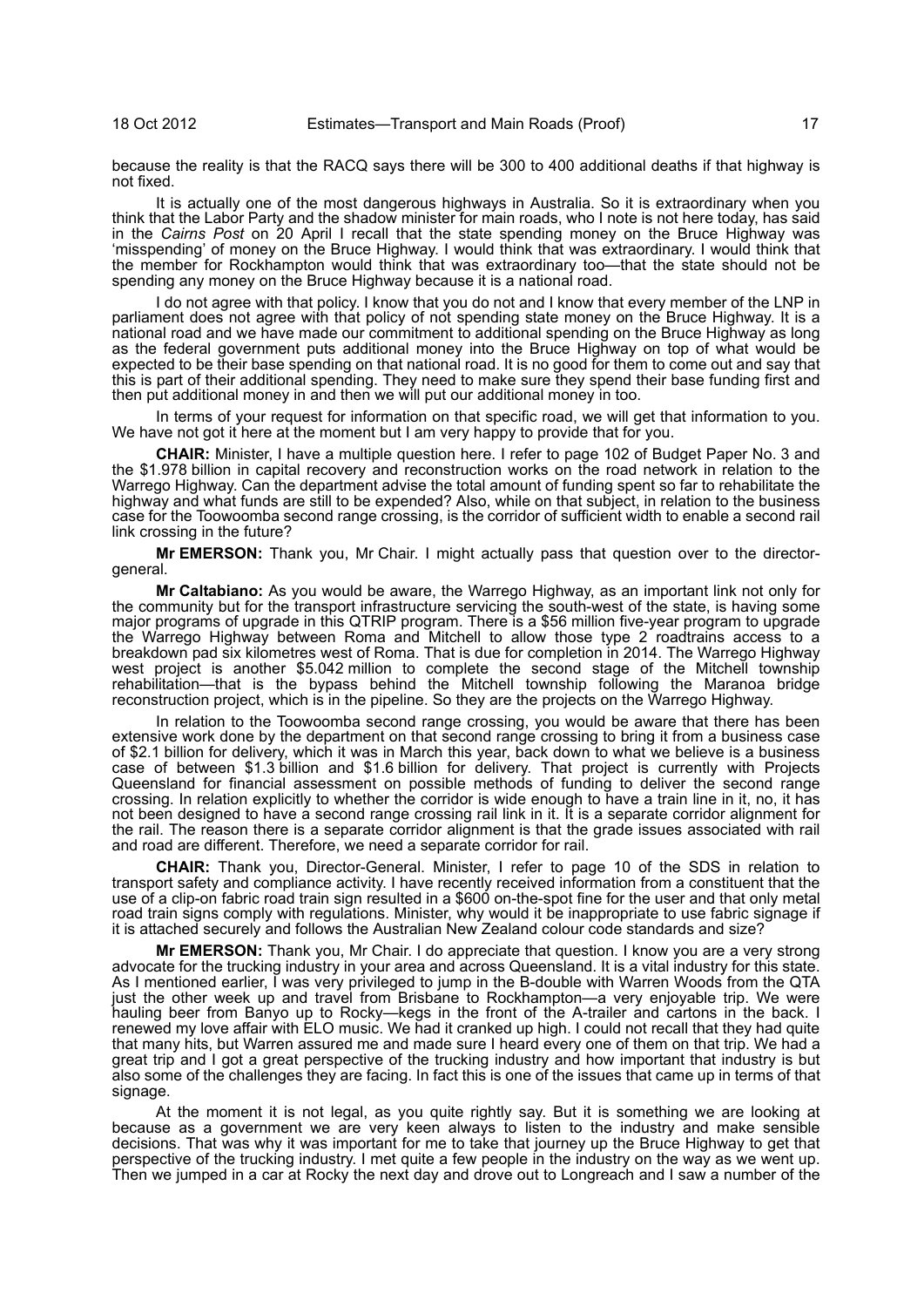issues that were happening out there as well. I am aware of that issue that you raise. We are looking at that issue. We will make sure that we get back to you and the industry about that issue of concern to them.

**CHAIR:** I call the member for South Brisbane.

**Ms TRAD:** Can I also ask Jim Benstead a number of questions? I refer to page 40 of the annual report in the section 'Corporate Governance' and the reference to senior management appointments. I ask: how many appointments have been made at management level since 24 March? What positions have been appointed? Can you please provide a list or take it on notice, as I am asking for all the manager level positions, not just the executive leadership team?

**Mr Benstead:** For clarity, we are looking for general manager positions, executive general manager positions—

**Ms TRAD:** Yes.

**Mr Benstead:** Any other management positions? What are we looking for? I do not have the answers in front of me. I will have to take it on notice and get an answer to you by the end of today.

**Ms TRAD:** Any position in which management is a requisite part of their position description in Queensland Rail.

**Mr Benstead:** You are seeking additional positions or through natural attrition or through—

**Ms TRAD:** I am asking how many appointments have been made.

**Mr Benstead:** Additional appointments?

**Ms TRAD:** No. That would cover both attrition and addition since 24 March and what those positions are.

**Mr Benstead:** Mr Chairman, I do not have the details in front of me.

**Ms TRAD:** Obviously not and I am very happy for it to be taken on notice.

**Mr Benstead:** I will have to get that information and table it by the end of the hearing today.

**Ms TRAD:** The annual report also states that Queensland Rail is committed to ensuring that its systems, procedures and practices reflect the highest standard of corporate governance. Can you confirm to the committee that an open, competitive selection process has been used for the appointment of senior management positions within Queensland Rail?

**Mr Benstead:** We do ensure that for each of the senior management positions in Queensland Rail we have the right people. I think the minister mentioned that we are going through a change-out in our management team. A recent example is that a number of general management positions became redundant, and we opened those positions up to an expression of interest within the organisation to ensure that everybody had a chance to apply for those positions and we chose the best people for those positions.

**Ms TRAD:** So in that instance it was contained to internal applicants?

**Mr Benstead:** That is correct.

**Ms TRAD:** So my question is: are you running a competitive selection process for all appointments made to senior management positions in Queensland Rail?

**Mr Benstead:** We do go through a competitive process to ensure that we get the right people for those positions in Queensland Rail.

**Ms TRAD:** So that has been undertaken for all the positions that have been appointed since 24 March?

**Mr Benstead:** That is the standard that we use within Queensland Rail to ensure that is the case. We often have extraordinary applicants for positions, which makes the job a lot easier.

**Ms TRAD:** Okay. That does not really answer my question, Mr Benstead.

**Mr Benstead:** I am trying to answer the question as best I can, and that is we go through a process of ensuring that we assess each of the positions and ensure that we have the right person in those particular positions.

**Ms TRAD:** I understand that. So has there been an open selection process for all the positions?

**Mr Benstead:** I cannot recall where we have not had a fair process for ensuring that we get the right person in those positions.

**Ms TRAD:** Can I ask that you take on notice and detail for the benefit of the committee all of those positions that have been appointed in senior management roles since 24 March that have not had an open selection process?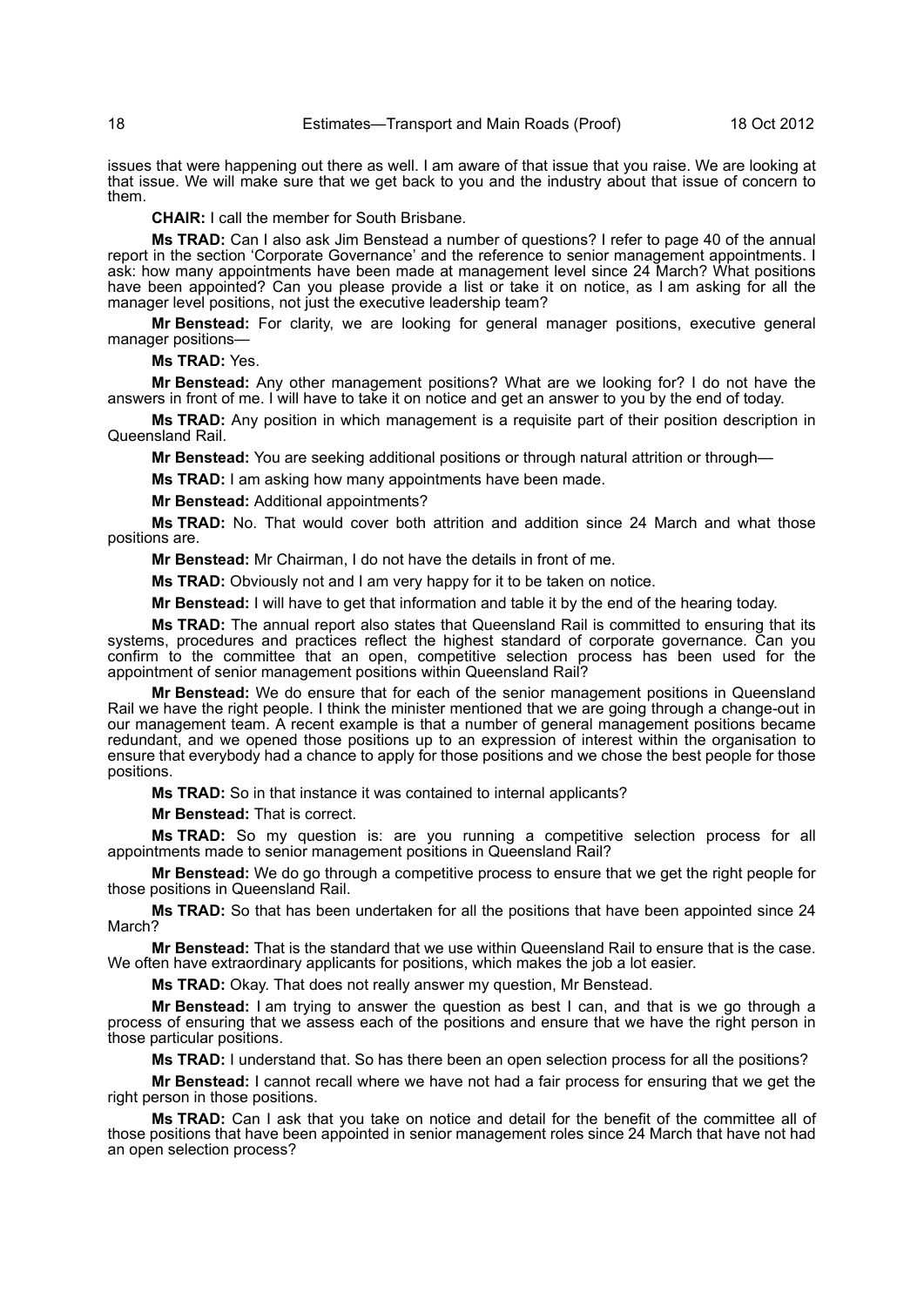**Mr Benstead:** I can take that on notice. As I said, I cannot recall any position where there was not a fair process.

**Ms TRAD:** Thank you. What process was run for appointing the new chairman of Queensland Rail?

**Mr Benstead:** Mr Chair, that is outside of my control. That is outside of my responsibility. That is a question that should be answered through the government of the day.

**Ms TRAD:** Thank you. Minister, what was the process used for appointing the new chair of Queensland Rail?

**Mr EMERSON:** I thank the member for South Brisbane for the question. The shareholding ministers made a consideration of a number of potential people for that position. As part of that process, the other shareholding minister—the Treasurer—and I reached the conclusion of the person that we recommended that went through cabinet and was approved by cabinet.

**Ms TRAD:** So there was not an open selection process, Minister?

**Mr EMERSON:** We do not advertise for chairmen; we appoint chairmen, but we looked at a number of people who had applied for board positions within the government. We went through the same process that occurred in previous governments including under the previous Labor government.

**Ms TRAD:** Minister, you went through the appointments. What was the skill set that you were looking for for the chair?

**Mr EMERSON:** What we are looking for, member for South Brisbane, was someone who could help us improve the results of Queensland Rail. Unfortunately, under the previous transport minister and now Leader of the Opposition in the last three months when she was transport minister we saw a threeyear low in rail reliability. We saw a poor performance in terms of passenger numbers. One of the first things I did as minister was to order a report into rail reliability because of that appalling situation under the previous transport minister and now Leader of the Opposition where we saw a three-year low in terms of rail reliability.

What we are looking for, and what we continue to look for, is to ensure that we can do much better than under the previous Labor government, because the reality is that under the previous government rail reliability fell and patronage fell. The view amongst the public was that Queensland Rail was not performing as well as it should have been. We have already detailed at length—but I am happy to go through the figures again—that under Queensland Rail over the last two years we were seeing massive increases in corporate head office finance and marketing. What I wanted and what my fellow shareholding minister wanted was to make sure we could see Queensland Rail improving both financially and in terms of the service it provided for Queensland's public transport users. We have done that. In terms of applicants and potential candidates, we looked for a candidate that had hands-on experience in rail. We selected the chairman on that basis.

**Ms TRAD:** Was the chair known to you personally, Minister, before his appointment?

#### **Mr EMERSON:** No.

**Ms TRAD:** Minister, I refer to your independent audit of the reliability into Queensland Rail. Minister, who conducted this independent audit?

**Mr EMERSON:** The audit was done by Transport and Main Roads. We made very clear at the time that we were going to have Queensland Rail be separate from it. It was independent from Queensland Rail. But I am glad you have mentioned that audit, because I will go back again and detail why the audit was necessary. The audit was necessary because under the previous government and the previous transport minister—the now Leader of the Opposition—we saw a three-year low in terms of reliability. We saw two major faults occur in the system in February and March this year. So the audit conducted by Transport and Main Roads looked at what was happening, what caused those faults, a broader sense of how reliability had been going in Queensland Rail and what was needed to try to improve the reliability of Queensland Rail. Because the real challenge we face is trying to build confidence into the public transport system. We want to get confidence back amongst public transport users. The reality is those massive failures in February and March very much undermined the confidence the travelling public had in Queensland Rail.

So I ordered that audit of Queensland Rail to look at how we can improve that situation. That audit looked at a few things. As you know, on 28 February 2012 there was an incorrectly installed wedge clamp at the Roma Street Station precinct which failed, causing widespread disruption to morning peak services and services throughout the day. The clamp had been installed five years earlier. In reaction to that severe disruption of tens of thousands of passengers, the former Premier announced a fare-free day. This was during the election campaign, if you recall, when the government was in caretaker mode—when no major financial decisions should be made by a government without the agreement of the opposition. However, that failure occurred during the caretaker period and the government announced the day after a fare-free day without consulting the opposition. Neither the Leader of the Opposition nor I, as the shadow minister for transport, was consulted.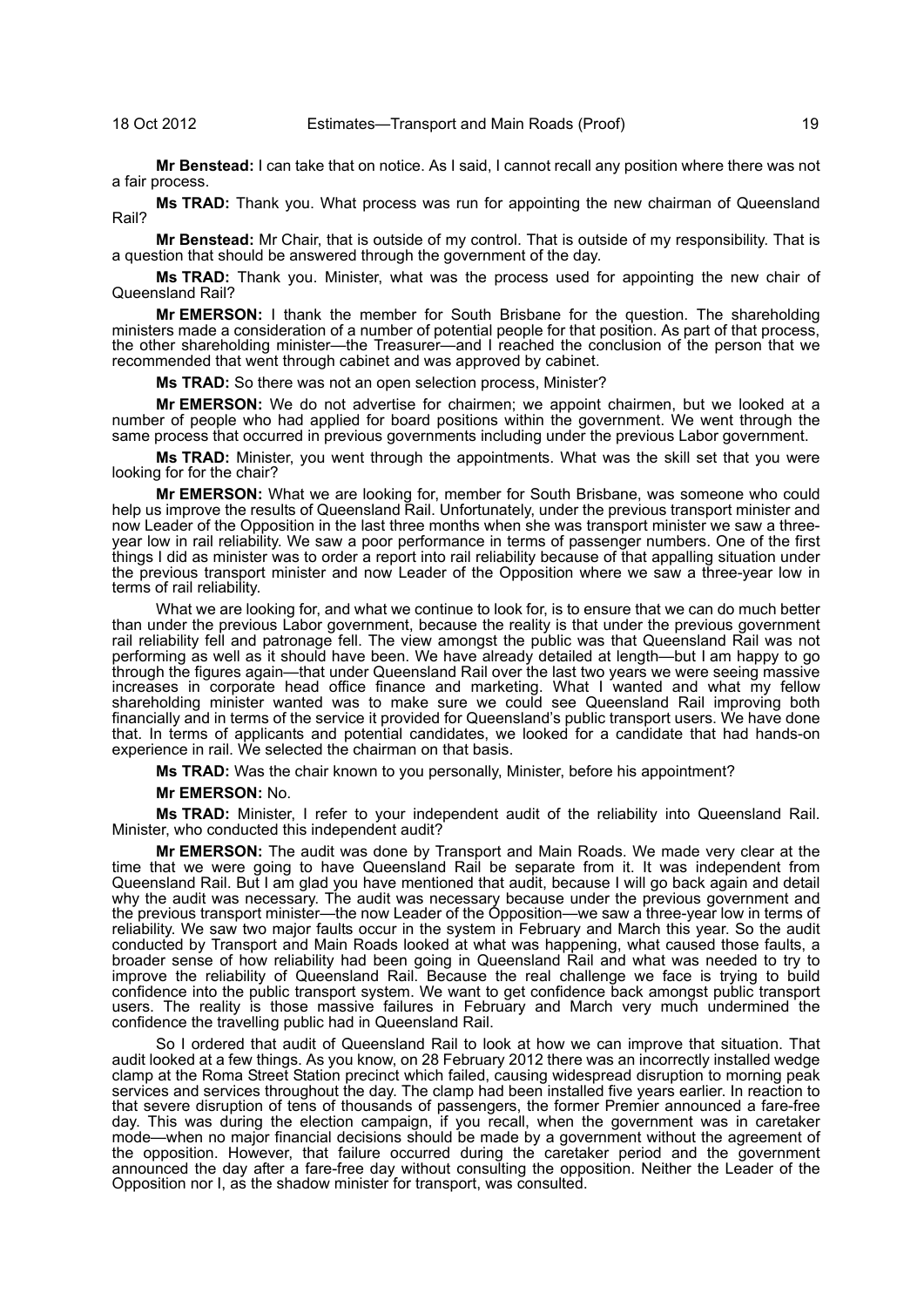That fare-free day to pay for the failures of the previous government cost us \$2 million in lost fares. It was a decision made by the previous government in caretaker mode without any consultation with the opposition. It was a move, I would suggest, that was completely at odds with the traditions and the expectations that most sensible people would have about how a government should conduct itself in a caretaker mode. Instead, a panic stricken government that had failed year after year on public transport had a major failure and decided it would give \$2 million worth of free travel to public transport users during an election campaign.

**Mr RUTHENBERG:** Minister, can you please outline the government's plan to deliver for the Bruce Highway over the next four years? This is particularly pertinent given that my entire eastern border for my electorate is the Bruce Highway.

**Mr EMERSON:** I thank the member for the question. I know it is pertinent for you. I think we have seen that every member of the LNP is very enthusiastic about making sure we get the Bruce Highway fixed. I concede that it goes through your electorate and it is important for you, but I think any sensible Queenslander travelling on that highway or those just aware of that highway would want to make sure it is fixed.

The budget contains and details \$415 million worth of spending on the Bruce Highway. That covers both federal and state spending, but we have been very clear in terms of our commitment. It was an election commitment of an extra \$1 billion over the next decade to improve the Bruce Highway in additional funding on top of the base funding from the state government as long as the federal government puts in additional money for the Bruce Highway on top of its base funding. That has been very clear. I am urging the federal government and Minister Anthony Albanese, the Minister for Infrastructure and Transport, to recognise the importance of the Bruce Highway to Queensland and to come forward with that additional money on top of their base funding for the Bruce Highway.

As I have already mentioned—and they are disturbing figures, but I think they are worth mentioning again—the RACQ says that if we do not fix the Bruce Highway we will see between 300 and 400 people die on that highway over the next decade. One of the first things we announced when we came into office was a Bruce Highway Crisis Action Management Group. When I announced that in Townsville with the Premier on the Bruce Highway we said it was unashamedly a lobbying group to make sure the federal government does give us that money. As part of that process, we also set up a technical advisory group within my department to start prioritising and looking at what work needs to be done on the Bruce Highway. That has been looking at safety issues, capacity issues and flood mitigation issues. That work has been completed and we are now finalising that report for the Bruce Highway Crisis Action Management Group.

Again, I stress that we do need all Queenslanders to be out there pushing for the federal government to provide more money. It does concern me, as I have already mentioned, that the state Labor Party or at least its shadow minister for main roads has said in the media he thinks that the state spending money on the Bruce Highway is misspending of state money because it is a national road. I think it is extraordinary given that so many of his constituents use that road. I think it is extraordinary that I have not seen the member for Rockhampton condemn those comments, because I know so many of his members use the Bruce Highway and know how important it is to his electorate.

We feel the state does have a role to play in the Bruce Highway. It is a national road. The federal government should be expected to be doing the heavy lifting on the Bruce Highway, but unlike state Labor we think the state does have a role to play in the Bruce Highway. We have been working to make sure we have a plan in place. In this budget we had \$200 million set aside over the next four years for the Bruce Highway as part of that \$1 billion pledge. We have put the Bruce Highway front and centre as part of our budget and our commitment. Moving forward in terms of our election promises, we have put it front and centre. I urge Mr Albanese to get behind the Bruce Highway and I urge the Labor Party to condemn the comments by the member for Mulgrave, the shadow Minister for Main Roads, and get behind the Bruce Highway as well.

**Mr RUTHENBERG:** Minister, I have a follow-up question in relation to the technical advisory group. Could you give us a couple more comments on that in regard to the final outcome you are hoping for there? Also, are you aware of any brochures that were released by the previous government?

**Mr EMERSON:** The reality is that we saw endless brochures from the previous government. It was an extraordinary government for brochures, member for Kallangur. One of the most extraordinary ones I ever saw was their Connecting SEQ 2031 report—a report they put out that detailed an endless wish list of projects. I heard it described at the time as 'Conning SEQ 2031', and that was by someone who had obviously read through it. I have a copy of that report here, and it is quite a lengthy report. It is a very glossy, 146-page report with a very nice photo of the now Leader of the Opposition, then transport minister. She proudly put forth this report, Connecting SEQ 2031, or, as I said, 'Conning SEQ 2031.

I use those words very specifically because the report detailed endlessly projects that Queensland deserved—and many of them were worthy projects—and it made you think that the government was going to deliver a certain project on a certain day and that it would cost X amount of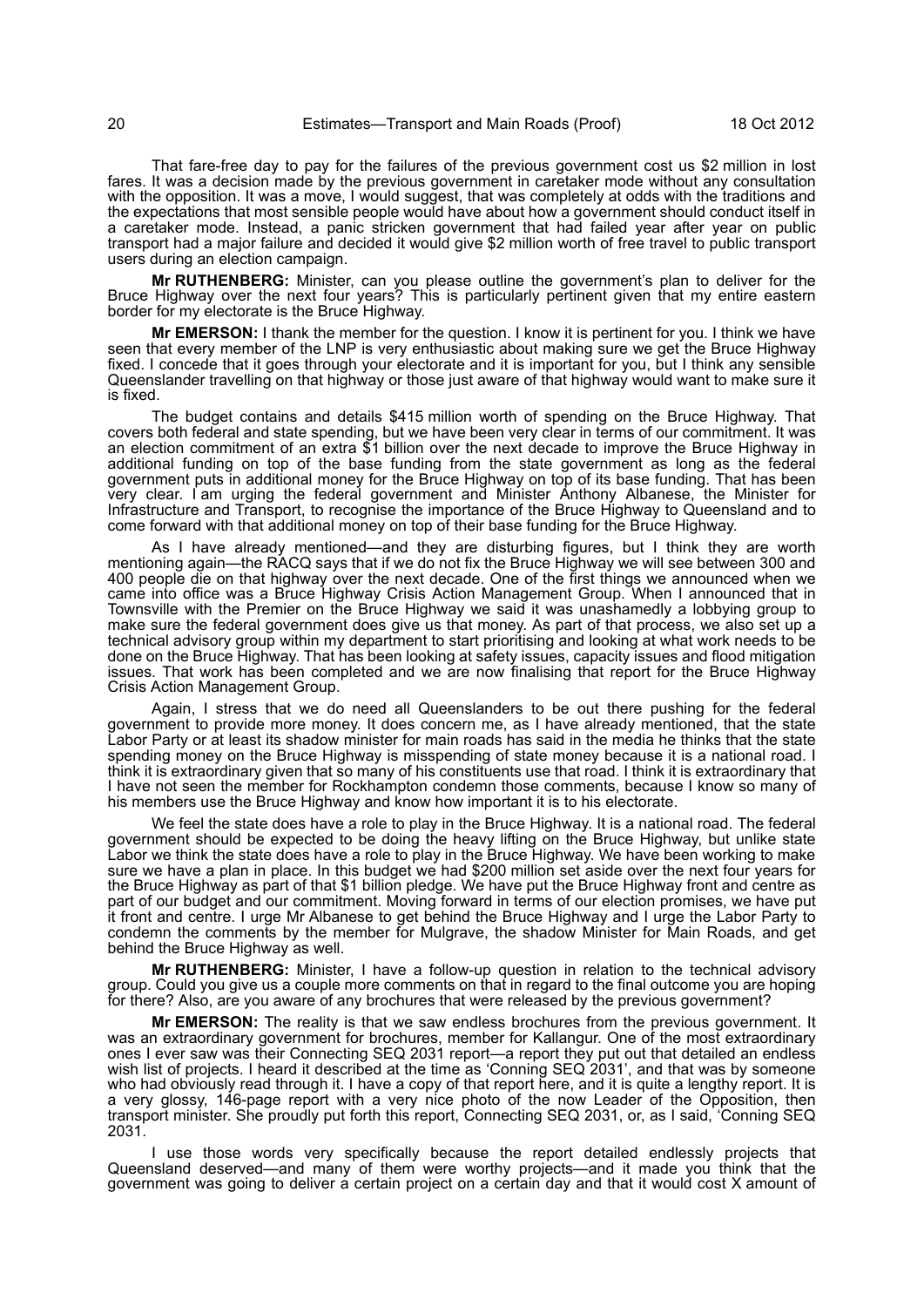dollars. That was until you got to about page 138. Until then, you thought, 'Yes, we have a chance. The communities out there have a chance to see some of these projects delivered.' Finally, on page 138, the report started to detail what the accumulative cost of all these projects might be. It said—

The estimated capital component for new and enhanced infrastructure could be in the order of \$125 billion.

#### The next paragraph said—

In addition to this, it is important to recognise the non-capital component (operation, maintenance and administration) which is based on historical trends and could be in the order of \$102 billion.

So \$125 billion for capital and \$102 billion for non-capital, making a total of \$227 billion. That is the total cost for all of the projects the Labor Party detailed in this document that the Leader of the Opposition put out. But, member for Kallangur, it is a paragraph on the next page that is probably the most telling of all those things. They put out all these projects and they detailed projects worth more than \$220 billion, but then you got to the top of page 139 of this 146-page document—way past that lovely photo of the Leader of the Opposition when she was transport minister—and it said—

*Connecting SEQ 2031* does not in any way represent an infrastructure commitment by government, and in no way binds the government to deliver any particular piece of infrastructure.

There is the rub, member for Kallangur. It does not in any way represent a commitment by the government and it does not in any way bind the government to deliver any of these projects. So it was a 146-page glossy document that claimed there were all these projects that the then government wanted to do, but it did not say that it would pay for them or even deliver or commit to them. That is how appalling the previous government was. They were red hot on putting out brochures about what they were going to do, wanted to do and could do but never delivered. They put out documents like this to con the public about what they wanted to do.

Our document, as I come back to the Bruce Highway, will be a 10-year plan for the Bruce Highway detailing the work that is required to be done in the areas of safety, capacity and flood mitigation. It will be a 10-year plan, a plan unlike any other plan because the previous government, while it was happy to put out documents like this, gave no firm commitments and admitted it did not bind them to doing anything. We have put the Bruce Highway front and centre, unlike the current Labor opposition who feels that state money being spent on the Bruce Highway is a waste of state money.

**CHAIR:** Thank you, Minister. I call the member for South Brisbane.

**Ms TRAD:** Thank you, Chair. Can I congratulate the minister on his Logie-winning performance today. It is fantastic. I actually think you should apply for the super star fund being championed by your government. That was an outstanding performance.

**Mr EMERSON:** I will take that as a question, Mr Chair, and—

**Ms TRAD:** No. I refer to the capital statement on page 7 of the 2012-13 to 2015-16 QTRIP. Can you please explain why, on the state network, funding for maintenance in the 2012-13 year has fallen to approximately \$520.8 million, down from last year's \$622.4 million, which represents a 16 per cent decrease in the maintenance budget? Did the state's transport network get 16 per cent smaller, Minister?

**Mr EMERSON:** I thank the member for South Brisbane for her question. The reality is that across our government and across Transport and Main Roads we are always working to deliver more for less. We are trying to always deliver in a smarter way for Queenslanders and that is why we are doing that. In terms of the capital funding for roads in 2012-13, we have \$4.47 billion, compared to \$3.3 billion under Labor's plan. So that is \$4.4 billion in our plan of what we are delivering compared to what would have been delivered under Labor. I will let the shadow minister do some maths on that, but that is more than a billion dollars more than what would have been delivered under the previous government.

In terms of QTRIP, it focuses on maintaining existing networks at a safe and efficient level, continuing to repair infrastructure damaged in recent natural disasters and building new infrastructure in the areas of greatest need. So we have been focusing on those areas. As I said, in terms of QTRIP, in terms of roads, we are delivering \$4.4 billion compared to \$3.3 billion. But one of the challenges we do face, even with that, is trying to repay some of the debt we see from Labor.

It is interesting to hear that question being asked, because the reality is that we have already discovered since we have been sitting here today that the shadow minister for transport does not bother to read the TransLink annual report and does not bother to ask the Leader of the Opposition for reports that she had when she was the minister. Now we have discovered in the time we have been here this morning that, while this is the best resourced opposition in Australia, they are also the laziest opposition in Australia. What we have discovered is in fact that many of the questions they have been asking today have not come from their own research or their hard work or from actually reading reports, like you would expect shadow ministers to do. But this is a Twitter-driven estimates process. We saw a question to the director-general about Maritime Safety Queensland, and then what did I find? A Twitter message from a former adviser to the Labor Party earlier this year saying, 'What about Maritime Safety Queensland? Is this the new structure of TMR Maritime Safety? It doesn't even rate a mention in its own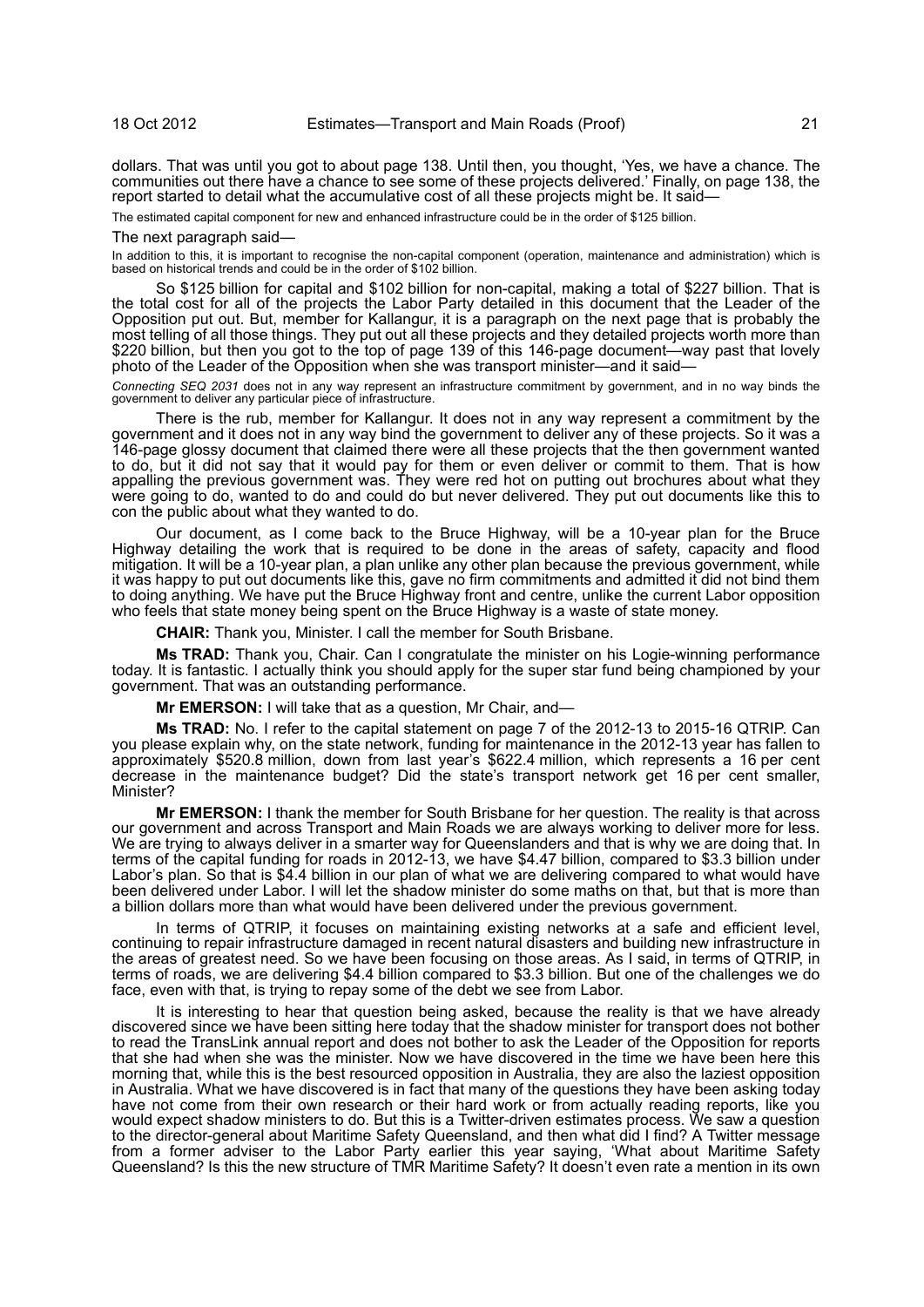branch.' This was almost word for word the question that the shadow minister for transport asked. She does not do her own research; she goes to the social networking sites to try to find questions.

**Ms TRAD:** I can assure you, Minister, that I did not ask that question because it was out in Twitterverse. It is a very relevant question for people in the maritime safety industry. They feel like your government is not committed to the safety branch, and that is something you need to address. There is a lack of confidence because of your administration.

**Mr EMERSON:** Mr Chair, I am always happy to give the member for South Brisbane the benefit of the doubt—always happy. She asked that question earlier about the Q4 figures and she claimed we had not published it, but there it was tabled in parliament and she obviously had not read the report. I thought that was interesting. Then I saw this question here and it has been pointed out to me that she asked a question to the director-general from the Twitterverse—which was doing her research for her. Then I saw another question on Twitter from two days ago. Here is a tweet about Q4. 'Have they buried Q4?'

**Ms TRAD:** Yes, Minister, there is a lot of public interest in why you have not published it. Why haven't you published it, Minister?

**Mr EMERSON:** What we see again, Mr Chair, is that they cannot bother to do their own research. They do not even look in the TransLink report; they just go on to the social networking sites like Facebook and Twitter to do their research. This is extraordinary. This is the best resourced opposition in Australia—

**Ms TRAD:** Minister, if your response had any credibility, people would not still be asking. Your answer has no credibility. People keep asking this question: when is Q4 to become available?

**Mr EMERSON:** Mr Chair, again let us go back to the beginning of the day. She asked, 'When will we release the Q4 figures?' I am sorry, but it is page 65 of the TransLink annual report. As I have already told you, we tabled it in parliament, if you could be bothered to actually read it. If you go past the first page, go past the front cover, go past the Facebook and the Twitterverse, and if you could be bothered to read it—

**Ms TRAD:** I know, Minister. We have prosecuted this line of questioning. I would like to go back to—

**Mr EMERSON:** Mr Chair, can I ask her to do some research and her own opposition research, rather than just go on the social networks?

**CHAIR:** The minister is wrapping up. Thank you, Minister.

**Ms TRAD:** Minister, I refer to page 3 of your SDS regarding restoring accountability in government. I also refer to the foreword of the director-general in QTRIP where he said—

You will note in this year's QTRIP, there are some changes, consistent with narrowing our focus; for example, the addendum (a detailed program of works on local government roads) is no longer included in this publication.

Minister, did you read the D-G's foreword before it was published? Who was responsible for approving the change in QTRIP reporting to exclude the detailed list of local government road projects?

**Mr EMERSON:** Thank you, member for South Brisbane. Yes, I did approve it. QTRIP has caused us real dilemmas as a government because, as I have indicated to parliament already, the extraordinary situation we saw and we discovered shortly after coming to government was-

**Ms TRAD:** Oh, the melodrama, Minister, is fantastic.

**Mr EMERSON:** It may be melodrama for you, member for South Brisbane, but it is not for those communities who saw this government con them over projects they claimed that the state government had money for. The reality is that we saw almost \$400 million of overprogramming in that QTRIP document—an extraordinary situation by the previous government.

The shadow minister for main roads is not here and I know this is not necessarily an area that the member for South Brisbane would have a great interest in—and she has already demonstrated over and over again today her lack of willingness to read documents in her area of responsibility—so I will explain it for her. When you do projects, there is always some element of overprograming in the first years. The reason is that some projects cannot be delivered because of weather or soil that was not anticipated, so what you do is you have underprogramming in the out-years as you go forward. But that did not happen under Labor. This is the extraordinary situation, because Labor overprogrammed every year. There was a situation where they made promises but they could deliver the projects when they had no money for them at all—not one brass razoo. They could not put them on the credit card, they could not put them on lay-by, they could not put them on the debt. They just did not have the money for them. This was an extraordinary situation.

What they did is they named many worthy projects they claimed they had the money for, and we have had to deal with that now. These were projects that communities did deserve, but a responsible, sensible and fiscally aware government would not have put them up because they knew that they had no money for them. They would not have conned the people, because this is a government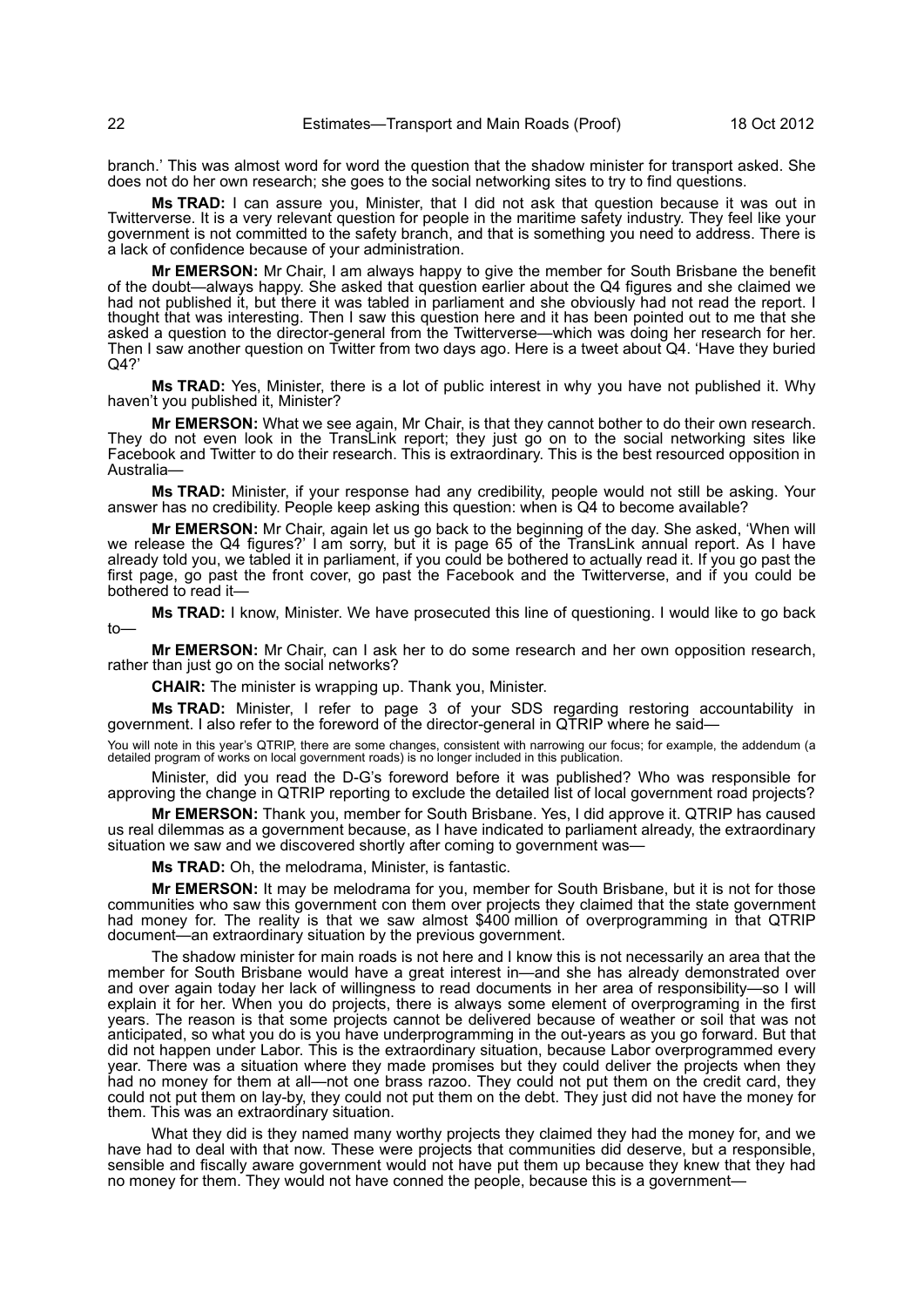**Ms TRAD:** Isn't that what Campbell Newman did when he was Lord Mayor?

**CHAIR:** Order! The minister is wrapping up.

**Mr EMERSON:** This was a government that was desperate to win an election. This was a government that was willing to con voters on its QTRIP program—almost \$400 million of overprograming from a government that knew it did not have the money for them. In terms of our QTRIP program, we have put up an honest document that we know we have funds for and that we can deliver.

**CHAIR:** At this stage, I ask whether there any responses to those questions that need to come back from members? I understand that the ones from Queensland Rail are still coming.

**Ms TRAD:** Mr Chair, for the benefit of Mr Benstead, I have written that question out so it is really clear. I seek leave to table that question. That is the question taken on notice.

**CHAIR:** Why not put the question on notice—

**Ms TRAD:**—in the same way that Mr Crandon tabled his question.

**CHAIR:** Is leave granted to table that? Leave is granted.

**Ms TRAD:** Thank you.

**Mr Caltabiano:** I have a response for the member for Algester regarding the Beaudesert right turn onto the Logan Motorway. As you are aware, it is a very important part of the finalisation of the cloverleaf arrangement. Three of those legs were completed. This is the fourth leg. It is a \$1.2 million project. The total at the end of that works will ensure that we increase the capacity for 116 cars per day to make that right-turn movement and fundamentally free up that traffic action around that motorway interchange. It is a really important project for your part of the world and we are glad to see it reach completion this year.

**Mr GRANT:** My question is to the minister. Minister, can you inform the committee about the status of Labor's failed T2 lanes on the Pacific Motorway?

**Mr EMERSON:** I know this is a decision that you have warmly welcomed which we have announced today. The T2 lane was put on the Pacific Motorway more than a decade ago. We have announced today that we will be removing that T2 lane on that five-kilometre stretch roughly between exit 11 and exit 16. Not only will we convert that current T2 lane into a general lane but, because of the configuration of the road, barriers and such things, we will be able to put an additional lane onto that section. So those five-kilometre sections will now get four general lanes in that area.

The cost of remarking and moving some of those things will cost \$5 million. However, if we left the T2 lane in that area and put in an additional lane, that would cost taxpayers \$100 million. So to get an extra lane—four general lanes—for \$5 million as opposed to \$100 million I believe is a sensible decision for taxpayers. I know that the RACQ has already come out and strongly welcomed this decision. I know that local members in that area have strongly welcomed this decision. I think it shows where we can be innovative, smart, efficient and effective in getting solutions for our infrastructure in a way that values taxpayers' dollars. I am very pleased to make that announcement today regarding the Pacific Motorway and those T2 lanes. This work will begin shortly. We will have it in place by this time next year.

**CHAIR:** One of the Newman government's priorities is to grow agriculture. The 2012-13 highlights include supporting agriculture at page 4 of the Service Delivery Statement, dot point 11. Minister, can advice be provided to the estimates committee and an outline of the work being done to enhance appropriate rail access for the transport of grain and cattle for processing and export?

**Mr EMERSON:** I know again that this is one of the issues that is very close to your heart and I know it is one of the issues that is also very important to the Premier. He and I have had numerous discussions about working out how we can get improvements to the service and provision of rail services to that very important sector of our economy and one of the four pillars of the economy as identified by the LNP. I have had talks not just with Queensland Rail but also with QR National—or Aurizon as it will be called—as recently as this week stressing the need to ensure we can work with the agricultural sector and with grain and cattle producers to get a great result, a better result. Again, they are not always transporting on rail, as you know.

One of the reasons we are so interested in working with the Bruce Highway as well is to get a better result. When I was travelling through Bundaberg I took the opportunity to announce that we would be increasing the tonnage for the use of flotation tyres for the cane growers. That was a decision that was very warmly welcomed by the Canegrowers organisation. For those who do not know what flotation tyres do, these tyres are used to reduce the compacting of fields for cane growers. Previously the tonnage limit was just over 14 tonnes. We are now taking it up to over 16 tonnes. That is a decision that I understand the cane growers had been urging the previous government to make for a long time, but they were knocked back over and over again. I asked my department to make sure that safety was a priority in that area. Once we looked at it and spoke to the cane growers, we made the decision to work with that industry. Like the cane growers, like the cattle industry, like all those people in agriculture, we are working to get a better result. Rest assured, Mr Chairman, it is at the forefront of my mind as it is of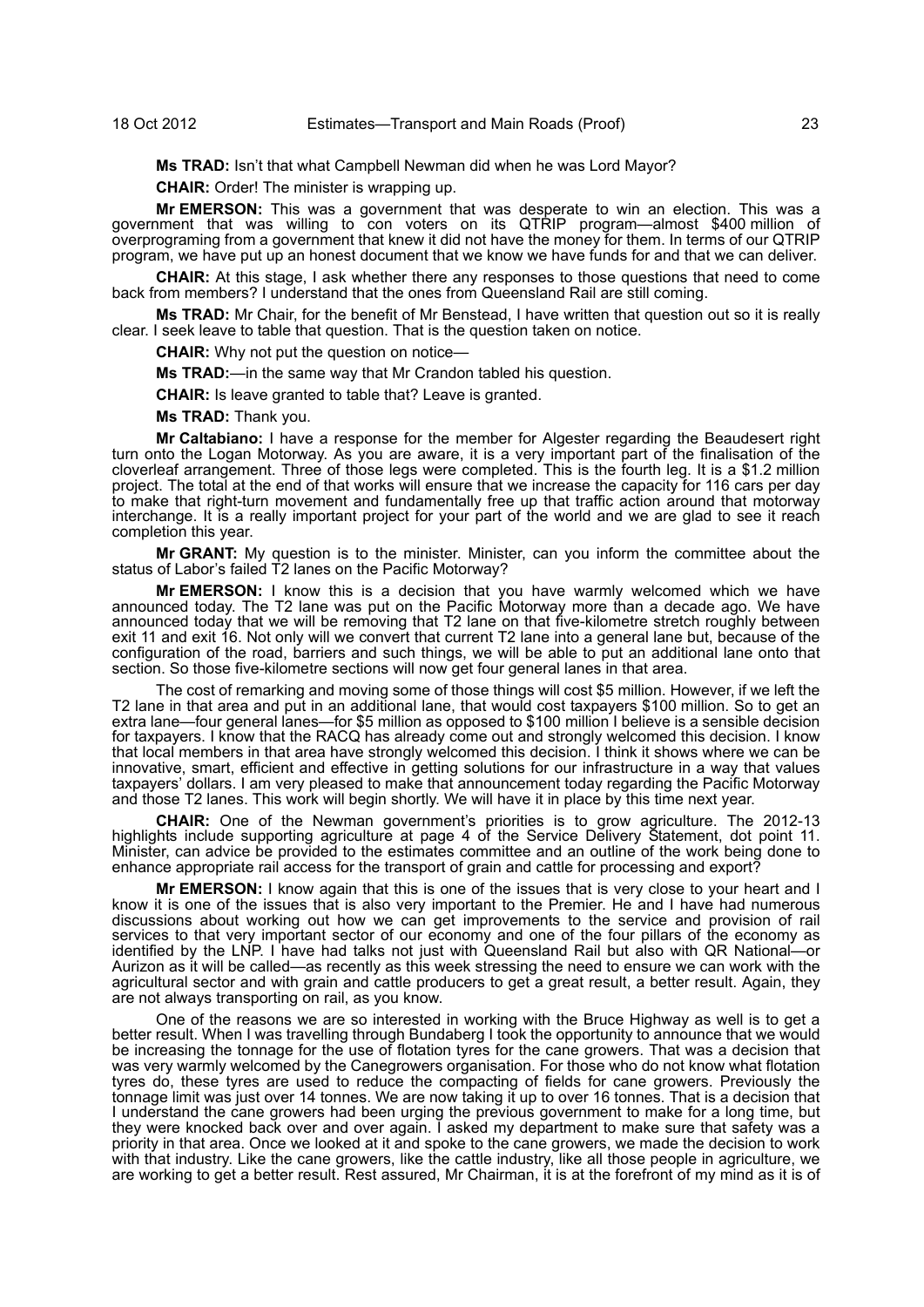yours. We will continue to work very closely together, as I will with any member of the Queensland parliament, to get a better result for our farmers.

**Mr RUTHENBERG:** Minister, could you please give an overview of the Riverside Expressway maintenance program?

**Mr EMERSON:** Thank you, member for Kallangur. This is another issue we have inherited from the previous government. Several years ago it was identified that—

**Ms Trad:** Was not that the Bjelke-Petersen government?

**Mr EMERSON:** Well spotted, member for South Brisbane! She is obviously starting to read a bit of history. Yes, the member for South Brisbane is correct; it was built under a non-Labor government. Unfortunately, the Labor government repeatedly ignored concerns raised by Transport and Main Roads that it needed to be fixed.

**Ms TRAD:** Rubbish!

**Mr EMERSON:** There was work to be done. Year after year they ignored the report that said important maintenance work needed to be done on this crucial piece of infrastructure built under a non-Labor government but ignored and left to run down by a Labor government. It is a pattern of behaviour we see over and over again. The reality is that when I came in work was needed to examine the pot bearings within the Riverside Expressway. For those who do not know, these are large pieces of metal and pot bearings that go into the bridge itself and the platform rests on these. The work had been requested for some time to determine the state of these pot bearings. Let us not forget that this road carries 100,000 vehicles every day. It is a crucial piece of infrastructure. As the member for South Brisbane finally got something right today, it has been 40 years since the expressway was constructed—well done, member for South Brisbane—and essential works are required to replace those pot bearings. As I said, the pot bearings support the bridge deck and allow movements in response to changing temperatures and different loads.

Inspections in 2006—six years ago—identified that pot bearings may need to be replaced, but unfortunately we did not see the work done by the previous government. It was not done by the previous Main Roads minister, Craig Wallace and it was not done by his predecessors, either. When we came in we took a trial, lifted the platform of the Riverside Expressway to see if we could do the work, and it is not easy to lift a massive structure like that. Each of those decks weighs about 800 tonnes. We lowered it down again and several weeks later we lifted it up again, extracted those pot bearings and put in new pot bearings. We are now currently examining the state of those pot bearings to see how much work does need to be done. Again, this is a crucial piece of infrastructure. It has been there for 40 years. It was identified in 2006—six years ago—that this work needed to be done; inspections needed to be made. The previous government put their head in the sand like they did on so many things and ignored this. We have begun this challenging task and we will get on with that work because it is necessary that we maintain the Riverside Expressway in a way to make it safe and to make sure it does not crack. The reality is that, if that bridge deck cracks, we will have to replace the bridge deck and that would cause months and months of massive inconvenience and delays for the people of Brisbane.

**Mr SHORTEN**: Would you be able to give the committee an update on the current Salisbury to Beaudesert rail study that is underway, as this is a very important piece of infrastructure? Can the minister please give any indication as to why it may be held up, given the current situation of the state?

**Mr EMERSON:** Thank you for the question. The Salisbury to Beaudesert rail corridor study is a route strategy planning investigation to identify and preserve lands for alignment and extension of passenger rail services from Salisbury through to Beaudesert. The study is investigating, as you would be aware, the 55 kilometres of new dual track passenger rail line and 12 new stations, car parks, bus interchanges, rail maintenance tracks as well as pedestrian and cycle facilities. The project is part ofagain, I go back, and we have mentioned it already—Connecting SEQ 2031, that now notorious document that the previous transport minister, now Leader of the Opposition, put forward. Its aim, it said, was to respond to future population growth by providing vital links to new development areas including Flagstone and Beaudesert.

The project is anticipated to be a staged construction based on demand, with the first stage being from Salisbury to Greenbank—that is the northern section—by 2026. The next stages are planned from Greenbank to Flagstone in 2031 and Flagstone to Beaudesert in 2056. Transport and Main Roads is working towards an early corridor preservation to ensure easier delivery of the project post development of these areas. Approximately 480 properties have been identified as being impacted by the proposed corridor. Land resumptions are not required immediately as construction is staged and it is not anticipated for the next 15 to 45 years. In 2010 Transport and Main Roads did carry out public consultation on the review of environmental factors for this section from Undullah to Beaudesert including the 12 new stations. Issues that arose during the first round of consultation included land impacts and resumptions, station location and associated parking, timing and delivery of the project, interim public transport measures and environmental impacts. Hopefully, that answers your question.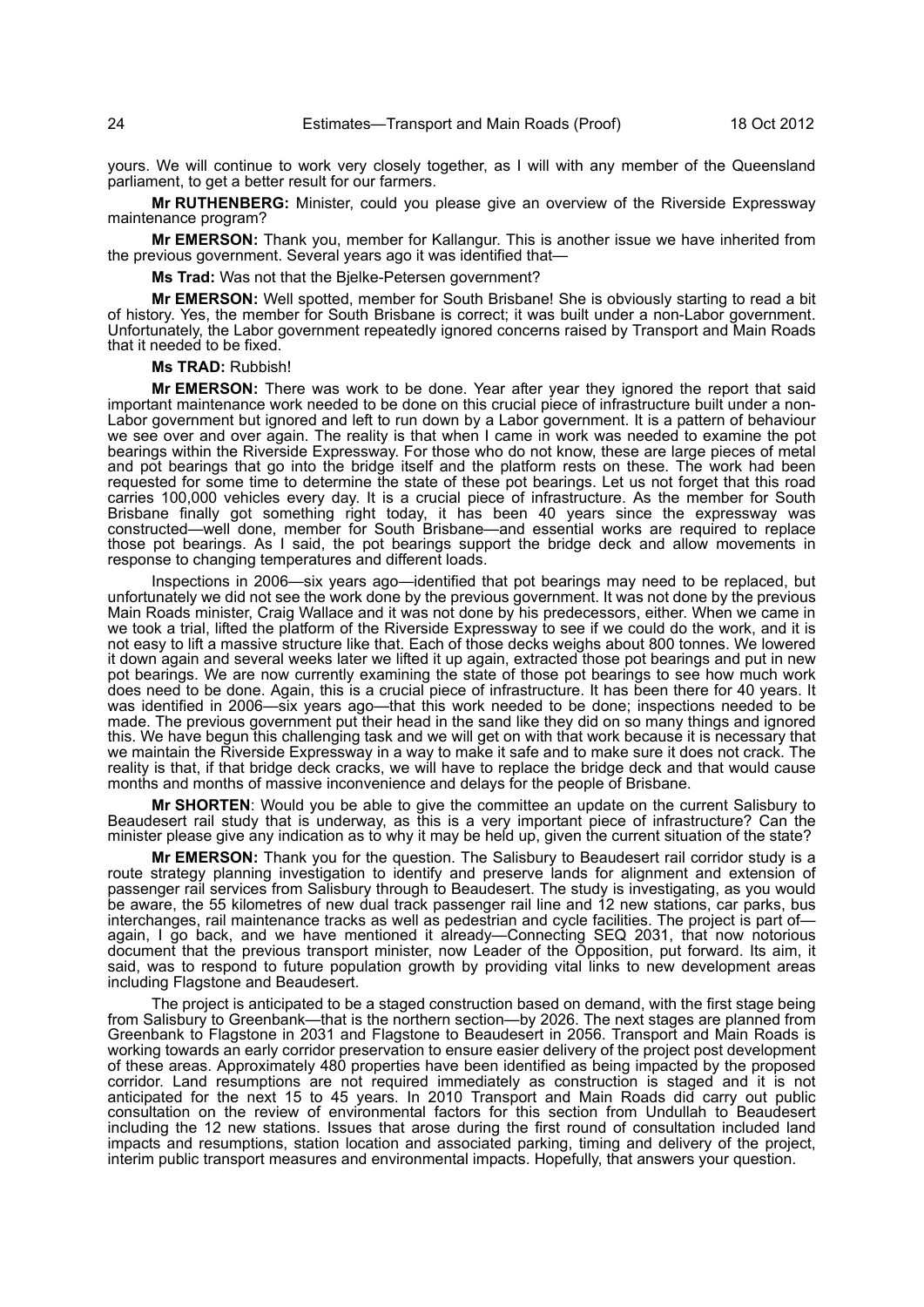**CHAIR:** Are there any questions that need responses from the department? Thank you, Mr Benstead, for that update.

**Mr CRANDON:** Would the minister be prepared to accept the questions that I put forward earlier in the hearing as a question on notice perhaps? It would seem Mr Benstead is struggling to get information.

**Mr EMERSON:** I appreciate that offer. I think that sounds like a very sensible way of doing things.

**CHAIR:** I call the member for Springwood.

**Mr GRANT:** I note that this budget includes funding to reduce Labor's 15 per cent future public transport fare increases. How much will commuters save because of the LNP's policy to halve these proposed fare increases?

**Mr EMERSON:** Thank you for the question. This is one of the real success stories of this government so far. It is only early days. There were two very clear cost-of-living election commitments made by this government and they are being delivered in this budget. The first was that provision of free trips after nine journeys that we brought into play. That gives real benefits to public transport users; it provides real cost-of-living relief to those using it. I can remember campaigning about this at train stations with the member for Morayfield during the election campaign. The member for Kallangur and others have talked about it with me as well. The member for Coomera also talked about it. I remember catching the train with the member for Coomera and we talked about these policies. We are providing commuters with a real benefit. Those free trips after nine journeys have been a runaway success. When I was out there with the members for Algester and Springwood we talked about this and how important public transport is to their electorates. We have had a runway success with this policy.

As this budget indicated and as the member for Springwood quite rightly mentioned, the previous government had a policy of increasing public transport fares every year, year on year, by 15 per cent. We had already seen them increase it for the last three years and Labor's policy—and it remains Labor's policy—was to increase it next year by 15 per cent and in the year after that by 15 per cent. The challenge for us is to deal with the fiscal mess—the financial mismanagement that we saw from Labor but we are keeping to our election promise of halving those 15 per cent increases. That will be a massive boost to public transport users. Under us, public transport users will make \$200 million in savings when compared to what they would have been paying under Labor.

**CHAIR:** Thank you, Minister. The time allocated for the estimates for the Minister for Transport and Main Roads has expired. On behalf of the committee, Minister, I thank you and your advisers for your attendance. I remind you that your answers to questions taken on notice at today's hearing are to be provided to the research director by 5 pm on Monday, 22 October.

**Mr EMERSON:** Thank you, Mr Chair. I thank you for your courtesy and the courtesy of members today. I also particularly thank the parliamentary staff, the departmental staff and my ministerial staff, including my chief of staff, Mark Gorter. This was, as the member for South Brisbane indicated, our first estimates committee. We look forward to doing it again next year.

**Proceedings suspended from 12.01 am to 12.59 pm**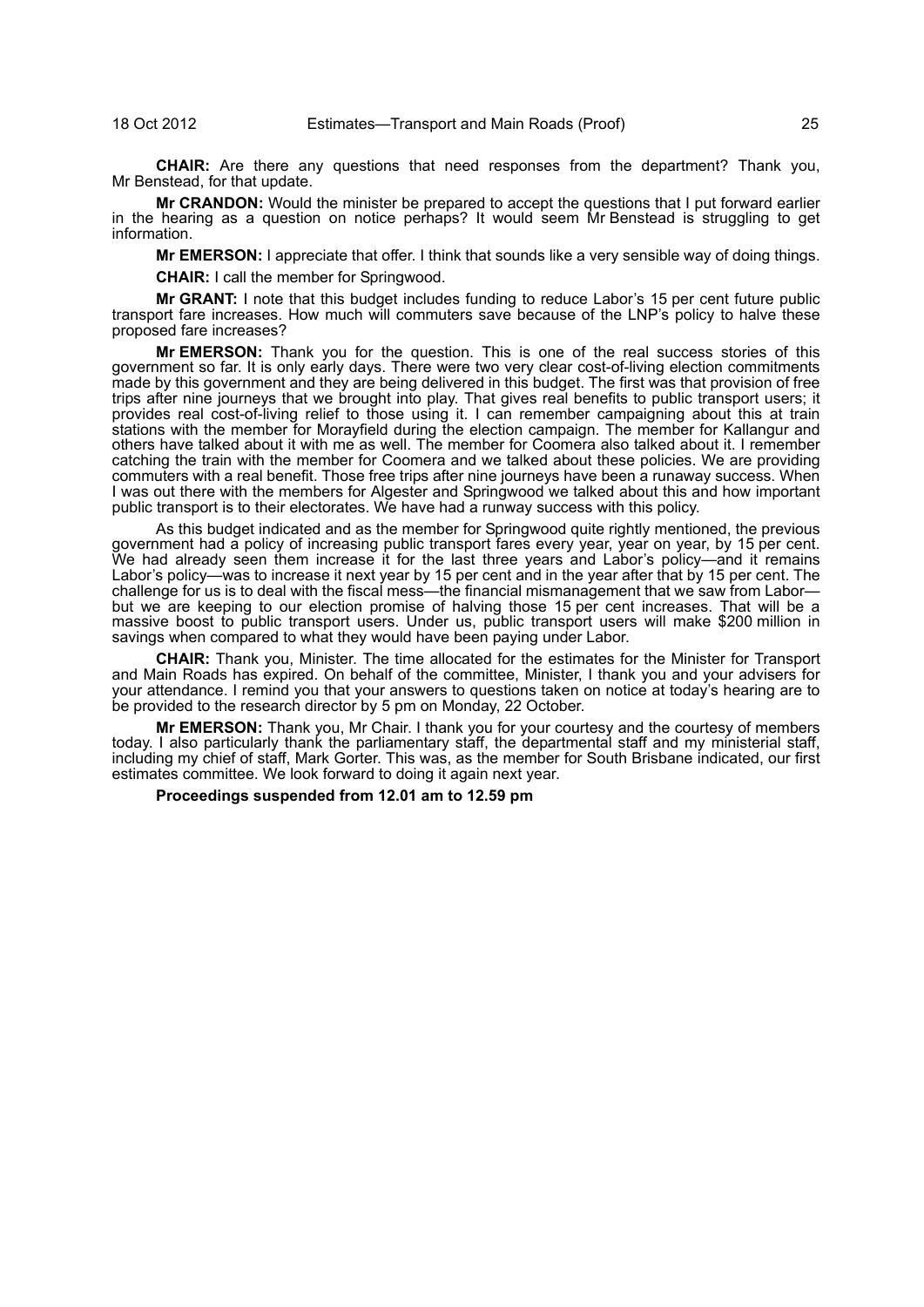# **ESTIMATES—HOUSING AND PUBLIC WORKS**

# **In Attendance**

Hon. B Flegg, Minister for Housing and Public Works Mr F Stephen, Chief of Staff Mr G Hallett, Senior Media Adviser **Department of Housing and Public Works** Mr N Castles, Director-General Mr W Pashen, Chief Finance Officer Mr J Marsh, Executive Director, Housing Finance Mr D Bull, Director Budget

Mr G Atkins, Deputy Director-General, Asset Services and Works

The committee will now examine the Appropriation Bill 2012 and the estimates for the Minister for Housing and Public Works. We will consider the proposed expenditure for the organisational units of Housing Services and the building industry within the minister's portfolio until 2.30. We will then examine the organisational unit of Public Works until 3.30.

The proceedings today are lawful proceedings, subject to the standing rules and orders of parliament. As such, I remind all visitors that any person admitted to this hearing may be excluded in accordance with standing order 208. In relation to media coverage of today's hearing, we have adopted the guidelines prepared by the Committee of the Legislative Assembly for committee hearings. The hearings will be broadcast live via the Parliamentary Service website.

It is important that questions and answers remain relevant and succinct. I intend to guide proceedings so that relevant issues can be explored without imposing artificial limits and to ensure there is adequate opportunity to address questions from government and non-government members of the committee. Where necessary I will remind ministers, directors-general, CEOs and their advisers that their answers to a question should be finalised so that other issues can be examined.

As laid out in schedule 8, at the back of the standing orders, we expect all departmental officers appearing today to provide full and honest answers to our questions. Anyone who is unwilling or unable to provide an answer should be prepared to state their reasons. I also remind those present that departmental officers are not here today to give expert opinions on the merit or otherwise of a policy of the government. That is the role of the minister. For the benefit of Hansard, I ask departmental officers, if they are called to give an answer, to please state their name before speaking. Minister, the committee has resolved that non-committee members be given leave to attend and ask questions during the hearing. Finally, before we begin, I ask everyone to switch off their mobile phones or switch them to silent.

I now declare the proposed expenditure of the Minister for Housing and Public Works open for examination. The question before the committee is—

That the proposed expenditure be agreed to.

Minister, would you care to make a brief opening statement?

**Dr FLEGG:** Thank you, Mr Chairman. It is a great pleasure to appear before you and your committee in our role to examine the 2012-13 budget estimates. In relation to the budget and the activities of my department, we need to be aware that on coming to office some five months ago we inherited a situation of some \$65 billion of government debt. A commission of audit identified that without corrective action being taken that figure could get as high as \$100 billion. It is against that backdrop that some significant decisions over this first six months have had to be taken. In particular,

**CHAIR:** The estimates hearing of the Transport, Housing and Local Government Committee is [now](http://www.parliament.qld.gov.au/docs/find.aspx?id=0Mba20121018_125949) resumed. On behalf of the committee I welcome to the hearing the Minister for Housing and Public Works, officers of the department and related entities, and members of the public. I am Howard Hobbs, the member for Warrego and chair of the committee. Mrs Desley Scott, the member for Woodridge, is the deputy chair. Other committee members are Mr John Grant, member for Springwood; Mr Darren Grimwade, member for Morayfield; Mr Trevor Ruthenberg, member for Kallangur; Mr Anthony Shorten, member for Algester; Mrs Tarnya Smith, member for Mount Ommaney; and Mr Bill Byrne, member for Rockhampton, who later may be replaced by Mrs Jo-Ann Miller. Also present is Ms Annastacia Palaszczuk, the Leader of the Opposition.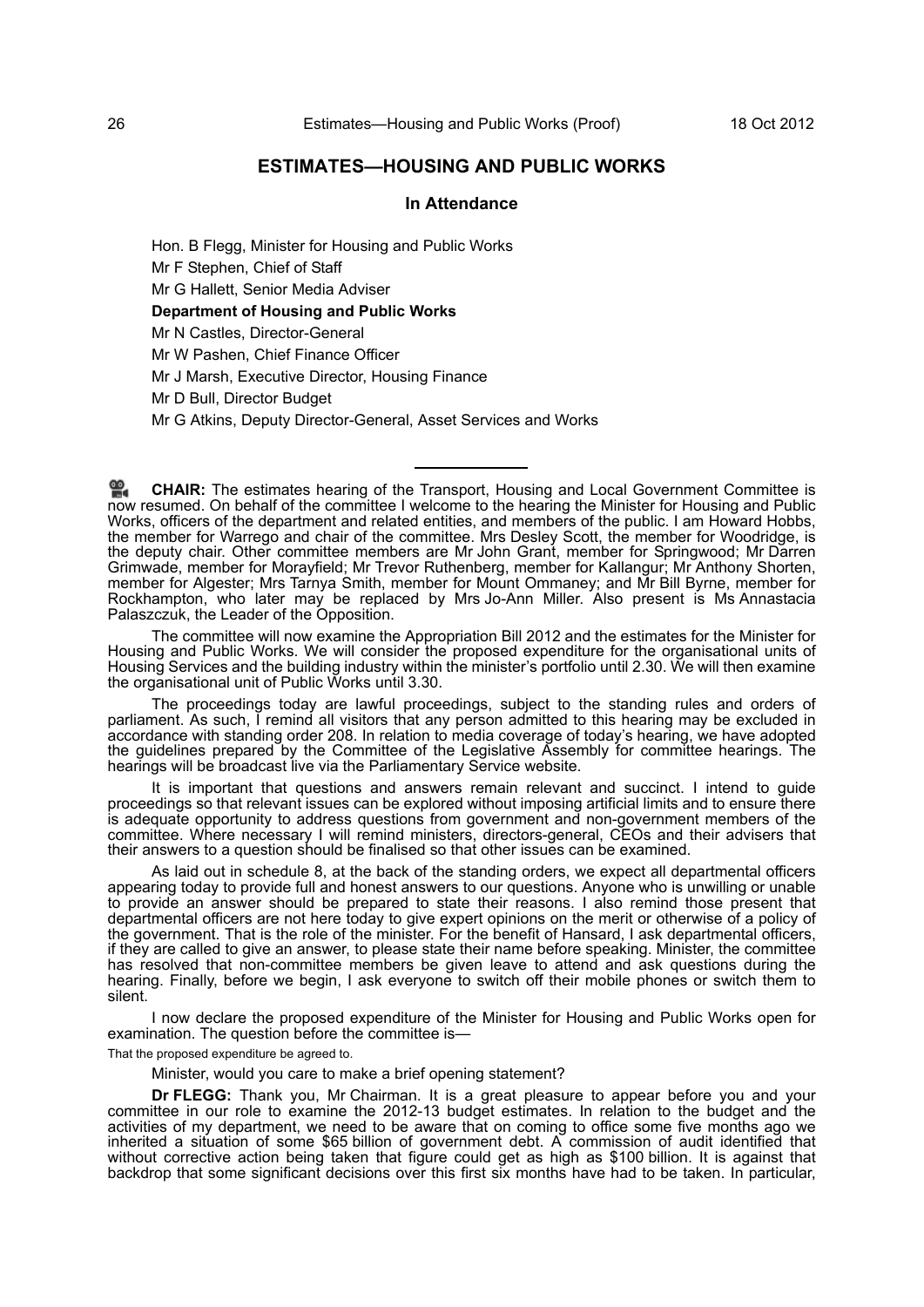that has meant within this department that a number of commercialised business units have been reviewed. That has forced a decision in a couple of cases to close particular business units and in other cases to make them more efficient and open them to contestability.

Within the area of housing, we inherited a situation whereby the Housing Fund was running at a loss. We inherited a situation whereby when that fund sold public houses—some \$60 million worth of public houses were sold during the last year of the previous government—the proceeds were simply put into a general pool within the Housing Fund.

The previous government had work done within the department to look at ways of addressing that sustainability issue, including increasing rents for public housing tenants to 30 per cent of income from the current 25 per cent of income, a solution that this government does not intend to pursue. But committee members should make no mistake: the situation around public housing is very serious. We have had built around 4,000 federally funded national job creation projects. That project is now at an end and will not be going forward.

We intend to fix this situation, and we have already made a number of decisions and developed a number of initiatives to do that. Losses in the Housing Fund can only be funded from Treasury-Treasury was not funding them under the previous government, nor is it able to at the present timesale of assets or, as we intend to do, by running that fund efficiently. I have instructed this department that whenever a house is sold that money is quarantined so that it is spent on new homes, not on maintenance administration. We have made an array of decisions to try to return that fund to sustainability.

I have written to every public housing tenant in the state. We have given public housing tenants an amnesty. Over 1,600 people have accepted that amnesty and have come forward as living rent free in public housing. They will now pay rent going forward. That will result in around \$4 million a year that will help that fund to become sustainable again. Because public housing rents bear no relationship to the size of houses, we have begun an initiative to deal with the massive underoccupancy of public houses and also the age and the appropriateness of the style of public housing.

There are over 10,000 families on our waiting list—of a total list of about 27,000 families—who have high or very high needs, who are in essence considered to be homeless or at risk of homelessness. That is why these decisions are made and why they are so important to us.

We have begun a pilot in the Logan area which will become Australia's largest public housing renewal project. It will be the model that we will be able to roll out across the state to deal with the sorts of issues that I have spoken about. We also have initiatives that we have set up with a number of other organisations—Churches of Christ Care and the Brisbane Housing Co.—in other parts of the state. I have enjoyed terrific support in this endeavour from the Premier and the Treasurer. Given the very constrained finances of the state, they have been very generous in allowing us to consider innovative ways of using government land and buildings held in this department and elsewhere.

We have a wonderful relationship with our social housing providers, who will have a larger and larger role to play in developing public housing. We are also rolling out the federal government's national partnership on Indigenous housing for remote areas, NPARIH. This has proven to be a very challenging role. Around 1,100 houses need to be built, and almost halfway through the scheme Queensland has built around 200. Requests of the federal government to allow us to build through the dry season on Cape York were rejected. We still have to deliver houses to a deadline of 30 June, not 30 September as we had requested, although we intend to meet that deadline. We have workshopped better designs for Indigenous families that incorporate tropical living, child safety and outdoor living, that are more appropriate and that provide better value for money for this program. We can get houses that are about 20 per cent bigger than what was being built and have about 40 per cent more outside covered area.

In other initiatives that I am sure we will talk about during today's hearing, we have dealt already with a number of significant red-tape issues and efficiency issues around things like the sustainability declaration, pool fencing and plumbing approvals, and we are making a very spirited start on addressing the intractable problem of asbestos and asbestos related disease in public buildings. I look forward to the committee's questioning.

**Ms PALASZCZUK:** Welcome, Minister. Minister, I refer to the answer to question on notice No. 11 which outlines that the Department of Housing and Public Works has abolished 578 positions. How many of those positions are actually in the department of housing? Minister, did you have any personal involvement in the way in which it was communicated to staff that they were indeed losing their jobs?

**Dr FLEGG:** We can provide you with a breakdown of where those positions that have been abolished are. Housing Services had 87 of those positions that were abolished. It is a very challenging thing when decisions have to be made that relate to people losing their jobs. It is not something that we enjoy or relish or that I particularly enjoy or relish. We inherited a very, very difficult financial position and we have had to make some very hard decisions. Having said that, we have tried to do them with the greatest compassion and in the most efficient way that we can.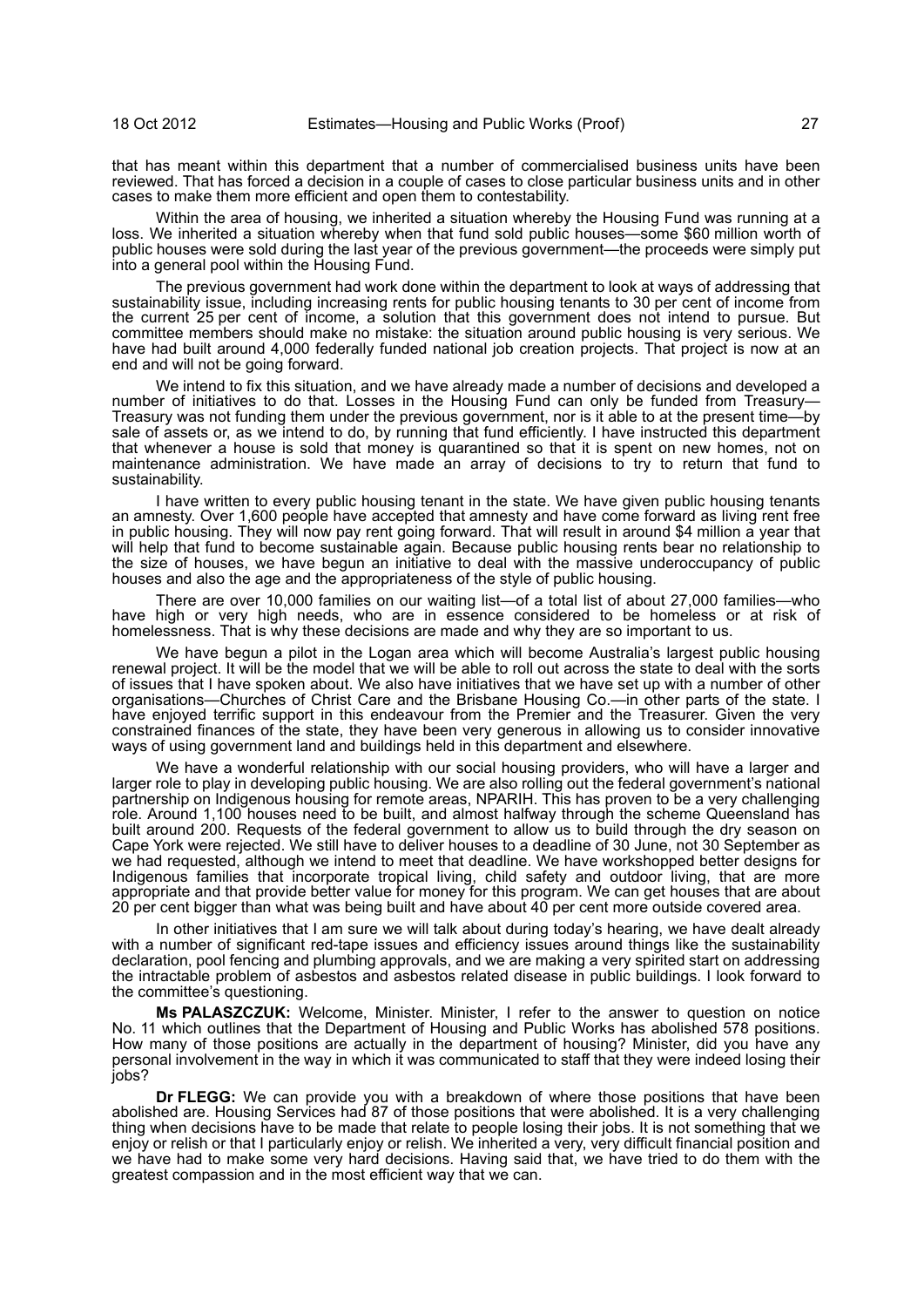In terms of the specifics of your question, if you want further information I am sure the departmental officials who have conducted and continue to conduct this process would be happy to give you that detail. But there has been a very effective process. It is not appropriate for me as minister to be referring to individuals—I do not know if that was the intent of your question—but what I did do, and what I did insist on doing, was meet with union officials and representatives of our staff to discuss these matters. I did so on two occasions and at some length. I conveyed to them my own sadness that some jobs had to be lost and that I understood there would be a significant impact on those staff members and their families. I do not happen to think the situation we are in is the fault of staff in the public sector; nevertheless, that is the situation we find ourselves in.

**Ms PALASZCZUK:** Thank you, Minister. You are the first minister to actually admit to the estimates hearings that people have indeed lost their jobs. Minister, I refer to page 4 of the SDS, increasing community demand for service delivery. Have you abided by the Premier's commitment not to axe front-line services?

**Dr FLEGG:** We can give you, and have I think given you, the details in relation to where positions have been abolished. It applies a little differently in this department because, in general, this department services other departments. For example, in Education teaching staff, or in Health health staff, are frontline staff that are employed by those departments. Many of the staff in our department service the needs of other departments. For example, in some cases there were people whose jobs were coming to an end at the time I was appointed minister because they were attached to projects which had been completed.

**Ms PALASZCZUK:** Sorry, not the jobs. Now I am talking about services. The Premier basically made a commitment that there would be no axing of front-line jobs nor front-line services. Have you axed front-line services?

**Dr FLEGG:** We have not axed front-line services. What we have done is reform a number of business units in particular. These are business units which service other government departments.

If you are a business unit, then like any other business in Queensland you can only employ the people who are required for the business you have. In the case of Goprint, that business largely evaporated and it happened under the previous government. The numbers of people in Goprint declined significantly under your government. The business that that unit is able to service continued to decline to the point where that was not a viable business. Similarly, SDS became a loss-making business. So decisions were made in relation to those businesses. I would not describe that as a loss of staff in frontline services. I think front-line services would be a reference to services provided to the public. Those services will still be available to the public. They may be provided by a different service provider.

**Ms PALASZCZUK:** Thank you, Minister. In a letter to the Clerk, signed by you, Dr Bruce Flegg MP, Minister for Housing and Public Works, it states in the third paragraph—

I acknowledge that the closure of frontline services is of concern to many Queenslanders.

Chair, I seek leave to table that letter.

**CHAIR:** Leave granted.

**Ms PALASZCZUK:** Minister, you have just told the committee that there was no axing of frontline services, but, in your own letter that you signed to the Clerk, you acknowledge that the closure of front-line services is of concern to many Queenslanders. Would you care to comment?

**Dr FLEGG:** I would like to see the letter and I would like to know what front-line services you are alleging that letter refers to, because it is not evident in your question.

**Ms PALASZCZUK:** Sure. You can see it. It is about the Wynnum housing service.

**Dr FLEGG:** Okay. Leader of the Opposition, perhaps you ought to be a bit more fulsome in your question. I now realise that you are talking about the housing service centre at Wynnum.

**Ms PALASZCZUK:** They are your words, Minister, not mine.

**Dr FLEGG:** They certainly were not your words, Leader of the Opposition, in your question. I do not know what sort of game you are playing. If you want to ask me a question about the housing service centre in Wynnum, ask me about the housing service centre in Wynnum. Do not play games with us here at this committee. This is in no way even relevant to the issue that you raised. This is not about job losses or reductions. This is the transfer of the services that were provided by this office over to the office at Capalaba. So there is no loss of service.

**Mrs MILLER:** But you said there is. It is in your letter.

**Ms PALASZCZUK:** It is in your letter.

**CHAIR:** Order! Let the minister finish his answer.

**Dr FLEGG:** Your question is in relation to the loss of jobs and the cutting of front-line services and I am telling you—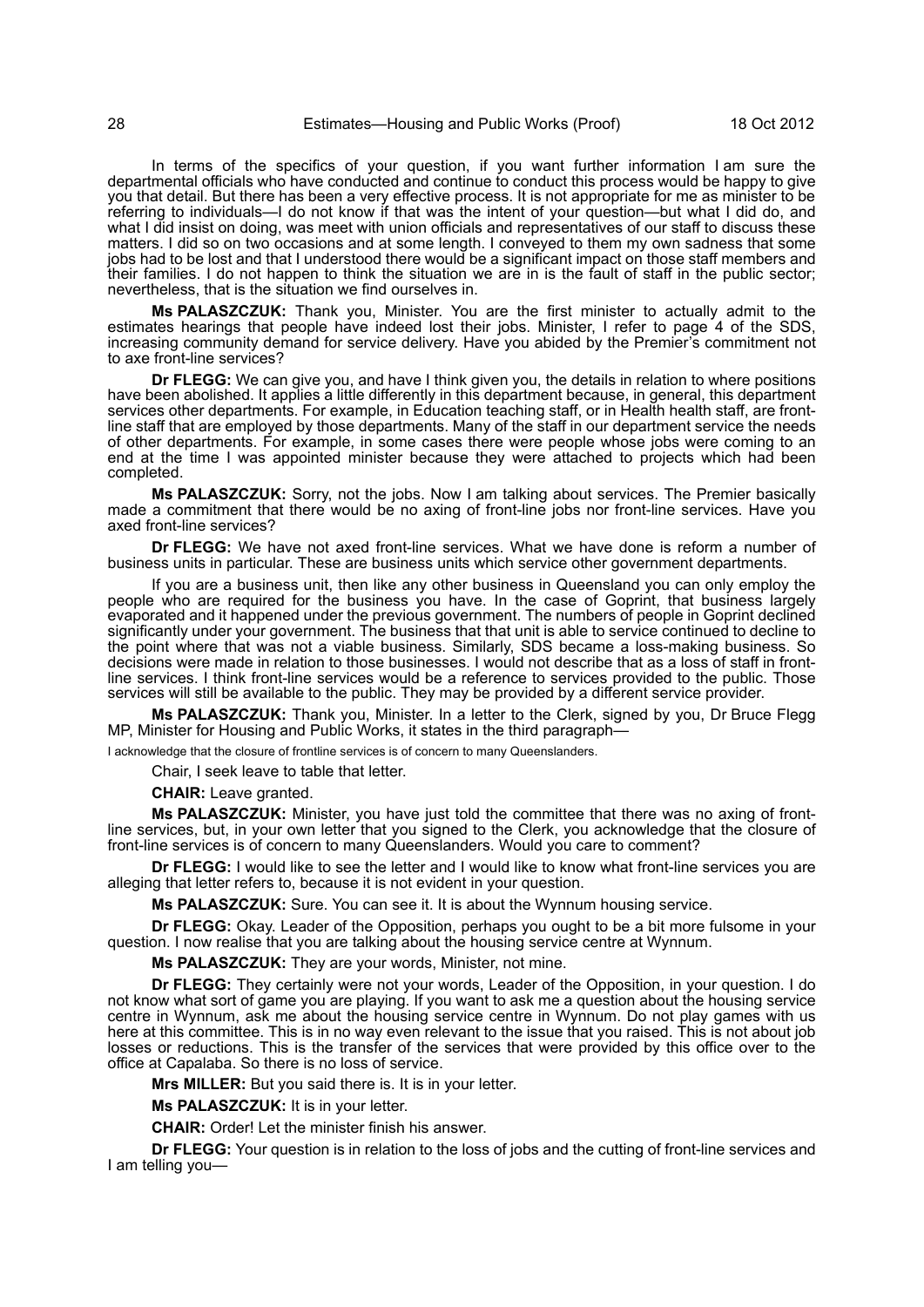#### **Ms PALASZCZUK:** Is of concern to many Queenslanders.

**Dr FLEGG:** And I am telling you that that is not relevant to this decision. This is a decision—and I am quite sure it had its genesis prior to the election of this government—and it is an administrative arrangement to meet the needs of people in those areas. We have amalgamated the housing office in Wynnum with the housing office in Capalaba and we continue to provide that service.

**Ms PALASZCZUK:** Minister, I was merely quoting your words. But I have a subsequent letter that is written to Mr Pitt. It is in relation to front-line staff resources where you state—

The Tenant Participation program was established in 1991, with 10 regional tenant groups and 47 local tenant groups currently in<br>operation. While the program delivered some excellent outcomes over the years—for both tenant unmet housing need.

So, Minister, you have said previously that there was no axing of front-line staff, there was no axing of front-line services, but in both of your letters here you have said the complete opposite. I seek leave to table that letter.

**Dr FLEGG:** Dear, oh dear, Mr Chair! The fact that the words 'front line' occurs in—

**Ms PALASZCZUK:** They are your words, Minister, not mine.

**CHAIR:** Just one second. We will get this tabled first. Leave is granted.

**Dr FLEGG:** That is, in fact, the opposite, Leader of the Opposition, to what you were saying. What I am saying is that our front-line staff should be dedicated to front-line work for people in their houses, not running gardening competitions and other programs, which might be well and good if the state was not in the current financial situation, but they are not front line or essential, nor do they put roofs over the heads of people.

This has been an ongoing theme from you and others. Every decision that we make that is aimed at making the basket case that you left us in public housing sustainable and put roofs over the heads of people who are sleeping on the back seats of cars you wish to attack. Never at any point have you said—and you had plenty of opportunity while were you in government—what you are going to do about the state of the housing fund and how it houses people in this state.

**Ms PALASZCZUK:** I will tell you one thing, Minister: we did not cause social upheaval in the housing sector.

**CHAIR:** Order! That concludes that bracket. I call now the member for Morayfield.

**Mr GRIMWADE:** My question is to the minister. Can the minister advise the committee how many families have benefited from the public housing reforms so far implemented across this state?

**Dr FLEGG:** Thanks very much. I know the member for Morayfield represents one of those electorates that has a large number of public housing tenants and also some very significant waiting list issues. I am pleased to be able to say that there are some initiatives in the pipeline that will be of assistance to your constituents. What we have done with the situation that we have inherited in Housing—a situation where the fund that provides housing to your constituents and to the rest of Queensland was losing money, selling properties and housing people rent free, of whom many were in the workforce—is to return that system to sustainability. We have taken a whole array of measures that will alleviate those losses that are happening within the housing fund that will ensure that, when we do sell a public house—and they need to be sold from time to time—that the money from that sale goes back into new public housing and it is not simply frittered away paying other sorts of losses.

We are reviewing the current rent exemption policy. We have rejected the suggestion that was prepared under the previous Labor government that we just increase rents across-the-board to 30 per cent of income. But there are people who pay very low levels of rent to income. So we will be reviewing that. We have introduced a system of fixed term tenancies. Everybody's housing needs are reviewed from time to time and it is appropriate that that is the case for public housing tenants as well. We have instigated an array of measures in relation to underoccupancy. We have thousands and thousands of properties where one person is occupying a three-bedroom property, for example. What that does, when you have income based rent, is deny other people on that waiting list the opportunity to be housed. The fact that this was neglected under the previous government is scandalous. We have done so in addressing that with compassion and I have to say with very good support and very good feedback from public housing tenants, who, again, similar to the public sector workers, are not to blame for some of the issues that we find. Neglect of the management of that portfolio is to blame for that particular situation.

We are working on ways of assisting in relation to behaviour management. I discussed in my opening remarks how we are piloting a major reform program. We have predominantly three-bedroom detached houses among the 70,000 or so public houses, yet the vast majority of high needs people being placed today are either single individuals or small families—a parent with one child. Many of these people have very high needs that cannot be well met out in the suburbs in a three-bedroom home. So we are in a very constrained financial environment working on a model of reform that will allow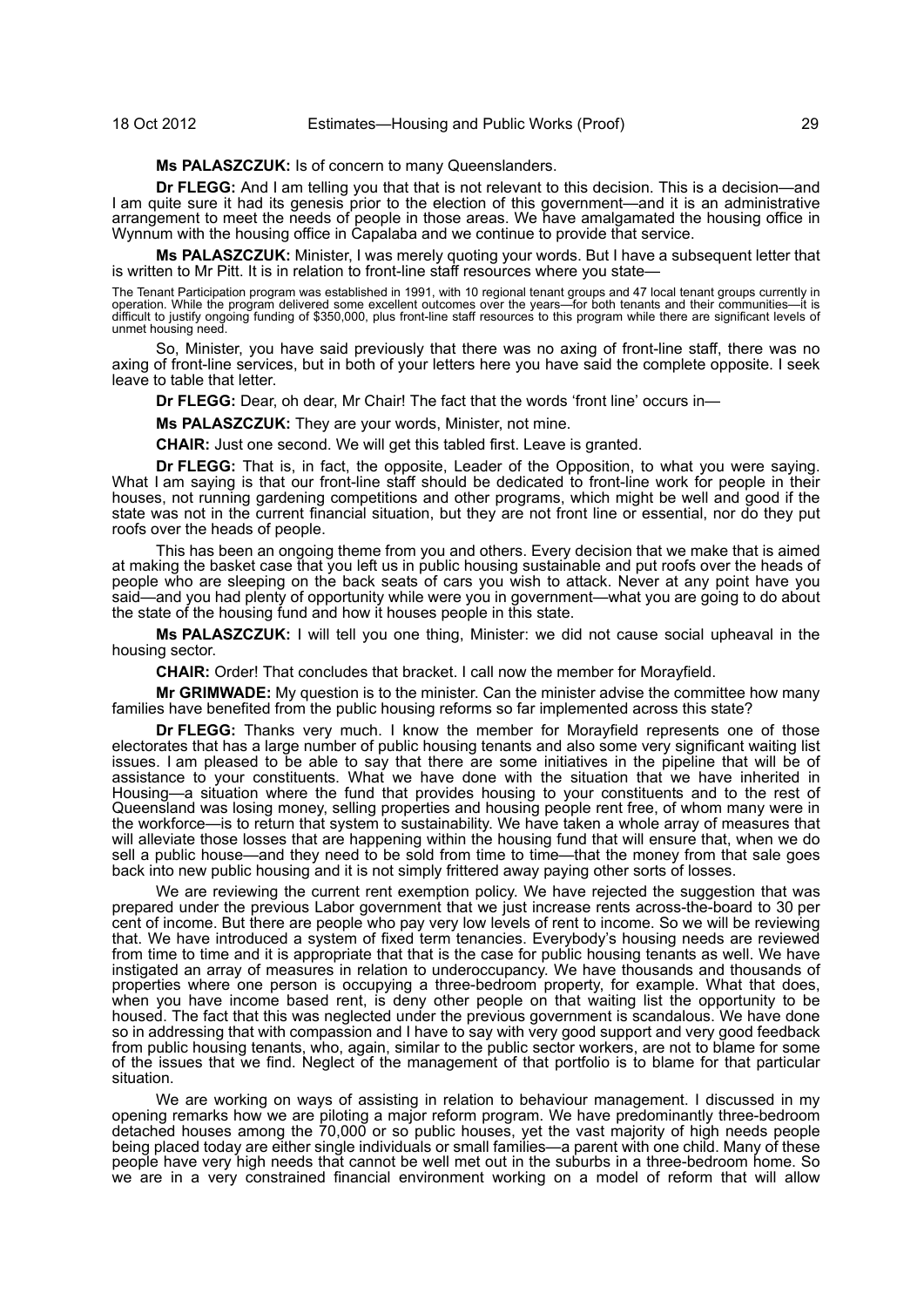appropriate housing where we will be able to support people who have physical disabilities, or who are frail aged, or who have mental health issues, or intellectual impairment or serious physical disability and the like. We are essentially trying to reform that portfolio and at the same time under difficult circumstances, but with some very innovative solutions, increase the pool that will be available for public housing for those highest needs and most at risk of homelessness groups.

**CHAIR:** Thank you, Minister. I refer to page 6 of the SDS and congratulate you and the department on a reduction in the real estate red tape by removing the sustainability requirements. What other red tape reductions have been achieved by the department or are currently under review?

**Dr FLEGG:** Thank you very much, Mr Chairman. This is something that we are very excited about. There is a huge direct and indirect cost to Queenslanders because of red tape and the impact that that has on efficiency. You correctly identified the real estate sustainability declaration, which I can best describe as a joke. It was enshrined in law that it became illegal to sell a house unless you provided buyers with information that any reasonable buyer would obtain for themselves. But it did not require that the blanks were filled in. So real estate agents kept piles of signed blank forms at every open house. It just became a symbol of the sort of stupidity that bureaucracy can impose on the private sector.

We have already begun and implemented a significant number of red tape reductions. The installation of solar hot water, which is very popular in Queensland, requires an electrician and a plumber, because they generally have an electrical boost. If a plumber installed it, that was well and good. He just used a licensed electrician. But if a licensed electrician installed it and employed a licensed plumber to do the plumbing, he copped a \$2,000 fine. I had a queue of these people being fined for using a licensed plumber to install a solar hot-water system. So we have moved immediately to ensure that that bit of nonsense and the fining of people just going about earning their living stops. So an electrician can install now a solar hot-water system. He has to use a licensed plumber—that has always been the case—but he will not be fined for doing it, as he was under the previous government.

We have instigated a parliamentary committee review of the BSA. It is a major organisation involved in every aspect of the building industry. We changed the laws in relation to pool fences. If a homeowner identified that their pool fence had a climbing hazard, for example, and applied perspex panels against the fence to eliminate the climbing hazard, he needed to go to the council for a building approval to make his pool fence safe. We have altered those laws so that people still need to use pool safety inspectors and the like but a lot of that expensive red tape that penalised people doing the right thing has been removed.

We have begun a major red tape reduction reform by making the vast majority of plumbing works on established buildings, as opposed to new buildings, notifiable works not requiring prior approval. So if you wish to do work on your kitchen, your laundry, your toilet—all of those sorts of works—you can go ahead and do those works and simply notify the council and pay a \$35 fee, which is a lot better than having paid hundreds of dollars, as happened previously. Even in the short time that we have been in government these have made a significant difference in the lives and the cost for householders in Queensland and we will be doing a lot more to make red tape sensible and reduce it.

**CHAIR:** Thank you, minister. I call the Leader of the Opposition.

**Ms PALASZCZUK:** Thank you, Chair. Minister, I note that the new infrastructure program for your government is the new executive building to house the Premier and his new ministers. You were instrumental in launching this new initiative. Why was this project taken away from you?

**Dr FLEGG:** The government precinct redevelopment, which incorporates a number of blocks between the Executive Building and Parliament House, is a very run-down precinct of the city. The riverbank is absolutely and completely unloved and unusable and not accessed by the public. For the past 40 years 1 William Street has stood as a vacant block of land. It benefits a few people who get to park their car there, but apart from that it does not do much to service the people of Queensland. I was very pleased to be able to be involved in putting this precinct redevelopment up at an early stage. We will continue to have an involvement in that. It was an election commitment of the LNP that we would—

**Ms PALASZCZUK:** To build a brand new executive building?

**Dr FLEGG:** No, just wait for it. It will come if you wait. We made an election commitment that we would create Projects Queensland. The work that we did, not just on 1 William Street but on the whole precinct, including the riverbank and the other blocks there, identified the potential direction. But certainly in relation to the building of 1 William Street this is a very complex financial process. This is not the core business of the Department of Housing, it is more an issue for Treasury and now Projects Queensland so they have taken over some aspects of the financing. They are dealing with the shortlist of potential tenderers for that project. I think that is the appropriate place. Treasury finance things. Projects Queensland has been set up to deal with just this sort of project. We will play our role as that project goes further ahead.

**Ms PALASZCZUK:** You were talking earlier about people with high need and the need to build more housing in this state. I think you readily acknowledge that. What do you say to the people of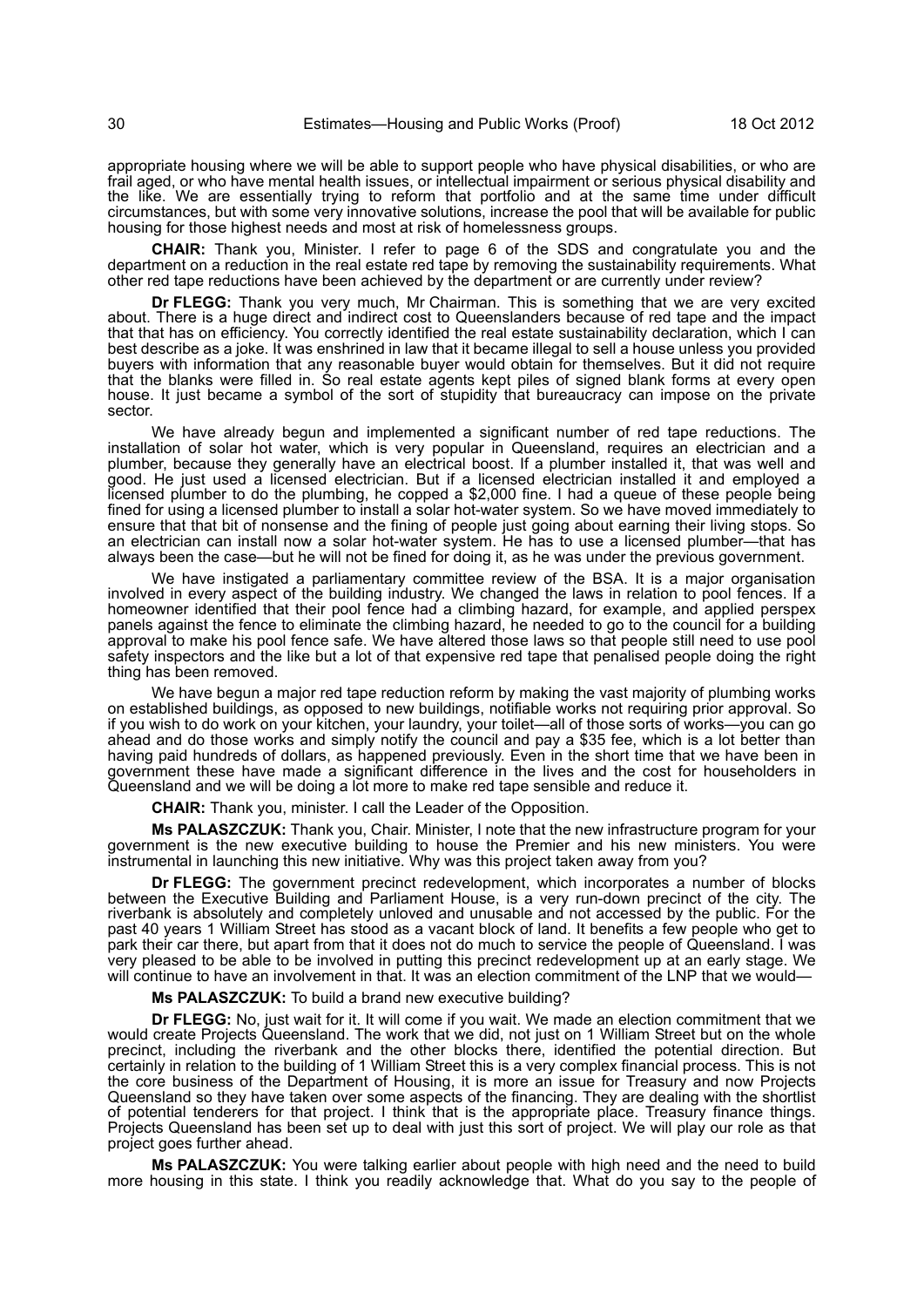Queensland, when you have just acknowledged this need for new housing, when your government's first priority is to build yourselves a brand new executive building? What do you say to those people out there?

**Dr FLEGG:** I am really glad that you asked that question. I probably would have expected it from a government member.

#### **Ms PALASZCZUK:** It is not funny.

**Dr FLEGG:** It is not funny. My department, this department that we are examining today, runs what is called the accommodation office. That office manages 400,000 square metres of office space in the Brisbane CBD. It is hopelessly inefficient. The same number of staff could work in far better circumstances if they were working for the private sector in 300,000 square metres. Leader of the Opposition, that is abject waste. By renewing that portfolio and being able to withdraw from expensive rented space within the CBD—200,000 square metres of that space is rented; much of it is wasted because of the inefficiency of the portfolio—we are able to save this government money. That is a saving to the people of Queensland and the taxpayers of Queensland. That improves the prospect. I am not quite sure what bit of that you do not understand. By saving money, by making this portfolio work efficiently, that improves the prospect of Queenslanders in the area of housing because we are stopping the waste. That is what that project is about.

**Ms PALASZCZUK:** So why was it taken away from you?

**Dr FLEGG:** I think I already answered that question. Projects Queensland was an election commitment of the LNP.

**Ms PALASZCZUK:** Did the Premier lose confidence of you?

**Dr FLEGG:** The financing aspects of a construct and lease back project are not core business of the Department of Public Works.

**Ms PALASZCZUK:** You were there with the Premier announcing the new project.

**Dr FLEGG:** I was very pleased to be with the Premier announcing it.

**Ms PALASZCZUK:** Then a couple of weeks later you were not there.

**Dr FLEGG:** I would also point out that in the planned move of that project to Projects Queensland, quite a number of our staff who helped put that original proposal together have moved across on secondment to continue to work through the financing of that proposal. The delivery of it will come back to the Department of Public Work. It is a large and complex project. It is a construct and lease back project. It is not about bricks and mortar or pouring cement, it is about financial products that involve debt markets, possibly QIC and certainly funds from pension funds. That is not core business for the Department of Housing.

**Ms PALASZCZUK:** Thank you, Minister. I thank the member for Bundamba.

**Mrs MILLER:** Minister, I refer to page 5 of the SDS, selling three caravan parks. I refer you to the Monte Carlo Caravan Park, Woombye Gardens Caravan Park and Lazy Acres Caravan Park. Can you advise the committee who currently owns these caravan parks?

**Dr FLEGG:** The caravan parks are owned within a trust structure at the Public Trustee to my understanding.

**Mrs MILLER:** I refer to an LNP statement dated 22 February 2012 entitled 'No privatisation of public assets without a mandate.' I seek leave to table that.

**CHAIR:** Leave is granted.

**Mrs MILLER:** Minister, can you please outline the date on which your government advised the people of Queensland before the election of 24 March that you intended selling off these three government owned assets, namely, the caravan parks?

**Dr FLEGG:** It is the premise of your question that I have a problem with.

**Mrs MILLER:** I do not have a problem with it. You have a problem in answering it.

**Dr FLEGG:** Accommodation properties within the Department of Housing are bought and sold on an almost daily basis. Your government sold \$70 million worth of public housing in the year before you lost office. That is hundreds of public houses. Your government did not consider that asset sales.

**Mrs MILLER:** This is about your budget.

**Dr FLEGG:** You asked the question. Wait for the answer.

**Mrs MILLER:** It is about your budget. You are going to sell off three publicly owned caravan parks. They are state government assets and you have no mandate for it. That is clearly stated.

**Dr FLEGG:** I am answering your question, if you will give me the opportunity to do that. Your government sold, without considering it assets sales, considering it the management of the housing portfolio, \$70 million worth of houses in a year. When you operate a housing portfolio that has over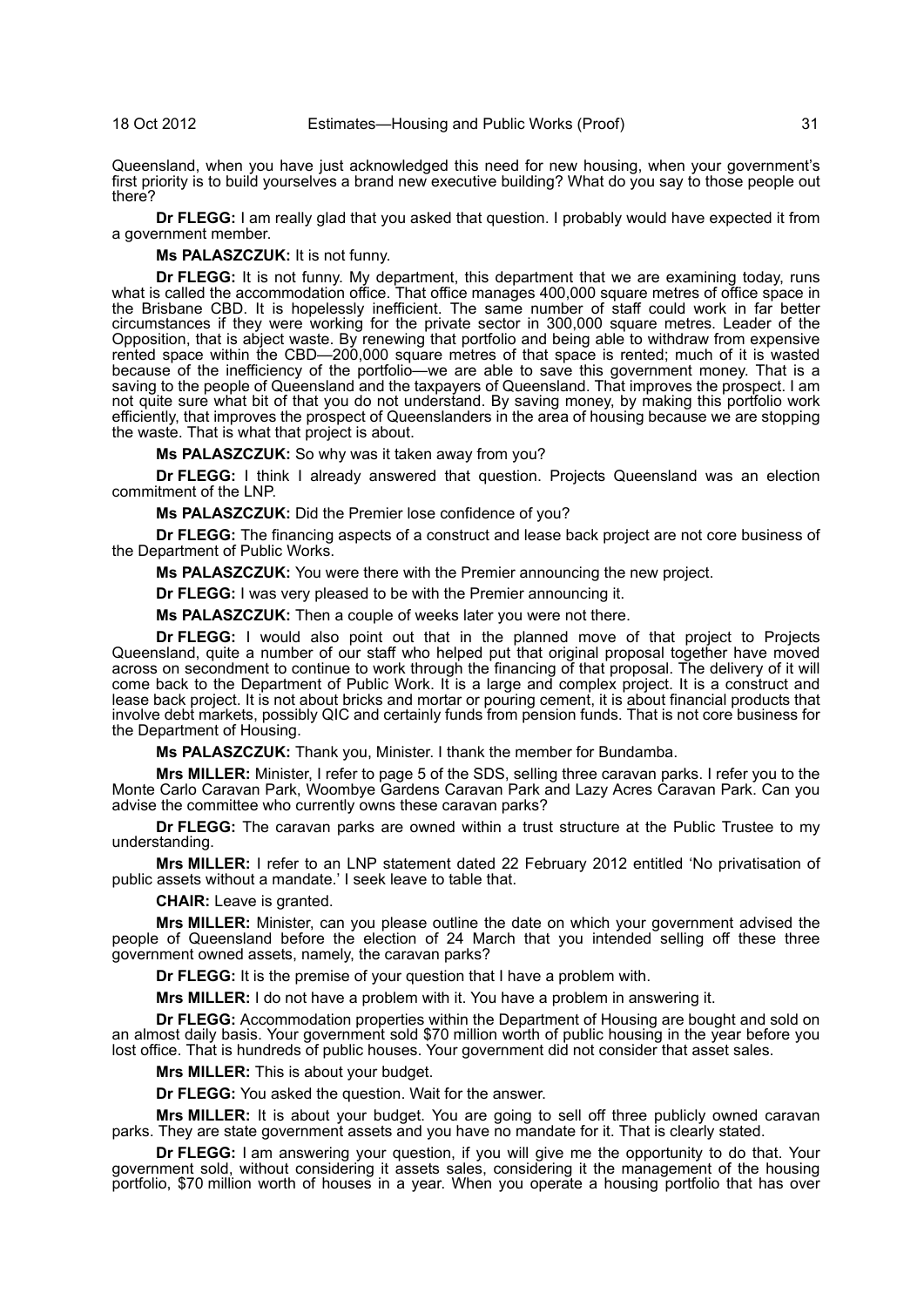60,000 properties in it there is buying and selling of residential and property assets within that portfolio to manage it. I do not see this to be any different to that. If you want to take a frivolous approach to it, you can play around with the definition of an asset sale all you like. We sell all the old computers that were on somebody's balance sheet once. You have to be a bit sensible about it. Hundreds of properties were sold by your government prior to losing office that you did not consider to be asset sales, you considered it to be the managing of a housing portfolio. This is actually a significantly lesser management of that portfolio than what has been happening.

You can play around with your definition of asset sales but this is the management of the housing portfolio for very sound reasons that are in the interests of Queenslanders who need to be housed. We have around 10,000 of people who are homeless or at risk of homelessness. We have had to make some of these decisions. You will have seen from my public statements and from questions on notice to this committee that any reasonable person looking at this situation would probably do the same thing that we have done.

**CHAIR:** I now call the member for Springwood.

**Mr GRANT:** Minister, with reference to pages 4 and 5 of the SDS, could you outline how the department will manage the future demands for social housing?

**Dr FLEGG:** Thank you very much. I particularly appreciate that opportunity to talk to you about something that I am very passionate about and that we have moved on very, very quickly after being elected to government. The member for Springwood kindly agreed to chair our Logan Renewal Board for me. He has a strong background in public housing from his council days on the Logan council so I very much appreciate his interest in it.

Logan has the highest concentration of public housing in Queensland. The whole community of Logan is a rapidly growing area. It has a massive waiting list for public housing. It has some of the oldest, most inappropriate stock. The suburbs of Woodridge and Kingston, for example, have 12 to 13 per cent of the department's entire detached housing stock. A high proportion are over 35 years old and a very high proportion have only one or two occupants in those houses. We have very little property that is suitable for people with disabilities or people who have a high level of need for their support.

Because of the great partnership we have with the local government, and their support and desire to see a much better outcome, Logan has become our pilot. We will be seeking and we have already made considerable progress in identifying some property that can be developed with appropriate new public housing that can meet the needs of people with disabilities and those with very high needs, including some of the people who need supported accommodation. That will enable us then to begin to offer new units of accommodation to people in those old houses that are underoccupied and will allow us then to redevelop those sites, to sell some of those sites—not an asset sale but to reinvest it in public housing—and to address the concentration issues in a couple of the suburbs of Logan and also address the fact that population growth in Logan is expected to be of the order of 60 per cent. It is one of the big growth areas of South-East Queensland. With that will come a lot of need to help people who cannot manage in the private rental market.

**CHAIR:** I call the member for Algester.

**Mr SHORTEN**: I also reference pages 4 and 5 of the SDS. How many households received assistance in public housing in the year 2011-12 and can the department provide an estimate of the number of households receiving assistance for the year 2012-13?

**Dr FLEGG:** We might just pull those numbers out for you. There are a number of avenues of assistance. One of the things that I have attempted to do since being appointed minister is to be upfront with people. We have actually seen this reflected in the housing commission waiting list. Circumstances in Queensland and in all the other states of Australia are such that people who do not come into the categories of high and very high needs are unlikely to go into public housing. We will make a particularly strong effort to assistance those people into affordable housing. One of those projects of course, is the NRAS project that is delivering several thousand units of accommodation at discounted market rents. We also have a Rent Connect program and we have a system of bond loans to assist people into the private rental market. But we have been honest with people that if they fit into those lower levels of need they are unlikely to be placed in public housing.

To put that in perspective, currently we have 27,145 applications, that is families not individual people. Of those, 4,623 are regarded as very high needs, which will be, in a sense, people who cannot be housed anywhere else, and 10,136 are high needs. Around 10,500 of that 14,600 or so are regarded as homeless by the housing department. The actual number of people housed in social housing is just over 70,000. Around 200,000 people have been assisted one way or another with support in the private rental market. As impressive as these figures are, I have to say the demand is ever increasing and the challenge is pretty real for us. We will continue to be up front with Queenslanders about the circumstances around housing.

One public sector employee of Indigenous background came up to me and said, 'I got a letter from your department the other day. I applied for public housing when my son was born and I got a letter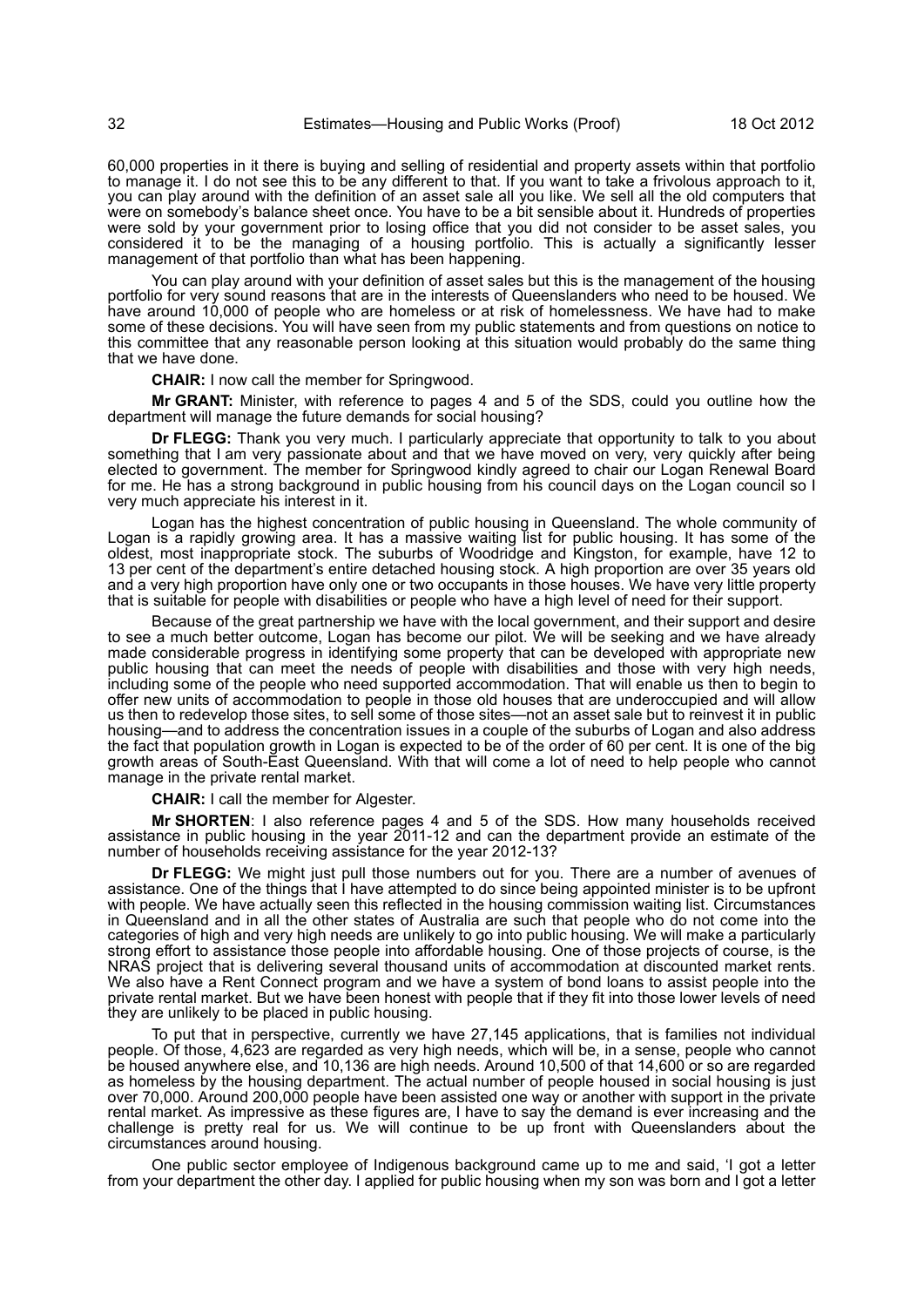to ask if I still wanted to be on the waiting list. My son has grown up and left home.' That is a true story. That was the sort of game that was played where people were told they were eligible and they met the criteria, but, of course, unless they were in those high-needs groups they were not going to get to the top of the list and they were not going to get placed. We have been up front with people and we will make renewed efforts to see that people who are vulnerable but not in those high-needs groups get as much support as we are able to give them.

**Mr SHORTEN**: Minister, again in reference to pages 4 and 5 of the service delivery statement, can you explain how you intend to tackle anti-social behaviour in public housing and will provisions be strengthened to take action against serious and repeat offenders?

**Dr FLEGG:** Thank you for the question. I acknowledge your interest. You hold the seat that was previously held by the housing minister in the last parliament. I think that probably reflects the very good judgement of your constituents about the job that was done in housing by the previous government.

The issue of anti-social behaviour in public housing is a really vexed one. I would like to be very up front with people about public housing. We do take people who are very high needs and who often have significant problems. Many years ago, governments around Australia ceased institutionalising people with mental health issues. Many of those people end up in public housing. When people leave prison, often they cannot get into the private rental market for obvious reasons and frequently they will end up in public housing. In some cases, there are issues with things like substance abuse and mental health issues. I am actually very impressed with the behaviour of the vast majority of public housing tenants. We are talking about a very small minority that produce a problem behaviour. Quite frequently, the complaints that are made are not necessarily about the tenant, but sometimes are about people who are visiting the house, ex-spouses that have become problematic and so forth.

Currently, very few people are evicted from public housing. We have over 60,000 properties. There are around about 100 evictions. Last year, there were only 21 evictions relating to behaviour. Having said that, particularly in some parts of the state, this is a real problem for other public housing tenants and for neighbours. Particularly I would say from the northern regional centres of the state I get a large number of complaints. We issue what is a called a breach notice. When somebody disrupts their neighbours, we give them a breach notice. Currently, we issue quite a large number of breach notices for disturbing the peace, sometimes threatening behaviour and an array of other things. There are cases where we have issued 12 or even more to individual tenants. You can imagine the frustration the other tenants and neighbours feel.

Having said that, many of our tenants have nowhere else to go and if they are evicted from public housing they will become homeless. They will go back into the very high-needs group on the housing register. Particularly in the north of the state, they will sleep in the parks. Sometimes they will camp in other public houses or in other people's rental houses. We are cautious not to move that problem around. We acknowledge that we have a responsibility to ensure that people who are supported by public housing do not disrupt their neighbourhoods, the other tenants and their neighbours.

We are looking at the Western Australian model, which is a three-strikes model. If serious disruption occurs on a third occasion, an eviction notice will be served. Evictions are not necessarily the decision of the department. Those notices go to QCAT, which is an independent judicial process. It is not uncommon for QCAT to overrule the department and reinstate a tenancy on the grounds that the person may have a mental health issue or some other issue. These things have to be taken into account.

We will tighten up on that very small number of households. Where there is an identifiable problem, like a mental health problem or a substance abuse problem, or perhaps a violent ex-partner which is a common one that I get in the briefs on my desk, we may need to provide more support to some of those people. I am very conscious that often for tenants with personal problems of one sort or another, we do not always have the most suitable sort of housing. Often they are placed in housing in the suburbs and not well supported by community non-government organisations. We do have to take our responsibility to get the housing mix right, but we will need to address that issue.

My final comment would be that other tenants of public housing and other neighbours in the neighbourhood have a right to peaceful enjoyment of their property and we will take the measures that are necessary to make sure that we guarantee that right.

**Mrs MILLER:** Minister, I refer to page 5 of the SDS. Are the government owned assets, namely, the three caravan parks, making money for the state?

**Dr FLEGG:** The three caravan parks that the member is very keen to ask me questions about do not make money for the state; they lose money for the state. In one of the questions on notice, the member will see that one of the non-government members asked a question about the site rentals that are paid by residents of the parks. That detail is contained in the answer to the question on notice for the most up-to-date year that was available when the question was answered.

It costs us around \$1.1 million a year to put in place an artificial arrangement so that those parks do not appear to be owned by the state government, so that people can have an eligibility for Commonwealth rent assistance. That is the vast majority of the entire rent, before we even start to run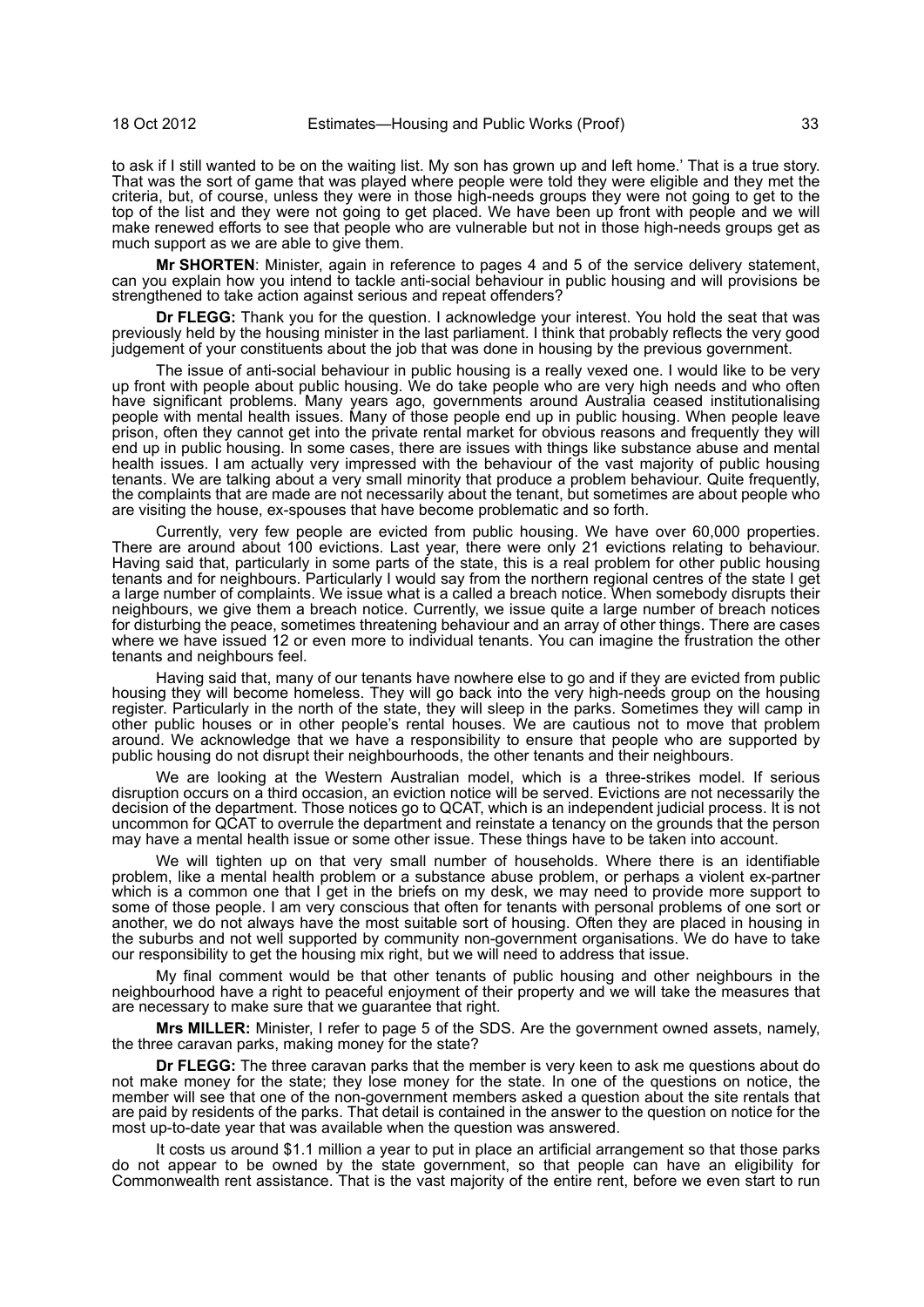those caravan parks. In private hands, they would be profitable because those arrangements would not be necessary. In government hands, they are loss making and that loss has to be made up from money that would otherwise be available for housing.

I know from the member's media comments and the issues that the member has raised exactly where she is coming from. The reality is that these are currently private sector caravan parks. They are operated by private sector managers for the reasons that I just explained. They are very unlikely to be developed or used for any other purpose. In fact, one is outside the urban footprint, one has a caveat over it by the Brisbane City Council and the other, I am instructed, is not a prime development site. I see very little prospect that there will be any change that affects the tenants. They do not take from the public housing waiting list. In fact, in one case—and I will not mention the case in case it leads to identification of people—a case worker from my colleague the Minister for Community Safety brought a lady escaping domestic violence to one of these parks that provides short-term accommodation and they were turned away. The fees that apply for that sort of accommodation are prohibitive for somebody in that circumstance. They have to go and source other private sector accommodation for that person.

These are not facilities being run by the government for the highest needs people off the waiting list. They will continue to operate as caravan parks after they cease to be in public ownership. The funds that are raised from it will be not returned to Treasury, as would be the case in what the member likes to describe an asset sale. They will go into the housing fund, not to pay for losses or poor administration, but to pay for new public housing that we will develop around Queensland.

**Mrs MILLER:** Minister, based on the information in your department's annual reports, over the past three years all three caravan parks, collectively, have actually made a profit. Why then are you deliberately misleading this parliamentary committee and the people of Queensland by stating that you are selling the caravan parks because they are making a \$1.1 million loss per year? This is simply not true when you look at the past three years annual reports. You are fudging the figures, aren't you? That is what you are doing: fudging the figures.

**Dr FLEGG:** I am not sure exactly what the member is reading into the budget, but I stand by the statement that these are loss making to the department. I have the operating figures here, which I will be happy to provide to the member. The operating result for Lazy Acres was a loss of \$211,000; the operating figure for Woombye Gardens was a loss of \$184,000; the operating result for Monte Carlo was a loss of around \$11,000. We have also spent millions upon millions of dollars on upgrades to those caravan parks; funds that have not produced a return to the government. On top of that, we have—and I hope that the member was listening, because she has participated in lot of public debate on this—

**Mrs MILLER:** Yes, because I stand up for them. You sell it off; I stand up for them.

**Dr FLEGG:** Courtesy of the nonsensical arrangement put in place by the previous government, we have this massive administrative overlay designed to get around federal regulations that do not allow state government tenants to receive Commonwealth rent assistance, which costs us \$1.1 million a year in administration. That is what we inherited. It is a ridiculous setup, when anyone has a look at it, for parks that, run properly in the private sector, would be quite viable and quite profitable parks. I presume that that is what the member is referring to.

**Mrs MILLER:** I am referring to the three annual reports of your department, which indicate that they are all operating at a profit. I ask the director-general: has the director-general analysed the three annual reports of his department to work out that these three caravan parks are all operating at a profit?

**Mr Castles:** In 2009-10, on the information that has been provided, Lazy Acres made a loss of \$199,000, Woombye Gardens made a profit of \$126,000 and Monte Carlo made a profit of \$199,000. In 2010-11, both Lazy Acres and Monte Carlo caravan parks made losses, with Woombye Gardens making a profit of \$386,000. This year, however, which is 2011-12, all three caravan parks made losses.

**Mrs MILLER:** I suggest you are wrong, but moving on. I seek leave to table our analysis.

**CHAIR:** Leave has been sought to table that document. There being no objection, it is so ordered.

**Mrs MILLER:** Minister, have you discussed the sale of these government owned assets—the three caravan parks—with any developers, any real estate agents, any businesspeople or any LNP members who may have interests in real estate?

#### **Dr FLEGG:** No.

**Mrs MILLER:** Minister, can you advise the committee of any person at all, including government MPs, with whom you may have discussed the sale of these government own assets?

**Dr FLEGG:** With respect, this is a decision of the Cabinet Budget Review Committee so I would suggest I have discussed—and I do not accept the terminology that it is an asset sale—the sale of the caravan parks with a very large number of people in a very formal meeting. I am not quite sure where the question is going.

**Mrs MILLER:** Just listen up.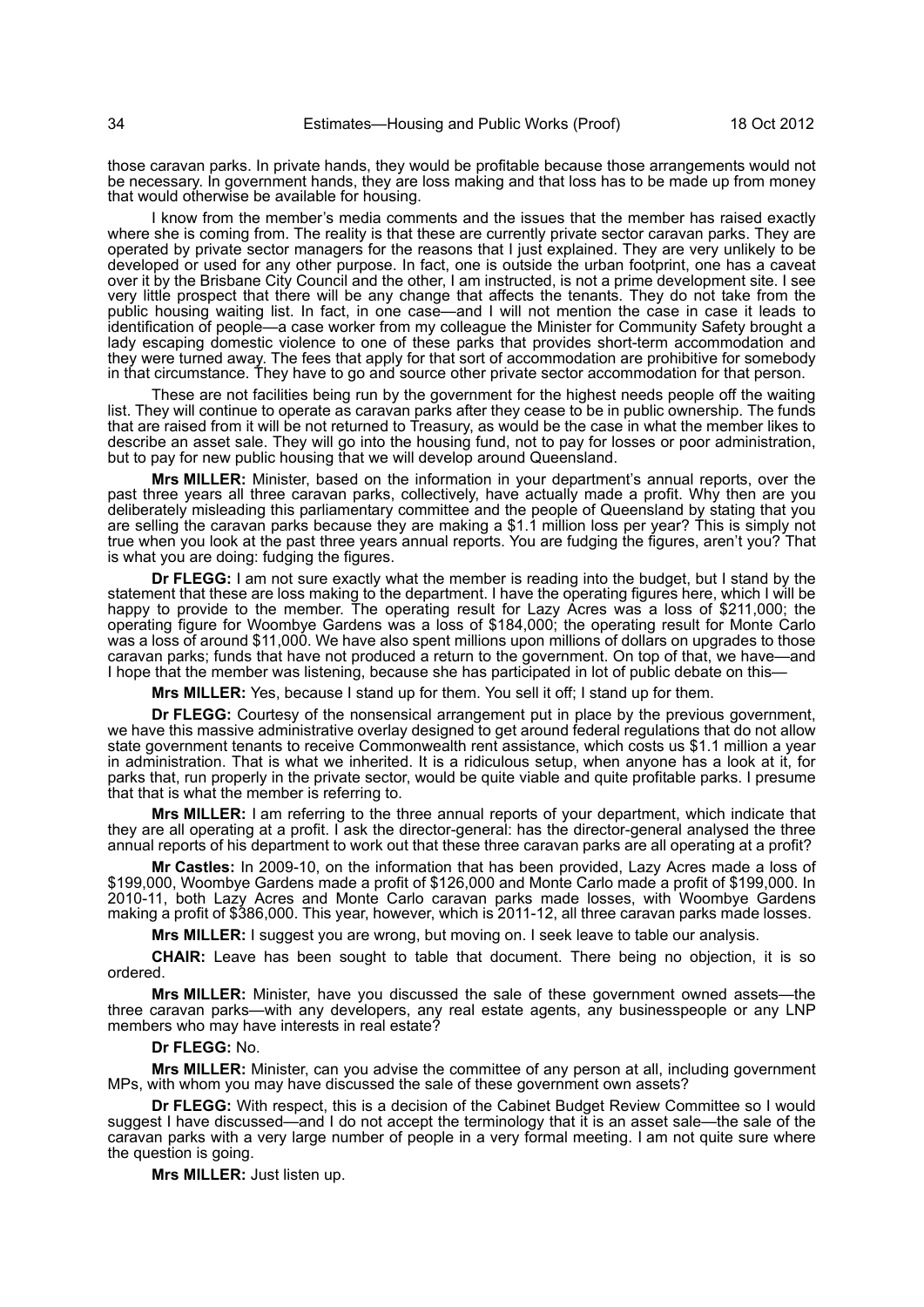**CHAIR:** Order! It is time to move on. I call the member for Morayfield.

**Mr GRIMWADE:** I refer to page 11 of the SDS and the reference to expanding the role of NGOs as social housing providers. The minister also made reference to this in answer to question on notice No. 1. Can the minister inform the committee how this government is honouring its COAG performance agreement and growing the NGO social housing sector?

**Dr FLEGG:** I appreciate the question. COAG had an in principle agreement that the states would increase the participation of social housing providers. This is one in principle agreement that occurred under the previous government that I have no problem in supporting. I think the social housing providers are critical partners in the process. In terms of the Nation Building units of accommodation, around 4,000 of them, all but a handful have gone to social housing providers—97½ per cent of them.

Within currently government owned public housing we will see an expansion, including in the management of existing stock, with social housing providers. There are a couple of things that the committee should be aware of. Obviously social housing providers have a distinct advantage over government operations in that their tenants are able to receive Commonwealth rent assistance, which is a significant component in terms of viability. I am not in principle in favour of just transferring a lot of old, expensive houses that need to be redeveloped over to non-government organisations because they are and can be a strain on the balance sheet. I do see the non-government organisations being a major manager and subsequently a major owner of social housing units.

If I can use as an example our pilot scheme in Logan. The new properties would be constructed and owned by social housing providers with contributions of either land or cash or both being made by the state government. The social housing provider would be managing the property portfolio that we need to redevelop and the people that we need to offer transfers of accommodation to. As such, there will be a transfer of some management. There is still some work to be done in that area.

As members would be aware, we have advertised nationally for social housing providers who would like to partner with us in that pilot program. I am also looking at a couple of other parts of the state. We do not just want to pile a trouble plagued portfolio of old houses onto social housing providers. There are balance sheet constraints for the not-for-profit sector. But we do want to see them as the principal developer of new stock and we do want them to be involved in the management of stock that needs to be renewed and tenants who need to be transitioned.

**Mr GRIMWADE:** I will follow on from what you said, Minister. You talk about the benefits of the proposed transfer of social housing management to NGOs. Can you give us an outline of the best overall benefits?

**Dr FLEGG:** It is a very good question because there is general agreement that the role of nongovernment agencies need to be expanded. Let me put it into a couple of categories. I mentioned the issue around Commonwealth rent assistance. That is obviously a major factor in helping to support the provision of quality housing, particularly new stock. That is something that is not available if that property remains under state control.

Social housing providers also have the ability to borrow or leverage. I have had discussions with many, if not most, of our social housing providers. I am always cautious about the balance sheet. I think leveraging is an important part of what they do, but it needs to be watched. I would suggest that 20 per cent debt to assets is probably manageable, bearing in mind that their income is higher than if the same properties were held by the state. Some estimates have set the prudent gearing level a little higher than that. I like to be a bit conservative.

If you are able to gear that portfolio as you are building and redeveloping your stock you get more stock. It is as simple as that. If by leveraging your new construction with, say, 20 per cent debt then instead of 100 houses you get 120 houses. That is very significant in an environment where we are really going to struggle to provide adequate housing for people with higher needs.

I think that a lot of the big social housing providers—who incidentally the parliament is in the process of writing a much more efficient regulatory regime for under some new legislation—have a great track record of being very efficient in the management of their property portfolios, their administration, the management of tenants' needs and maintenance. I think that they can provide that with great efficiency.

Finally, I would remind the committee that increasing the people we house in public housing have high needs that go beyond just a roof over their head. They have physical disabilities, they are frail aged, they need help with meals and cleaning, they may have mental health issues, they may have intellectual impairment, they may need disability access, they may need carers. The social housing sector is well equipped to meet those needs.

**Mr RUTHENBERG:** Minister, you have already spoken with regard to the renewal program at Logan. I am going to follow up on that. Do you see that renewal program becoming a broader based model that could be used across the state? Specifically in relation to the Logan area, is there an indication of the size dwellings we could expect to built during that process?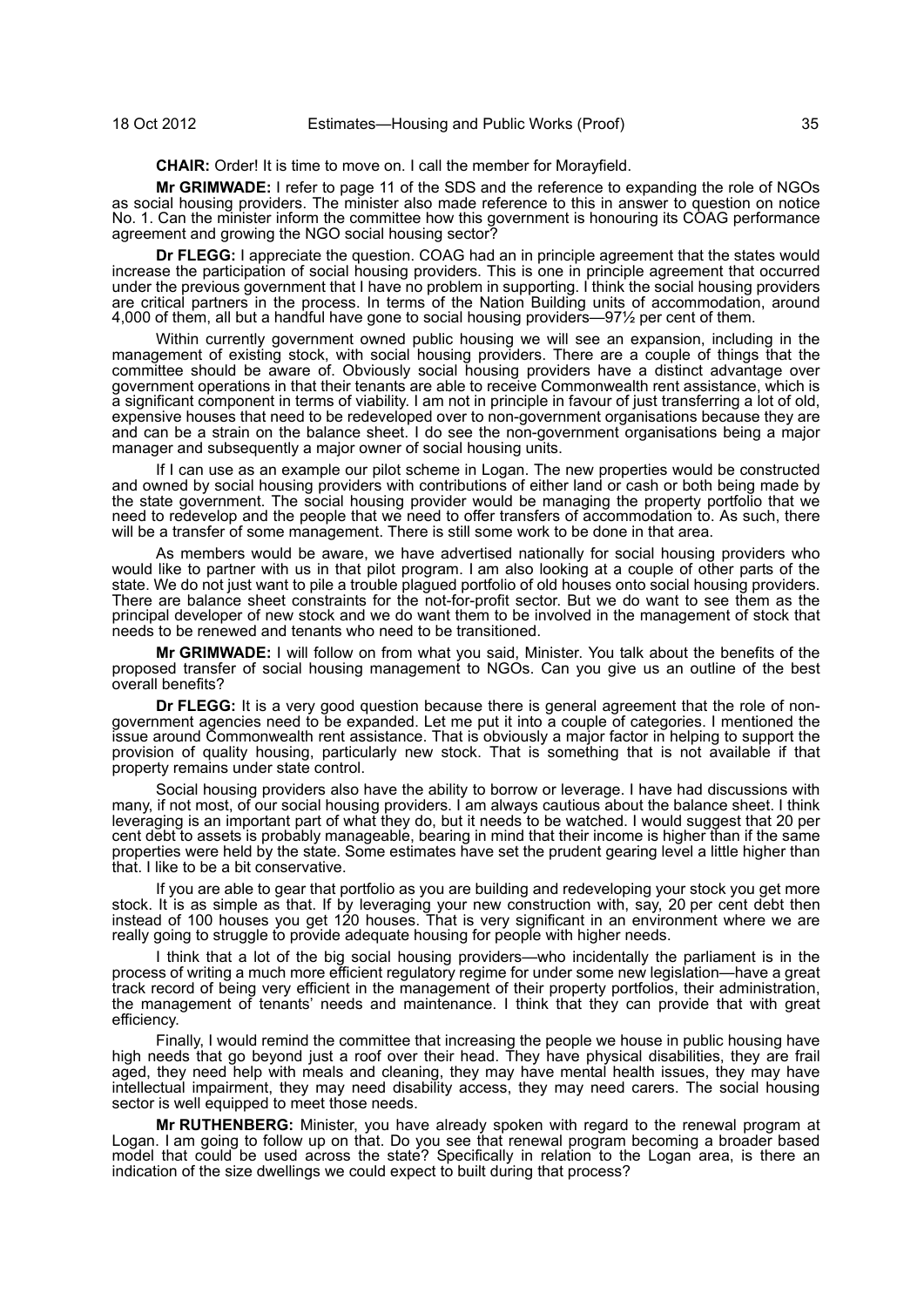**Dr FLEGG:** I have said from day one in relation to Logan that it is a pilot. It potentially is the biggest public housing redevelopment ever undertaken in Australia. However, the reason I like to use the word pilot is that we are looking at a new model. Simply building three-bedroom houses out in the suburbs does not meet the needs of the people we currently house. We are looking at a new model. That will be a model that will be rolled out across the state.

It is fair to say that the needs in Logan might differ a little—perhaps not differ all that much from those in Kallangur—to those, for example, on the Gold Coast. In Logan one of the priorities we have is to try to deal with the concentration issue. If public housing is concentrated in a particular area that has some negative effects. I think even the opposition would accept that premise. That does not necessarily apply right across the state. The model, for example, on the Gold Coast might be slightly different.

In general, the model is that we need a different style of housing which is smaller housingpredominantly one- or two-bedroom houses, but not all one- or two-bedroom house—because for the people we house that is the easiest way of providing the extra services they need. It would have a catalyst development. It would be overseen by a community housing organisation and it would be associated with redeveloping the old, tired stock at the end of its life. A lot of these houses probably were not sensational houses when they were built and they are now over 35 years old. There is a process of renewal—of either selling or redeveloping or, in particular, getting mixed use redevelopment if the sites lean towards that. We work with local councils, which has not always been the case in public housing.

Logan should be seen as a model, as a pilot, for what we will do across the state and how we will deliver a better type of housing and be able to provide for high-needs people. I really cannot repeat this often enough—I know the chairman is looking askance at me there—but the reality is that almost all of the people who go into public housing are very high-needs people who need more than just a roof over their head. They need other forms of support. Hence there is a fundamental redesign of the way we structure public housing.

**Mrs MILLER:** I refer to page 5 of the SDS. Minister, are you aware of how the residents of these caravan parks were informed about your decision and your government's decision to sell off the three government owned caravan parks? Did you or your office approve of the way that they were told—the ways the letters were dropped off? Did you approve of the fact that someone went round to every caravan under the cover of darkness—without these letters being personally addressed—and just put the letter on the front step of their caravans? Do you approve of that?

**Dr FLEGG:** In terms of who and how the letters were delivered, I would have to check the detail on that. I certainly approve of the fact that residents be written to.

**Mrs MILLER:** Not personally. They were not written to personally.

**Dr FLEGG:** Part of the issue here is that we did not want—and given the benefit of the hindsight I have now, it was probably a pretty good decision—residents of caravan parks hearing about this in the media, particularly in light of the pretty disgraceful scare campaign run by the opposition and some of their federal allies.

**Mrs MILLER:** You cannot hide under a rock on this one. You decided to sell the caravan parks. You cannot run away from it, Minister. It was your decision and then you could not even write a personally addressed letter to the long-term residents of these caravan parks.

#### **Dr FLEGG:** I repeat the fact that—

**Mrs MILLER:** There is no compassion.

**Dr FLEGG:** I am not sure exactly of the details of the letter, but certainly my preference was that they receive a written communication before they heard it in the media. We have seen people such as the federal member for Griffith tell what can only be described as a pack of—I am not allowed to say 'lies', am I?—very severe mistruths that this decision was an 'eviction notice'. I sat next to him when he made that statement. It is false, misleading and potentially causes enormous panic and distress to people in the caravan parks and it is a disgrace. I would encourage the honourable member—

#### **Mrs MILLER:** And so are you.

**Dr FLEGG:** to get on to the federal member and tell him that his political ambitions are not worth trampling on the rights of people by misleading them in that way. We are very mindful of protecting these caravan park residents' rights. They will continue to be residents of a caravan park. If in the very unlikely event—and my understanding is it is a very unlikely event—that the parks were to be redeveloped for another purpose then we would ensure that each of the current tenants received the appropriate assistance. I will ensure that my department keeps the necessary records so that we know who was there at the time and so forth. We are very compassionate in the way that we do this. This is a decision that has been made for very sound reasons, and I think it is pretty disgraceful the way these residents have been exploited for political purposes, particularly by the member for Griffith.

**Mrs MILLER:** Chair, I refer to SDS page 5. Minister, would you like to stand up now, face the gallery and personally apologise to those caravan park residents for the absolutely disgraceful letter that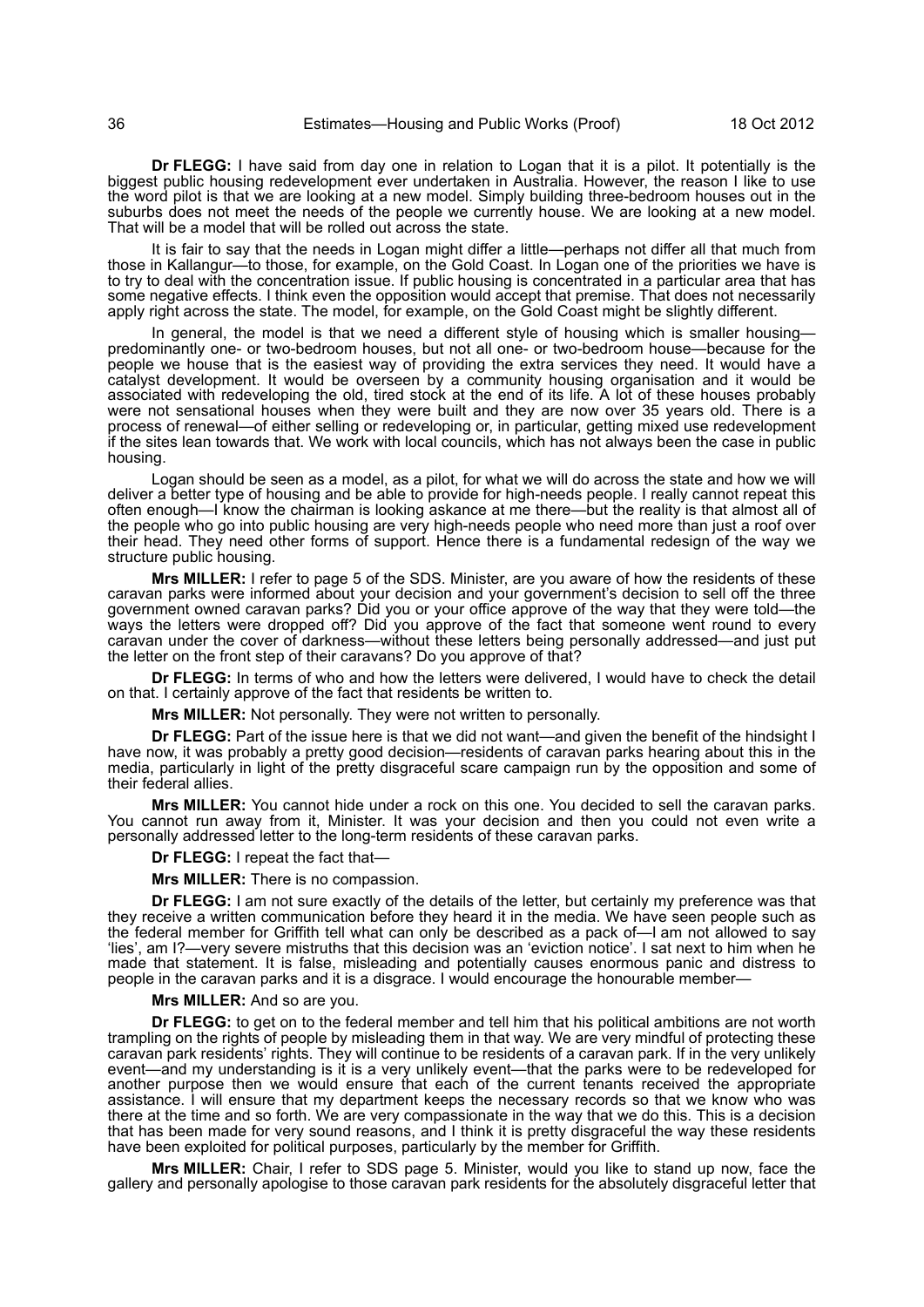you approved through your status as the minister that was left at the doors of their caravans advising them that their caravan parks are being sold? Minister, I invite you. That is the compassionate way of doing it.

**CHAIR:** Order! The minister will answer the question.

**Mrs MILLER:** Here is your opportunity.

**Dr FLEGG:** The member is noted for stunts in the public gallery.

**Mrs MILLER:** No.

**Dr FLEGG:** This is a committee that is examining these issues. At my suggestion—

**Mrs MILLER:** You haven't got the ticker to do it, have you?

**Dr FLEGG:** No, at my suggestion—

**Mrs MILLER:** No. Ain't got the ticker.

**Dr FLEGG:**—it was preferable for residents of caravan parks to have some accurate advice that this was coming before it hit the media. There is nothing worse than hearing about something that affects your personal circumstances on a news bulletin—

**Mrs MILLER:** So apologise.

**Dr FLEGG:**—particularly if the news bulletin is inaccurate, as so many have been in relation to this matter. I am not sure about the circumstances of who delivered the letter. I know that it needed to be done in some haste before the matter became a media matter. I am not sure if the member's allegation that it was an inappropriate means of delivery is right or not.

**Mrs MILLER:** And the letter and the means of delivery.

**Dr FLEGG:** The means of delivery is what I said. I will go away and ask some questions in relation to that afterwards.

**Mrs MILLER:** Minister, will you then apologise?

**CHAIR:** Order! Let the minister complete the answer.

**Dr FLEGG:** I think even the member would have to acknowledge that it is preferable that caravan park residents receive some initial notification before they hear it in the media. I am not totally sure—and I am very careful in the committee setting to be as honest about these things as I can. I think that the relevant letters were given to caravan park managers to distribute—caravan park managers who would personally know the tenants—and that would be so that if there were questions the only person they are used to dealing with in relation to their tenancy would be the manager. But, as I have said and undertake to the committee, I will ask questions of the department about the appropriateness of the way the letter was delivered.

**Mrs MILLER:** Chair, I note that the minister has failed to apologise to the people in the public gallery and shows no compassion whatsoever. Minister, I refer to Budget Paper No. 4 page 47. I refer to a front-line service that you decided to axe—that is, the Tenant Advice and Advocacy Service. I also refer you to your answer to question on notice No. 16 where you failed to answer the question. Did you receive or request any modelling or analysis prior to the defunding of the Tenant Advice and Advocacy Service about the impact that the loss of this front-line service will have on the community?

**Dr FLEGG:** Thank you for that question. Just before I answer that, I might just add something to the previous answer. I am informed that, because of the administrative arrangements set up by the previous government to get around the Commonwealth rent assistance issue, the department does not actually have the details to be able to personally address a letter to caravan park tenants. They are private sector managers managing those caravan parks. They are not managed by the department of housing. So I am informed that that is the reason the department of housing was not able to produce a personally addressed letter.

**Mrs MILLER:** And the department of housing can also look up an electoral roll, Minister, at that address. You know that as well as I do.

**CHAIR:** Order.

**Mrs MILLER:** If you were caring and compassionate, Minister.

**Dr FLEGG:** I have run for parliament a lot of times in electorates—not my current one but in previous lives—that have caravan parks and I would not be relying on the electoral roll in a caravan park.

**Mrs MILLER:** But it's a start, isn't it, Minister?

**Dr FLEGG:** But I can tell you that to be on the electoral roll you have to be enrolled to vote.

**Mrs MILLER:** It's a start.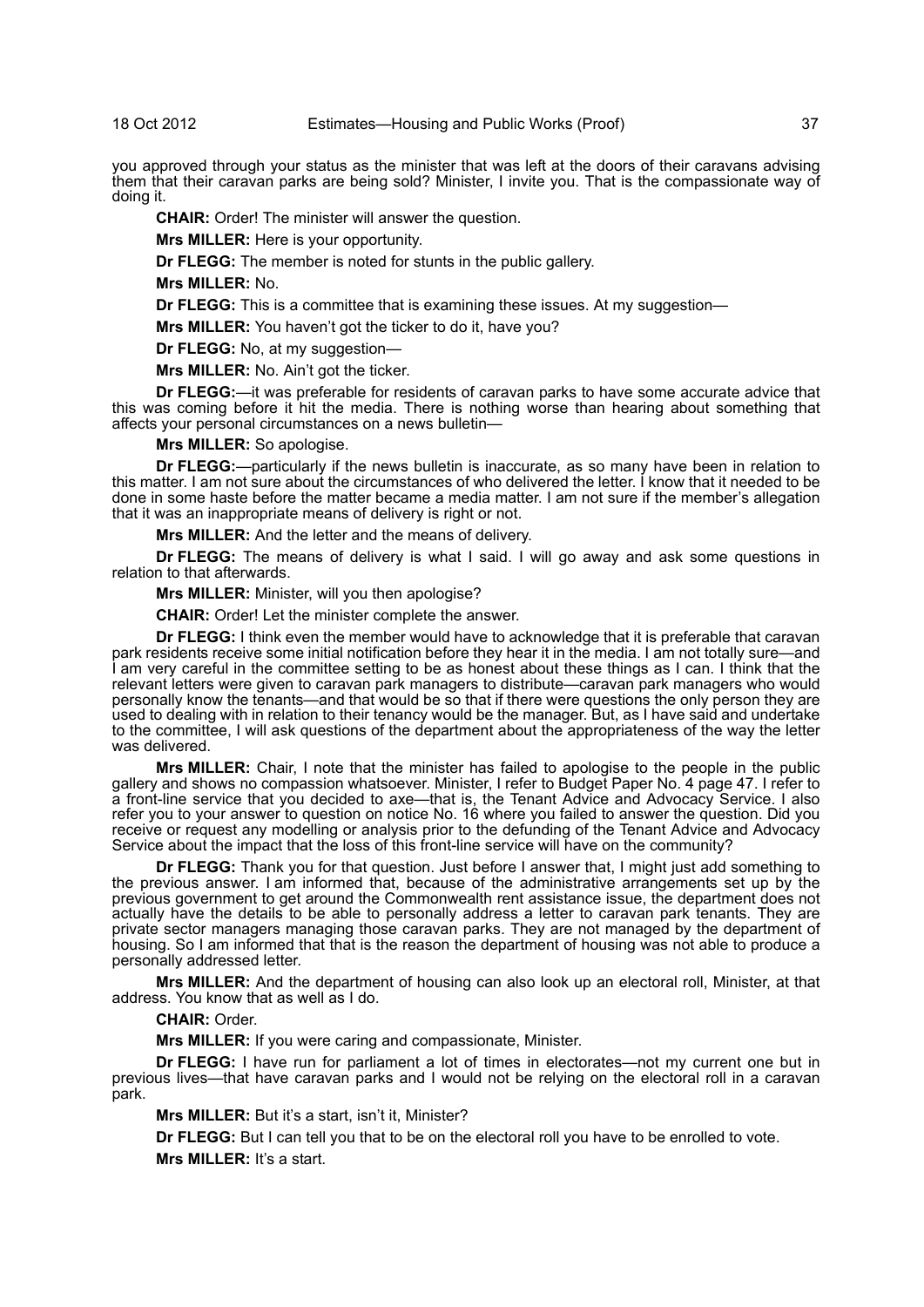**Dr FLEGG:** The next thing would be is that we would have the honourable member coming in saying we had incorrectly addressed the letter.

**Mrs MILLER:** No. No, I wouldn't. It's a start, isn't it?

**Dr FLEGG:** You actually need to know who lives in the caravan park.

**Mrs MILLER:** You did not bother because you do not have a compassionate bone in your body.

**CHAIR:** Order! Time for that segment is over. I now call the member for Kallangur.

**Mr RUTHENBERG:** Minister, in some of your communications there is a reference to a catalyst model in relation to public housing. I would appreciate you giving the committee a little bit of information about what that really means. Also, with land appropriation for public development, will that be located in proximity to things like public transport and other amenities such as schools and shops et cetera?

**Dr FLEGG:** It is a very good question. I have spoken at some length today—and it is a really important issue for the committee—about the fact that the housing that we have is inappropriate for many of the tenants that we have and we need to redevelop that portfolio into suitable product. We cannot and we do not have the stock to simply offer people smaller properties, newer properties. So the model that we are looking at for Logan in our pilot and also on the Gold Coast and a number of other communities is that we build a catalyst, that we build a number of units in a mixed use development, some of which would cater for very high needs people—perhaps people escaping domestic violence, people on discharge from hospital where they need 24-hour assistance. We would have a component within that development that provides the one or two-bedroom accommodation that is the most sought after. That would enable us to relocate people from underoccupied properties into our new catalyst developments and make those very old properties available either to redevelop or to sell and reinvest those funds.

Before I hear them jumping up and down on the other side, we have had some experience in offering people in underoccupied properties a relocation. In the Mitchelton area, with the housing provided by Churches of Christ Care, a number of properties became available that could be offered to public housing tenants out in the Mitchelton-Keperra area to relocate. Three-quarters of the people approached wanted to relocate—not were willing to relocate; they wanted to. In fact it was somewhat challenging because we will not have enough property for the people who want to relocate. Not everybody wants to live in a 35-year-old asbestos house after their family have left home and they are an elderly couple or an elderly person on their own. So that catalyst model to enable us to free up some of this end-of-life property for redevelopment or reallocation is a critical part of the model that we have put together.

**CHAIR:** I call the member for Mount Ommaney.

**Mrs Smith:** For the record, Minister, I think you are very compassionate. Can I also say I commend you for leading this much needed shake-up in this department.

**Dr FLEGG:** Thank you.

**Mrs Smith:** I refer to page 5 of the SDS and the \$268.3 million expenditure on housing in Indigenous communities. I ask the minister to please advise the committee how this government intends to ensure that it will get value for money in the actual delivery of properties to these communities with the greatest need for housing and guarantee that it will not be spent on government administration costs such was the practice of the previous government.

**Dr FLEGG:** I thank you very much for that question. This is the NPARIH program. It is a federal money but the responsibility for running the program and building the houses belongs to the state government. It is a challenging program. It is a 10-year program that will deliver over 1,100 new houses for specified remote Indigenous communities. If I have my way, we might stretch this money to provide even more than that number of houses. In these remote Indigenous communities there is a lot of overcrowding in the houses. That leads to things such as child safety issues where you have numerous adults living in one house that is not big enough for them. It certainly impacts on things like education and so forth.

I am particularly passionate about this program because I think it provides a wonderful opportunity to do something better for Indigenous Queenslanders. So I have now made a number of trips up to the Torres Strait and Cape York specifically to look at housing. My initial trip up there when I first became minister I have to say was very disappointing. The quality of houses provided did not suit the tropics. They were building cement slabs on ground with cement besser block walls. They heat up during the day like a pizza oven and radiate the heat all night. That is why when you go to these communities everybody is out in the yard or the carport even late into the evening waiting for the house to cool down.

So much money was spent carting tonnes of concrete that there was very little outdoor area and the cooking facilities were not accessible from outside. In some cases, in order to meet stringent federal government guidelines, the previous government erected houses that in my view are absolutely substandard. They are more like a shipping container or a mining donger. I think the director-general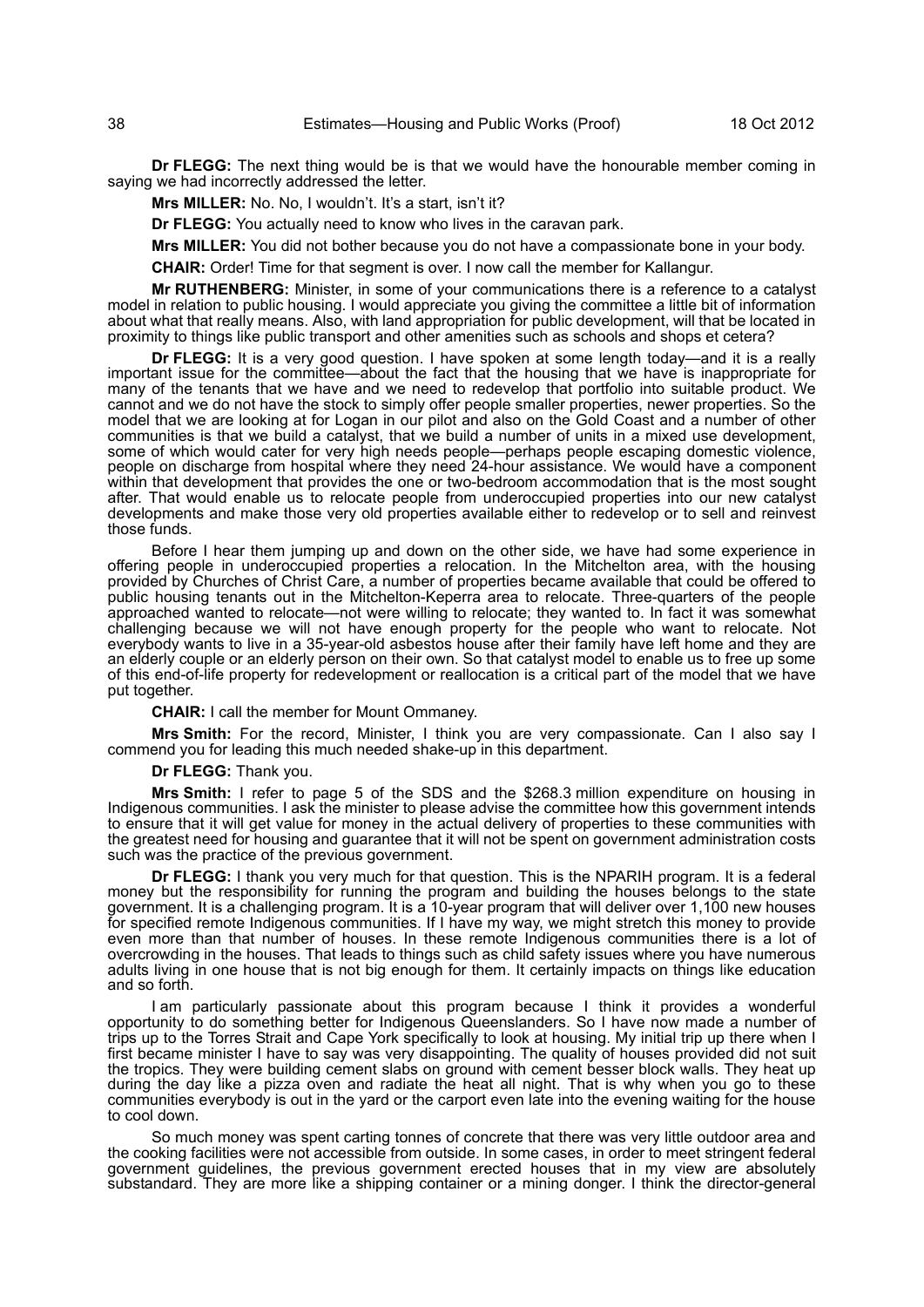has some photographs of housing delivered by the previous government in Indigenous communities which we would be quite happy to table for the benefit of the committee. How would you like that to be your new home, Mr Chairman? So we will not be doing that.

We have workshopped a way of delivering much better quality housing that suits the tropics—that is elevated off the ground, that has air circulation, that has much more extensive outdoor areas, that has access to cooking facilities from outdoors, that address child safety issues such as having an external toilet so that if there is a family or community function going on adults do not have to access the children's part of the house to go to the toilet. So we have done a lot of work. The government architect has been very helpful and he has met with people with expertise in this area.

I must say we still have some challenges. I will be meeting the mayors for the second time next week and I will be saying to the mayors, 'We want to build really good houses for your people but you have to help us,' particularly in the Torres Strait Island Regional Council area where on the vast majority of those islands we have not been able to source land that meets the tenure requirement of the federal government.

**CHAIR:** Excuse me, Minister. Is leave granted to table those documents? Leave is granted. Minister, in relation to Indigenous housing and homeownership opportunities for people living in Indigenous communities, have any communities been short-listed where land and homes may be transitioned to freehold title and have you received representation from Indigenous communities where stakeholders indicate a willingness to pursue homeownership?

**Dr FLEGG:** Thank you very much for that question because that is another topic that I am very passionate about. Indigenous Queenslanders in remote communities deserve the same right to own their own home that we enjoy, their own right to modify their house and, dare I say it, the right in owning their home to be able to sell it if they choose, for example, to move to a community that has a high school where they want a better education for their children. They are all things that every one of us take for granted and they are completely nonexistent for Indigenous Queenslanders in remote communities.

We have identified a number of priority communities. I met with the majority of the mayors from this region in Cairns with my colleague the Minister for Aboriginal and Torres Strait Islander and Multicultural Affairs, and the majority of the communities understood and want to achieve homeownership for their people. It is fair to say that some of the mayors have some reservations around land title. Whilst they want homeownership for the members of their community, they do not want a land title that could be sold to someone from outside that community. That is a problem that I can understand, given the history, and we will have to work through patiently with people. However, unless you have the title to your home and the ability to sell it if you so choose, you do not have homeownership. We are working on a system of 99-year leases. The Indigenous financing organisation would be prepared to live with that, but most Indigenous Queenslanders that I have met—and I have spent a lot of time on this program—said they want to know they own this property for good and can leave it in a will to their children. Banks currently would have great reservation about any activity in Indigenous communities.

A lot of Indigenous Queenslanders who I have the outmost admiration for want to do things such as raise a small loan against their home to set up a business. I saw businesses up on the tip of Cape York that have operated for a quarter of a century. They need small amounts of capital. Most small business people in our community raise that against their property. We will be meeting the mayors again next week. I understand the challenge that some of these concepts are to mayors. Certainly Hope Vale is leaps and bounds ahead, and I want to congratulate the Mayor of Hope Vale, who I think has been a shining light on behalf of that community in creating freehold land that people, if they wish to, can be housed in. This is a program which will only advance in partnership with Indigenous communities, but we are very determined to see Indigenous Queenslanders get equal rights with the rest of Queenslanders when it comes to homeownership.

**CHAIR:** That concludes the examination of the proposed expenditure for the organisational units of housing services and the building industry within the portfolio of the Minister for Housing and Public Works. We will now examine the proposed expenditure for the organisational unit of public works in the minister's portfolio.

**Dr FLEGG:** Mr Chair, could I seek leave of the committee to not correct but clarify some information that the member for Bundamba was seeking before? I promise I will take no more than 60 seconds to do so.

#### **CHAIR:** Go ahead.

**Dr FLEGG:** In relation to the loss-making caravan parks, I am informed that the SDS figures which the member for Bundamba referred to did not include any of the \$1.1 million per year administrative cost that is necessary to continue with that arrangement. I am also further informed that in previous years the previous government made grants out of consolidated revenue to keep these parks going and to fund upgrade work. In 2009-10 Woombye received \$332,000 and Monte Carlo received \$168,000. I hope that clarifies the matter for the record. The fact that these caravan parks lose such a substantial amount of money was important to clarify.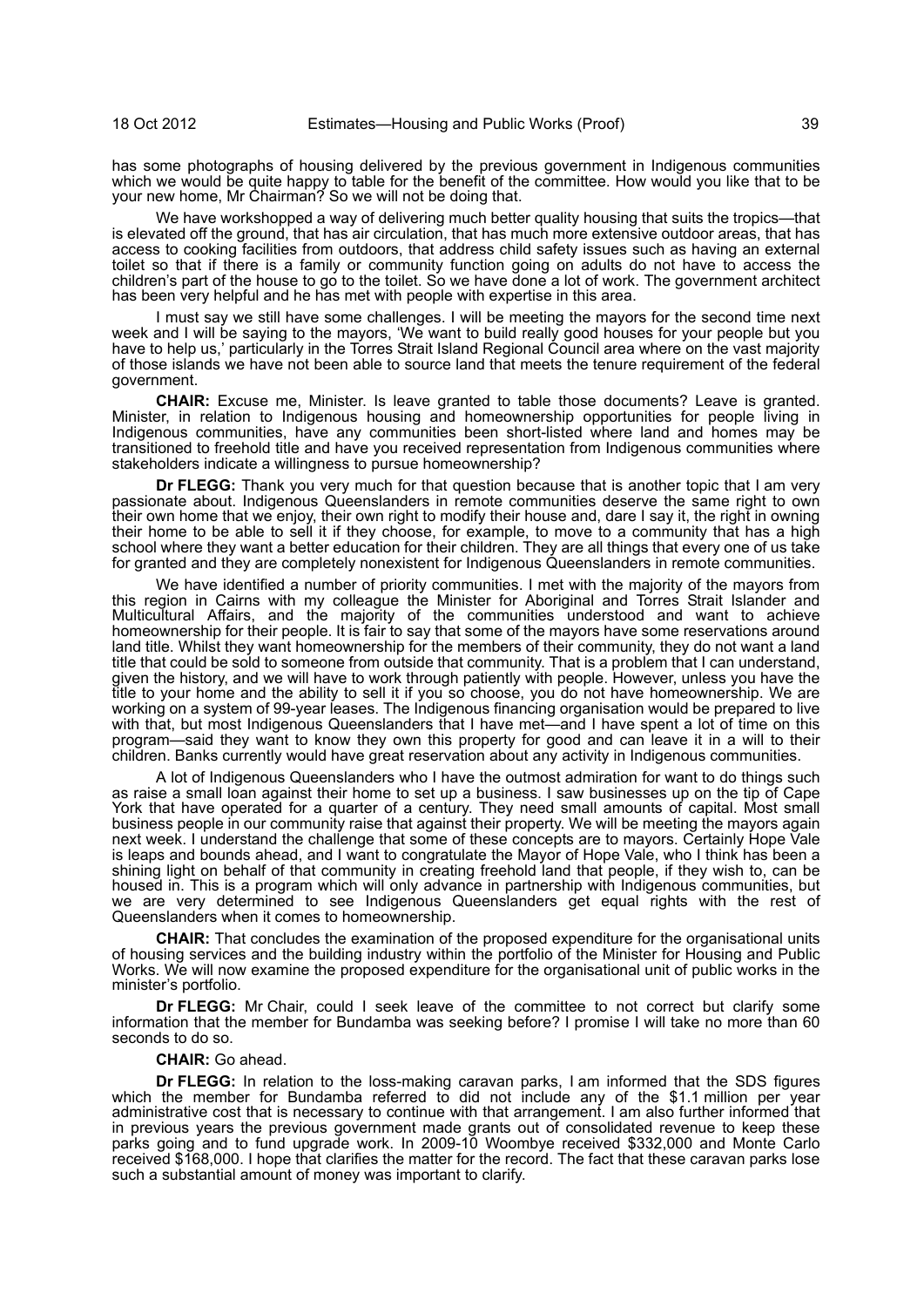**Mr BYRNE:** Minister, good afternoon.

**Dr FLEGG:** Good afternoon.

**Mr BYRNE:** I refer to the fact that under the previous government over 1,300 QBuild apprentices were trained, most of whom were going to contribute to the construction industry later on. Page 45 of the SDS refers to the reduction in apprenticeship programs. Will the minister advise the number of apprentices he intends to put on this financial year?

**Dr FLEGG:** I thank the member for the question. It is a very important question. QBuild has been a major trainer of apprentices, and in the past it has had an intake of around 100 apprentices a year. That intake is not continuing under the present government, and that is one of the difficult decisions that we have had to make. The reality is that if we take on apprentices to begin their apprenticeship we need to know that we have the range of work, that we can rotate them through the necessary skills that they need to finish their apprenticeship, and we also need to know that we will be able to keep them on throughout their apprenticeship. At this point in time with the changes that have occurred we cannot give incoming apprentices that assurance. Our priority will be to ensure that several hundred existing apprentices all get the opportunity to finish their apprenticeship within QBuild. So what work is available will be maximised for the training of those existing apprentices. Sadly, we have had to make that priority.

As things settle down, as work opens to contestability and QBuild refocuses in areas such as delivering services in remote areas, delivering services, for example, in asbestos, and we have greater clarity about what the level of work is going forward, then we will reassess what level of training we are confident we are able to provide. As work becomes untied from QBuild, of course that work will still be done. It will be done in some cases, particularly in the south-east corner, by the private sector and that will create training opportunities for apprentices in the private sector.

We are also very mindful that it is an important policy objective for us to train Indigenous apprentices. So we will take in 20 Indigenous apprentices particularly for training in the remote areas of the state. I am very pleased that we have been able to continue that part of the program. I think as time goes on—and your concern is well raised and I accept your concern—and we have more clarity about what the role of QBuild is and what happens when client agencies become untied, we will then have greater clarity about what level of work we will have to train apprentices for.

**Mr BYRNE:** Obviously by your answer there is a reduction in numbers of apprentices trained, and it is apparent that this department for the first time in probably 150 years will no longer have a significant training focus, despite your suggestions that it may rise like a Phoenix. Given the state of the forecast shortages in skilled construction workers, is this action of slashing the apprentice opportunities a case of short-sighted economic rationalism?

**Dr FLEGG:** I take some issue with the way that you have expressed that in slashing these apprenticeship opportunities. Firstly, I point out we have made the priority enabling our current crop of several hundred apprentices having the ability to finish their apprentices and not have to go and find work elsewhere to finish their apprentices. That has been made our priority and so that has affected our ability to have an intake. The changes that are part of the drive to improve public sector efficiency do mean that agencies are untied. Education and health boards—traditionally large users of QBuild maintenance services—will be untied. If QBuild does not do the work, then the non-government sector will do that work. So the work will still be done and training opportunities will still be there. As I said, as we get greater clarity about the demand of untied agencies for public sector work in the maintenance area, then we will review that situation.

**Mr BYRNE:** I refer to page 42 of the SDS where mention is made of the future of QBuild, which you alluded to earlier. I draw the minister's attention to the statements sent to all QBuild staff by the Acting DG on 3 October wherein he indicated that the role of this business unit will be reduced to what appears to be nothing more than a maintenance provider of last resort and that what was left of Project Services will be absorbed into that unit. Is it not a case that the minister has almost completed his wish to totally privatise QBuild and Project Services and that the rump that is left is designed to fail so it will ultimately be privatised as well?

**Dr FLEGG:** Thanks for your question but the assertion in your question is completely incorrect. As is public knowledge, the government throughout all of the services provided in the public sector reviewed those services and considered a range of scenarios. Privatisation of QBuild is not the scenario that this government chose. The direction forward for QBuild is a very relevant one. It has been a bitter bone of contention for P&Cs and schools that they have been forced to use QBuild in the past, as tied agencies, often at very expensive rates. This government—and it was certainly no secret before the election—made the commitment that we would give parents and school communities, for example, schools being one of the biggest users relevant to your question, the opportunity to get the best price they could. We will still be offering services to all those agencies, but they will have a choice. We expect and our prediction is—it is not a decision of government, mind you; it is a prediction—that in the southeast corner where the private sector has a strong presence for these services it is unlikely that QBuild will be able to offer them at competitive rates and that much of that work will go to the private sector. That will create a lot of savings for schools and P&Cs—notably for the \$200 million that the LNP has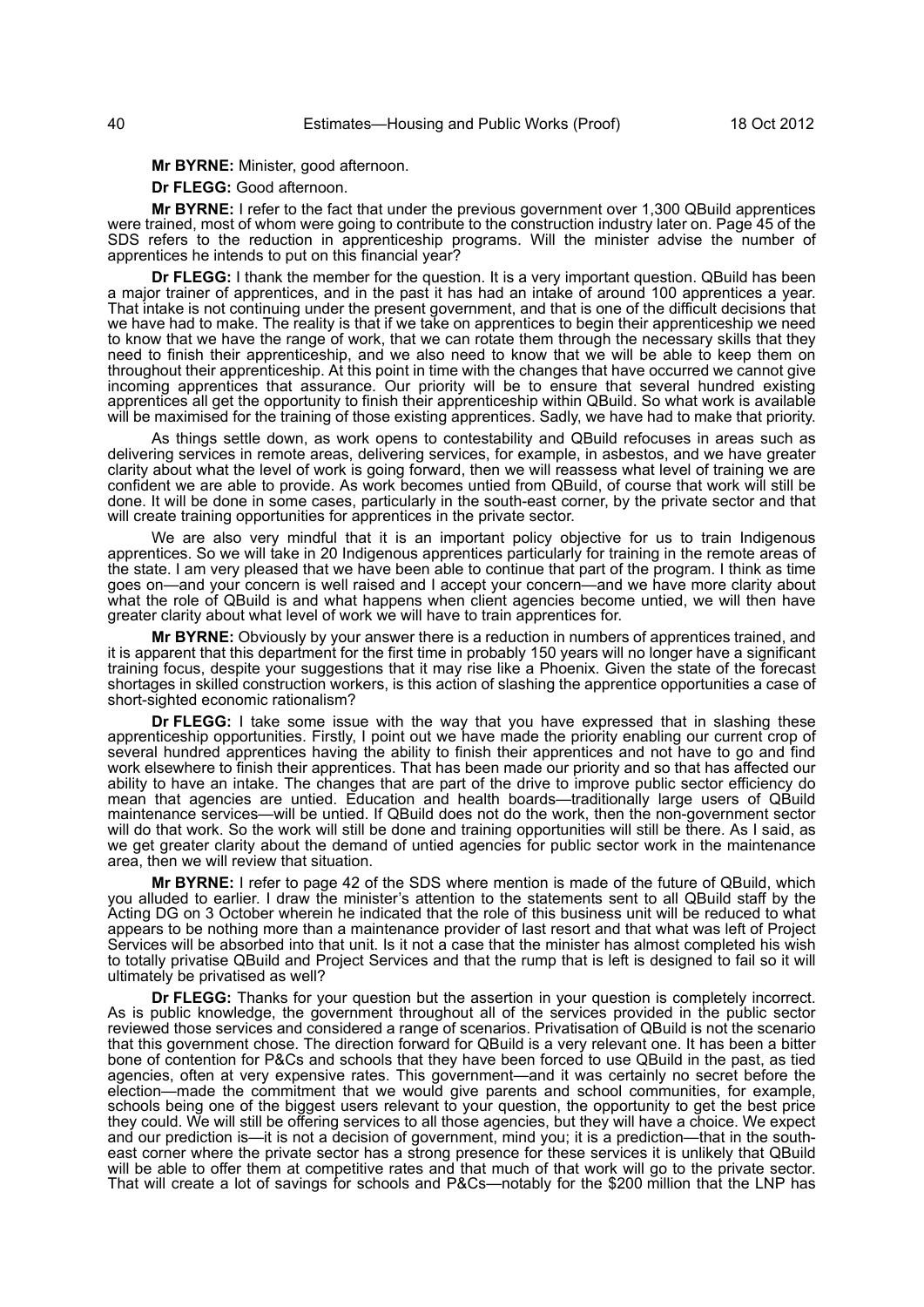injected into urgent maintenance of schools, they will get \$300 million worth of value out of it by being able to take the best price that they can get.

QBuild will continue to be a relevant organisation but it will only be so if it is efficient. By merging with Project Services, we were able to reduce duplication where Project Services had design teams for contracts that were let out on a design and construct basis in some cases to the private sector and duplicated that design process. That design process will now be done by the private sector and not duplicated. QBuild will muscle up its capacity in certain areas, and it will need to do so and it will need to be efficient in the way that it does that. The taxpayers of Queensland expect that we will deliver building services at the best possible price. I think that QBuild will have a relevant future, particularly in remote areas.

I did a press conference today in relation to asbestos management, which is a growing and very serious problem in public buildings right across Queensland. QBuild will have a role there. Its clients will be open to contestability. That is no secret. That has been LNP policy for probably forever. I think the people of Queensland endorse the policy that a P&C or a school should be able to get the best price for the job and get the most out of their maintenance budget that they can. We have made that possible for them. My job and the job of the department in relation to QBuild and Project Services will be to make sure that they are efficient and that they do have a critical role going forward in an environment where their clients are untied and the work they do is contestable.

**Mr BYRNE:** To start on the BSA, I ask the minister: have you had any discussions, or have your staff had any discussions, with permanent members of this committee in relation to the parliamentary inquiry into the BSA? Is it not the case that the minister has previously indicated little confidence in the BSA and certainly wants to—

**Dr FLEGG:** Sorry, I missed the word you said there, Bill.

**Mr BYRNE:** Is it not the case that the minister has expressed little confidence in the BSA in the past and wants to privatise the Home Warranty Scheme and wants this government dominated parliamentary committee to do the heavy lifting and dirty work on your behalf?

**Dr FLEGG:** I absolutely reject your assertion. I absolutely reject your assertion. The inquiry that this committee is undertaking is a genuine and independent inquiry. I am very excited about it because the BSA is a very complex beast and provides a whole array of different functions within the building industry, and I want guidance from this committee about many of those functions. I personally do not have a preconceived idea as to where the BSA should go. It is really complicated.

I know that a lot of people are unhappy with aspects of it. I get more briefs in relation to the BSA, the Home Warranty Scheme, the suspension of licence, the financial capability tests for contractors and so forth than on any other part of my department, so I am aware of the concern about it. It was my initiative to ask that this be referred to the parliamentary committee because I think a review is an enormous job. I hope the committee is finding it an enormous job because it is really complicated. It is a very large organisation with a large budget that performs a very important role.

 I have made no decision; in fact I do not even have a strong view about the Home Warranty Scheme along the lines that you have suggested. I have some views about the level of reinsurance that is used there, but that is more of an administrative petition. I certainly have no views about the privatisation of any other part; there is not even one function I can think of within the BSA. I do have some thoughts about the input of professional bodies, such as the Plumbing Industry Council and some of the other building organisations, in relation to qualifications and so forth. I am very much hoping that your committee inquiry will give me the lead and the recommendations to help me make the services the BSA provides more acceptable to the people who have to use it. I hope that is a pretty clear answer.

**CHAIR:** Thank you, Minister. I call the member for Springwood.

**Mr GRANT:** Minister, I read from page 43 of the SDS. In 2011-12 QBuild successfully undertook a program of 2,074 asbestos audits and over 630 asbestos removal projects valued in excess of \$26 million. Of the 2,074 audits, how many identified new buildings containing asbestos?

**Dr FLEGG:** In relation to the exact number, I will have to get back to you and we will check with QBuild on that. I really appreciate a question on asbestos because, as members would be aware, this is an issue that I have taken up since my very first days as a parliamentarian quite some years ago. The effects of asbestos are something I saw as a medical practitioner. Every six days, another person in Queensland is diagnosed as terminally ill with cancer related to asbestos, and that rate is increasing and it is not expected to peak for many years to come. We have a major problem with asbestos that has not been well dealt with, so we are taking a number of measures in relation to asbestos to try to protect the lives and health of Queenslanders.

I did a press conference today with the head of the LGAQ. In this state, we currently do not even have a public register of the places where you can legally dump asbestos. So a tradesman, a renovator or a home handyman—or even a professional remover of asbestos—who finds they have some asbestos and needs to dispose of that asbestos does not have a readily available public register to tell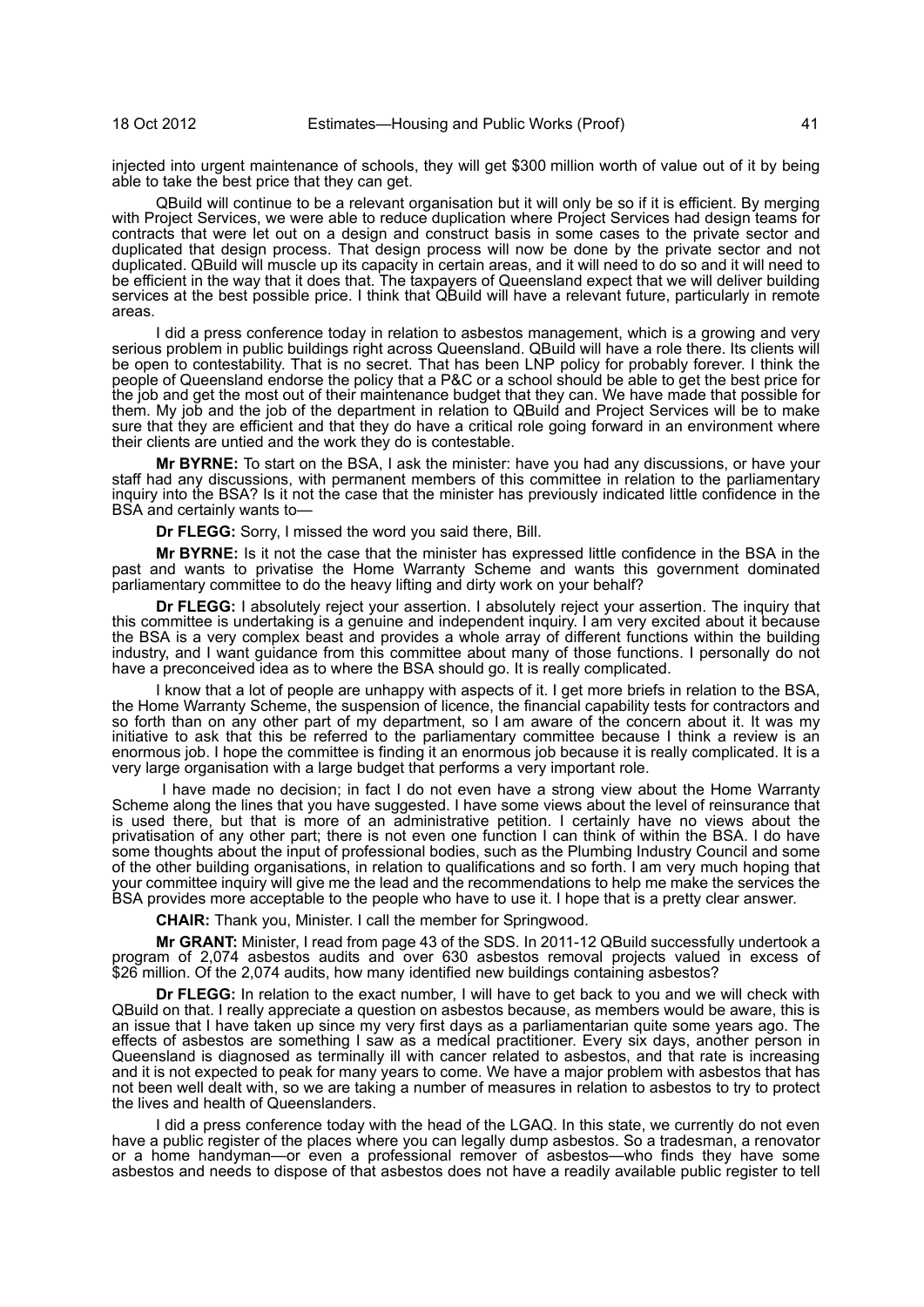him where it can be appropriately disposed of. That is why we find so much asbestos buried under buildings or schools, and there have been numerous cases of this. It contaminates the land, and it costs millions of dollars to fix. So we are working with the LGAQ to make that a reality.

Currently, and quite inexplicably, nobody at QBuild holds an A-class asbestos licence. Can you believe that? It is quite extraordinary, isn't it? You have quoted the figures for what QBuild has done with asbestos, but between the lot of them they do not have an A-class asbestos licence. They deal with asbestos in extremely remote places—such as the Torres Strait and the far west of the state—where there is not an established industry of tradesmen who deal with asbestos. We are going to ensure that QBuild staff are trained up and are able to get that high-level qualification in asbestos. It is part of making a future for QBuild that is relevant in the public sector.

Make no mistake, there are two million square metres of asbestos materials in public buildings around Queensland, mostly in schools and public housing units. We are continuing to get incidents, if I can say that, which involve an accident or a contamination with asbestos, and they are averaging at more than one a day. Last year, there were over 400 asbestos incidents reported and they continue to increase. This is a very important area for us to do a lot better in because once you inhale asbestos there is nothing anyone can do. It takes its course.

There are two particularly high-risk products where we have found a little bit of money, not enough, and we will prioritise. One is the low-density board, which is about six per cent of the asbestos in Queensland public buildings, including schools. It is more than 100 times more hazardous than traditional fibro because it is an unbonded product. There are large amounts of low-density board in Queensland buildings, and it should be a priority and it will be a priority to remove. The other particularly dangerous form is weathering asbestos roofs. You will recall some years ago that we fought a battle with the previous government to remove that out of schools. After the then government insisted for years that there was no harm, they removed them all. The other product that perhaps fits into that category is some of the flooring products which are subject to wear and tear because children and staff walk over them and, over time, they get brittle and break down. That asbestos backed vinyl is a bad product and it needs to be a high priority for removal. It is a big challenge, I have got to say, and we do not have the resources yet to do everything I would like to do but we are going to be doing everything we can to protect people.

**Mr RUTHENBERG:** Minister, I want to continue with this asbestos line. Has your department looked into the feasibility of a centralised database containing records of all government owned buildings and properties containing asbestos?

**Dr FLEGG:** That is a very good question because we have looked at that issue. We have a database called BEMIR, a built environment database, that I have to say is a pretty good effort. It is largely maintained by client agencies and QBuild, but it is not a complete record and it is very important for us to have a complete record. There are some changes in administration—for example, with independent public schools and with health boards—and some of these new agencies will take responsibility for maintenance. We really need to have a state-of-the-art asbestos register. Currently, public housing is not recorded on the asbestos register—it is not part of the register at all—so I hope to make an announcement in the not-too-distant future looking at a more comprehensive approach to ensuring that we have an electronic database of where hazardous asbestos is located in public buildings.

**CHAIR:** Minister, I refer to the Service Delivery Statement in relation to asset management services for government employee housing across the state. In resource regions or remote areas where commercial housing rent is already overinflated, has the department looked at implementing rental health indexes or something similar so that departments can continue to attract employees who would not normally locate to these areas due to overinflated rental markets? I cite, for example, a doctor who wanted to live in a rural area like Roma and the health department already had houses allocated to those doctors. Will there be an assurance that those houses will still go to those people?

**Dr FLEGG:** It is a great question, and I think Warrego could be one of those areas. The department is undertaking a program in relation to staff housing because it is another thing that we have inherited that is a basket case. Currently, there are over 5,000 staff houses of a non-operational nature in Queensland. Our department has responsibility for only about 800 of those, but those 800 have given us a good sample of what to expect when it comes to staff housing. The government have requested that we review and come up with a much better system for staff housing, and that we will do.

I am going to get to the detail of your question, but the No. 1 priority that I can see at the moment in relation to staff housing is the fact that the preliminary inspection of around 25 per cent of it indicates that most of it is not up to a suitable standard to expect anyone to live in. We estimate that about 60 per cent of it does not have a minimum level of amenity. That is pretty serious.

We also have a system where individual departments are managing their properties and there is no coordination between them. For example, in Mount Isa where the rental market tightened up significantly with a change in fly-in fly-out policy by the mining company up there, the police department had an increased presence but there was nowhere to house their staff. Everything they had was full,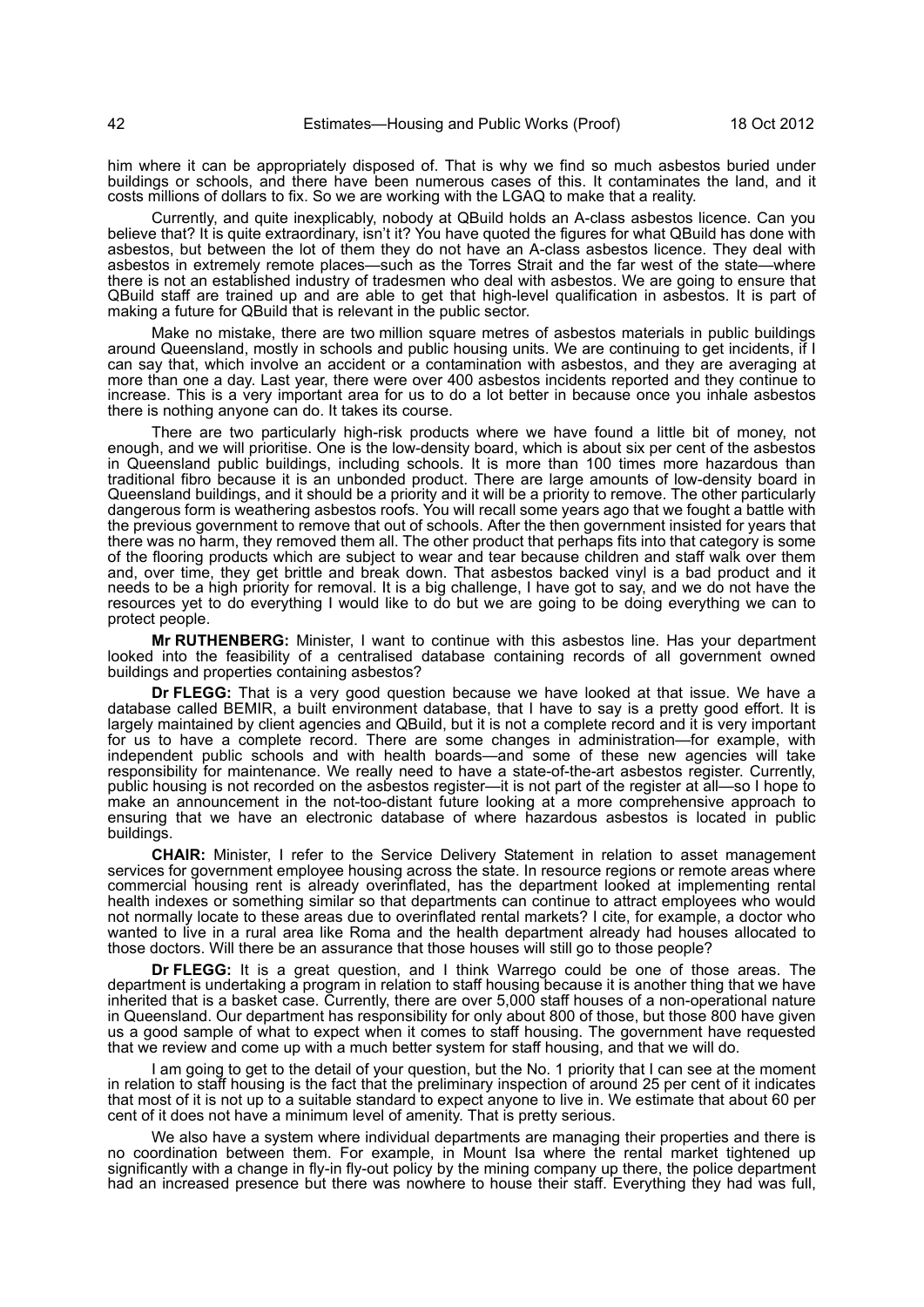people were sharing motel rooms and people were told to go and rent in caravan parks, while other government agencies had empty houses but we had no central coordination.

As we work through that process, we are inspecting every single staff house of a non-operational nature in Queensland—over 5,000 of them. We are going to do a database of the condition of them all. I will take forward some proposals. All these proposals we put forward will be subject to cabinet approval, but we will be taking forward proposals in relation to the matter you have raised. Currently, as you are aware, some of our rental markets get right out of kilter. Sometimes it is only temporary. Moranbah is the example everyone uses, where rents went up to \$3,000 a week for a house in Moranbah. I understand they have come back pretty sharply now. Sometimes it is only temporary because there might be an infrastructure project that comes and goes.

We have already had preliminary discussions and we will have a system where we will even out those, so there will be a standard background rental, if it is staff accommodation, that the government runs. Thursday Island is another great example where rents are just ridiculous and people will not go and provide their services there. I recently visited Thursday Island and we are losing health professionals because we cannot accommodate them. The private rental market is completely dysfunctional. We will have a system in place that evens out those levels for staff housing and departments will still be able to provide the current subsidies they do to ensure that rent is attractive.

At the end of this process we want to have housing that is all up to a suitable amenity; we do not want the substandard houses that we often ask people to live in at the present time. Also, we want to have an efficient, centrally-run subsidised system that evens out the rentals between these markets and interacts with the private sector, because sometimes demand increases. Sometimes police presence increases in an area but it may not be forever, so we may need to access additional housing. If we have a centralised system, we are better placed to lease or recruit that housing from the private sector. Currently, what is happening is that individual departments are bidding in property hot spots, like Thursday Island, and they are bidding against each other because there may be only one house available and we have more than one department that wants it. So we are participating in pushing the prices up. I think it is very exciting. I have got no doubt it will be very challenging, mind you, but I think we can really do a lot better for the accommodation of our staff.

**Mr BYRNE:** Minister, you would be aware that the manager of the BSA has been highly commended, particularly by members of the government now who were in opposition—a reflection of his acknowledged competence and capacity to do various difficult tasks over a period of time. Is the minister aware that his manager of the BSA was attacked under parliamentary privilege and called unparliamentary and what I would consider to be otherwise defamatory names? Has the minister raised the issue of this unparliamentary attack on one of his senior managers by members of the public? Can he advise what steps he has taken to ensure that employees of the BSA who were defamed under the privileges of this parliament have the right of reply? Or does it suit a purpose to leave those remarks uncontested on the record?

**Dr FLEGG:** I might need some guidance from the chair here. I am not aware of that taking place within the parliamentary chamber in my presence.

**Mr BYRNE:** No, it was in front of the inquiry.

**Dr FLEGG:** I have heard—but it is only second-hand because I was not present at the inquiry that there were some exchanges. I am yet to see the Hansard of that. I have not had a complaint from the head of the BSA in relation to that matter at this time but I am happy to discuss it with him.

**Mr BYRNE:** He is probably too decent with a high pain threshold. It was out of order.

**Dr FLEGG:** He is a seasoned campaigner. One of my first acts as minister was to extend the tenure. I appreciate the work that the BSA does in a very difficult job. I really cannot say much more about that particular incident because I have not seen the Hansard and I have not received a complaint from the BSA. Mr Jennings is present here. I am not sure whether, given the personal nature of the question, it is appropriate to ask him to comment on that or whether it is sufficient to say that, if he has a complaint, I am happy to receive it and take appropriate action.

**CHAIR:** I think we might leave it with you, Minister.

**Dr FLEGG:** I suspect that is probably the appropriate course of action.

**Mr BYRNE:** I refer to page 1 of the SDS and the reference to procurement services. My question is to the director-general and concerns reports about the recent appointment of a Chief Procurement Officer based in the Department of Housing and Public Works. The minister's office is reported as saying that no public advertising was conducted to help fill the very senior vacancy, that only a targeted executive search was conducted and that only one person was the focus of that search. Does the director-general know who conducted the targeted executive search and is he satisfied with the overall process of not advertising such a senior position and having only one candidate for the job?

**Mr Castles:** Yes, with the chief executive of the Public Service Commission, I considered various potential applicants for that job. That was both within the public sector and also external to the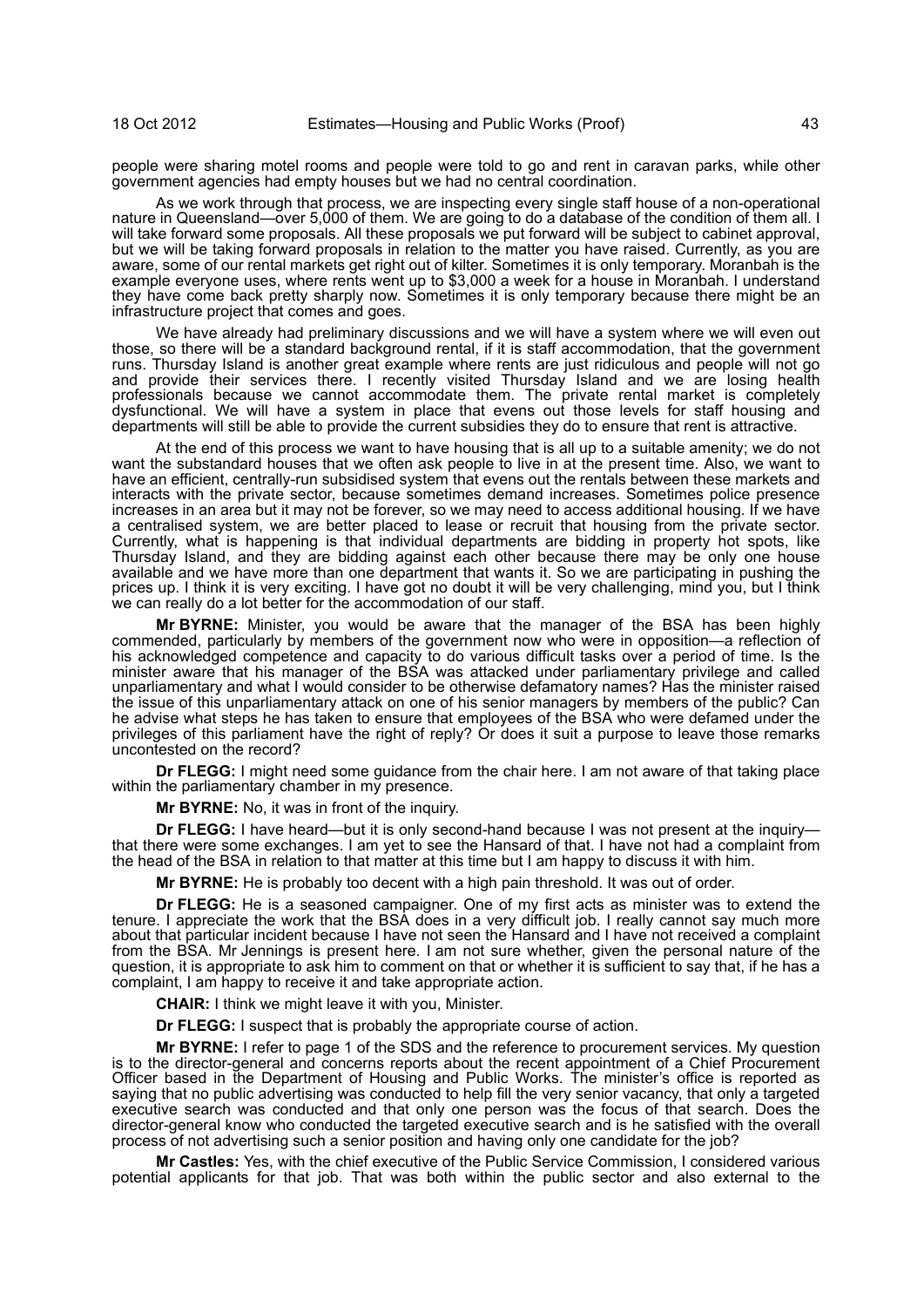government. It is a highly specialised job. The type of person that you need in these jobs is not readily available in the public sector and in the private sector. Our view was that we were better off targeting the person for that job. When we went through the process, we identified Ms Goodwin as the most appropriate person for that job. We then opened discussions with her.

**Mr BYRNE:** On the same topic, I refer to the reported statements by your spokesman that the procurement officer was appointed following an assessment of potential candidates, as the DG has just said. Given the significant role of the Chief Procurement Officer across the whole of government, have you seen that assessment and would you be willing to provide an element of that to this committee?

**Dr FLEGG:** I have not seen that assessment. Under the Public Service Act this appointment is a responsibility for the director-general of the department. As such, I played no role in it. In fact, it is fair to say that I did not know about it until after the appointment was made. So it was done at complete arm's length from any potential or even remote impression of any interference because I did not even know the process was going on. Having said that, procurement is a small, highly specialised field. The department has given me the assurance that has just been given to the committee that this was certainly an independent process, that an executive service unearthed a couple of people who were available. Bear in mind, that very few of the few people in this field are looking for work. A number of internal candidates who have worked within the government were also considered. I think that the process has been conducted appropriately.

The other thing the honourable member should be aware of is that the government is reviewing procurement policy. There is some high-level review underway at the moment. It is very complicated. We are purchasing about \$4 billion worth of goods and services a year through government— \$16 billion; I have been corrected. I even underestimated it. There was \$16 billion worth of goods and services under government procurement policy. It was also necessary to fill this vacancy very quickly. It was not something where we could wait for someone to give three month's notice or something like that.

**Mr BYRNE:** Forgive my inexperience, but I imagine that you would have a lobbyist register in your office, that those lobbyists are recorded—those who come and visit you.

**Dr FLEGG:** I believe we have a very accurate lobbyist register.

**Mr BYRNE:** I imagine you would have. Would you mind tabling that at some point in the future or taking the question on notice to table it?

**Dr FLEGG:** I do not keep it personally. It is kept within the office. I will get back to you before the end of the committee. I do not have a problem with you seeing whom we have met with.

**Mr BYRNE:** Thanks. I want to talk a bit more about QBuild. I refer to the privatisation of QBuild Industries, the joinery arm of QBuild, and I ask: What instructions did the minister give and to whom regarding the manner in which it was to be done? That refers to the SDS on the QBuild—

**Dr FLEGG:** Could you please repeat the first sentence again?

**Mr BYRNE:** I refer to the privatisation of QBuild Industries, the joinery arm of QBuild, and I ask: what instructions did the minister give, if any, and to whom regarding the manner in which that was to be done?

**Dr FLEGG:** In relation to the merger of QBuild and Project Services, as minister I have been responsible for the consideration and approval of the policy direction, which is the merger. Much of that merger of QBuild and Project Services is still ongoing. It is quite a complex process, but the process itself has been conducted within the department, as I think you would realise would be appropriate. In relation to that particular sector I do not know whether you want the deputy director-general to clarify in terms of the process, because that is a departmental question.

**Mr BYRNE:** I am happy for whoever knows the information to provide an answer.

**Mr Atkins:** The question was in relation to the—

**Mr BYRNE:** The question was about the privatisation of QBuild Industries, that specialist joinery arm of QBuild. I want to know what sort of instructions, if any—obviously instructions must have gone out. I want to know who gave them and to whom regarding the manner in which that was to occur.

**Mr Atkins:** There were no instructions received by the department. The department worked through a process with regard to the financial viability of QBI and made a recommendation to government regarding its potential future and its opportunity to be economically sustainable. With regard to informing staff of QBI as to the future of QBI, the Director of Brisbane Facilities Services Group, Mr Jim Keim, went out and personally addressed staff as soon as we were aware of the decision.

**CHAIR:** We might move on. I call the member for Mount Ommaney.

**Mrs SMITH:** Minister, I refer to the SDS, page 43. Can the minister update the committee on progress on the Carseldine government office redevelopment project?

**Dr FLEGG:** Thank you very much for that question. The Carseldine redevelopment project was part of a fairly poorly conceived proposal by the previous government called the decentralisation. Yes,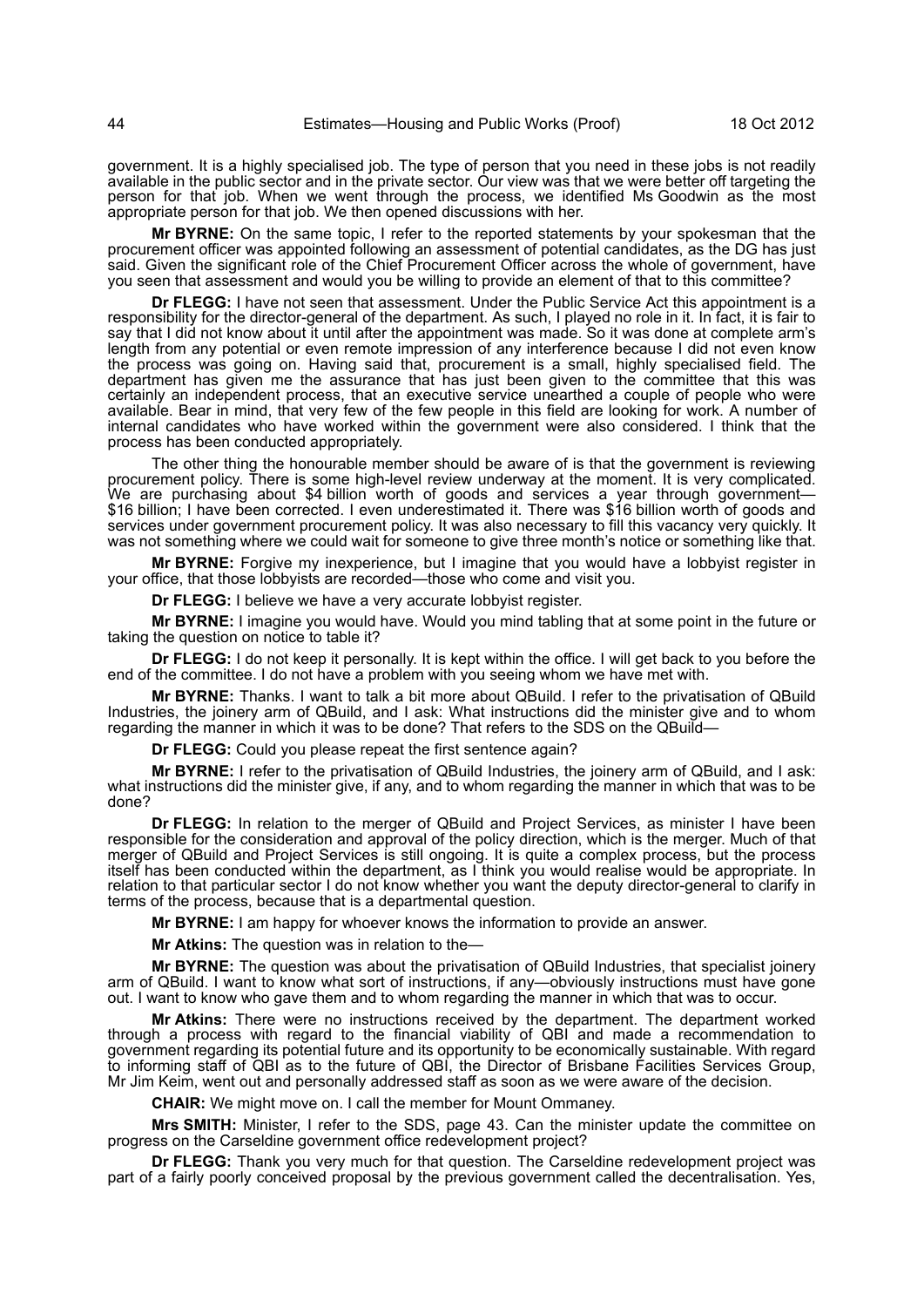that is right; Carseldine is decentralised apparently! It comprised three office developments: one at Bowen Hills, the Carseldine redevelopment of what was an education facility and the ICON building in the Ipswich CBD. However, in the previous government's proposal to shift thousands of public servants from offices within Brisbane out to these decentralisation areas, they also told staff that nobody had to go if they did not want to. So that is quite extraordinary; it is quite breathtaking really. If your department moves out to a new office built at government direction at Carseldine but you say you do not want to go, what are you going to do? It is an absurdity. It is a joke. That is a significant issue that I inherited when I came in as minister. People in the main roads department who were scheduled to go to Carseldine were under the impression that they could take it or leave it. The health department was under the impression they could take or leave going to Bowen Hills. We actually still do not have tenants for most of the building out at Ipswich. So we made the decision not to proceed with Bowen Hills on a number of grounds which were made public. In the case of Carseldine, it was already a fairly advanced project. Those works are almost complete and will be completed this year. We have refurbished five buildings there, each potentially capable of taking about 200 staff. So around a thousand people would be affected there. We have had some lengthy discussions with the department of main roads. They had originally agreed to take 800 of the 1,000 available positions, but I understand now that the department of main roads will take the whole site and that they will resolve that matter with their own staff. That facility is virtually finished and will be able to operate in the first quarter of next year.

**Mr GRANT:** Minister, I refer to budget paper No. 3, page 71 and ask: given the impending storm season, can you please advise the committee of the status of construction of the 10 cyclone shelters being delivered by your department?

**Dr FLEGG:** We have a program building the cyclone shelters. In fact, I had the pleasure of visiting several of these during the recent trip to North Queensland. They were pretty well received, I have to say. To save the director-general marking up the exact details of each one, I might pass it to him in a second to go through the specifics. Obviously, we had some donor money that the previous government allocated to this program, and it was an interesting experience to go and visit those shelters. One of the things we have to be very careful about with that sort of facility is that someone maintains them. It is very easy to have a facility in the case of a disaster, but if you do not get a disaster and it has not been maintained, the electrical plant and the stores and supplies that might be needed will still have to be maintained.

These are very impressive buildings. They have generally been built around schools and to provide community facilities. So they have kitchen facilities; they have the ability to have a double use for things like sports activities and so forth. That will help us to ensure that they are maintained. We might go through the individual details with the director-general.

**Mr Castles:** An amount of \$60 million was originally allocated to the program; \$30 million came from the Consolidated Fund with the other \$30 coming from the Abu Dhabi government. In relation to these 10 cyclone shelters, eight are actually going to be owned by various schools and so forth. They are all going to be completed by the end of December, and they are on course to be completed. The Mackay one, which has been built and developed along with a school, will also be completed by the end of December. The one that is lagging is the Cairns Regional Council cyclone shelter. That is much bigger than the other cyclone shelters. It fits 1,500 people. It will be ready by February 2013. In that case, Cairns Regional Council is handling construction rather than the Department of Housing and Public Works. Cairns has another cyclone shelter in the town, at I think Edmonton, and that will assist during that period. In addition, there are a number of other public buildings throughout the state that can assist with shelter during bad storms and cyclones.

**Mr SHORTEN**: Minister, I would like to ask you about QFleet. How is your department addressing waste and reducing government expenditure on its vehicle fleet?

**Dr FLEGG:** It is a good question. QFleet, of course, is the provider of government cars. If you look at the SDS you will see that QFleet provided something of a profit because of the buoyant state of the used car market; however, the reality is that all of its customers are tied customers who do not have any choice. We inherited a very serious financial situation that requires every avenue of government spending, including the provision of vehicles, to be scrutinised to see what efficiencies can be gained.

We have taken a number of decisions in relation to QFleet. There has been some reduction in staffing, as you will see, and we will be progressively closing the workshop at Zillmere. I want the committee to understand that the workshop at Zillmere is not a workshop in the sense that you might understand it. It does not provide the mechanical support for the vehicles that operate within the government fleet; it principally only details and repairs the dings and so forth to put used cars on the market when we replace them with new cars.

We have taken a decision that we should keep cars a little longer-an extra 12 months or soand that we should reduce the overall number of cars that we have by ensuring they are more effectively pooled, so that we are not providing extra cars somewhere while we have a garage full of cars that are going nowhere. Obviously that decision will mean there will be a significant reduction in the number of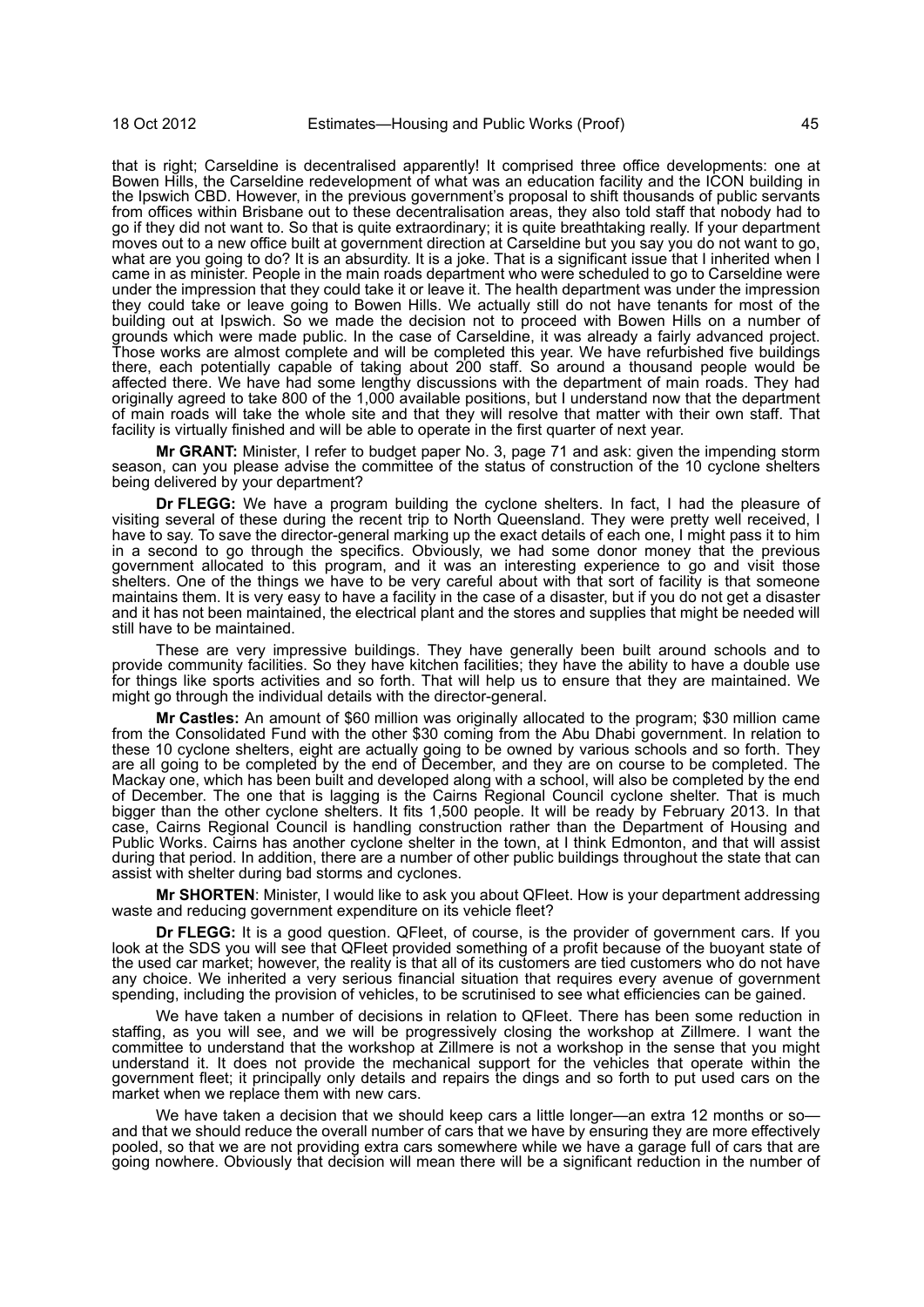used cars that are superfluous and that then need to be repaired and sold. So the work going through that workshop would not have been adequate to maintain it.

Because they are obviously very difficult to move, we sell cars in other parts of the state when we replace them. In all other parts of the state that work is done by the private sector, and we will move to the private sector here. In essence, we will be keeping cars longer and we will have a slight reduction in the pool of cars. Across government that will provide a significant saving.

**CHAIR:** Minister, regarding the repair, reconstruction and recovery of government owned buildings and houses as part of the multiagency disaster response in Charleville, Mitchell, Roma, St George and Townsville, four of which are in my electorate, can you advise the committee about the work that has been done in each of these locations and the important role the department has played in disaster recovery?

**Dr FLEGG:** Firstly, the department played quite a significant role in the disaster response. I have taken great personal care and attention to make sure that, in some of the decisions we have had to make, we do not lose some of that response. For example, SDS warehouse did a lot of the procurement of things like bottles of water, nappies, baby formula and so forth, and obviously that is being closed down. I went out with the Minister for Community Safety to ensure that all of those functions are retained in other appropriate parts of the public sector so that we do not lose them. I do want to make it clear that we are very conscious of the role that organisations like SDS and QBuild played during the natural disasters. You will also be aware that we deployed some relocatable homes, some of which I as minister have just authorised to be donated to some of the councils so that they will be on hand if they are needed in the future.

In the Mitchell and Roma area, for example, 23 QBuild staff were deployed to the disaster in Mitchell. QBuild teams undertook extensive repair work of government facilities including repairing roofs and guttering, removing collapsed ceilings and resheeting them, and removing water damaged carpets and vinyl. QBuild plumbers were busy testing and pumping out septic systems which were flooded and testing and repairing septic pumps. Plumbers also unblocked drains and repaired toilets, sewerage overflow and pressure pumps. QBuild electricians worked closely with Energex conducting electrical testing prior to the reconnection of power. That was a very important thing to do because, even when the building was repaired, you could not operate it until it was proven that the electrical repair was going to be safe. These remarks are important to the remarks I made earlier in relation to QBuild's role in regional and remote areas and the importance of making decisions that create a viable niche for QBuild going forward.

A focal point of recovery efforts was Mitchell State School, which was used as an evacuation centre during the crisis, housing 130 people and 160 animals. I do not know what sorts of animals they were, but I am sure you know, Mr Chairman! The recovery team was ably led by QBuild foreperson Daniel Burke. When Daniel heard that his home town of Mitchell was to be flooded he immediately volunteered for deployment from the Sunshine Coast to lead a recovery team in the stricken town. Daniel headed up a team which concentrated on a quick turnaround to get the school up and running, to allow at least one aspect of life in Mitchell to return to normal. Within 48 hours Daniel's team had removed or cleaned carpets, painted, cleaned the grounds and gardens, mowed, erected safety fencing and even ensured the sandpits were safe for children to use.

**Mr BYRNE:** Minister, I want to continue on the subject of QBuild Industries. I am led to believe that it is a state-of-the-art manufacturing business that has developed specialist expertise for office workstation design—

**Dr FLEGG:** Which agency are you talking about?

**Mr BYRNE:** QBuild Industries. That has been demonstrated in some of the jobs they have done. We in the opposition have been told that employees were told to scrap all of their current work at a point and therefore not fulfil the orders that were extant. After listening to previous evidence given by one of your departmental staff, will you release the advice that was received that enabled the decision to privatise this business? Will you check to see whether part of that advice was influenced by any direction from anyone within the department—I am not suggesting yourself—to cease work on various projects?

**Dr FLEGG:** Thank you for that question. Let me make something clear and clarify the answer to the previous question. Certainly QBI was not privatised; it was closed down because it was viewed as being uneconomic, and that work would then be procured from the private sector. Once again with this activity, the same as the previous one, there certainly was not any direction from the government or from me as minister. The arrangements in relation to these parts of QBuild were designed and advised to government by departmental officials. If you want that level of detail about what happened in relation to this, I would need to ask Graham to address you.

**Mr BYRNE:** I would just like to see the business case.

**Dr FLEGG:** These are not political decisions that are made by the minister's office.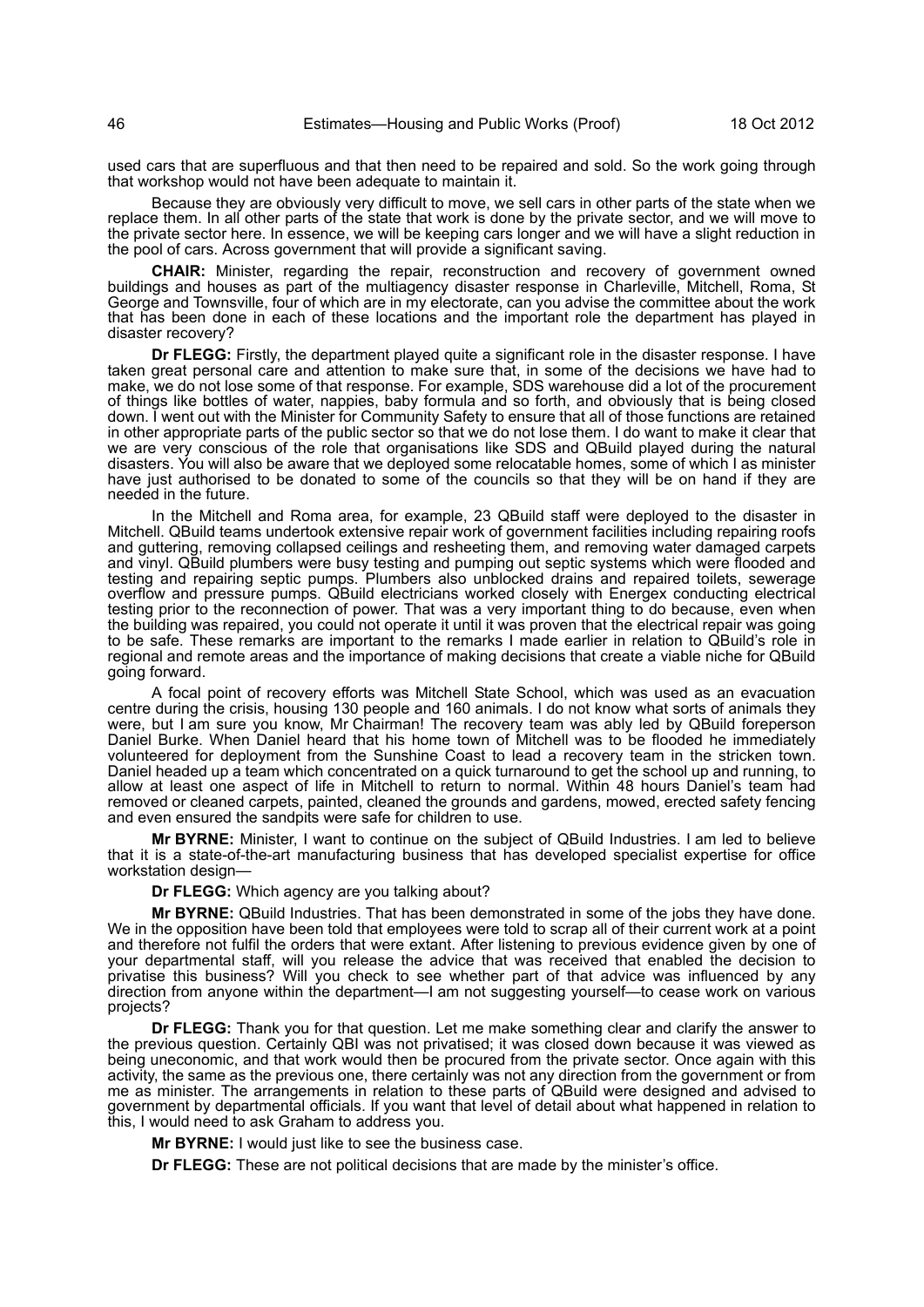**Mr BYRNE:** I understand that, but I would like to see the business case that shows the costbenefit, suggesting that this can be cut. That is the basis of the argument.

**Dr FLEGG:** You are quite entitled to ask the question. Given that it relates to decisions that are departmental ones, I will ask Graham Atkins to answer.

**Mr BYRNE:** While he is coming forward, what is happening to the equipment? There is some pretty sophisticated and valuable taxpayer owned equipment on that site. What is the intention with that equipment?

**Dr FLEGG:** I think we will let Graham answer this.

**Mr Atkins:** The decision around QBI was based on its lack of financial sustainability. It had very limited amounts of work, as I understand it. We had employees who were very underutilised and we could not be successful in winning projects. The equipment is extremely dated, as I am led to understand, and not suitable for modern-day manufacturing. It had a range of services when it was created. It did aluminium glazing, it did powder coating and it constructed workstations. It is much more economically viable, I am told, to purchase those workstations through bulk suppliers rather than individually manufacture.

**Mr BYRNE:** Thanks. Minister, there must be a report or a business case representing that within the department. Are you willing to take it on notice to table that report?

**Dr FLEGG:** You are actually asking for information that would not exist in my office. If you give me a moment, I will confer with Graham to see if what you are referring to actually exists.

**Mr BYRNE:** What I am getting to is that there must be a basis for the decision. There has to be some formal decision-making system in the department that documents how these decisions are reached. I want to see that decision tool or matrix or business case or whatever it is.

**Dr FLEGG:** I am advised that we do not have a single document, that the document you refer to does not exist in terms of a business case, but a thorough assessment of this business has been made and the decision was made that it was not a viable business. The data on which that conclusion was based—things to do with work volume, costs and so forth—would all be obtainable, but in terms of a single document to table I am advised that there is no such document. If you want further information about the detail that led the department to believe that this was not a viable business, I can come back to you with that.

**Mr BYRNE:** I would appreciate it, because I would find it quite extraordinary if that sort of decision was not documented within the department and available as a matter of open governance. I mean, for those sorts of decisions there is an obligation on management—not necessarily political, but certainly in the senior bureaucracy—to document the basis of those decisions and substantiate the advice provided to government. I want to see whatever was documented there for the record, as it should be.

**Dr FLEGG:** We will obtain for you the information relating to costs, orders—the business activity on which the decision was made that this was not viable. I stress again: this was not a political or government decision. There was a process conducted within QBuild and within the department that identified the various units and activities and made recommendations in relation to them. So there is no conspiracy or anything here, and I have no reason to doubt that within the department they would have made a very reasonable assessment of the costs of operating this business and the relative cost of obtaining the product from outside.

**Mr BYRNE:** Just to be clear, you are going to give us that and that will reveal things like the predicted savings in the outyears from sourcing from bulk manufacturers—

**Dr FLEGG:** We can get you the information on which the decision was made that this was not a viable business going forward.

**Mr GRANT:** I refer to page 51 of the Service Delivery Statements. I note that in 2011-12 your department completed the new Brisbane Supreme Court facility. What are the government's plans for the old Brisbane Supreme Court building?

**Dr FLEGG:** Thank you very much for the question. The old Supreme Court building in fact represents a very unique opportunity for the CBD of Brisbane. It is virtually a whole city block. As it will be developed by the private sector, I do not want to pre-empt what the private sector may find works for them, but it could potentially hold the largest development yet undertaken in the Brisbane CBD. It is that sort of a site.

The department has conducted a public expression-of-interest process. That expression-ofinterest process has now closed. We have a short list of possible purchasers of that site. That short list is currently being assessed by an appropriate assessment panel, so it is not a ministerial or political decision.

The government has made it clear that it has some priorities for that site, and two in particular. One is that Brisbane and the Queensland tourism industry, for which obviously Brisbane is a vital entry point, has a significant lack of five-star accommodation. So the government is keen to give weighting to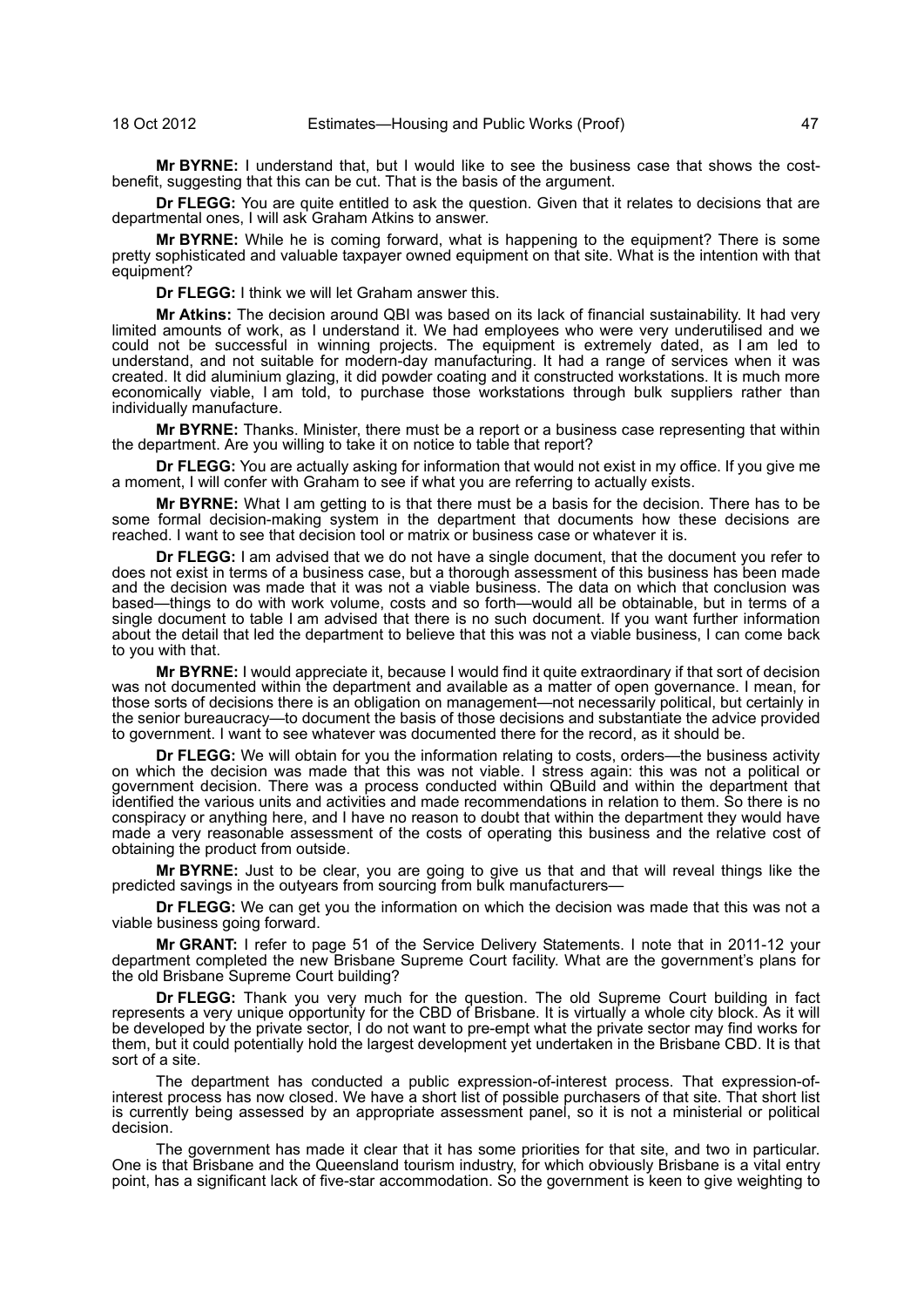proposals that would include five-star hotel accommodation to complement what I think is universally regarded as being an inadequate stock of five-star accommodation. Even now, whenever I say that in the private sector, they always pull me up and say 'six star'. I am not quite sure of the difference, but high-level accommodation. The other issue that the government is particularly keen on is to support the arts in Queensland. A proposal that delivers a performing arts type of complex will be given favourable treatment. By that, the government might be prepared to accept a lower price for a proposal that includes that facility.

The government's preference, based on advice from the arts community, is that what is needed in Brisbane is about a 1,200-seat capacity site. The Performing Arts Centre now is very heavily booked. It is also quite expensive—if you are putting on a performance that does not fill the theatre, it is quite expensive. So we are working through proposals at the moment with a preference for proposals that would provide Brisbane with both of those much needed pieces of amenity.

**Mr SHORTEN**: Minister, in noting the departmental balance sheet at page 28 of the Service Delivery Statements, estimated current asset receivables will increase by \$32.3 million for 2012-13. Can the minister advise the committee on the reasons for this estimated increase in receivables?

**Dr FLEGG:** In which part of the SDS?

**Mr SHORTEN**: Page 28—the departmental balance sheet.

**Dr FLEGG:** That detail will be in the notes that accompany the financials. So we will just look that up. A lot of the figures within the SDS have been influenced by the fact that machinery-of-government changes mean that Housing has come across from Communities, CITEC and Chief Information Officer has gone from Public Works over to DSITIA and they were midyear changes. That is a reason some of the numbers are more difficult to interpret. If you want to go to the next question, I will just come back to that one.

**CHAIR:** That pretty well sums it up, actually.

**Dr FLEGG:** Just referring back to an earlier question that one of the government members asked in relation to the 2,074 asbestos audits, they were condition assessments. That is a reference to when there is a bit of uncertainty—and it is a very frequent occurrence—as to whether a material is asbestos or not. In fact, quite often you have to do a laboratory test because it is not always apparent by visual inspection. When asbestos was discovered, generally the necessary action was taken as soon as the test was available.

**CHAIR:** Thank you.

**Mr Castles:** There is just one other slight correction to what I said. The existing cyclone shelter is at Redlynch and not Edmonton in Cairns.

**CHAIR:** Thank you. So noted. There was a question before about tabling the lobbyists register. Do you want to do that later on?

**Dr FLEGG:** Yes, I have that here.

**CHAIR:** Are you happy to table it? Leave granted.

**Dr FLEGG:** And we will take that question in relation to the receivables on notice. Some of those are quite complex because of the machinery-of-government changes. We will get back to you.

**CHAIR:** Thank you. The time allocated for the consideration of the estimates for the Minister for Housing and Public Works has expired. Minister, on behalf of the committee I thank you and your advisers for your attendance. I remind you that your answers to questions taken on notice at today's hearings are to be provided to the research director by 5 pm on Monday, 22 October. The committee will now break. The hearing will resume at four o'clock.

**Dr FLEGG:** Mr Chairman, if I could just add my thanks to the committee. I was asked by the media a couple of weeks ago what I wanted to get out of estimates and I said that I would like to see it as a valuable activity for both the government and the opposition. I think it has been that. I would like to thank the committee—both government members and non-government members—for their participation in the very important activity of scrutinising these estimates. Mr Chairman, I am sure your committee would also join would me to thank Hansard, my director-general, my staff and the officers of the department, who I am sure have had a very entertaining afternoon here. They have done a lot of preparatory work—a very large amount of preparatory work—to make sure that we were ready to answer any nature of questions as fulsomely as we could. I really appreciate the effort that they have put in and I would like to record that. Thank you.

**CHAIR:** Thank you, Minister.

**Dr FLEGG:** And to our chamber attendants as well.

**Proceedings suspended from 3.36 pm to 3.59 pm**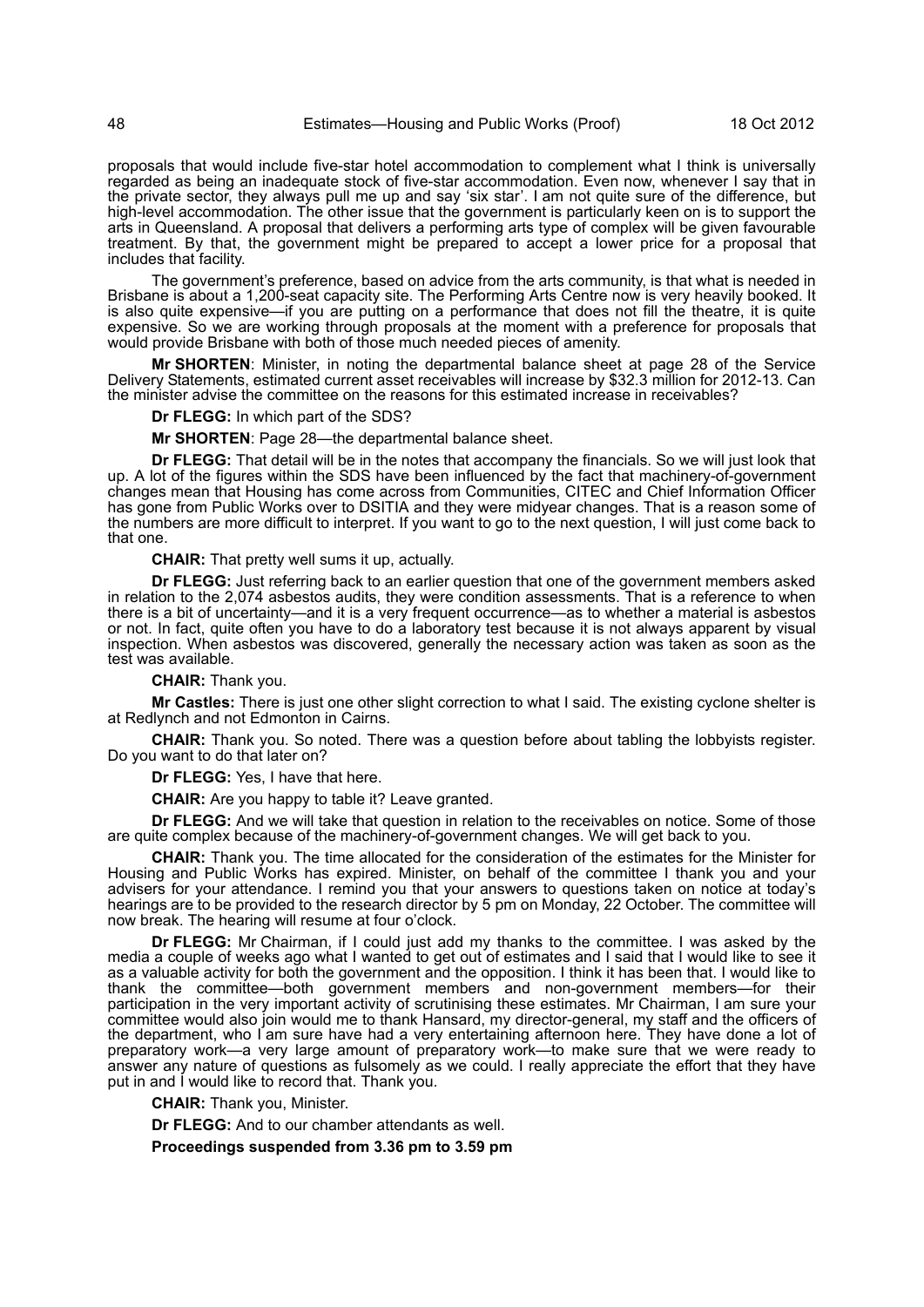# **ESTIMATES—LOCAL GOVERNMENT**

#### **In Attendance**

Hon. DF Crisafulli, Minister for Local Government Mr R Ferrett, Chief of Staff **Department of Local Government**

Mr S Johnston, Director-General (Acting)

**CHAIR:** Good afternoon. The estimates hearing of the Transport, Housing and Local Government Committee has now resumed. On behalf of the committee, I welcome to the hearing the Minister for Local Government, officers of the department and members of the public. I am Howard Hobbs, the member for Warrego, the chair of the committee. Ms Desley Scott, the member for Woodridge, is the deputy chair. Other committee members are Mr John Grant, the member for Springwood; Mr Darren Grimwade, the member for Morayfield; Mr Trevor Ruthenberg, the member for Kallangur; Mr Anthony Shorten, the member for Algester; and Mrs Tarnya Smith, the member for Mount Ommaney. Bill Byrne is here temporarily. The committee will now examine the Appropriation Bill 2012. The estimates hearing for the Minister for Local Government will conclude at 6 pm.

The proceedings today are lawful proceedings subject to the standing rules and orders of parliament. As such, I remind visitors that any person admitted to this hearing may be excluded in accordance with standing order 208. In relation to media coverage of today's hearing, we have adopted the guidelines prepared by the Committee of the Legislative Assembly for committee hearings. The hearing will be broadcast live via the Parliamentary Service website. It is important that questions and answers remain relevant and succinct. I intend to guide proceedings so that relevant issues can be explored without imposing artificial limits and to ensure that there is adequate opportunity to address questions from of the government and non-government members of the committee. Where necessary, I will remind ministers, directors-general, CE0s and their advisers that their answers to questions should be finalised so other issues can be examined.

As laid down in schedule 8 at the back of the standing orders, we expect all departmental officers appearing today to provide full and honest answers to our questions. Anybody who is unwilling to provide an answer should be prepared to state their reasons. I also remind those present that departmental officers are not here today to give expert opinions on the merit or otherwise of the policy of the government. That is the role of the minister. For the benefit of Hansard, I ask departmental officers if they are called to give an answer to please state their name before speaking. Minister, the committee has resolved that non-committee members be given leave to attend and ask questions during the hearing.

Finally, before we begin, I ask everyone to switch off their mobile phones or switch them to silent mode. I now declare the proposed expenditure for the Minister for Local Government open for examination. The question before the committee is-

That the propped expenditure be agreed to.

Minister, would you like to make a brief opening comment?

**Mr CRISAFULLI:** Thank you. Mr Chairman, I thank you and your committee. For more than half my working life I have served my community as a councillor. The experiences that I gathered have informed my attitudes as local government minister in the Newman government and, therefore, my contribution to this budget. Like most members who come into this place, I do so with a desire to make life better for my city. I have long been an advocate for regional Queensland and have been vocal in my views about the need for the regions to get a fair share from state and federal governments. But there was an added reason that convinced me to leave the council and that was that I saw a dark future for the level of government closest to the people. It was not just the forced amalgamations—where councils were told what a wonderful job they were doing through the Size, Shape and Sustainability process only to be put to the sword days later—but indeed the way that local government had become viewed as a whipping boy for the state. Nothing typified this more than the waste levy, which councils were forced not only to collect for the state but indeed to pay through their business units despite the fact that many philosophically saw no genuine environmental outcome from yet another tax.

To be afforded the opportunity to be a minister of a stand-alone local government department has provided a great opportunity for me to do something about these injustices. Once appointed, I was faced with a local government sector that was deeply distrustful of George Street. Considering that level of distrust, my first priority as minister was to heal the wounds among the state's 73 councils and I took it upon myself to meet them on their home turf rather than summoning them to see me. What I found was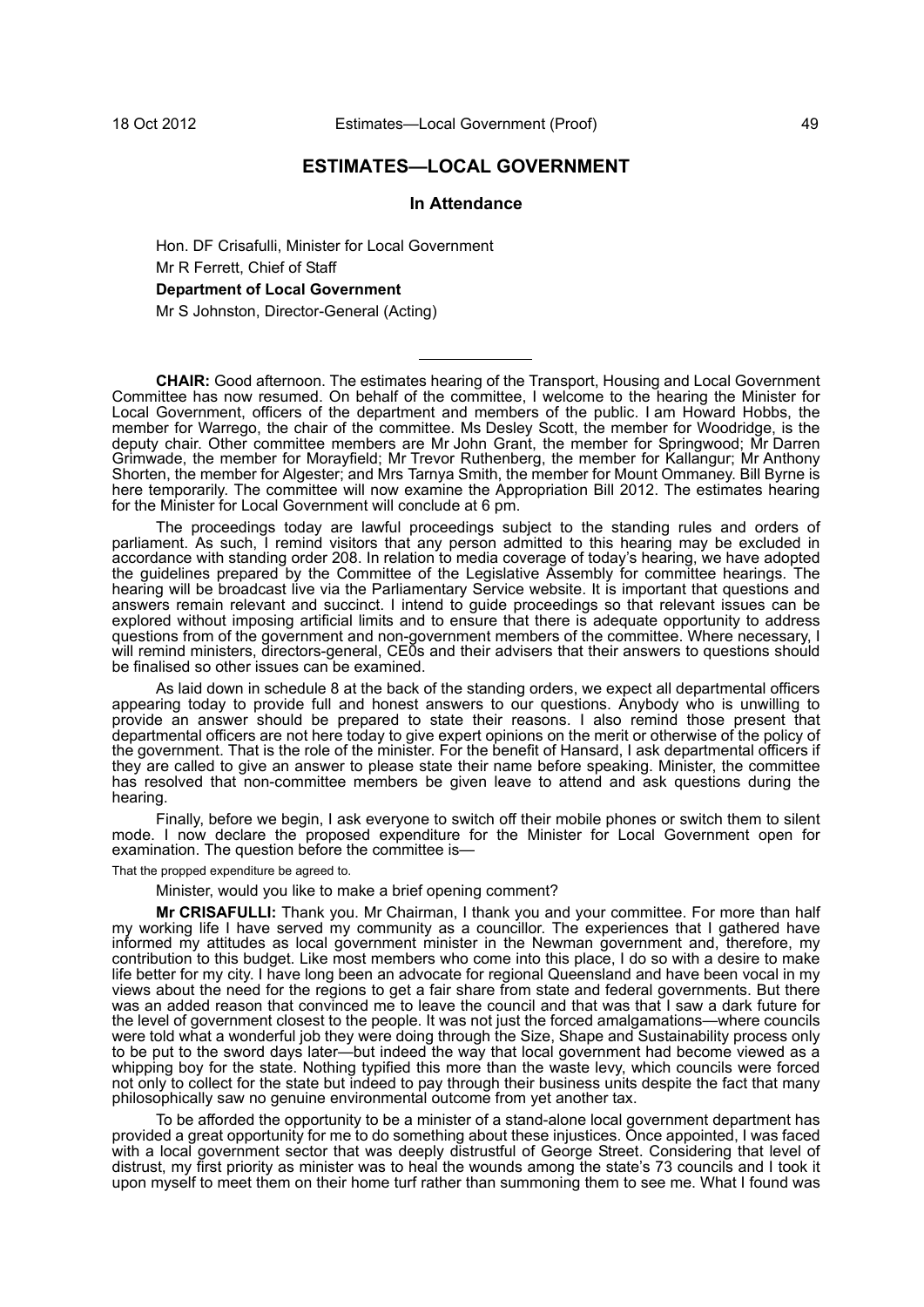a local government sector willing to embrace change. This tour has not just been great for building bridges but it has formed the basis of the changes I have tabled in the parliament of the Local Government Act. These changes clearly put mayors and councillors back in charge of their council and ends the one-size-fits-all approach out of Brisbane. It will make councils more autonomous and, therefore, more efficient with an end to some of the onerous and costly reporting demands on things like community plans and local laws.

We have also taken the first steps to fulfilling our commitment to those councils looking to deamalgamate after the brutal forced amalgamations, which commenced in 2007. While mounting a case to deamalgamate was always going to be much more difficult five years on with the myriad of costs involved, it is important that we give communities every chance to see if two viable shires or cities can be created. At the very least, it has given 19 communities the opportunity to express a desire to see an improvement in governance from their regional council. In my meetings with these community groups again, on their home turf—I believe that we have taken steps forward in this regard. Indeed, for many it was the first time they had the ability to convey to the local minister how dejected they felt to lose their community's identity. Even being able to put forward an argument five years later was part of the healing process.

Whilst small in staff numbers, it is my view that the local government department can play a pivotal role in helping councils get outcomes for their community. I want this department to work with local members of parliament and councillors to act as the conduit to get things done from the state. Another challenge in the years ahead will be ensuring that smaller regional councils and the state's 16 Indigenous councils look at ways of becoming more efficient and generate additional own-source revenue to remain viable.

Mr Chairman, thank you for the opportunity to address your committee. I see a strong future for local government and I see the role of the local government department as being a partner in this journey, rather than an adversary.

**CHAIR:** Thank, Minister. I call the member for Mackay.

**Mr MULHERIN:** Minister, welcome to your first estimates hearing. What new infrastructure is this budget delivering through the Department of Local Government that was not planned, funded or in the forward estimates at the time you became minister?

**Mr CRISAFULLI:** Significant is the answer to that question, because the Local Government Grants and Subsidies Program, which I have already called applications for, provides a genuine opportunity for communities to be able to deliver that type of infrastructure. The question that the member for Mackay asks is a very relevant one, because indeed there have been some issues with that program. The problem with that program has been that, despite its good intentions, we have not seen it really deliver the runs on the board. I can share with the committee as to why that is the case. Despite the fact that the budget for that program is \$45 million, despite the fact that applications were called in August, only \$8 million of that fund was able to be expended in the last financial year. The reason is that councils were not notified of that until February and, in some cases, March. By that stage, the state had gone into caretaker mode, local government was just about going into caretaker mode after having an initial baulking period of when to start because the elections were put back and, quite understandably, the bulk of that funding was not spent. So we have been successful in rolling over that money to this financial year, but indeed we have also provided new money, which applications have been called for and we will be rolling out, I can assure you, much earlier than February or March next year.

**Mr MULHERIN:** So \$8 million is old money?

**Mr CRISAFULLI:** I am sorry?

**Mr MULHERIN:** Is \$8 million old money?

**Mr CRISAFULLI:** No, \$8 million is the grand total—

**Mr MULHERIN:** That \$8 million is part of that grand total of \$45 million?

**Mr CRISAFULLI:** The \$8 million is the grand total of what was able to be spent last year. I would suggest the reason is that local councils were part of some political circus, where grant applications provided for in good faith six months before were used as some sort of almighty pork-barrel.

**Mr MULHERIN:** Minister, I refer to page 8 of Budget Paper No. 3, where it details that the capital grants from your department have fallen by \$155.2 million, or 51 per cent from the last financial year. Minister, how do you reconcile this page with page 54 of Budget Paper No. 4—you have to go to both where it says that the cuts to the local government grants this financial year are \$11.62 million as part of your government's announced cuts to local government grants of \$59.69 million over four years? What are the \$155.2 million cuts and which local government areas are impacted?

**Mr CRISAFULLI:** There are two components of savings. The first component is through that Local Government Grants and Subsidies Program. Indeed, that overall pool of money has been reduced but, as I pointed out before, when you consider that, of last year's \$45 million bucket, only \$8 million was spent, in real terms the expenditure will go from \$8 million last year to \$63 million this financial year.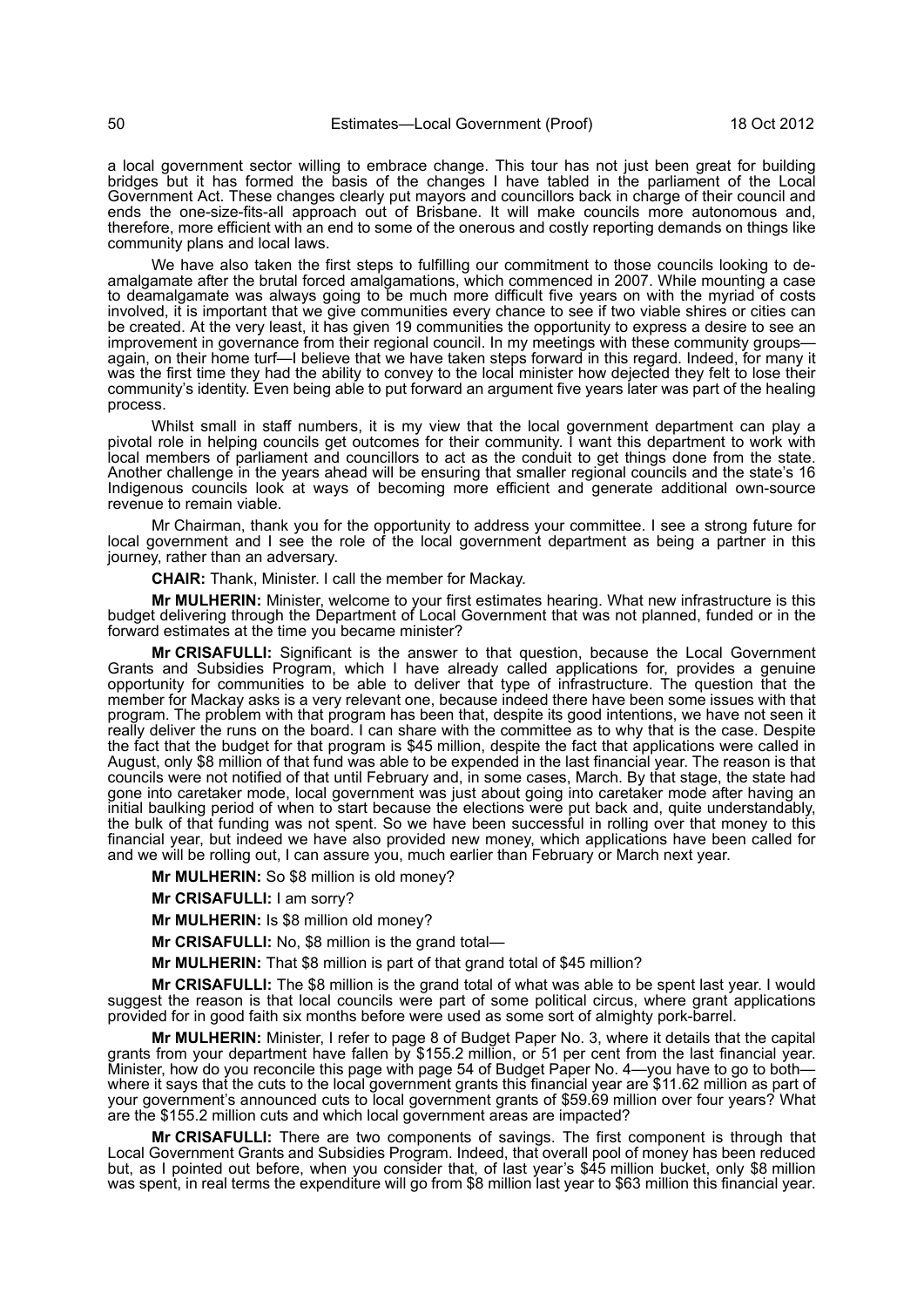**Mr MULHERIN:** So it will go from \$8 million expended the last financial year to \$63 million to be expended this financial year?

#### **Mr CRISAFULLI:** Correct.

**Mr MULHERIN:** But in Budget Paper No. 3—I just want to get it right—it says that capital grants from your department have fallen by \$155.2 million if you take the 2011-12 year of \$303.7-odd million down to \$148.5 million, which gives you roughly about \$155 million. But then when you go to Budget Paper No. 4 it says that the cuts this financial year are only \$11 million.

#### **Mr CRISAFULLI:** Yes.

**Mr MULHERIN:** So there is a discrepancy.

**Mr CRISAFULLI:** No, there is not.

**Mr MULHERIN:** Of \$59.6 million.

**Mr CRISAFULLI:** No, there is not and the reason there is a discrepancy is that that funding that you refer to is, in fact, half the payment from the federal financial assistance grants, which is provided from the Commonwealth. Half of that was paid at the end of the financial year, which is why the—

## **Mr MULHERIN:** Yes.

**Mr CRISAFULLI:** That is indeed a very valuable program, as you would know. That is the lifeblood for many of those smaller councils.

**Mr MULHERIN:** Minister, I refer to page 3 of the SDS where it mentions the Partners in Government Agreement with the LGAQ. I ask the minister: the LGAQ has stated that the LNP's first budget contained substantial pain for councils and that enough is enough. Minister, will you guarantee that there will be no further cut to funding for local government? I seek leave to table the relevant media release from the LGAQ.

#### **CHAIR:** Leave granted.

**Mr CRISAFULLI:** Again, I thank the honourable member for the question. There is nobody more passionate than me about that Partners in Government Agreement.

**Mr MULHERIN:** You can have passion—

**Mr CRISAFULLI:** No, there is nobody more passionate—

**Mr MULHERIN:** I think it is a fair question.

**Mr CRISAFULLI:** And there is nobody who believes in it more than me, because I was, in fact, involved in local government when the most recent Partners in Government Agreement was torn up. It was torn up because of a complete and utter brutality that was committed against local government in the way the forced amalgamations were undertaken. I say, with respect, that you were part of that government. For the Local Government Association to rip up that document and say that it would not be prepared to re-sign it until it saw some faith, I think, spoke volumes of that relationship. I happen to believe in that document and I happen to believe that it is a document that will guide the way in which this government operates. I know that the acting director-general—

**Mr MULHERIN:** So you will guarantee no more funding cuts?

**Mr CRISAFULLI:** The acting director-general has written to his CEO equivalents and advised them how important that document is. The document is important, because it empowers councils to be able to deliver more for less. Why? Because we believe that the level of government closest to the people should have a greater say in the way things are run.

**Mr MULHERIN:** Minister, can you guarantee that there will be no further cuts?

**Mr CRISAFULLI:** Again, in reference to your question about the Partners in Government Agreement, it very clearly defines the role that local government will play in working with the state.

**Mr MULHERIN:** Yes, but Mr Hoffman said, 'Enough is enough' about the cuts. Can you guarantee that there will be no further cuts for local government?

**Mr CRISAFULLI:** I can guarantee that this government will work very closely with the councils—

**Mr MULHERIN:** But you cannot guarantee—

**Mr CRISAFULLI:** In fact, what we will do is free them up to get on with the job of serving their communities instead of foisting on them a paternalistic act as did you in 2009, which did absolutely nothing but treat local governments as your dancing bears.

**Mr MULHERIN:** It is fair enough to say that you cannot guarantee that there will be no further cuts for local government?

**Mr CRISAFULLI:** I guarantee that local government will be a much happier entity under this government. I think that has already been seen.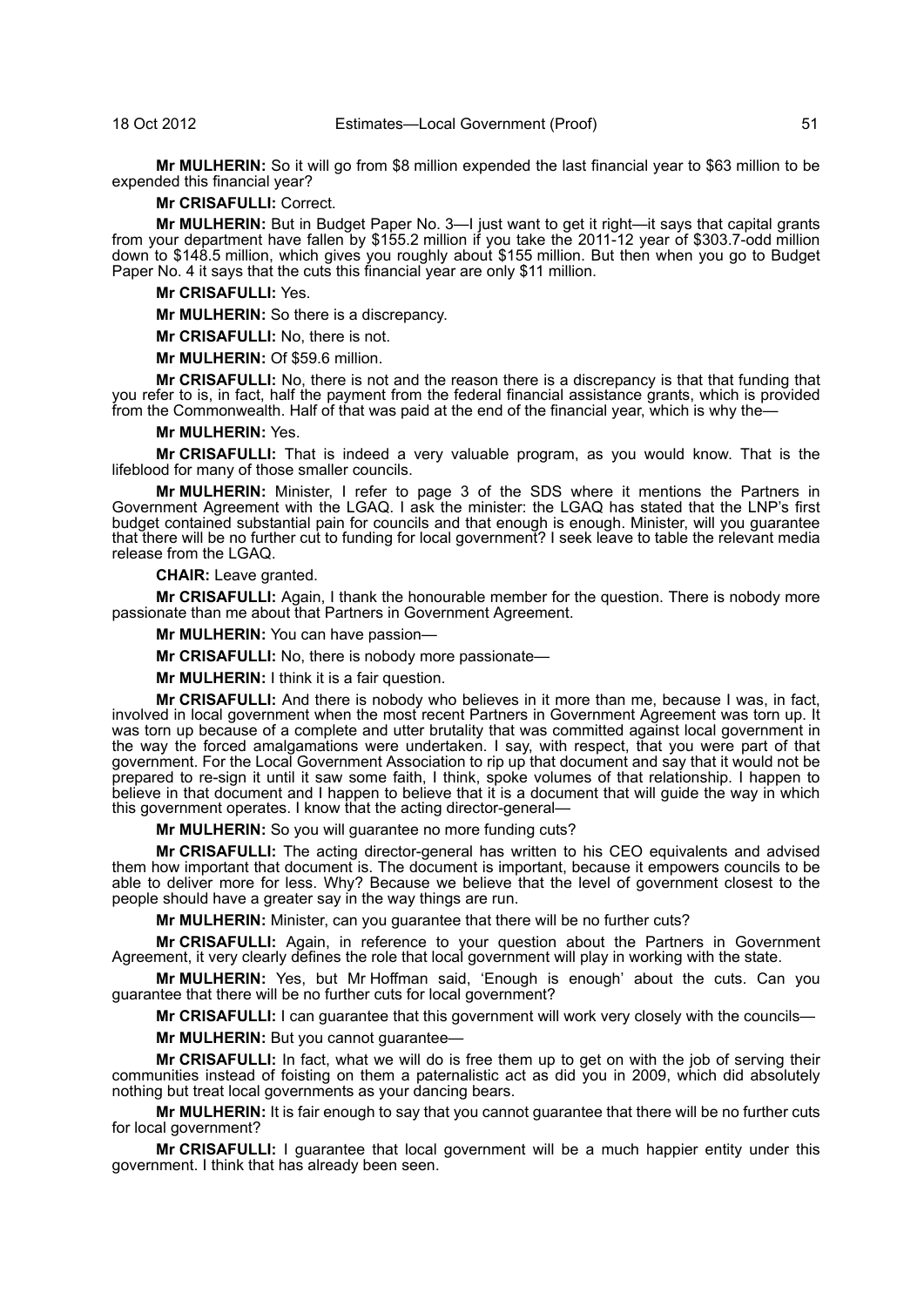**Mr MULHERIN:** You will not guarantee it.

**Mr CRISAFULLI:** I say through you, Mr Chair, I think what we have seen so far is the dawning of a very special partnership.

**Mr MULHERIN:** You cannot guarantee it. I will move on to the next question. I refer to page 4 of the SDS where it mentions that your department will continue to monitor the financial sustainability of local governments to improve loan borrowing processes. Will this involve any investigation of alternative financing arrangements for local government? Is your department doing that sort of work at the moment?

**Mr CRISAFULLI:** There are two elements to that. I genuinely thank the member for the question because it is a good one. The first is in terms of where local government sources its funding from. It seems that local governments generally are happy to be getting their money through QTC. That is despite the fact that the state has lost its AAA credit rating which means that interest repayments for local government will be in the order of above \$50 million extra per year because of that. Had that slide continued that figure would have increased even further. As members of the committee know, it is wasted money when we are spending money on interest repayments rather than on delivering services. That is the first part of the question.

I think there is a broader discussion that needs to be had and that is in terms of the way that local government has to finance its assets. I think it is a very good question that the member has asked and that is the way that local government depreciates its assets, the way that it has to calculate the depreciation, whether or not the asset was funded by itself wholly or whether it was funded by a thirdparty financing. I sincerely believe that one of the greatest gifts that this government can give local government, aside from freeing it up to do what it has to do and that is serve its community rather than constantly reporting back to the state, is to look at the way that local government has to depreciate its assets.

The member asked about its finances. The member would be aware that there is currently a report which was commissioned through the federal government which Ernst & Young is doing. There is a lot in that field that we have to look at in the years ahead.

**Mr MULHERIN:** Has the department done much work?

**Mr CRISAFULLI:** And I thank the member for the question.

**CHAIR:** We will move on. I refer to page 14 and the Closing the Gap priorities. Can you advise the committee what the Closing the Gap priorities are and how they are measured by the department?

**Mr CRISAFULLI:** Thanks, Mr Chairman, and thank you for the question. There is an umbrella program, which is the Indigenous Environmental Health infrastructure Program, and under it has sat a myriad of different programs which the Department of Local Government has been involved in, including the MIP program, which has been of interest of late. I sense an opportunity with delivering this funding and, indeed, Closing the Gap, but what I really think we need to do is first of all speak to the communities about what sort of infrastructure they need. On my visits to the 16 Indigenous councils, and I have been to all of them, I have seen some infrastructure that, whilst it has been a step in the right direction, was probably not the infrastructure that the community would have got had it been consulted in the first place. I think when we are funding infrastructure in the Indigenous communities we have to ask ourselves first of all what is our highest priority, whether that be water, sewerage, seawalls, whatever it is, but we also have to ask ourselves, beyond the cost of establishing it, which state and federal governments are happy to assist with, can the communities afford to operate it and maintain it. That is a big challenge for all local governments.

I think local government has really come of age in recent years. They are a bit more wary these days of the smiling politician with the ribbon and the scissors because they know that once they have left and once that capital has been funded there is that ongoing operating cost. I think as part of the next phase of our delivery of this infrastructure in these Indigenous communities we do have to have a look at first of all asking the Indigenous communities themselves what type of infrastructure they want and need, look at the environmental standards we need to achieve and working out in the long-term whether or not we are, in fact, creating assets that the community can afford to maintain.

**Mr GRANT:** I refer to page 13 of the SDS and the Commonwealth financial assistance grants and I ask: is there another review of the methodology of the financial assistance grants foreshadowed or is the system working well?

**Mr CRISAFULLI:** Thank you very much. Through you, Mr Chairman, I will thank the member for Springwood for the question. I believe he is in fact, in the 89 member parliament, the person with the most experience in local government and he just pips you in that regard. It is a great honour to get that question from him. There is a review. Minister Crean—and I spoke with Minister Crean this week—is in the process of reviewing that vital program. The member for Mackay asked a question about the FAG funding. It really is the lifeblood for some of these smaller communities.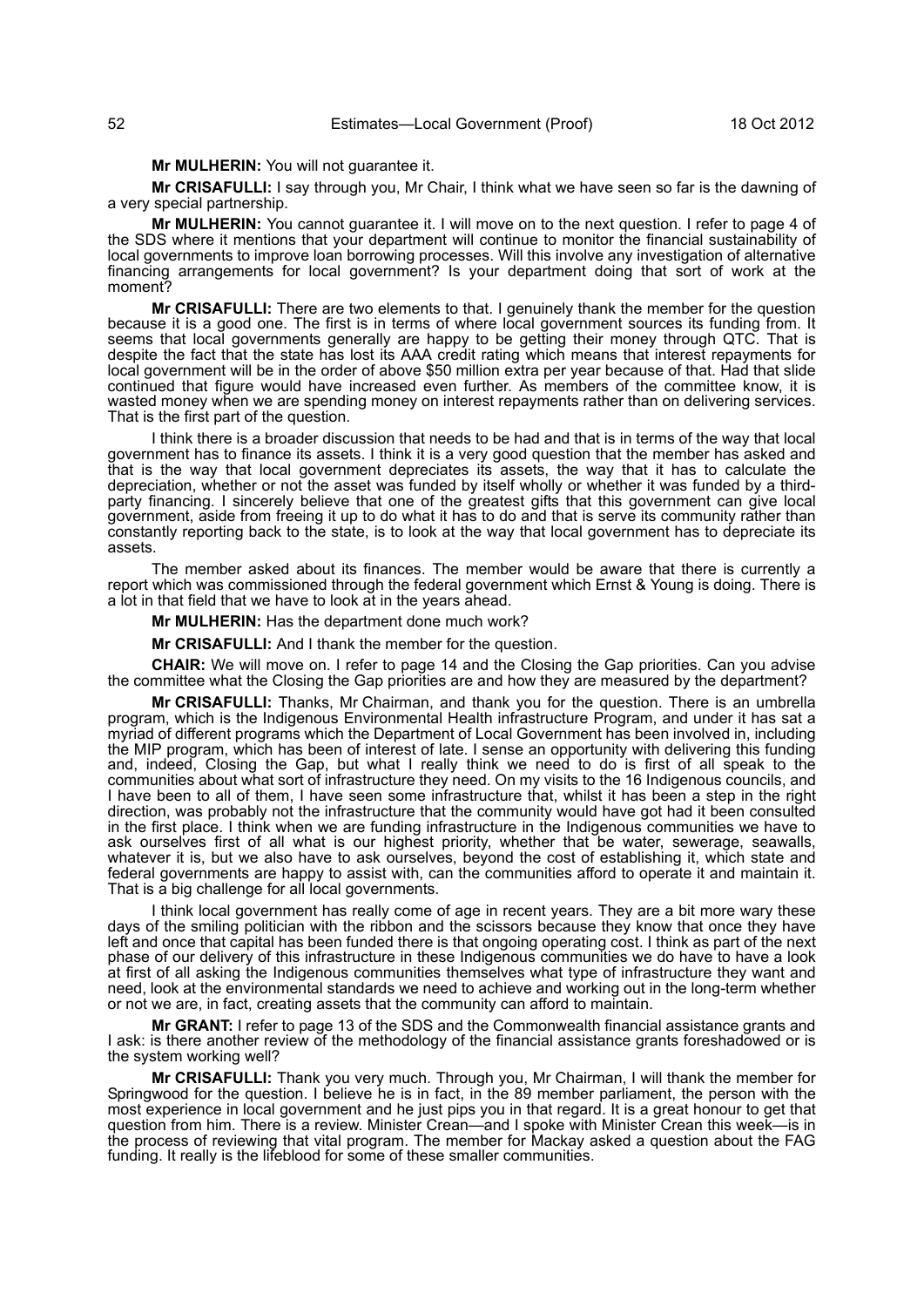The review will be in two stages. The first stage is being undertaken at the moment. The timing looks to be that the second will happen towards the end of next year. Whilst they will look at, no doubt, how that money gets divvied up between the states, and whilst the focus of the state in making recommendations to the minister through the Grants Commission has been on how you chop up that pie, what my focus is on is making sure that we can actually grow that. The level of money in there is being stretched further and further all the time for local councils.

In answer to the question from the member for Mackay, we spoke about the fact that that payment was advanced a little bit at the end of the last financial year. But my grave concern is we are in an era where the federal government will be looking for savings. That is a considerable program. It is just so valuable in delivering what communities need. Without it certainly the smaller councils, certainly those Indigenous councils, those rural and remote councils, simply could not survive. It is that important. It does play a big role in the budgets of larger councils. Whilst the review I know is focusing on a number of other factors, it is my sincere hope that it also looks at the amount of money available and, in fact, increases that money in the years to come.

**Mr GRANT:** I refer to the Local Government Act 2009 and that you are responsible for administering the act and I ask: are you aware of any constituents in Queensland who have been declared by local governments as vexatious constituents?

**Mr CRISAFULLI:** No, I am not. I say to the member that is something that individual councils will make a decision on and they will have processes to handle that. It is my view that the state should not be reaching down into the bowels of the council to get that information. That is something that they should be empowered to make a judgment on themselves.

**CHAIR:** I refer to page 4 and the \$40 million to assist local governments with recommendations from the Queensland Floods Commission of Inquiry. There seems to have been a lot of flood affected communities in the last three years and \$40 million has been allocated. Can you advise the committee how funding has been prioritised under this program?

**Mr CRISAFULLI:** Thank you very much for the question. It is, indeed, a key part of the floods inquiry. I am actually excited that the prospect is there for councils to be able to spend that money. You mentioned that it is \$40 million over three years. In the first year it is \$13.4 million with the balance over the remaining two years. I have called for applications for that. I can assure you we have no intention of making an announcement in March of next year, we will be making those announcements this calendar year. It is vital that these councils be given every opportunity to implement that. It is a bucket of money that I think can deliver so much more by the fact that we are actually empowering local communities to deliver it rather than rolling out one-size-fits-all infrastructure that we have seen in recent years from other levels of government.

**Mrs SMITH:** I refer to page 1 of the SDS, dot point 4, and the efforts to deal with the complexity of legislative links and the duplication of community planning with other planning requirements. Can the minister advise the committee on how this issue is addressed and what consultation informed the decision?

**Mr CRISAFULLI:** Thank you very much to the member for the question. This was one of the most pressing issues that was raised in my visit of the 73 councils across the state. It was raised in Rockhampton, it was raised in Southern Downs, it was raised in Barcaldine. It was raised in councils of all different sizes and shapes. If ever you need an example of how paternalistic the Local Government Act has been it is in the area of a community plan. We have said to councils, 'You must construct this document. It will look and feel like this. You must report back to us each and every year and we will give you a gold star and a chocolate if you are doing a good job.' The reality is communities were not getting great benefit from these documents. To put it in perspective, I am aware of a council that spent over \$1 million on a community plan. But in the case of some of those smaller rural and regional councils they were spending \$40,000 or \$50,000. That might sound like only a few small shells, but when you are dealing with councils that have a total rate revenue of little more than half a million dollars that is a huge dent on a local council. Not only did they have that upfront cost of doing one, they then had the ongoing cost of having it constantly reviewed each and every year to put it in.

My approach to community plans is simply that the best form of a community plan is to engage with your community. They will judge the councils on how they think they are heading on their expectations and they will pass judgement every four years rather than the state directing them to produce a document that looks like a carbon copy of the council beside them. That is how we can save councils real money.

**Mr MULHERIN:** Minister, before we were discussing financing of councils and debt and depreciation. You made mention of the work the federal government commissioned carried out by Ernst & Young. Has your department started any work on that Ernst & Young report?

**Mr CRISAFULLI:** In this budget we have a shade over \$1 million to do some capacity building with the councils as well. I want to have a real focus this year on also working with some of the smaller councils, the Indigenous and rural councils, and look at giving opportunities for those councils to look to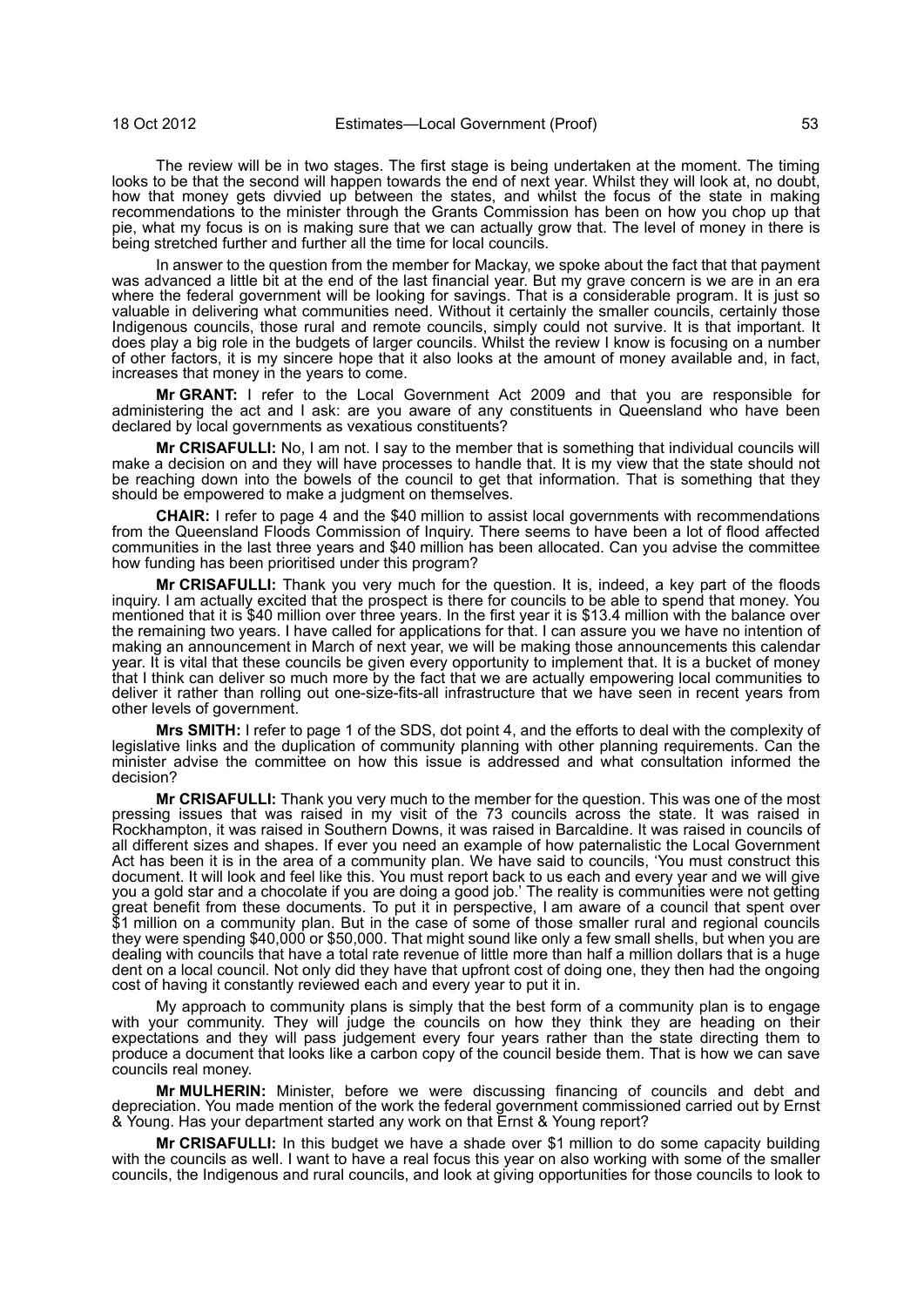increase their own source revenue which is definitely one of the challenges and, indeed, looking for savings in areas where they might be able to get some efficiencies in how they work.

Our offer to work with the federal government is certainly there on the table, but we are also getting on with the job ourselves because we really have to find ways to make savings for local government. This week I commissioned a get-together of office staff in the local department and we threw up a number of issues on ways that we might be able to make some real inroads for local councils.

**Mr MULHERIN:** Around financing?

**Mr CRISAFULLI:** Indeed.

**Mr MULHERIN:** What sort of options are you looking at?

**Mr CRISAFULLI:** I certainly want to see Indigenous councils with an opportunity to increase their own source revenue. I also want to see Indigenous and some of the rural councils look at ways of sharing some resources. I think we need to put everything on the table because, quite simply, they are going to struggle. We spoke about the financial assistance grants from the federal government. There are going to be some real challenges for local government and I think one of the gifts that we can give them is to try to assist them to work together to lower some of their costs.

**Mr MULHERIN:** As part of the review your department is doing will you rule out allowing private banking institutions or lenders to loan directly to local government?

**Mr CRISAFULLI:** Local government have not expressed a will for that to occur. I say through you, Mr Chairman, they are quite pleased with the arrangement through QTC. There are no plans for that.

**Mr MULHERIN:** You were mentioning earlier financial assistance grants from the Commonwealth. What is Queensland's share of the financial assistance grants this year?

**Mr CRISAFULLI:** It is a little bit over \$400 million.

**Mr MULHERIN:** Is it up or down on the previous year?

**Mr CRISAFULLI:** It is down a little bit. The federal government has said because Queensland is not growing at the same rate as previous calendar years it has fallen. Overall it is down \$8.5 million this year.

**Mr MULHERIN:** Do you agree with that?

**Mr CRISAFULLI:** No. I think more money should come to Queensland, I say to the honourable member for Mackay. We are a growth state.

**Mr MULHERIN:** Have you made any submissions around how the financial assistance grants should be administered into the future?

**Mr CRISAFULLI:** Indeed I have, Mr Chairman. I say to the honourable member that I have done a little bit more than that. I have picked up the phone and spoken to the federal minister, who I think is a fairly straight up and down sort of a character.

**Mr MULHERIN:** But you would also require support from your local government colleagues in other states to change the system. Have you been speaking with them?

**Mr CRISAFULLI:** I am always willing to arm wrestle anybody to get a good deal for Queensland.

**Mr MULHERIN:** Probably that is one thing that you and I are as one on; we are both parochial.

**Mr CRISAFULLI:** I think we might be.

**Mr MULHERIN:** I refer to page 1 of the SDS where it outlines your department's role in ensuring the ongoing financial sustainability of local governments. In this capacity, can you advise which council currently has the largest amount of debt and by how much has that debt increased since the financial year 2008?

**Mr CRISAFULLI:** Currently, local government debt as a whole is a little bit over \$5 billion. If you compare the fact that those 73 councils cover a state the same size as the state government and the debt of this state, if headed on the same trajectory that you left it in, would have reached \$100 billion, I guess that shows they are not doing all that badly. However, it is my view that local government really wants to be able to look at ways to finance without borrowing. I understand that. I think one thing that local government can do is look to partner with the private sector to be able to deliver infrastructure, to be able to create civic space and maybe have some additional rate income. I have spoken to some of the Indigenous—

**Mr MULHERIN:** There have been examples of that. Clem 7 is now in receivership.

**Mr CRISAFULLI:** I have spoken to some of the Indigenous councils and looked for opportunities for them to look at some of the abundance of land they have. There is a program at the moment in Hope Vale, which I had a look at the other day, which is quite exciting. They are in the process of planting bananas. That has not just generated jobs in the plantation phase, but also hopefully ongoing jobs for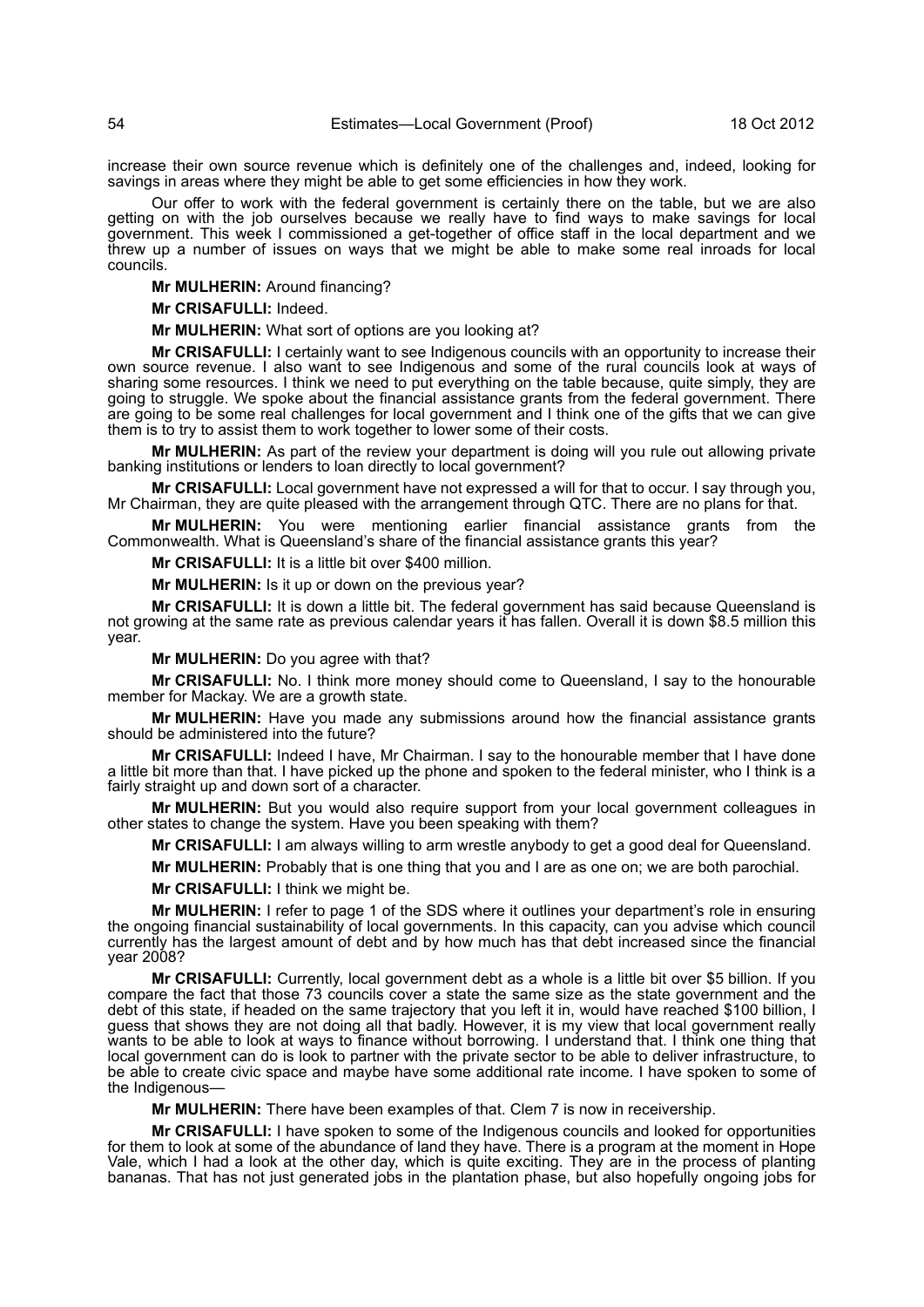years to come. There is evidence in the past of councils that have run enterprises, cattle stations for example, and that has created jobs for Indigenous people. I think councils are looking outside the square.

**Mr MULHERIN:** You do not know which council currently has the largest amount of debt?

**Mr CRISAFULLI:** Currently, you will not be surprised to find out that it is the largest council in the country, which is the Brisbane City Council, and is \$1.16 billion in debt.

**Mr MULHERIN:** Is that the current figure?

**Mr CRISAFULLI:** That is at 30 June 2012.

**Mr MULHERIN:** Looking at the Queensland Treasury Corporation, the total debt outstanding at market value at 30 June 2012 is \$1.828 billion.

**Mr CRISAFULLI:** I gave you the level of debt as at 30 June 2012. I am happy to check that figure, but the figure I have is \$1.16 billion.

**Mr MULHERIN:** I am referring to an official government publication, page 69. I understand that the debt has increased from \$51.8 million in the financial year 2008. The state government purchased the council bulk water assets in that year. The debt has now gone to \$1.83 billion. Minister, what plans do you have to monitor Brisbane City Council's debt?

**Mr CRISAFULLI:** I guess the comparison between less than \$2 billion and less than \$100 billion—

**Mr MULHERIN:** It is nearly 40 per cent of the total debt of councils. I accept that it is a large council, it is the largest council in Australia.

**Mr CRISAFULLI:** With respect, the financial figures of the Brisbane City Council are probably in a better shape than those of the state government.

**Mr MULHERIN:** I probably beg to differ. It has gone from \$51.8 million in 2008 and the state bought out the bulk water assets, which made them debt free, but now they have a debt of \$1.83 billion and no doubt climbing. They also have exposure to Legacy Way, whether that will be successful.

**Mr CRISAFULLI:** I would dearly love to be part of a cabinet that took over an organisation with a debt less than \$2 billion, I can tell you that.

**Mr MULHERIN:** When you look at the rate base population, I think that you will find that it is a higher debt burden than the state. What plans do you have to monitor the Brisbane City Council debt?

**Mr CRISAFULLI:** All councils submit their financial returns and we will work with all councils. Again, I would respectfully say to the member for Mackay that I do not believe that a council that is rated strong financially is at the top of our watch list.

**Mr MULHERIN:** So you will not be monitoring, in other words, Minister?

**CHAIR:** Thank you, Minister.

**Mr MULHERIN:** Is that right, Minister? The government will not be monitoring the debt?

**Mr CRISAFULLI:** We look at and assist all councils. If you continue to read the document that you are looking at, the financial rating for the Brisbane City Council is strong.

**CHAIR:** I call the member for Springwood.

**Mr MULHERIN:** I want to clarify—

**CHAIR:** We have done that.

**Mr GRANT:** Minister, I refer to page 1 of the service delivery statements, dot point 4, and the requirements surrounding corporate plans, which are prime examples of unnecessary duplication. Can the minister advise the committee on how this issue is addressed and what consultation informed the decision?

**Mr CRISAFULLI:** Indeed the role of a corporate plan is an important part of guiding the way local government spends its money. I would sooner see local government focus on the corporate plan rather than the community plan. I think there is genuine benefit; if councils can tie some of the aspirations of a community plan into those operational plans, there is far more benefit in that. In answer to the honourable member's question, again, we see our role as empowering local government to be able to make a decision on how much investment and interest they put in these plans. I think that is the best way to get living, breathing documents that people actually use.

**Mr GRIMWADE:** Minister, I refer to page 1 of the service delivery statements, dot point 4, and the efforts to deal with the onerous nature of operational planning time frames. Can the minister advise the committee on the consultation that informed the decision and how this issue is being addressed?

**Mr CRISAFULLI:** The legislation currently requires local governments to have a financial plan and an asset management plan that each cover a period of at least 10 years. Again, that is a time figure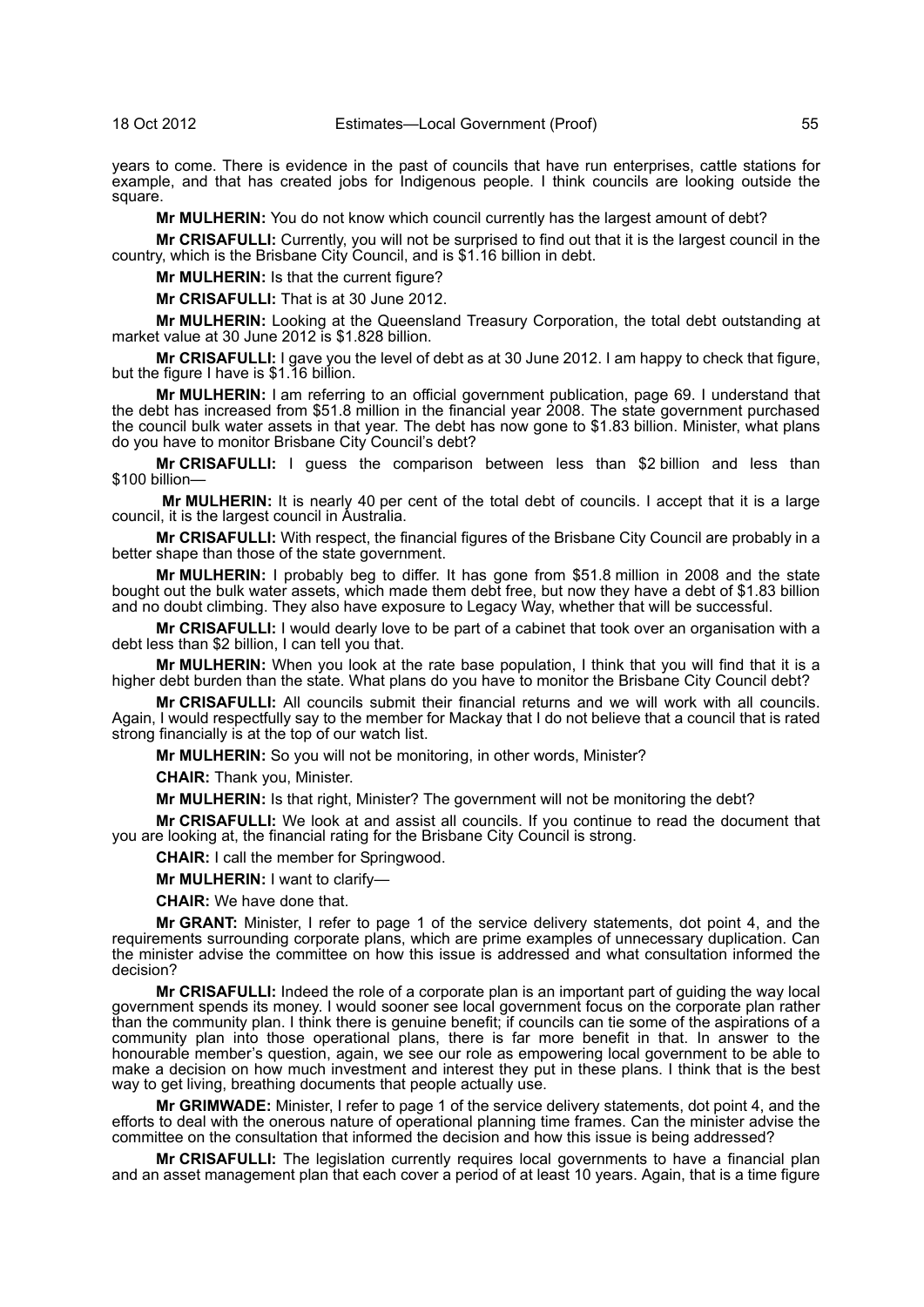chosen by the state. It does not give the local government the ability to look at and see what suits its situation. It is our intention to make sure that that prescription is removed.

**CHAIR:** Minister, the Premier set you the task of visiting the 73 councils throughout this state. I am sure that you have been able to manage a lot of that. Are there any that you have not got to at this stage? How were those councils?

**Mr CRISAFULLI:** I have visited all 73 councils in about five months. In many cases, I saw it as an opportunity to see the issues facing those local areas. It gave me great pleasure to do so, alongside you on many occasions. That was a great honour, indeed.

The purpose of the visit was twofold. The first was to try to mend some of the bridges. It has been a poisonous relationship between the state and local councils. I did not want to assume that just because government had changed that that relationship would change. I wanted to earn their trust and I wanted to earn their respect. I figure that you only do that by showing up on their home turf. It has been great. It has also been an opportunity to look at some of the issues that have bogged down those councils. In many cases, it is the little things that they have not raised before, that they have just put up with. I saw one example that truly left me shaking my head. A council was running out of room at its cemetery, but was surrounded by town common of about 20,000 hectares. It waited for over four years to acquire one hectare from the state. When you hear stories like that, you think to yourself, this is why local councils just want the state government to get out of their way and genuinely assist them. That was the first part of it.

The second reason—and I think this is the reason the Premier was keen for me to, indeed, visit the councils on their home turf—was to speak with all of the councils and all of the councillors about the changes to the Local Government Act. I have answered a few questions in regard to the level of prescription, but fundamentally the act puts mayors and councillors back in charge. I think in a democracy, it is the level of government closest to people. I believe that the changes reflect the ability for people to elect somebody and expect that they can get results for them. Nothing frustrates people more than when they find out that their councillors are, in many cases, powerless to act. The changes to the act will change that. It will free local government up to deliver for their community and, therefore, create more efficient local councils that deliver for their communities.

**Mr SHORTEN**: Minister, I refer to page 1 of the SDS, dot point 4, and the efforts to create a simpler general reporting regime with less duplication. Can you advice us on the consultation that informed that decision and how the issue is now being addressed?

**Mr CRISAFULLI:** To follow on from the previous answer, the consultation did, indeed, come from my discussion with those local councils. It is not just the reporting of the corporate plans and the community plans that I have discussed; it is everything about the way that local government has had to report back to the state government. I think nothing highlights that more than the way that local councils have had to go about making their local laws. In many cases, a local law has taken councils over a year to adopt, because of waiting for various state agencies to sign off on that local law. When you think about that, it is not so local after all.

One of the changes to the act will ensure that councils sign off on their local law. By all means, they will be required to make sure that is not contrary to state law and we want them discussing that with communities. If we are truly to trust local government and truly understand that, in the vast majority of case, they want to adopt a local law to be able to serve their community, surely we should just let them adopt local laws. That is one of the myriad of reporting mechanisms that we have done away with.

**Mr RUTHENBERG:** Minister, firstly, can I say thank you to you and your staff on behalf of the council in the area I come from. I was at your first meeting with the council and I would sure love to see you back out there. They truly appreciate your commonsense approach to allowing them to get on with the job. Minister, it is in that vein that I ask this question. I am again coming back to dot point 4, in reference to conflict of interest in respect to sporting and community groups. Can you advise how you have addressed this issue and what consultation informed that decision?

**Mr CRISAFULLI:** I thank the member for the question. Indeed, his local council raised this and most local councils raised this. The absurdity of the conflict of interest provisions have been highlighted by many things, but none more so than when you visit a rural council and you have a councillor leaving the room because they are a member of the Campdraft Association, which has applied for some in-kind support. Nothing is more absurd than when somebody has to declare a conflict of interest because their daughter is a Girl Guide and they have applied for a \$50 sponsorship from the council. It is absurd when parents have their kids at a school and they are forced to leave the room for conflict of interest.

It is my view that the sorts of people we want to be local councillors are exactly those sorts of the people—the people who have manned the barbecue at the local rugby league club for 25 years and the people who take their kids to school and serve at the tuckshop; all those sorts of people. In many cases—and I am obviously addressing conflict of interest here and not material personal interest—it is those little things that have made them say, 'It is all too difficult. I have to run a business. I have to raise my kids. It is all too difficult with the absolute nonsense that I have to be put through. I am constantly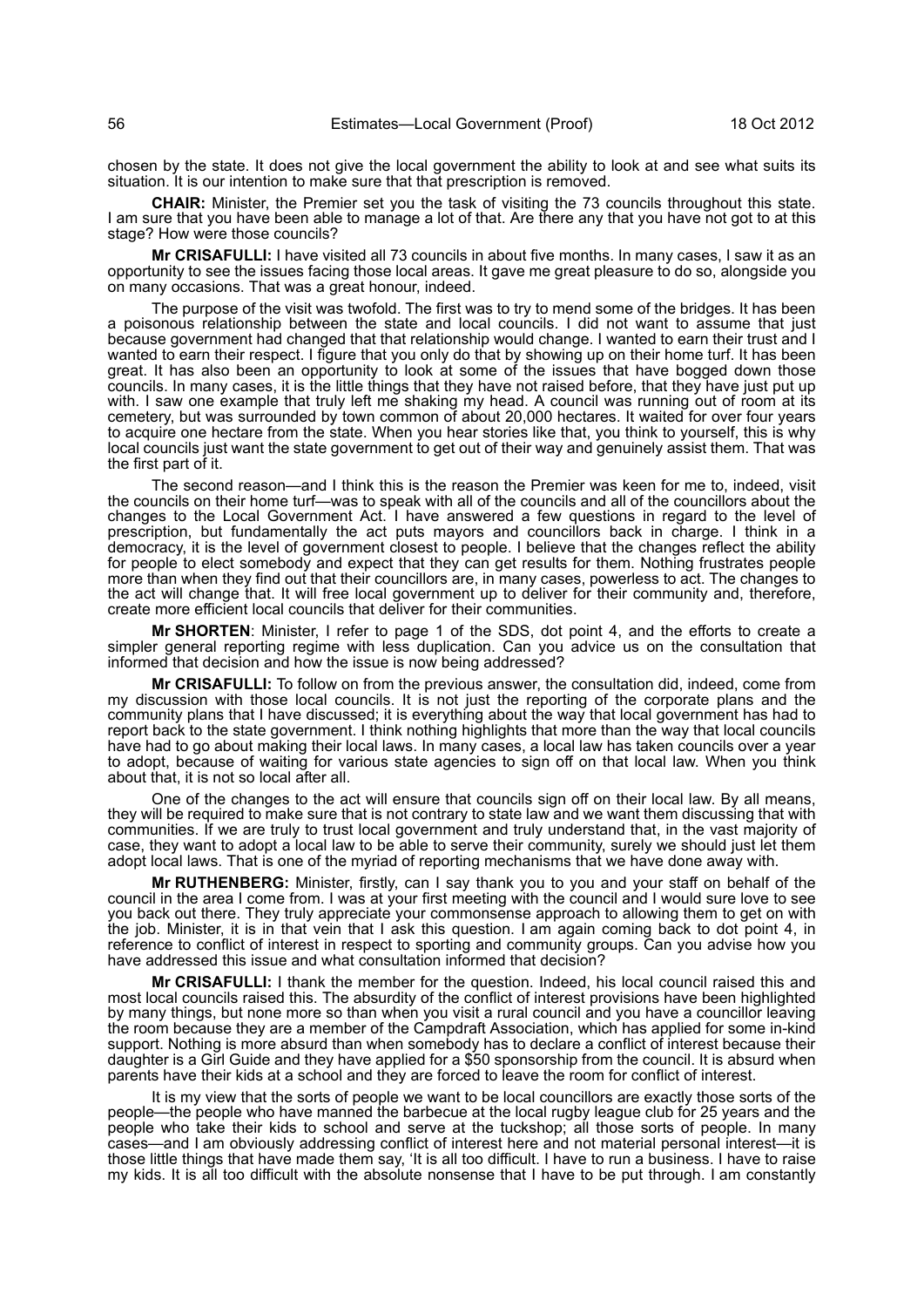looking over my shoulder to not be in breach of an overly paternalistic act.' I think we can make changes to make sure that we weed out the bad apples rather than go after people for not leaving a room because some girl guides want a \$50 helping hand.

**Mrs SMITH:** If I could follow on from that point. With regard to the efforts to deal with the issue of councillors being responsible for pointing out the material personal interests of other councillors could you advise the committee on how you see this being addressed?

**Mr CRISAFULLI:** Thank you very much for the question. Quite simply, that section will be removed. It is an absurdity. It is an absolute absurdity that a councillor is in breach of an act because he or she has a suspicion that another councillor might have an interest and does not declare it. People are big enough to be able to make their own decisions about whether they have a conflict of interest. They should declare the conflict if there is a one and they should leave the room. If they do not and it is viewed that that is inappropriate then they, of course, should feel the full force of the law. It is a nonsense to create this big brother approach that everyone has to be looking over everybody's shoulder. That has created a dynamic where councils have not worked as effective boards because it is constantly pitting one against another. That is absurd and has been removed.

**Mr MULHERIN:** My question is to the acting director-general. What analysis has the Department of Local Government done regarding the possible cost of deamalgamation for the councils that were approved. They are: the Douglas area seeking to leave the Cairns Regional Council; Isis seeking to leave the Bundaberg Regional Council; Livingstone seeking to leave the Rockhampton Regional Council; Mareeba seeking to leave the Tablelands Regional Council; and Noosa seeking to leave the Sunshine Coast Regional Council? Have you done analysis on the potential impacts that these costs will have on rates in these councils as they have to bear the cost of deamalgamation?

**Mr Johnston:** The department has not done any analysis. The Boundaries Commission has been appointed with a charter to do that analysis. We have engaged the Queensland Treasury Corporation to do that work on behalf of the Boundaries Commission. That is happening as we speak.

**Mr MULHERIN:** When will that information be available publicly?

**Mr Johnston:** The Boundaries Commissioner is due to report back to the minister in November and the minister in December needs to make a decision whether any of those five are then referred to a poll early in 2013.

**Mr MULHERIN:** When you table that information will it be fairly detailed? Will there be QTC modelling?

**Mr Johnston:** The QTC are doing it in two parts. They are obviously analysing the work that was put forward by those proponents—and some of those proponents engaged consultants to provide quite detailed models. So they will analyse that. They will also discuss those models with the proponents. They will do their own modelling. Most importantly, they will also work with the current councils to look at those figures.

**Mr MULHERIN:** So in that process will they also look at whether councils have invested in new infrastructure since 2008? If the council deamalgamation is successful will they look at who owns the asset and who pays the debt? Will they consider joint ownership between the council-

**Mr Johnston:** The division of assets and liabilities will be a major part of their work.

**Mr MULHERIN:** Acting Director-General, one of the priorities of the Department of Local Government is to support councils to deliver better infrastructure and land use planning for their communities as outlined on page 3 of the SDS. Also on page 3 it says that it is a priority to ensure councils can contribute directly to Queensland's economic growth from the local to regional level. I am interested in the opportunity for local government to play a part in promoting healthy lifestyles and fun activities for families—for example, where bike paths and walking tracks et cetera not only open up council land but also encourage families to get active. It is all about livability and attracting people to the city. There are economic benefits and we need to capitalise on them. Have you had any discussions at all with local government around how to assist local government to reinvigorate council lands?

**Mr Johnston:** Part of the Local Government Grants and Subsidies Program would be targeted at those sorts of infrastructure projects.

**Mr MULHERIN:** Minister, have you had discussions about how you could assist local government to open up those lands to improve the livability of council areas or council communities?

**Mr CRISAFULLI:** I would always be open to discussing any matter that can assist a local government. As the acting director-general says, if a council sees an opportunity—and I think the member mentioned something like a bike path–

**Mr MULHERIN:** Walkways and all those sorts of things -

**Mr CRISAFULLI:** As the member said, if the council thought there was some value in that they could make an application through the grants and subsidies program.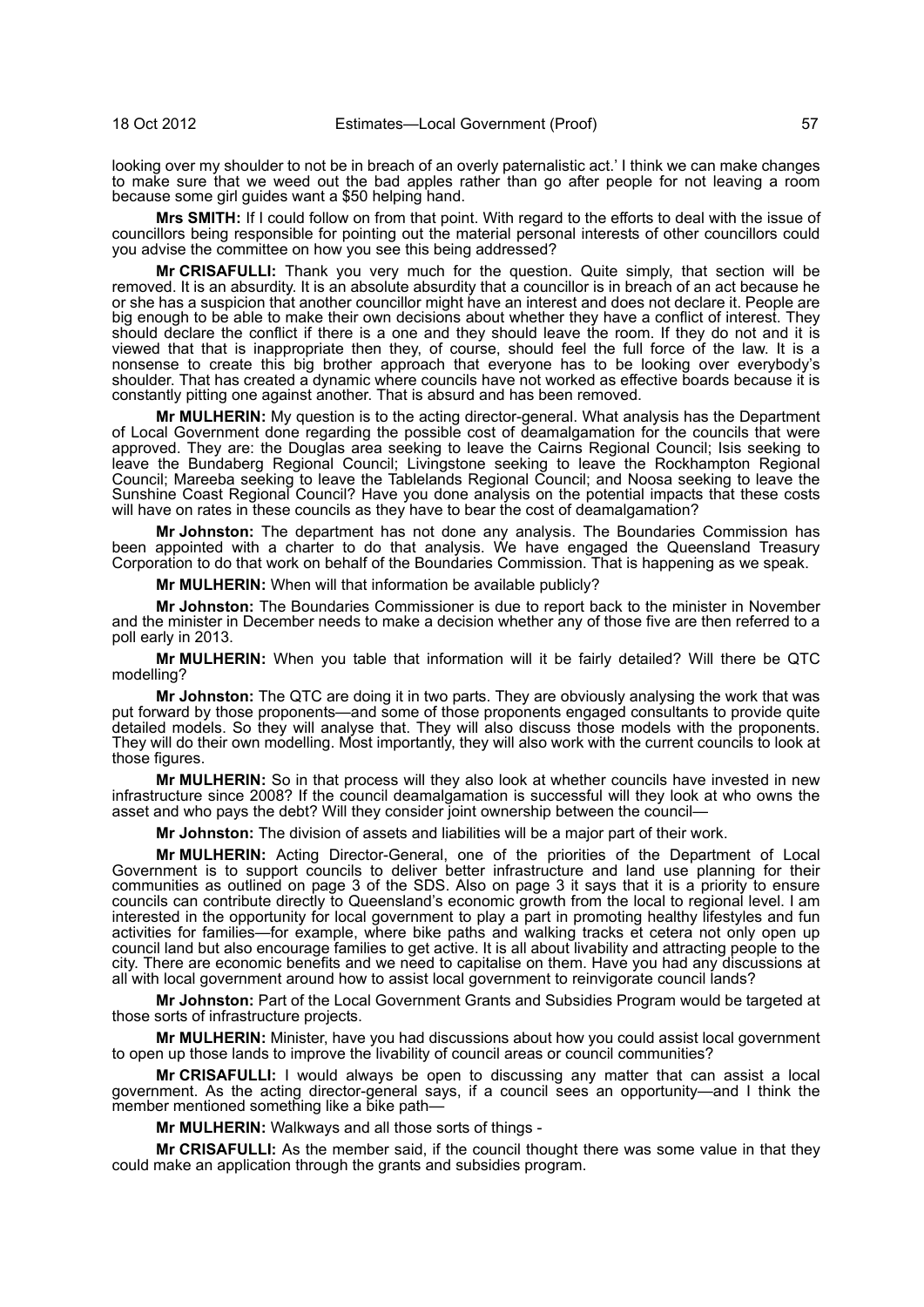**Mr MULHERIN:** How much is in that fund?

**Mr CRISAFULLI:** In the local government grants and subsidies fund—

**Mr MULHERIN:** For that type of activity.

**Mr CRISAFULLI:** This year there is \$63 million available. I did mention before the underspend last year. It is significant in this calendar year. Only \$8 million of the \$45 million was expended last financial year. There is approximately \$63 million available.

**Mr MULHERIN:** So it can be used for the creation of bikeways, walkways and all those sorts of things.

**Mr CRISAFULLI:** We will always look at good applications that come forward. The joy of this program is that it does not foist down the throat of local government what the best project is for them to undertake. They come to us with an application. I see that as surely the best way otherwise what you do is replicate school halls that look like the one beside it and foist on communities infrastructure that they may not need in the long term. This way it gets them to drive the agenda of what infrastructure it is that they need.

**Mr MULHERIN:** What sort of contribution from local government will there be for these programs? Will it vary depending on the size of the council?

**Mr CRISAFULLI:** It will. That is an excellent question. We want to drive best value for money, but we will look at any proposal that delivers value for money for the community. That level of state contribution will vary.

**Mr MULHERIN:** You mentioned in your opening statement that smaller councils in the far west do not have a capacity to make a contribution to a subsidy program. Will you consider a 100 per cent grant?

**Mr CRISAFULLI:** We would consider a 100 per cent grant for all councils. If it was deemed to be a vital project that the state wanted to fund in its entirety then of course we would do it. We are open to any applications that deliver good value for money.

**Mr MULHERIN:** Have you made any representation in your own patch to the Townsville regional council to ensure that access is granted to public lands adjoining creeks and waterways?

**Mr CRISAFULLI:** I have not spoken to Townsville City Council. The first council that I met on my tour across the state—the honourable member for Kallangur's council was in fact the first one I met with in the south east—was the Townsville City Council. We have discussed a range of issues and I would always be willing to work with that council on any matter that they saw fit.

**Mr MULHERIN:** Acting Director-General, has your department provided any advice to councils on the issue of public liability on public land considering the significant amount of public land under the control of local councils?

**Mr Johnston:** Nothing that I am aware of recently.

**Mr MULHERIN:** You have not given any sort of advice around that at all?

**Mr Johnston:** That would generally be legal advice. We have not provided that since I have been the acting director-general.

**Mr MULHERIN:** So it would be up to each individual council to seek its own legal advice?

**Mr Johnston:** Normally the councils would get their own advice or the LGAQ would get it on their behalf.

**Mr MULHERIN:** If public land is blocked off to the public but access is given to individuals through private properties for their private use, where does the responsibility of public liability lie? Does it still lie with council?

**Mr Johnston:** Can you repeat the start of that question.

**Mr MULHERIN:** If public land is blocked off to the public by the council—access is denied—but access is given to individuals through private properties for their private use, does the public liability responsibility still apply?

**Mr Johnston:** It would depend how that tenure was negotiated.

**Mr MULHERIN:** For the information of the committee, I seek leave to table an article in the *Townsville Sun* on 27 September 2011.

**CHAIR:** Is it the wish of the committee that the article be tabled? There being no objection, it is so ordered.

**Mr MULHERIN:** Acting Director-General, does the department have the responsibility to investigate if council property is blocked off from public access creating a blocked off area but is used for private use by adjoining property owners?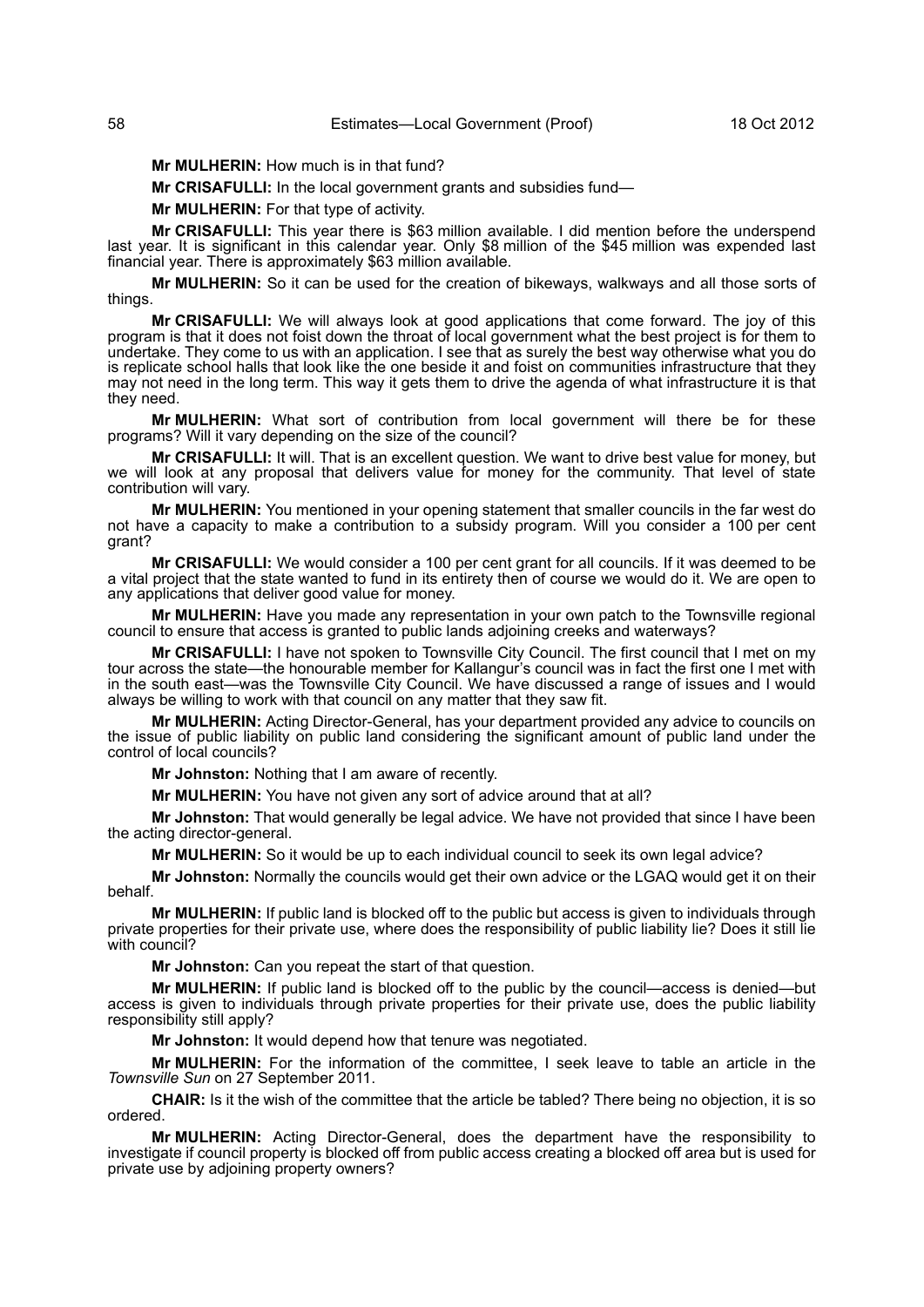**Mr Johnston:** I am not sure I can answer that question. Is it specific to this article?

**Mr MULHERIN:** Yes.

**Mr Johnston:** It is not general?

**Mr MULHERIN:** It is a good example of it.

**Mr Johnston:** Is the question you are asking relating to this or is it more general?

**Mr MULHERIN:** Yes, it does, but it could also occur in other local government areas but we can use the Townsville case as reported in that paper.

**Mr Johnston:** Can I take the time to read this and respond later in the session?

**Mr MULHERIN:** Yes. Can I just ask in your consideration whether you will investigate this blocked off land that is being used by adjoining properties? When you come back before the end of this session could you give advice on whether you will get the department to investigate this issue?

**CHAIR:** I think we will come back to that after you have a look at it. Perhaps you can give some advice then.

**Mr GRIMWADE:** I refer to page 1 of the Service Delivery Statements and the effort to deal with the issue of nominees for council elections being posted as they are received. Could you please advise how you addressed this issue and what consultation informed your decision? Did this matter arise in the 2012 local government elections?

**Mr CRISAFULLI:** I thank the honourable member for the question. It did indeed arise during the election. It was one of the silly changes in the most recent act. A combination of factors led to this coming to a head in Far North Queensland.

There were two changes to the act. The first one actually said that a council or the returning officer was not able to post the names of those people running for office until the nomination had been formally accepted—and the definition of formal acceptance was in fact after the rolls had closed. As a result, we had a situation in one of the divisions in the Tablelands Regional Council where there was no nominee. That was division 6 in Mareeba. This highlighted the absurdity of that provision. What has happened in the past is that people might have walked past the local shire hall and looked up and if they saw there was no nomination they would get one together.

As a result of that, the next absurdity was that the act specified that it would not go to a byelection but that in fact it would be an appointment of the minister. I, as someone who believes in local government, thought that was quite absurd actually. So, in light of what ability we had, I asked the council to go through a process of selecting somebody and they called for nominations. I believe they received over 40 which, for those of us who have been through local government elections, shows that there is some interest but often the thought of an election might be a little bit daunting. They recommended a lady by the name of Marjorie Pagani and Her Excellency the Governor signed off on that appointment.

So there will be a couple of changes that we will be making to the act. The first is that as nominations come in they will go back up on the board the way that it has happened forever and a day. The second change will be in the event that a nomination is not received—and I think by virtue of the first change we have made the likelihood of that occurring is limited—it will then go to a by-election.

**CHAIR:** Minister, could you inform the committee on the history as to why the corporate status of local government was removed from legislation by the former government? On the issue of councils and their corporate status in the future, could you please advise why you are addressing this issue and what consideration informed your decision?

**Mr CRISAFULLI:** This was indeed one of the election commitments which the government took to the election. It was one of the perhaps unintended consequences of the changing of councils away from the federal IR system to the state system. There are a few reasons why body corporate status is so important for councils. Firstly, it provides certainty for councils when they are entering into a contract. In the case of when councils are embarking on a corporate reconstruction, it lessens the effect of stamp duty. But probably the biggest reason is that it provides protection to councillors. With a corporation it can be sued rather than the councillor. That is something that local government has been very, very keen to see and something that changes to the act will certainly amend.

**CHAIR:** I call the member for Algester.

**Mr SHORTEN**: Minister, I refer to dot point 4 on page 1 of the SDS and the efforts to deal with the constraints on entrepreneurial actions and activities of councils. Could you please advise how you addressed this issue and what consultation informed that decision?

**Mr CRISAFULLI:** I thank the honourable member for the question. This is something which came up very strongly from the Central Highlands Regional Council during our visit. What it effectively means is that we will see less constraints when a local government wants to embark on a beneficial enterprise, so it is another one of our examples of reducing red tape. In fact, the whole premise of the change to the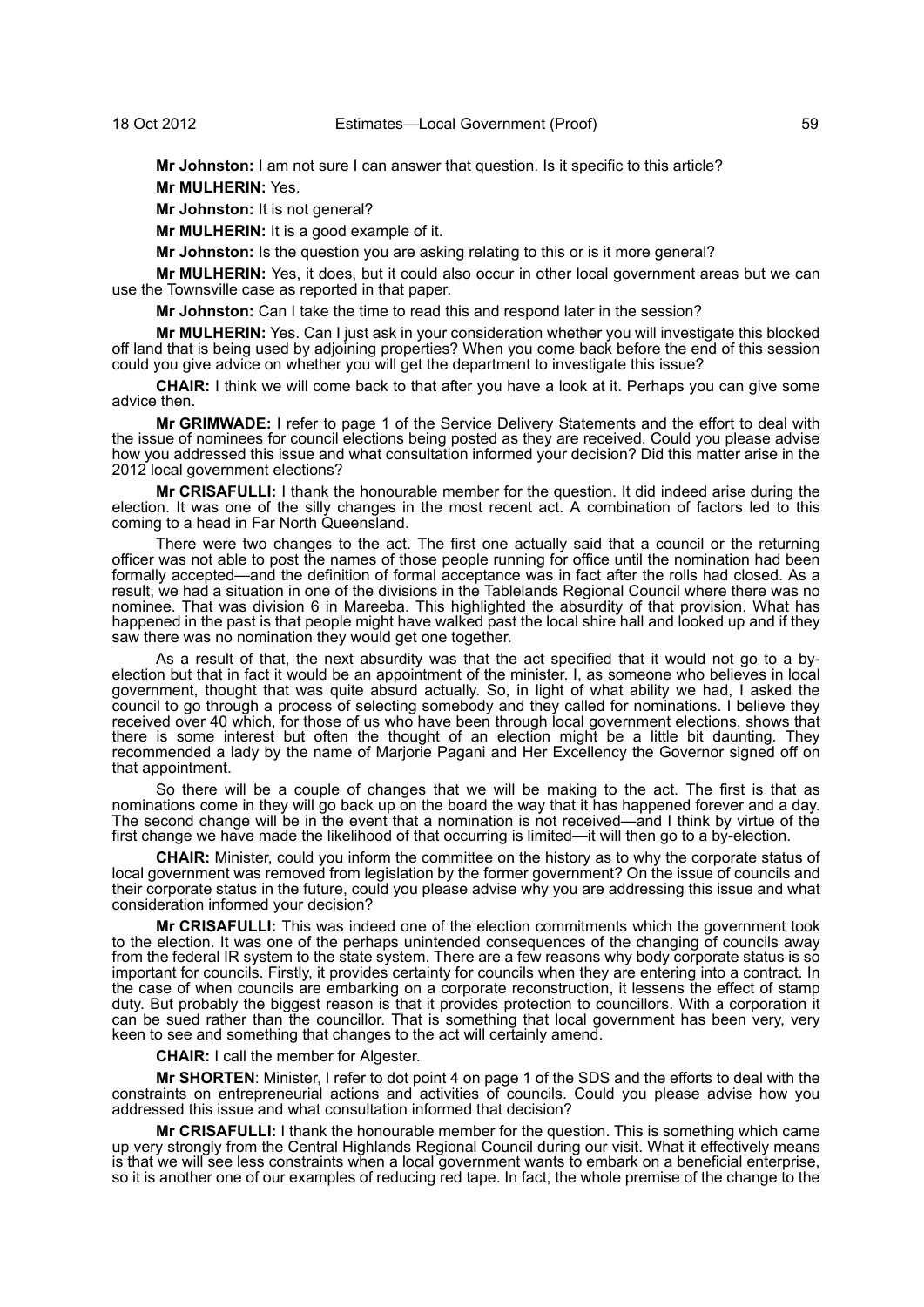act also significantly reduces its size. Something the government is committed to doing is cutting red tape and reducing the size of the act.

What has happened in the past if a council wanted to go into a beneficial enterprise—that might be, for example, on the social housing front—it has been prevented from going to a certain level based on the act, and what we have said is that that should be removed. There should be the ability for the council to enter into an arrangement to be able to get the outcome that it sees is best for its community rather than some restrictive act.

**CHAIR:** I call the member for Kallangur.

**Mr RUTHENBERG:** Minister, switching gears just a fraction, at the moment when a councillor becomes a candidate for the Legislative Assembly they are disqualified. Can you advise the committee if councillors in other mainland states suffer that same discrimination? Pre-empting the answer there, could you also advise what counsel you have taken or consultation you have engaged in with regard to addressing this issue?

**Mr CRISAFULLI:** Thank you for the question, honourable member. This was again one of the things that the Newman government did take to the election. It has been one of the great injustices against local government. A local councillor can choose to run for federal parliament—stand aside and run—and if that person is unsuccessful he or she should be entitled to go back to the local council and continue to serve. The people are not passing judgement on that person's performance as a councillor. They are electing whether or not they think they should go to another level of government. The act was changed in 2001. I think it was a genuine attack on local government. Perhaps it was even motivated by political reasons.

I hope that in fulfilling this election commitment, as we are fulfilling all our election commitments, people can see this in good faith. The fact that the LNP does have a large majority in this parliament and the fact that we are doing this might very well open the door for somebody of another political persuasion to run against one of our sitting members. That is just part of the democratic process. It was a complete injustice the fact that that was changed in 2001. We made a commitment and nothing gives me more pleasure than to bring it in line with the federal requirements.

**CHAIR:** I call the member for Algester.

**Mr SHORTEN**: Minister, I refer to page 5 of the SDS and the efforts to deal with the unique qualification clauses for candidates for the Torres Strait Island Regional Council. Are you able to advise how you are addressing this issue and what consultation you undertook in relation to that?

**Mr CRISAFULLI:** I thank the honourable member for the question. This is one that has again been highlighted by some events in this current round of elections. There was a challenge on three of the election results in the Torres Strait Island Regional Council. In the case of one of those challenges, it has been thrown out and that person will take their seat as a councillor. In the case of the other two, popularly elected people from their community will now not be able to serve because they were found to be in breach of the Local Government Act. Let me explain what the Local Government Act says.

It says that in order to be a councillor in the Torres Strait Island Regional Council—and this is the only council of the state's 73 councils where this provision exists—the person must be of Aboriginal or Torres Strait Islander descent and must have lived on the island for two consecutive years prior to the poll. I really struggle to think that in 2012 that is reflective of community views. So let me paint a few scenarios for the committee.

Scenario 1: a young girl grows up in her community—loves it, lives in it. She was born, raised and educated there. She goes to Cairns and studies to become a nurse. She comes home to her serve her community as a nurse. She is home for 22 months and puts her hand up to run in the community that means so much to her and she is not eligible because she has not lived there for two consecutive years prior to the poll. Scenario 2: somebody of European background has lived in that community all their life—was born and raised there—and is proud as punch to be part of the Torres Strait Islands but is ineligible to run.

When these anomalies were raised and the court process went through, I decided to spend a bit of time asking a few people on the islands. As a result of these examples, I think they saw for themselves for the first time just how absurd these provisions were. I spoke to a number of people from all different walks of life, and I think the change will be a step forward. As I have pointed out to the handful of those who do not share that same view, if people felt so strongly about ensuring the person was from a certain background or if people felt so strongly that they had to live there for the two years preceding, that vote would be reflected on the day. The fact that we have people who received in one case over 70 per cent of the vote and yet cannot serve their community because they are deemed not to have lived there for two consecutive years prior to the poll I think is absolute madness, and it will be one of the great changes if parliament passes the bill in November.

**CHAIR:** I call the member for Mackay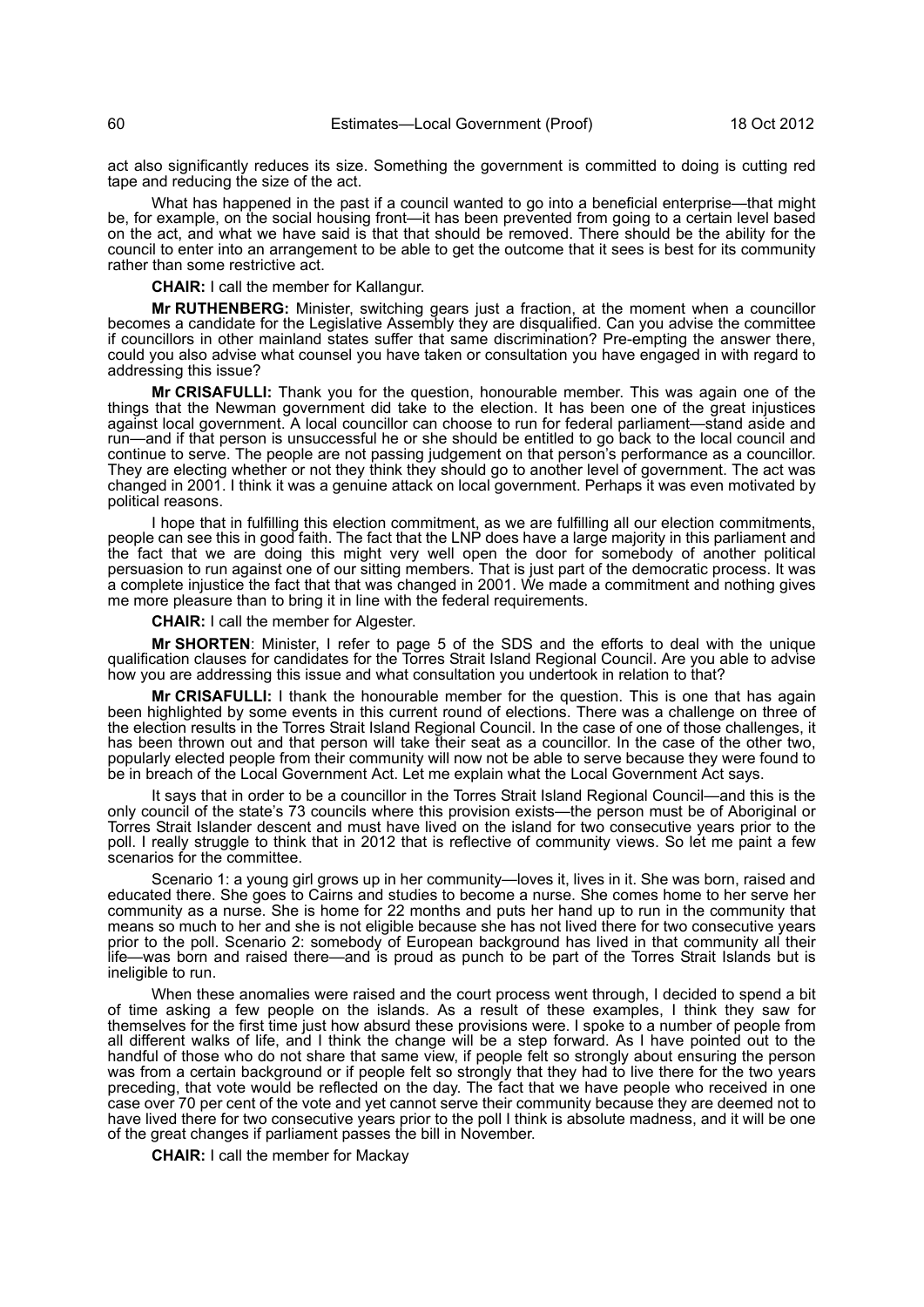**Mr MULHERIN:** To the Acting Director-General, just following on from the previous conversation we had, have you had time to read the article?

**Mr Johnston:** I have. I am not aware that it has been raised previously with the department. They are actually two media articles. But I will undertake to have our regional office in Townsville check with the CEO. If there are any issues that the department can assist with or through other departments, I will undertake to take that on board.

**Mr MULHERIN:** So you will investigate this matter?

**Mr Johnston:** I will investigate it through our Townsville regional office, yes.

**Mr MULHERIN:** As you can see in the *Townsville Bulletin* article dated 5 October 2011, it states—

Last week the *Townsville Sun*, the *Bulletin*'s sister publication, reported on a fence which the council had built behind houses on an address in Douglas—

after a letter from a resident reporting vandalism and theft at his property. The 1.8m by 11m fence stretches down to the river, blocking access to the waterway and creating a large area for the three properties behind the gated area. One of these properties belongs to the Townsville Deputy Mayor-

I take it that is the current minister. The articles says it would be reasonable for residents in another avenue to ask why they have not received the same treatment as those who live in the area of the property that belongs to the current minister. Do you think that is a fair point?

**Mr Johnston:** We do not respond to complaints through media articles. We check the facts with the council and then if there is an issue we will deal with it through the council.

**Mr MULHERIN:** Minister, going back a little bit, we had a conversation around the Brisbane City Council having the largest debt. It takes up nearly 40 per cent of local government debt. You made some comments about it being in a better financial position than the current state government. However, you did not indicate if you would monitor the situation of the Brisbane City Council. As you are aware, they have committed to the Legacy Way project. Is Legacy Way going to be a toll road?

**Mr CRISAFULLI:** I believe it will be, yes.

**Mr MULHERIN:** So they are hoping for it to be a cash generator to meet its construction costs and its borrowings. Just for your information, Minister, the net financial liabilities to revenue ratio was 111.1 per cent in 2011-12, as detailed in the 2011-12 Brisbane City Council budget. This was higher than what we left the budget situation in in Queensland, which was 102 per cent in the midyear financial review conducted by Treasury. I seek leave to table that information for the committee.

**CHAIR:** Is leave granted? Leave is granted.

**Mr MULHERIN:** For the next financial year, 2013-14, the ratio for the Brisbane City Council is expected to peak at 157.9 per cent. That is thanks to the current Treasurer and the Premier who locked in the debt from their time in council. This is much higher than the Queensland peak debt ratio in the midyear review of 123 per cent. As the minister responsible for local government and the City of Brisbane Act, will you monitor their debt situation? They are in a worse situation than what the Queensland government is in at the moment. These are official documents. They are not my documents. These have been prepared. Minister, will you monitor their debt situation? Have you got any concerns? You have expressed concerns about the state debt—

**Mr CRISAFULLI:** I sure do.

**Mr MULHERIN:** But I do not hear you singing from the same song sheet when it comes to the Brisbane City Council's debt.

**Mr CRISAFULLI:** Mr Chairman, I guess at the end of that there is a question. I will say to the honourable member that, like all councils, we will work with that council. But if the member is insinuating that somehow the Brisbane City Council is in financial trouble, the member is wrong.

**Mr MULHERIN:** You are saying the state is in financial trouble because a—

**Mr CRISAFULLI:** Well, it is. We have an operating deficit you could not jump over.

**Mr MULHERIN:** Because a midyear review reveals our net financial liabilities for revenue ratio is at 123 per cent, while the Brisbane City Council is at 111.1 per cent. Next year, Queensland is expected to be 123 per cent and the Brisbane City Council is going to be 157.9 per cent, and you have got no concern.

**CHAIR:** Can the minister answer?

**Mr CRISAFULLI:** I believe I have answered the question but I will answer it again, through you, Mr Chairman. We will work with all councils, but if the member is somehow suggesting that the Brisbane City Council has financial issues the member is wrong.

**Mr MULHERIN:** I am just pointing out the facts. You cannot dispute the facts.

**CHAIR:** Order! The minister has answered it. Move on. What is your next question.?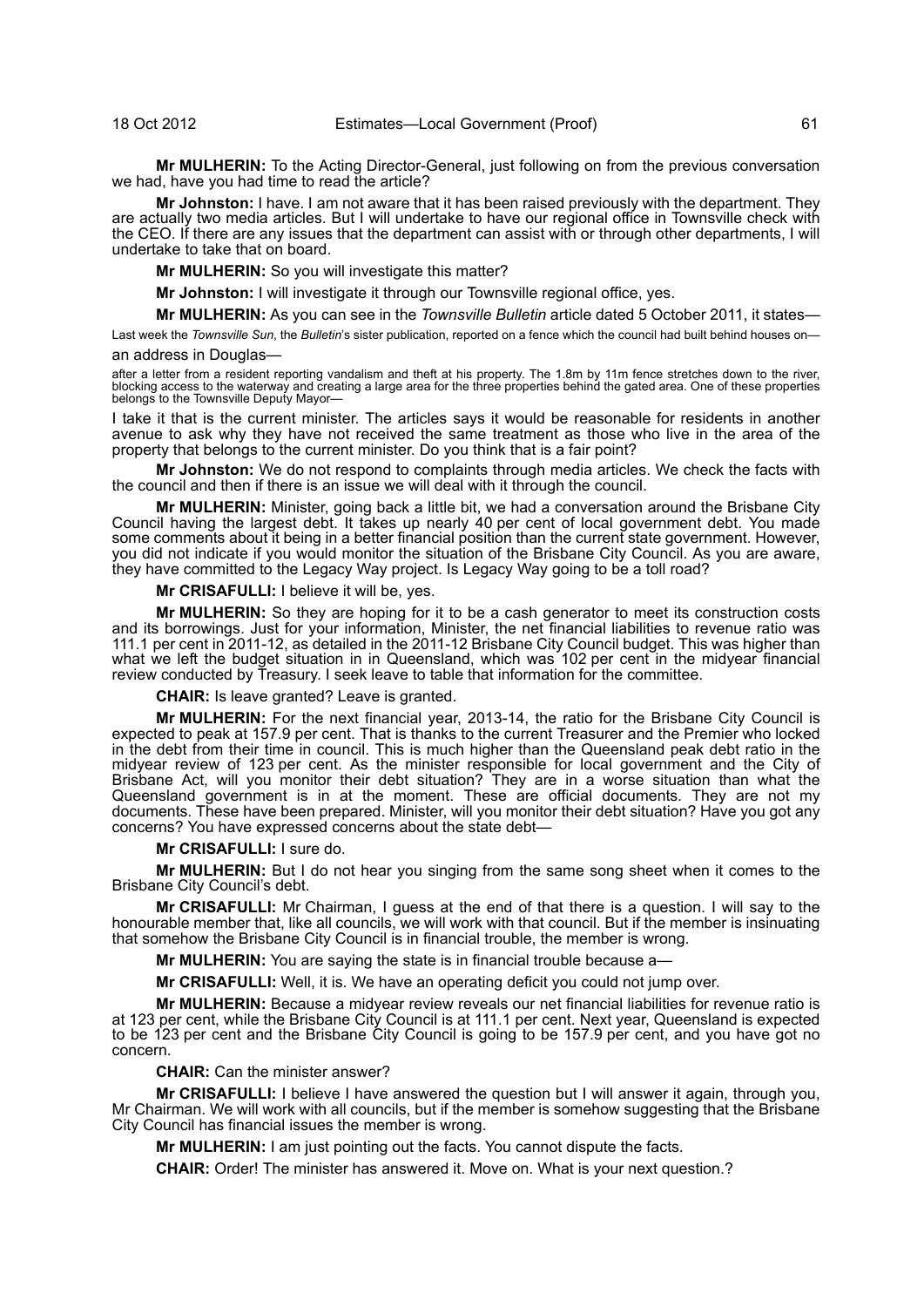**Mr MULHERIN:** So the answer I take is it no. Is that right, Minister?

**CHAIR:** Move on.

**Mr MULHERIN:** Minister? He is silent so I do take it as being—

**CHAIR:** I call the member for Algester.

**Mr SHORTEN**: I refer to page 3 of the SDS and dot point 2—the efforts to deal with the issue surrounding the appointment of senior executive employees. Could you please advise how you addressed this issue and, again, what consultation informed this decision?

**Mr CRISAFULLI:** I thank the honourable member for the question. It is one of the shifts that the new local government act will move towards. I guess what it does is it ensures that those people at the higher level of a council organisation—the directors who directly report to the CEOs—understand that their job is to implement the vision of the council, of those who are elected. Currently, those directors are appointed by the CEO and reappointed by the CEO. Under the new local government act, it will be a panel of three and the panel will constitute the CEO, the mayor and either the relevant committee chairman or the deputy mayor where that is not the case. That ensures that the vision of the elected officials of the council plays a larger part in the way that person fulfils that vision, and those elected officials will have a say in the people who have to implement that vision.

I will say, through you, Mr Chairman, that in many cases this reflects the relationship between a good CEO and his or her council at present. I know that in many councils that has been the way it has existed. I think it is important that we clearly define in legislation the roles of those elected officials so they are able to have a great say in the way their vision is carried out.

**Mr GRANT:** Minister, it says in the SDS that your department is committed to giving local governments greater autonomy and authority to make decisions that benefit their communities. With respect to the efforts to deal with councillors requesting briefings from council officers, could you please advise how you have addressed this issue and what consultation informed your decision?

**Mr CRISAFULLI:** I thank the honourable member for the question. First and foremost, the most important thing is that all information is available to all councillors. That is a fundamental. All councillors must have the ability to gain that information. I also think we need to have in place in legislation an understanding that the council's resources have to be used to assist councillors in making informed decisions. So in the case where we have the mayor or the chairman of a committee or the local councillor, that person should have the right to be able to sit down with a staff member and get all of that information. Indeed, they should be given every opportunity to have a greater say in the way that information is used in council.

In the case where a council is divided—and obviously this does not apply to a lot of the smaller councils—I think it is important that, whilst a divisional councillor who is not the ward councillor for the area is entitled to all of the information that is available, they should not be entitled to have the resources of somebody to sit through and go on a fishing expedition. I guess that is the balance. We want to give a greater ability for councillors to get information, but we do not want staff to be used for political purposes and I think the act strikes a pretty good balance.

**Mr GRANT:** How have you addressed the issue of giving controls of councils to mayors and councillors?

**Mr CRISAFULLI:** Again, I thank the honourable member for the question. I discussed before the appointment of those senior staff, and that is important, but there are additional powers that we want to see elected officials have. We want to see the mayor have the ability to direct senior contract employees. It is important that those directors are able to deliver for the elected officials. We also want the mayor to be able to formulate the budget of the local government. Again, in many cases, I would imagine the mayor would use all of the resources that are at his or her disposal and would ask the CEO to work with the directors to formulate the budget. But, first and foremost, that budget must belong to the first citizen of the community—that is, the popularly elected mayor. That mayor should have the right to be able to prepare that budget and fulfil the vision they see in the community.

What we have also done is added another provision. For the first time, there will be a guarantee that councillors will see the budget for at least two weeks prior to the budget being delivered. That does not exist at present. So a councillor will have a safety net. They will have a two-week period in which the mayor's budget will be distributed before a decision is taken, but for the first time the mayor will have control of the preparation of that budget. Again, I think that is in line with our view that the person who has been elected should have the right to try to fulfil their vision.

**Mr MULHERIN:** Minister, I note you said that you have visited 73 local government councils across the state, and some of your colleagues could probably learn from that. From your consultations, did the representatives from regional councils and smaller councils express any concerns about the impacts that stripping public sector jobs out of regional and rural economies will have on the local community and projects?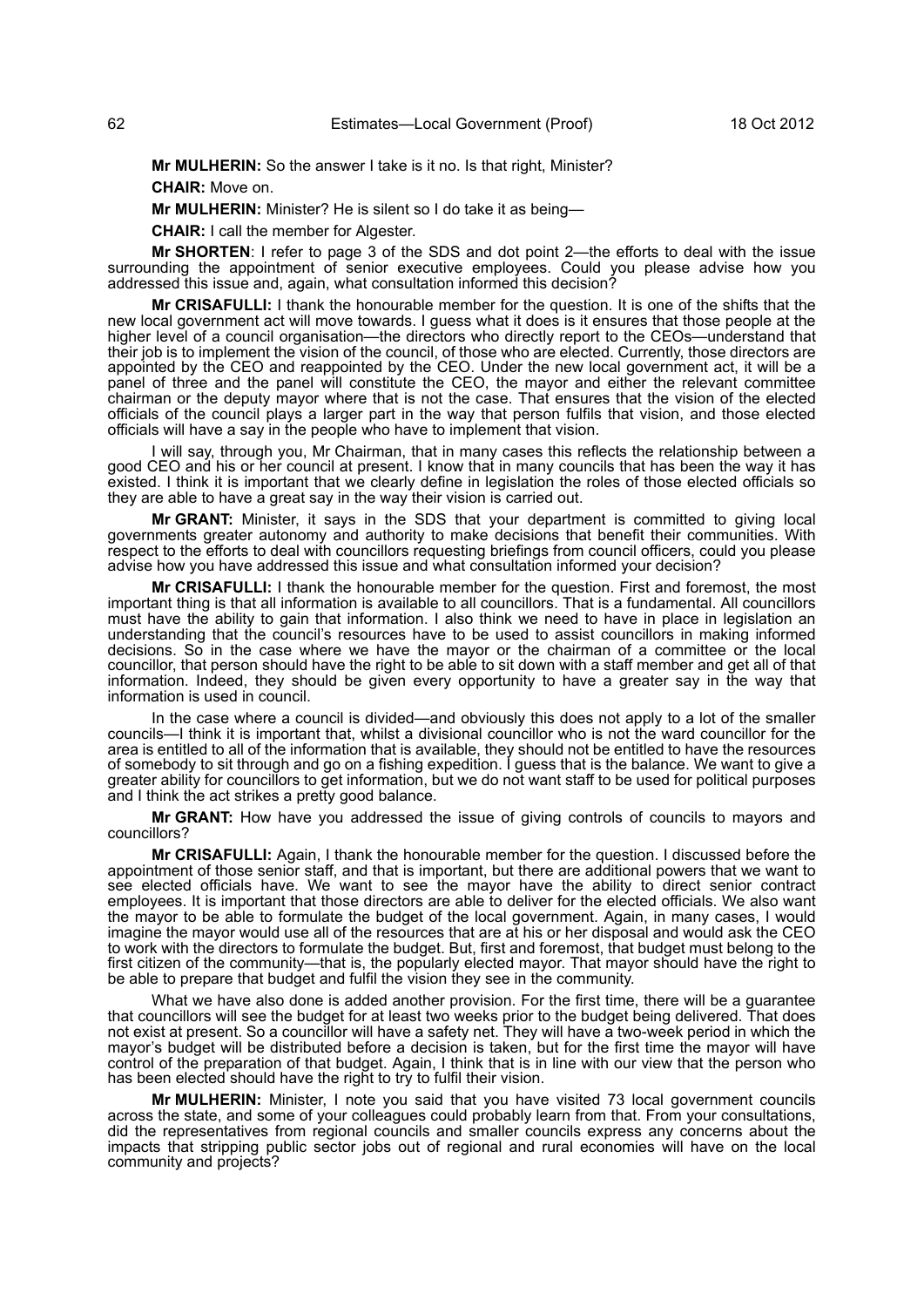#### 18 Oct 2012 Estimates—Local Government (Proof) 63

**Mr CRISAFULLI:** During the visits of the regional councils, we discussed a number of issues. To the great credit of the local councils, they really understood the budget situation of the state. I think the first thing they want to do is make sure the state continues to provide services in their region, and I think we have shown a commitment to that. What councils have constantly said to us is that, whilst they understand the budget position and they understand that we cannot fly over the top of them with a helicopter and sprinkle them with money, they want us to be able to free them up to be able to make decisions for themselves. That has been the overwhelming theme of what has come through those visits.

**Mr MULHERIN:** So they did not have any concerns about losing jobs in their communities or the cancellation of projects?

**Mr CRISAFULLI:** Many things were discussed but, as I said to you, there was a recognition from all of them about the disastrous financial situation this government has inherited.

**Mr MULHERIN:** Not as bad as Brisbane City Council.

**Mr CRISAFULLI:** There was a recognition from all of them—

**Mr MULHERIN:** A council that you will not monitor.

**Mr CRISAFULLI:** There was a recognition from all of them about the disastrous financial situation that is the ticking time bomb which this government has inherited. They understand that it will be tough for us to turn that ship around. What they feel energised about is the prospect of being able to make decisions for themselves, and that is a fundamental shift in the way that local government operates.

**Mr MULHERIN:** Minister, you have already said that councils come in all sizes in our state and have a range of financial capacities and strengths. With reference to the geographically-large but population-small councils—such as Bulloo shire, Diamantina shire and others in the west and far west has the minister had any discussions with them about job losses they face as a result of the completion of flood recovery work which has sustained employment in council work gangs for a number of years?

**Mr CRISAFULLI:** Indeed, it is an issue for the councils. There is no doubt, as I mentioned before in one of my earlier answers, that there is a huge impact on councils when a drop in things like the financial assistance grants occurs or when flood money runs out. But what they do is they cut their cloth to fit. If that means the flood recovery money comes to an end, they adjust their workforces accordingly. It is something that other levels of government could learn a thing or two from.

**Mrs MILLER:** Minister, you spoke before about local government being able to make their own decisions. Does that include local governments having their own development companies, like Ipswich City Council's Ipswich City Properties? In that instance, the councillors have set themselves up as directors of a development company in competition with the private sector, yet they put another hat on and approve town planning developments. What is your view in relation to the conflict of interest in this? Is it in breach of national competition policies?

**Mr CRISAFULLI:** I thank the honourable member for her question, but I will say that, if ever you needed an example of why the relationship had reached such lows between your government and local government, there it is—a member who comes into an estimates and takes the trash out on her own council.

**Mrs MILLER:** No, I am asking a question.

**Mr CRISAFULLI:** No, you're not.

**Mrs MILLER:** You do not want to answer it.

**CHAIR:** Order! The minister is answering the question.

**Mr CRISAFULLI:** What we have here is a member who has come in here and launched war on her own council.

**Mrs MILLER:** No. Answer the question.

**Mr CRISAFULLI:** I am attempting to. In between you dumping the bucket on your own council, I am attempting to.

**Mrs MILLER:** No, it is just a question in relation to the budget and the integrity of local governments.

**CHAIR:** Order! Let the minister answer the question.

**Mr CRISAFULLI:** Local governments, when they formulate companies, have to comply. Certainly in the new act, they will have to comply under the Corporations Act and they will have to continue to do things above board. I have every faith in local councils doing just that.

**Mrs MILLER:** Just as a follow-up question, Chair: so you are saying that as Minister for Local Government you have given the green light now for local authorities across the state to set up their own development companies in competition with private developers? The UDIA et cetera will love to hear that, Minister.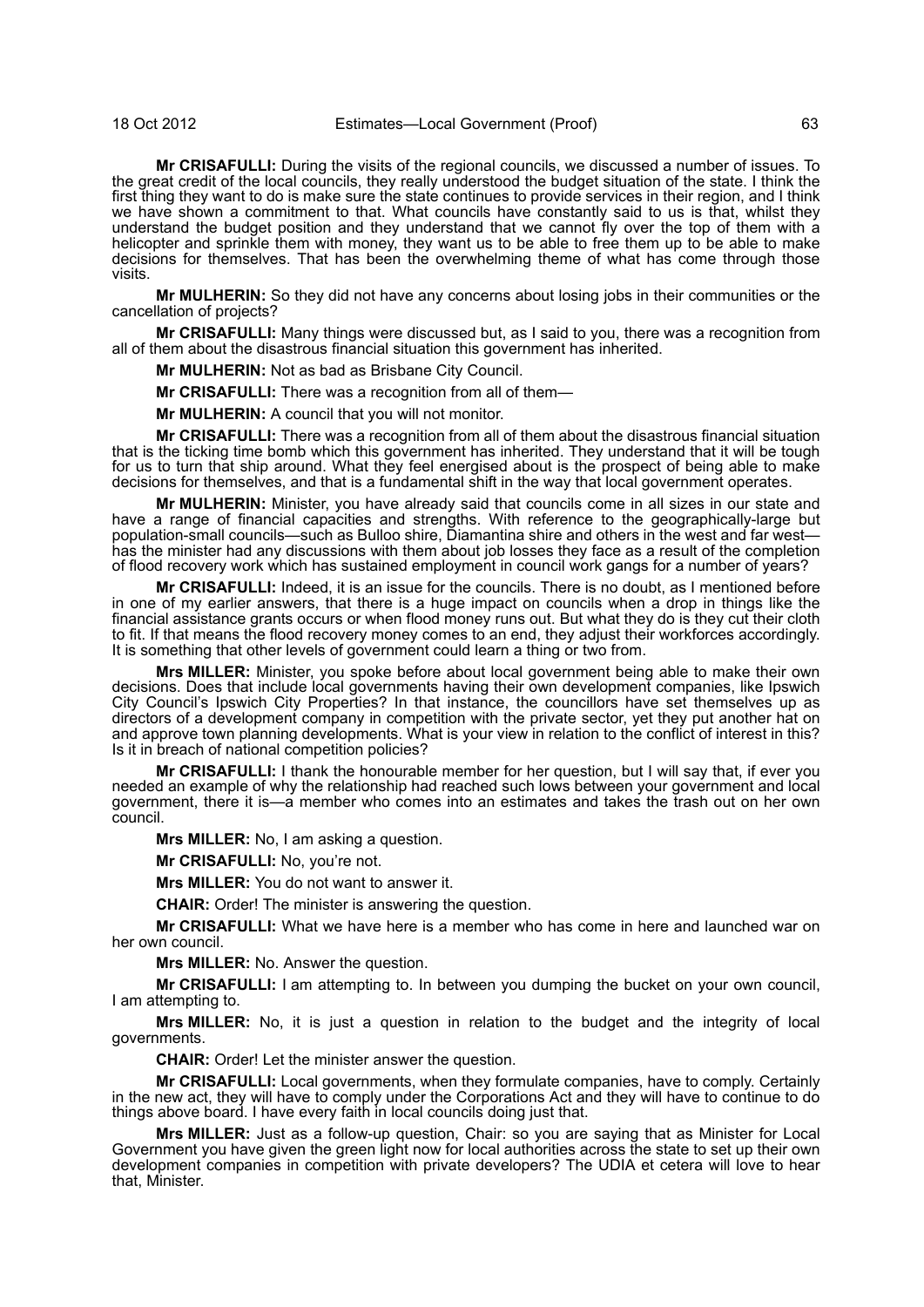**Mr CRISAFULLI:** Mr Chairman, can I just say through you that the company the member is talking about has not been formulated in the last six months.

**Mrs MILLER:** I am aware of that. So you are giving the green light to local government to set up their own development companies.

**CHAIR:** Order!

**Mr CRISAFULLI:** I say this to the honourable member: I do not remember the howls previously when you were in government.

**Mrs MILLER:** I am asking you now; it is your budget.

**Mr CRISAFULLI:** I guess it is similar to when you flogged off the assets and you were like a meek little lamb and then afterwards you became a lion.

**Mrs MILLER:** No, you are avoiding the issue. You are giving the tick to local government to set about their own development companies.

**Mr CRISAFULLI:** I guess in answer to your criticism of both the decision of the former government to allow the establishment of that body and the council which you should be working with, the answer is that provided local government complies with the Corporations Act I have every faith in local government to do a much better job than your government did.

**Mrs MILLER:** So local governments are now development companies?

**CHAIR:** Thank you, Minister. I call the member for Mount Ommaney.

**Mrs SMITH:** Minister, may I turn your attention to party houses? Could the minister please detail to the committee the problems with party houses and the efforts that you propose to take to address this?

**Mr CRISAFULLI:** I thank the honourable member for the question. There is an issue with party houses, and this came up very strongly when I met the Gold Coast City Council. However, there are other areas where it has been raised with me. The changes to the Local Government Act will be the first step towards doing something. It is an exciting ability for a council to be able to do this. The amendments will enable the council to draft a local law to make the owner of a residential property liable to a penalty because of excessive noise which is emitted regularly from the property. We will empower the council through the local law to fix the number of times that noise might be emitted from a property, for example, before the owner is liable. If the matter goes to court we will say that the breaches issued by the police will be used as evidence that a misdemeanour did occur.

It prevents the situation, which we have seen, where somebody can buy a house in a private street filled with people who just want to enjoy their life and, to capitalise, they rent it out for a lot of money for a one-night visit. The people in there do so without any immunity because they will just up and go. If they are issued a little noise notice; they are happy to cop it on the chin. There might be 15 or 20 of them in there and they will split the bill. This gives the council the ability after a certain number of times to start going to the owner and saying, 'Enough is enough.' Inadvertently, it then promotes people to invest in short-term accommodation where we want short-term accommodation, and that is in those areas where we want to see those sorts of buildings. This will take it out of suburban streets, out of people's family homes and put it where it should be.

**CHAIR:** In relation to grants and subsidies for local government, in the Service Delivery Statements, within the current budget, are there any allocated funds ensuring vital infrastructure is provided to those local governments most at stretch by the mining boom?

**Mr CRISAFULLI:** I thank the honourable member for the question. First and foremost, the Local Government Grants and Subsidies Program, which has considerable money available this year—and I have mentioned the underspend from last year—is certainly available for all councils including those suffering the mining boom. Where I see the greatest opportunity for the councils is in the project Royalties for the Regions. As somebody with a passion for local government, nothing excites me more than knowing that it will be the local councils who have such a great say in how this will be spent. I pay great tribute to the Deputy Premier, first of all, for reversing a trend in recent years of viewing these areas as nothing more than a giant sandpit. The previous government went in and was prepared to take away the resources and the money that goes with it. They then wave goodbye to the community and say, 'You're on your own, Charlie.' This reverses that. It starts enabling money to be spent in these communities. It gets local government to drive where they see that money should be spent. It is broken into three components. I think it is about \$495 million over the next four years. To have a dedicated fund for roads and for social infrastructure is a great opportunity. In the case of the road funding, local councils will be tasked with working with the state to identify those projects. In the case of that social infrastructure, it is going to be the councils that really drive it. That social infrastructure might be a community hall, it might be a new oval but it also might be water and sewerage. I am personally very excited by it. I do not for one moment believe we are going to fix a decade of neglect. It is not going to be that easy, but it will finally be the start of something special for these resource communities that are buckling under the boom.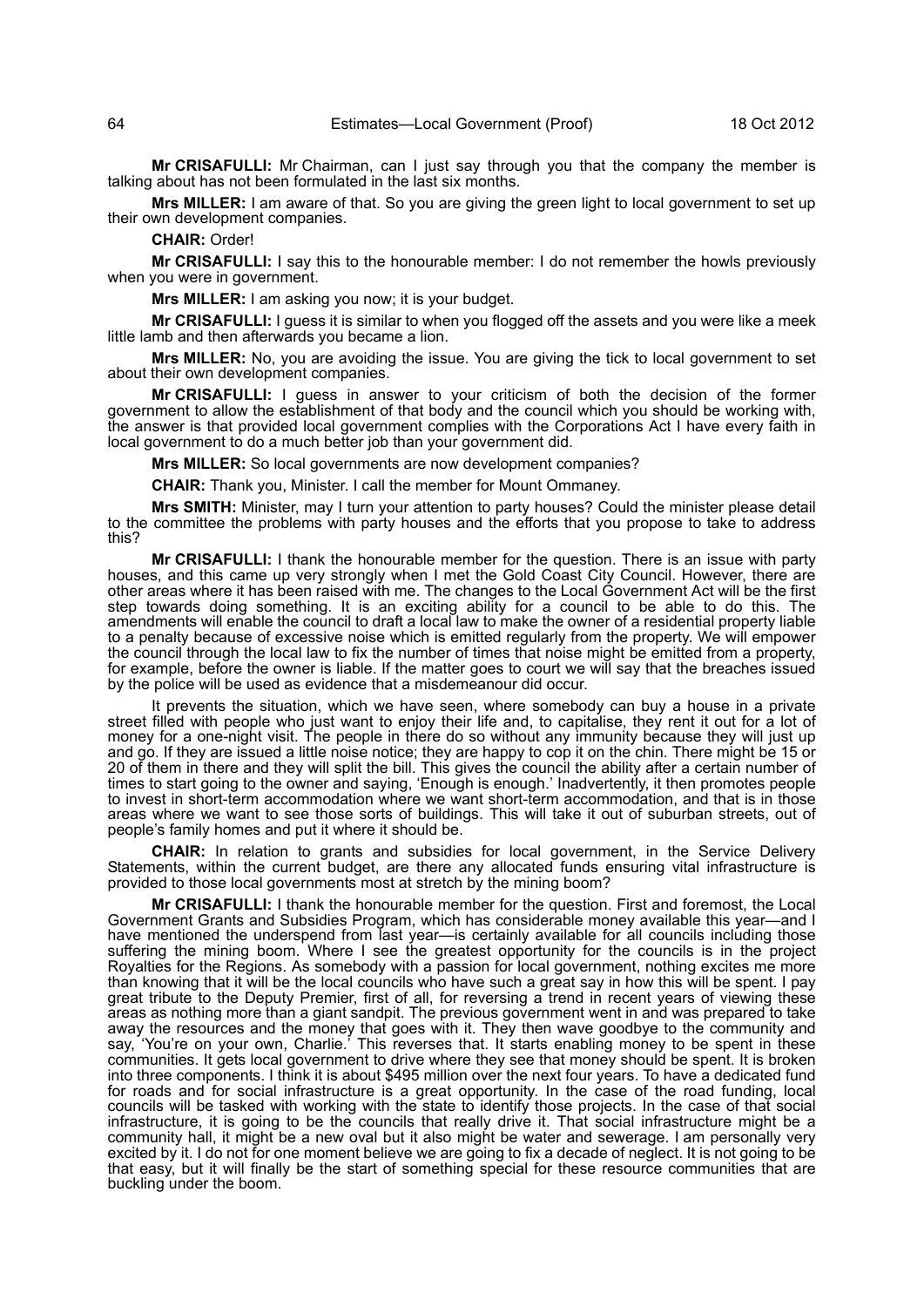**Mr GRIMWADE:** I refer to page 5, dot point 4, and the Intending Candidates Program for Queensland considering standing for election and ask: how does the minister intend to maintain the quality of representatives at local government level? Are there any provisions in the current budget which will serve to ensure that various standards needed to be met by councillors and mayors will be kept?

**Mr CRISAFULLI:** There is indeed some funding in this year's budget. The department has commenced programs to assist the new councillors who were elected, and there was a large turnover of mayors and councils. I think it was a useful program and some of the numbers that went through that were quite impressive. Where I see a great opportunity for the department in terms of the capacity building in the upcoming year is with those changes to the act, the amendments that we have been discussing. I think it is important for us to be able to sit down with elected officials as well as senior staff to go through those amendments and how they can benefit those councils to deliver for their community. I think there is a real opportunity for the department to play that role—not as Big Brother, but as facilitator—to ensure that they can get the most out of the changes to the act. At the end of the day, the changes belong to local government, they belong to the Local Government Association of Queensland, they belong to the LGMA, they belong to everyone who has had a say in the process. I think it is important that they get the most out of them.

**Mrs SMITH:** Minister, in reference to page 5, dot point 1, in the SDS, and partnership with the LGAQ Indigenous Councils Leadership Group, how does the minister intend to change the delivery of government services in Aboriginal and Torres Strait Islander communities?

**Mr CRISAFULLI:** Thank you for the opportunity to answer. One of the first things that I was fortunate to do as minister was to meet the Indigenous councils. I did so at a workshop that they were having in Cairns. I also wanted to go to their communities and I have done that now as well. I want to see Indigenous communities have the ability to drive their own agenda. Part of that involves growing their own source income. Much has been made of the alcohol management plans, which have been of huge interest to the media. There is no doubt that we need to let Indigenous communities have a greater say in how they wish the alcohol management plans to work so that it is not a 'one size fits all' approach. I see that as only one very small part of the jigsaw puzzle. I also want to see Indigenous people have a job and, above all, I want to see them own their own home. I would like to see the Department of Local Government play a huge role in assisting Minister Cripps and Minister Elmes to deliver on that commitment. The reason is that, first and foremost, if Indigenous people can own their own home they can then have equity in that home and they can then establish a small business and all the things that we take for granted and that our children will always take for granted. It also gives them an opportunity to pay rates. It is another step towards creating a vibrant, sustainable society. That is one element.

The second element is that currently there is a huge gulf in the amount of funding that each Indigenous council collects from its community. I am talking of variances of hundreds of per cent. So there are some Indigenous councils who are fronting up to their community and collecting money from the people living in those houses and investing it back into those communities. There are others who are taking the easy approach and not doing that. The message that I have given to those communities is that I intend, through our department, to reward those who are doing the right thing. Those who are prepared to turn up and get some money from the community should be rewarded and not punished. It is a new approach; I understand that, but I am excited by it. I cannot imagine for one moment that it could be easy. Mr Chairman, you are somebody who knows these Indigenous communities better than anybody. I do not for one moment believe it is easy for a council in a small community like that to do that, but there are those who are doing a mighty job and I want to see them rewarded for that.

**Mr MULHERIN:** Minister, further to your consultation, when you went to Barcaldine Regional Council, did the council raise any concerns about the detrimental impacts on the local economy caused by the government's decision to change the historical Labour Day holiday? I note that you pride yourself on consultation. The Attorney-General at estimates said—and I am paraphrasing—that he did not consult anyone on that decision. Did the council raise those concerns? I know the member for Gregory has expressed concerns about the impact that the change will have on the township of Barcaldine in relation to its events, particularly in the peak of its tourist season. Did they raise that with you?

**Mr CRISAFULLI:** I believe the answer is no.

**Mr MULHERIN:** They did not? That is a surprise. We were there recently—the opposition leader, myself and the member for Gregory—and they were quite outspoken. I just find it unbelievable that, as a consultative minister, you did not have that issue raised with you. Would you be prepared to take that up with them to get their view and express your views to the Attorney-General about this issue?

**Mr CRISAFULLI:** I am always happy to express my views. I say to the honourable member that I do not think you would like them.

**Mr MULHERIN:** You said you have a role in taking the views of local government forward to your ministerial colleagues

**Mr CRISAFULLI:** Of course we do.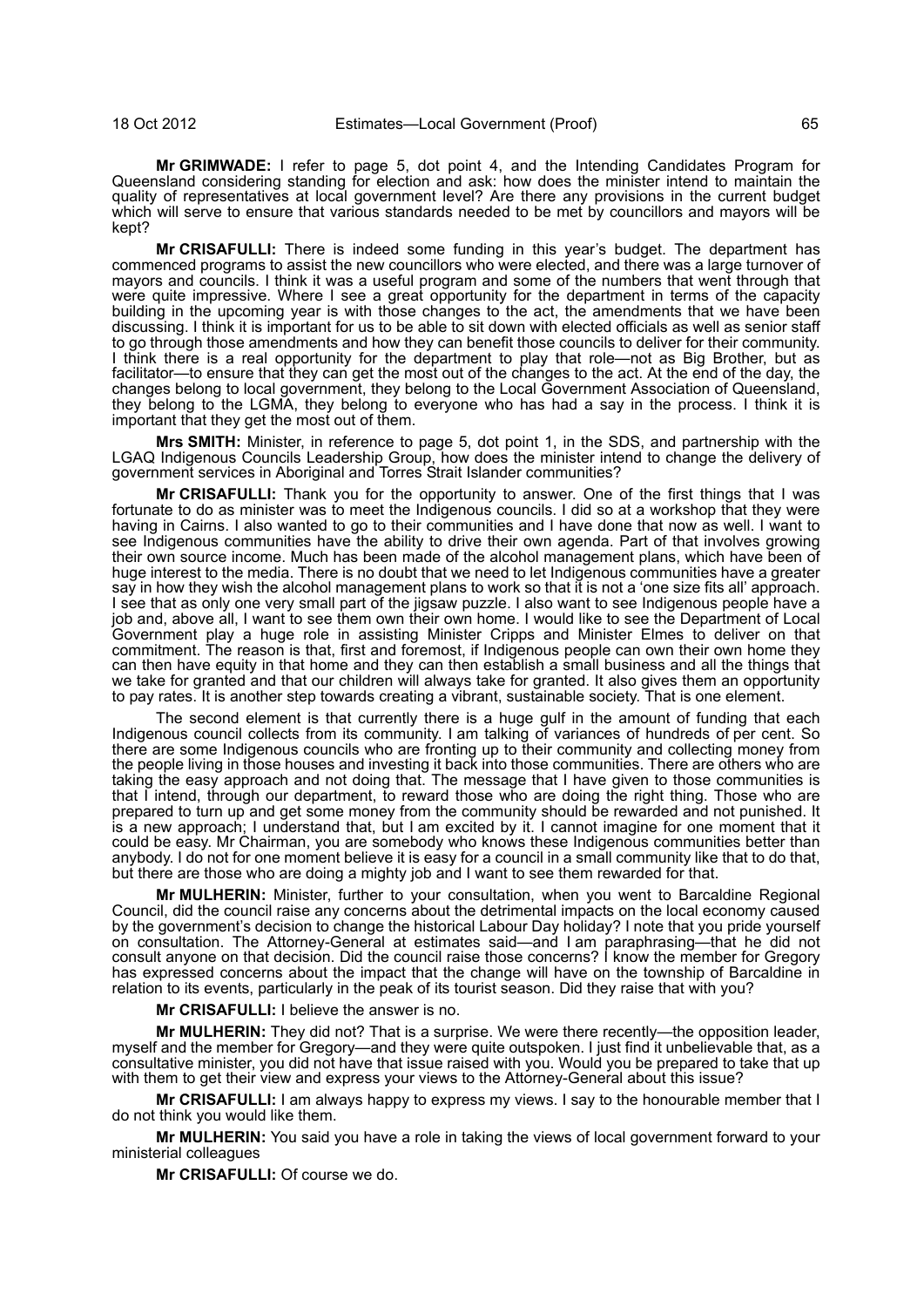**Mrs MILLER:** You sanitise it. That is what you are saying.

**Mr CRISAFULLI:** No, not at all. Of course I have a responsibility to take forward the views, but there will be times when I have a contrary view. I am sure that, as somebody who has served in the cabinet, you would understand that; you would understand that there are times when you have different views to the groups you are advocating for. I do not remember too often your views aligning with the agricultural community when you were the minister—very seldomly actually.

**Mrs MILLER:** You would not know.

**Mr MULHERIN:** I know that the sector still talks to me on a daily basis. So let it be judged on its own merits, not on your limited knowledge of agriculture. I note that the previous local government ministers have usually held complementary portfolios such as planning.

**Mr CRISAFULLI:** I do own a small cane farm. So I guess it is more than yours. I grew up on a cane farm so I figure it is more than yours.

**Mr MULHERIN:** My family is still involved in grazing and things like that.

**Mr CRISAFULLI:** And you still own a farm, do you?

**Mr MULHERIN:** And then they were in cane farming and milling.

**Mr CRISAFULLI:** Do you still own a farm?

**Mr MULHERIN:** No, not me personally. I note that the previous local government ministers have usually held complementary portfolios such as planning. Do you find it hard to implement policies for local government without associated portfolios? Is your role really to consult local government and administer grant programs?

**Mr CRISAFULLI:** Let me answer that question in two parts. The first is to say that nothing gives me more pride than to be the Minister for Local Government. The reforms that we are making to this act will change local government in a way that it has not been changed for a generation. I am not quite sure of what interests the member has in local government, but I can tell you that that excites me and that excites the sector. In terms of the second part, I have already mentioned the Deputy Premier by name and I will mention him again. I would not imagine that there would be too many sectors in the planning industry who are disappointed that the planning minister happens to also be the Deputy Premier—

**Mr MULHERIN:**—and that you have not got planning?

**Mr CRISAFULLI:**—and is also in control of state development. I think that is a pretty powerful combination. That is why, unlike the previous government, we might actually forward plan before crises, not afterwards.

**Mr MULHERIN:** I note the Attorney-General advised in his estimates committee hearing that he was prepared to table the lobbyist register for his office. Will the minister also commit to tabling his lobbyist register?

**Mr CRISAFULLI:** Yes, and here is one I prepared earlier.

**Mr MULHERIN:** Thanks very much. No doubt as minister you have been invited to private corporate boxes at facilities owned and operated by Stadiums Queensland. Would you be prepared to table who invited you to what events, what invitations you accepted and who was in attendance?

#### **Mr CRISAFULLI:** Yes.

**Mr MULHERIN:** Thanks. I refer the minister to the MOHRI, which is the Minimum Obligatory Human Resource Information, which outlines at page 84 of Budget Paper No. 2 that 15 jobs are being removed from your department. How many of these positions were classified as front-line in the MOHRI data under the definition applied at 28 March 2012 compared with the definition that is now applied by the LNP government?

**Mr CRISAFULLI:** I thank you for the question. I am glad to have the opportunity, because I think nothing highlights the absurdity of Labor's definition of front-line services more than the role of the Department of Local Government. The way the definition was interpreted by the former government, about two-thirds of the staff from the Department of Local Government were classified as front line. You will find no person more passionate about local government than me, but I do not believe you have a lot of people picking up the phone and ringing to speak with somebody from the department to fix a pothole or a hedge. Our role is to provide a framework to allow local government to get on with the job. That is not for one moment to suggest that those positions are not very important positions. It is not for one moment to suggest that the department is not a vital one. I want to see the Department of Local Government being the department that can act as a conduit, working with hardworking local members and councillors to get things done through local government. But the fact that approximately two-thirds of that department was classified as front line shows the absolute absurdity of the way that you interpreted it.

**Mr MULHERIN:** So will you table that information?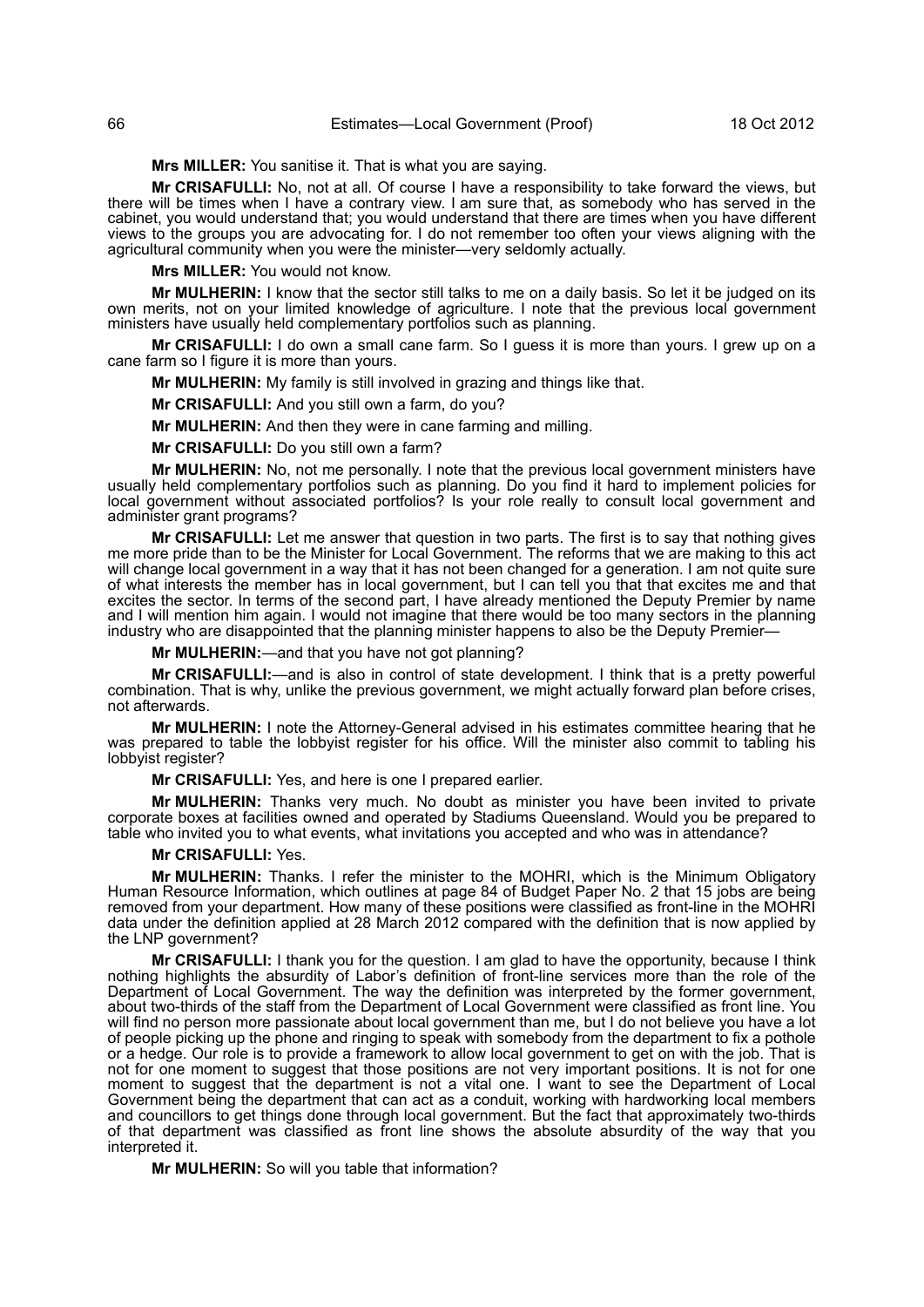**CHAIR:** Order! I have a paper here to be tabled by the minister. Is leave granted? Leave is granted.

**Mr MULHERIN:** So, Minister, you will take it on notice to provide that MOHRI data?

**Mr CRISAFULLI:** We may have to. My apologies.

**Mr MULHERIN:** Minister, I also note that you have a graffiti program that was announced.

**Mr CRISAFULLI:** Very exciting.

**Mr MULHERIN:** About \$2 million in funding. Of that \$2 million, how much is allocated to Brisbane City Council?

**Mr CRISAFULLI:** We are in the process of making the announcement on how that graffiti funding will unfold, but I am very honoured to be able to administer it through the Department of Local Government for a couple of reasons. The first reason is that it will actually give every local government the ability to be part of it and to source funding through it. If ever you needed proof that this government understands that there is a world outside of PO Box 4000, that is it. The second reason is that I do not believe for one moment you could get good value for resource if you did not partner with people on the ground.

**Mr MULHERIN:** But how much of that \$2 million will be allocated to Brisbane City Council?

**Mr CRISAFULLI:** We will be making an announcement in coming weeks. As somebody like me who has an interest in regional Queensland, I think you will be delighted to see that regional Queensland will benefit from it, rather than it being a purely south-east focused program.

**Mr MULHERIN:** So if you take an area of Queensland outside of the Sunshine Coast, Gold Coast, Brisbane and Toowoomba, 70 per cent of funding would be for areas outside of that sort of geographical catchment?

**Mr CRISAFULLI:** No. What we will be doing is making sure that all local governments have an ability to benefit from this program. I think it is absolutely vital that we do that. I think it would be foolish to try to roll the program out of the south-east because there would not be a service in places like Townsville, Mackay and Cairns. I think the model that I will be announcing in coming weeks will really empower local communities to do that.

**Mr MULHERIN:** Mr Chairman, I have just one more question and then I will seek some clarification—

**CHAIR:** You better get the clarification first.

**Mr MULHERIN:** Acting Director-General, you indicated that you will investigate the matters that I raised in relation to the blocking of public access at Townsville City Council as detailed in those newspaper articles that I tabled. Will you give an assurance to the committee that this investigation will be at arms-length of the minister, because the minister has an interest in the outcome of this investigation that you will undertake?

**Mr Johnston:** I will investigate that as the director-general using departmental staff. That will be at arms-length.

**Mr MULHERIN:** Thank you for that. And you will report back to this committee—I understand that it may be outside the estimates process—to complete the investigation?

**CHAIR:** Order! I call the member for Springwood.

**Mr GRANT:** Minister, can you outline how the carbon tax will affect the ongoing viability and financial sustainability of local governments? My residents are exposed to paying their share of \$1.9 million for the cost of the carbon tax on their local government.

**Mr CRISAFULLI:** I thank the member for the question. Indeed, residents in your area would be most concerned about cost-of-living pressures, so well done for focusing on this. There is no doubt that the carbon tax is a huge impost on local councils. Local councils do not have a great source from which to raise additional funds at present. Unfortunately, that means the long-suffering ratepayer bears the brunt of it. Probably the biggest impact for all of the councils will be on electricity prices, straight-up. The Local Government Association has estimated that those costs to councils as a whole will be somewhere in the order of 1.5 per cent to three per cent. We will not know that until we have had time to look at it properly. But the issue for councils is that everything they buy has a flow-on effect through the tax.

**CHAIR:** Excuse me, Minister. We have lost our quorum. We will have to hold for a minute. Minister, we now have a quorum. You can continue.

**Mr CRISAFULLI:** The issue is that the goods and services councils buy are genuinely affected by this, when they lay their bitumen or they build steel. Councils do not buy a lot of bread and milk, so there is a real impact for councils with this.

The other factor is that the Clean Energy Regulator identified 12 Queensland local governments that will have a direct liability under carbon-pricing mechanisms for their landfill, and that is an added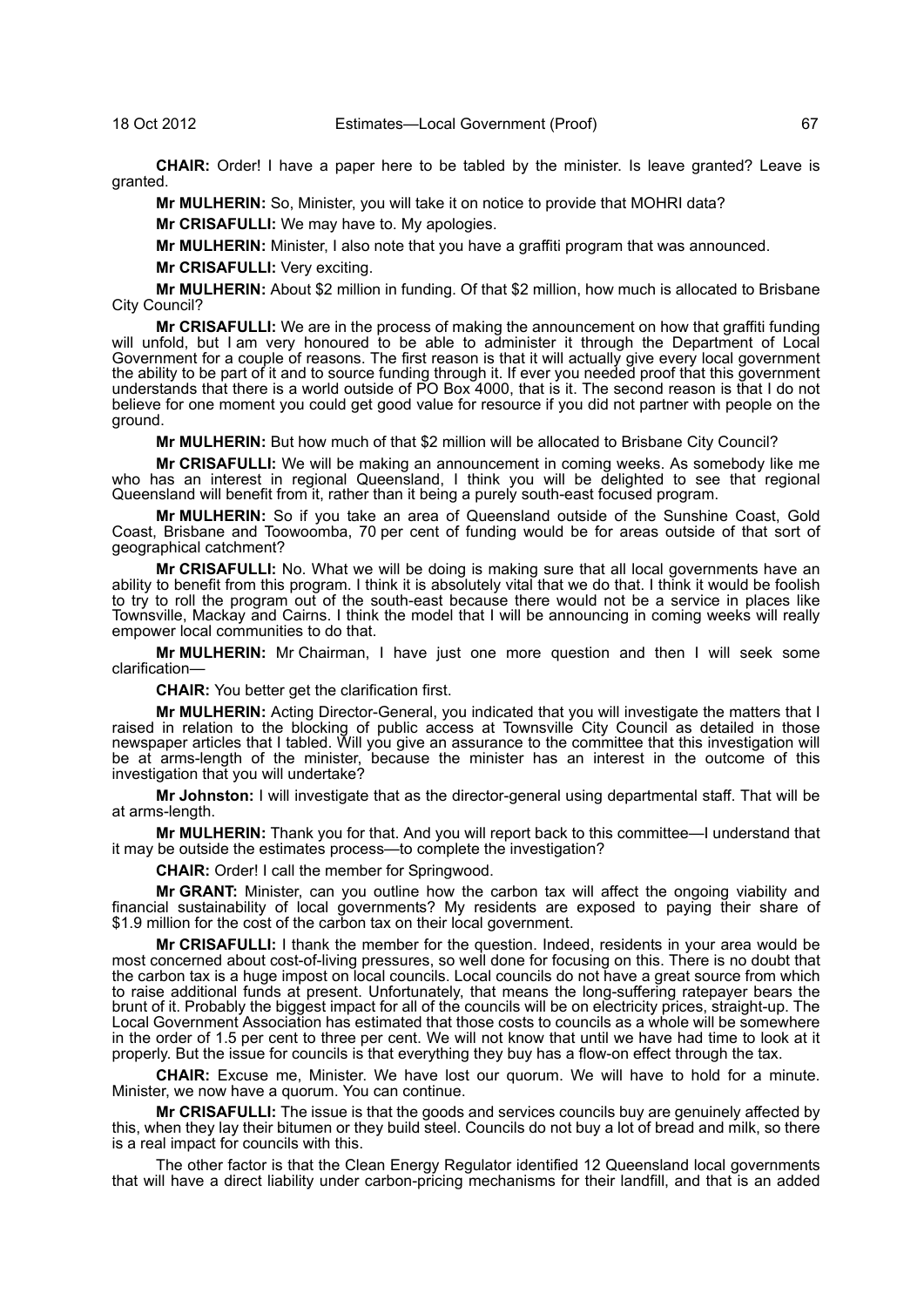impost for them. It is definitely an additional cost for local government. It is a cost at a time that local government can least afford it. It is another one of the hidden costs of the carbon tax.

**Mr SHORTEN**: Minister, I refer to the grants and subsidies administered by the department, on page 17 of the SDS. Can you please advise what support local communities will receive as part of the Show Societies Grants Program?

**Mr CRISAFULLI:** I thank the member for the question. In this year's budget there will be \$2 million set aside for 131 grant recipients. One hundred and twenty-eight of those are show societies. There are a couple of councils in there as well, where the local government steps in where there is not a show society. If ever you needed proof of local councils stepping up to the plate, there it is—yet again. I am delighted that this money is going to those show societies because, in many ways, these shows are the lifeblood of these communities. In some cases it is the little bit of identity that these communities still have after the forced amalgamations. When I was looking through the list I saw that many of them are in fact from your electorate, Mr Chairman. They are proud communities. The fact that they have their local show as a get-together each and every year still means so much to them.

Whilst the individual amount to each of these show societies may not seem like a huge amount of money, I think in many cases it is the difference between them surviving and not. At a time when regional Queensland really is under the pump, I think we should do everything we can to make sure these small communities have a sense of pride, a sense of image and a sense of worth. The local show provides that in bucketloads.

**Mr GRIMWADE:** Minister, with reference to dot point 11 on page 4 of the SDS, will you please outline what action has been undertaken to address concerns in relation to the running of the 2012 local government elections?

**Mr CRISAFULLI:** Thank you very much for the question. This was one of the most talked about topics when I conducted my visit to the councils. Pretty damning allegations were raised about the elections that were just undertaken. I do not for one moment suggest that the role of the Electoral Commission of Queensland would have been an easy one. Let us face it: they were gearing up to have an election in March, they then had to conduct the state election and then the council elections were put back to April. To have that level of government treated as a plaything—their elections were moved from one date to another—was very difficult for local councils, but it would have also been difficult for the Electoral Commission of Queensland.

Some very serious allegations were raised. I think it is important that we have a look at who is best to conduct elections in the future. I have asked both the Local Government Association of Queensland and the Electoral Commission of Queensland to put forward reports. I have received the Local Government Association's report. The Electoral Commission's report will be with me in the next couple of weeks. To their great credit, the Local Government Managers Australia have also put in a submission of a very high quality.

We have to make a decision as to who is best to conduct those elections into the future. Should it be the Electoral Commission of Queensland or should it revert to the previously arrangement, whereby the shire CEO had the choice about whether to engage a third party or be the returning officer? That is the discussion we will be having, but we will be weighing up all those factors as we do so.

**CHAIR:** Minister, can you advise whether newly elected councillors and mayors attended the Councillor Induction Program?

**Mr CRISAFULLI:** There was considerable interest in and a considerable response to this induction program. I am told that in the order of 200 mayors and councillors attended, along with about 80 senior officers. I believe that the department conducted over 40 sessions.

The LGAQ informs us that the turnover of mayors at these elections was the highest since the war. There were myriad factors for that, I guess. One of them would no doubt be the forced amalgamations, but another one would be the frustration that the community rightly has felt with the fact that their councils have not been able to deliver the way they would like them to deliver, in terms of either costs or services. That is a huge frustration for the community, I am sure. I would like to hope that the changes we can make, through the changes to the act, can help on all of those fronts.

I believe that if we do empower our mayors and councillors, they will be enabled to make the decisions and to set their course the way they want to. Whilst I cannot promise what the election results will be, I know that when they do face the polls in 2016 they will be judged on their actions and the decisions they take, rather than being held responsible for policies that the state government would like them to implement. Mr Chairman, could I clarify a couple of matters?

#### **CHAIR:** Yes.

**Mr CRISAFULLI:** The figure of \$1.16 billion that I used earlier in relation to Brisbane City Council is in fact correct. The figure is from the general loan pool. I also reiterate that the Queensland Treasury rating of Brisbane is 'strong'.